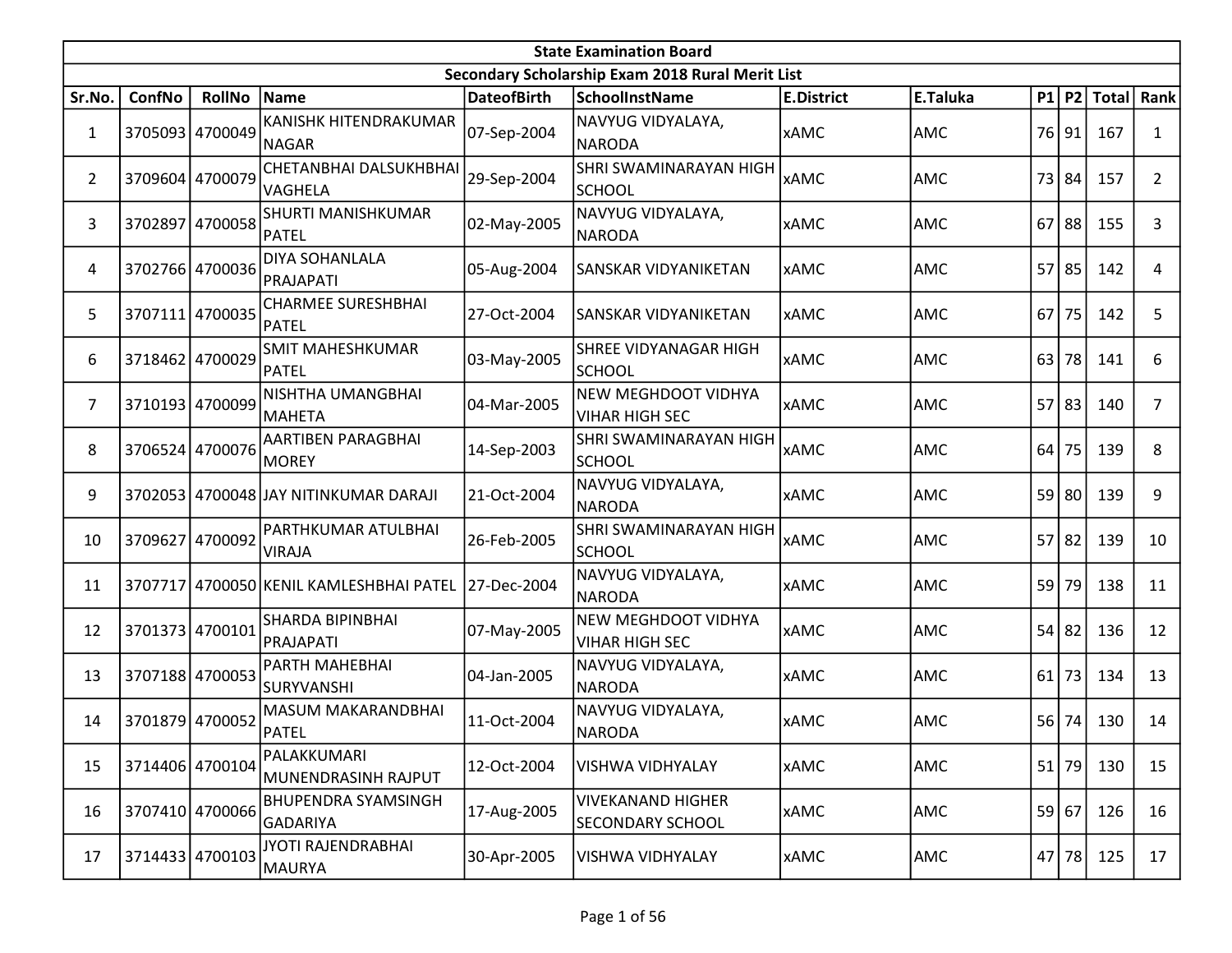|        | <b>State Examination Board</b> |                 |                                                      |                    |                                                     |                   |            |    |       |             |      |  |  |
|--------|--------------------------------|-----------------|------------------------------------------------------|--------------------|-----------------------------------------------------|-------------------|------------|----|-------|-------------|------|--|--|
|        |                                |                 |                                                      |                    | Secondary Scholarship Exam 2018 Rural Merit List    |                   |            |    |       |             |      |  |  |
| Sr.No. | ConfNo                         | <b>RollNo</b>   | Name                                                 | <b>DateofBirth</b> | <b>SchoolInstName</b>                               | <b>E.District</b> | E.Taluka   |    |       | P1 P2 Total | Rank |  |  |
| 18     |                                |                 | 3707720 4700045 BHAVYA NAYAN SHAH                    | 03-Jul-2004        | NAVYUG VIDYALAYA,<br>NARODA                         | <b>xAMC</b>       | AMC        | 54 | 70    | 124         | 18   |  |  |
| 19     |                                | 3717362 4700100 | RUTVABAHEN<br>JASTINKUMAR UPADHYAY                   | 06-Jan-2005        | <b>NEW MEGHDOOT VIDHYA</b><br><b>VIHAR HIGH SEC</b> | <b>xAMC</b>       | <b>AMC</b> | 50 | 74    | 124         | 19   |  |  |
| 20     |                                |                 | 3714461 4700106 VRUDA RAJESHBHAI BARIYA 22-Nov-2002  |                    | <b>VISHWA VIDHYALAY</b>                             | <b>xAMC</b>       | AMC        | 47 | 76    | 123         | 20   |  |  |
| 21     |                                | 3713218 4700019 | MANASHKUMAR<br>LAXMANBHAI TAILY                      | 21-Jul-2004        | <b>SAMRATH VIDYAVIHAR</b><br><b>HIGH SCHOOL</b>     | <b>xAMC</b>       | AMC        | 62 | 61    | 123         | 21   |  |  |
| 22     |                                |                 | 3714483 4700105 PRIYANSI AVINASH SONI                | 03-Jan-2005        | <b>VISHWA VIDHYALAY</b>                             | <b>xAMC</b>       | AMC        | 46 | 77    | 123         | 22   |  |  |
| 23     |                                | 3715178 4700020 | NIDHI PRAVINBHAI<br><b>MAKWANA</b>                   | 03-Mar-2005        | SAMRATH VIDYAVIHAR<br><b>HIGH SCHOOL</b>            | <b>xAMC</b>       | <b>AMC</b> | 58 | 65    | 123         | 23   |  |  |
| 24     |                                | 3714474 4700102 | HEMAKSHI PRAVINBHAI<br><b>DABHI</b>                  | 15-Jun-2003        | VISHWA VIDHYALAY                                    | <b>xAMC</b>       | AMC        | 42 | 80    | 122         | 24   |  |  |
| 25     |                                |                 | 3702810 4700046 DEV JAYESHBHAI PATEL                 | 05-May-2005        | NAVYUG VIDYALAYA,<br><b>NARODA</b>                  | <b>xAMC</b>       | <b>AMC</b> | 54 | 68    | 122         | 25   |  |  |
| 26     |                                | 3720136 4700044 | DIYA HASMUKHBHAI<br>PHATANIYA                        | 01-Feb-2005        | SHALIN VIDYALAYA HIGHER<br>SECO. SCHO               | <b>xAMC</b>       | AMC        | 55 | 64    | 119         | 26   |  |  |
| 27     |                                | 3712002 4700012 | HARDIK PRAVINBHAI<br><b>PARMAR</b>                   | 09-Oct-2004        | <b>SAMRATH VIDYAVIHAR</b><br><b>HIGH SCHOOL</b>     | <b>xAMC</b>       | <b>AMC</b> | 51 | 66    | 117         | 27   |  |  |
| 28     |                                | 3711965 4700016 | <b>ISHANI PRAVINBHAI</b><br><b>KHIMSURIYA</b>        | 11-Apr-2005        | <b>SAMRATH VIDYAVIHAR</b><br><b>HIGH SCHOOL</b>     | <b>xAMC</b>       | <b>AMC</b> |    | 55 62 | 117         | 28   |  |  |
| 29     |                                |                 | 3715189 4700015 HIRAL KANJI THAKOR                   | 04-Nov-2004        | <b>SAMRATH VIDYAVIHAR</b><br><b>HIGH SCHOOL</b>     | <b>xAMC</b>       | AMC        | 54 | 61    | 115         | 29   |  |  |
| 30     |                                | 3709568 4700095 | SONALBEN LAXMANBHAI<br><b>JADAV</b>                  | 18-Jul-2003        | <b>SHRI SWAMINARAYAN HIGH</b><br><b>SCHOOL</b>      | <b>xAMC</b>       | <b>AMC</b> | 45 | 69    | 114         | 30   |  |  |
| 31     | 3716619 4700027                |                 | <b>VIKRAMSINH DHANSINH</b><br>CHAUHAN                | 03-Mar-2005        | <b>SAMRATH VIDYAVIHAR</b><br><b>HIGH SCHOOL</b>     | <b>xAMC</b>       | AMC        | 48 | 66    | 114         | 31   |  |  |
| 32     |                                | 3716158 4700004 | POOJA BHAGAVANJI<br>HIRAGHAR                         | 03-Dec-2002        | <b>SHREE JAMNABAI</b><br>SARSVATIMANDIR             | <b>xAMC</b>       | <b>AMC</b> |    | 48 62 | 110         | 32   |  |  |
| 33     |                                |                 | 3713105 4700017 JAIDEEP BALDEVBHAI DESAI 01-Nov-2004 |                    | <b>SAMRATH VIDYAVIHAR</b><br><b>HIGH SCHOOL</b>     | <b>xAMC</b>       | <b>AMC</b> | 51 | 59    | 110         | 33   |  |  |
| 34     |                                | 3713296 4700065 | SAHIL PRAVINBHAI<br>MAKAVANA                         | 18-Jan-2005        | <b>SARSWATI VIDHYALAY SEC</b><br><b>SCHOOL</b>      | <b>xAMC</b>       | <b>AMC</b> |    | 52 56 | 108         | 34   |  |  |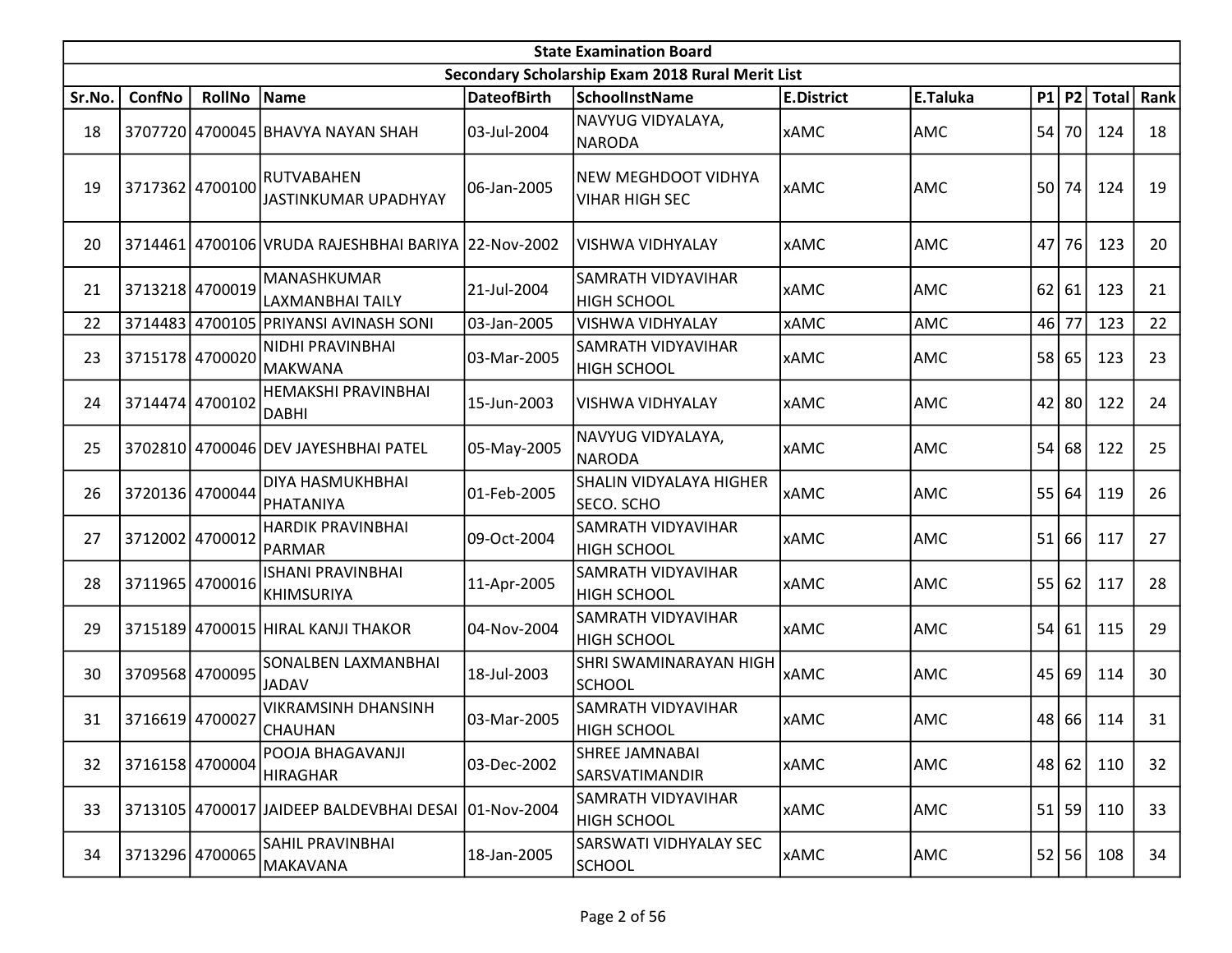|        | <b>State Examination Board</b> |                 |                                                     |                    |                                                    |                   |            |    |           |             |      |  |  |
|--------|--------------------------------|-----------------|-----------------------------------------------------|--------------------|----------------------------------------------------|-------------------|------------|----|-----------|-------------|------|--|--|
|        |                                |                 |                                                     |                    | Secondary Scholarship Exam 2018 Rural Merit List   |                   |            |    |           |             |      |  |  |
| Sr.No. | ConfNo                         | <b>RollNo</b>   | Name                                                | <b>DateofBirth</b> | <b>SchoolInstName</b>                              | <b>E.District</b> | E.Taluka   |    |           | P1 P2 Total | Rank |  |  |
| 35     |                                |                 | 3713004 4700084 HETVI TUSHARBHAI YADAV              | 14-May-2005        | SHRI SWAMINARAYAN HIGH<br>SCHOOL                   | <b>xAMC</b>       | AMC        |    | 53 55     | 108         | 35   |  |  |
| 36     | 3701535 4700047                |                 | <b>DIYABEN HITESHBHAI</b><br><b>CHAUHAN</b>         | 19-Dec-2004        | NAVYUG VIDYALAYA,<br><b>NARODA</b>                 | <b>xAMC</b>       | <b>AMC</b> |    | 46 61     | 107         | 36   |  |  |
| 37     |                                |                 | 3711983 4700018 JAY RANJITBHAI GAMETI               | 21-Oct-2004        | <b>SAMRATH VIDYAVIHAR</b><br><b>HIGH SCHOOL</b>    | <b>xAMC</b>       | AMC        | 52 | 54        | 106         | 37   |  |  |
| 38     |                                |                 | 3713954 4700003 AYUSHI SATISHKUMAR SONI 08-Aug-2004 |                    | <b>CADILA HIGH SCHOOL</b><br><b>ENGLISH MEDIUM</b> | <b>xAMC</b>       | AMC        |    | 46 59     | 105         | 38   |  |  |
| 39     |                                | 3709539 4700068 | AAKASH ANILKUMAR<br>JAYASWAL                        | 24-Aug-2003        | RASHTRA BHARATI HINDI<br><b>HIGH SCHOOL</b>        | <b>xAMC</b>       | <b>AMC</b> |    | 46 58     | 104         | 39   |  |  |
| 40     |                                | 3709503 4700090 | NIYATI VASANTKUMAR<br>MAKWANA                       | 21-Sep-2004        | SHRI SWAMINARAYAN HIGH<br><b>SCHOOL</b>            | <b>xAMC</b>       | AMC        |    | 46 57     | 103         | 40   |  |  |
| 41     |                                | 3704754 4700039 | TANVI DEEPAKKUMAR<br>PADHIYAR                       | 01-Mar-2005        | RAJASTHAN HINDI HIGH<br><b>SCHOOL</b>              | <b>xAMC</b>       | AMC        |    | 46 57     | 103         | 41   |  |  |
| 42     |                                | 3716591 4700025 | SAILESH RATNABHAI<br><b>MAKWANA</b>                 | 22-Oct-2004        | SAMRATH VIDYAVIHAR<br><b>HIGH SCHOOL</b>           | <b>xAMC</b>       | AMC        |    | $45$   57 | 102         | 42   |  |  |
| 43     |                                |                 | 3713256 4700028 VISHWA BHARATBHAI DESAI 19-Jul-2005 |                    | SAMRATH VIDYAVIHAR<br><b>HIGH SCHOOL</b>           | <b>xAMC</b>       | AMC        | 54 | 48        | 102         | 43   |  |  |
| 44     |                                |                 | 3716392 4700067 MONIKA NAGJIBHAI DESAI              | 07-Aug-2005        | <b>ANJALI VIDHYALAY</b>                            | <b>xAMC</b>       | AMC        |    | 43 59     | 102         | 44   |  |  |
| 45     |                                | 3713236 4700024 | RITUBEN SAILESHBHAI<br><b>DABHI</b>                 | 26-Jul-2004        | SAMRATH VIDYAVIHAR<br><b>HIGH SCHOOL</b>           | <b>xAMC</b>       | AMC        |    | 48 52     | 100         | 45   |  |  |
| 46     | 3709301 4700037                |                 | <b>JANVI RAJENDRASINH</b><br>VAGHELA                | 20-Oct-2004        | SANSKAR VIDYANIKETAN                               | <b>xAMC</b>       | AMC        | 41 | 59        | 100         | 46   |  |  |
| 47     |                                | 3710945 4700098 | <b>KARAN HARESHBHAI</b><br><b>DHARMIK</b>           | 03-Nov-2004        | DIWAN BALLUBHAI<br>MADHYAMIC SHALA                 | <b>xAMC</b>       | AMC        | 47 | 52        | 99          | 47   |  |  |
| 48     | 3708417 4700087                |                 | <b>KRISHNABEN PRAVINSINH</b><br>PARMAR              | 18-Jun-2004        | <b>SHRI SWAMINARAYAN HIGH</b><br>SCHOOL            | <b>xAMC</b>       | AMC        | 54 | 42        | 96          | 48   |  |  |
| 49     |                                | 3704122 4700059 | URVASHI UMESHBHAI<br><b>GOHIL</b>                   | 01-Aug-2005        | NAVYUG VIDYALAYA,<br><b>NARODA</b>                 | <b>xAMC</b>       | AMC        |    | 43 52     | 95          | 49   |  |  |
| 50     | 3713055 4700013                |                 | HEMANT SANJAYBHAI<br><b>DANTANI</b>                 | 09-Oct-2004        | SAMRATH VIDYAVIHAR<br><b>HIGH SCHOOL</b>           | <b>xAMC</b>       | AMC        |    | 43 51     | 94          | 50   |  |  |
| 51     |                                | 3712021 4700021 | NIRVA HARSADBHAI<br>MEHATA                          | 03-Mar-2005        | SAMRATH VIDYAVIHAR<br><b>HIGH SCHOOL</b>           | <b>xAMC</b>       | <b>AMC</b> |    | 42 51     | 93          | 51   |  |  |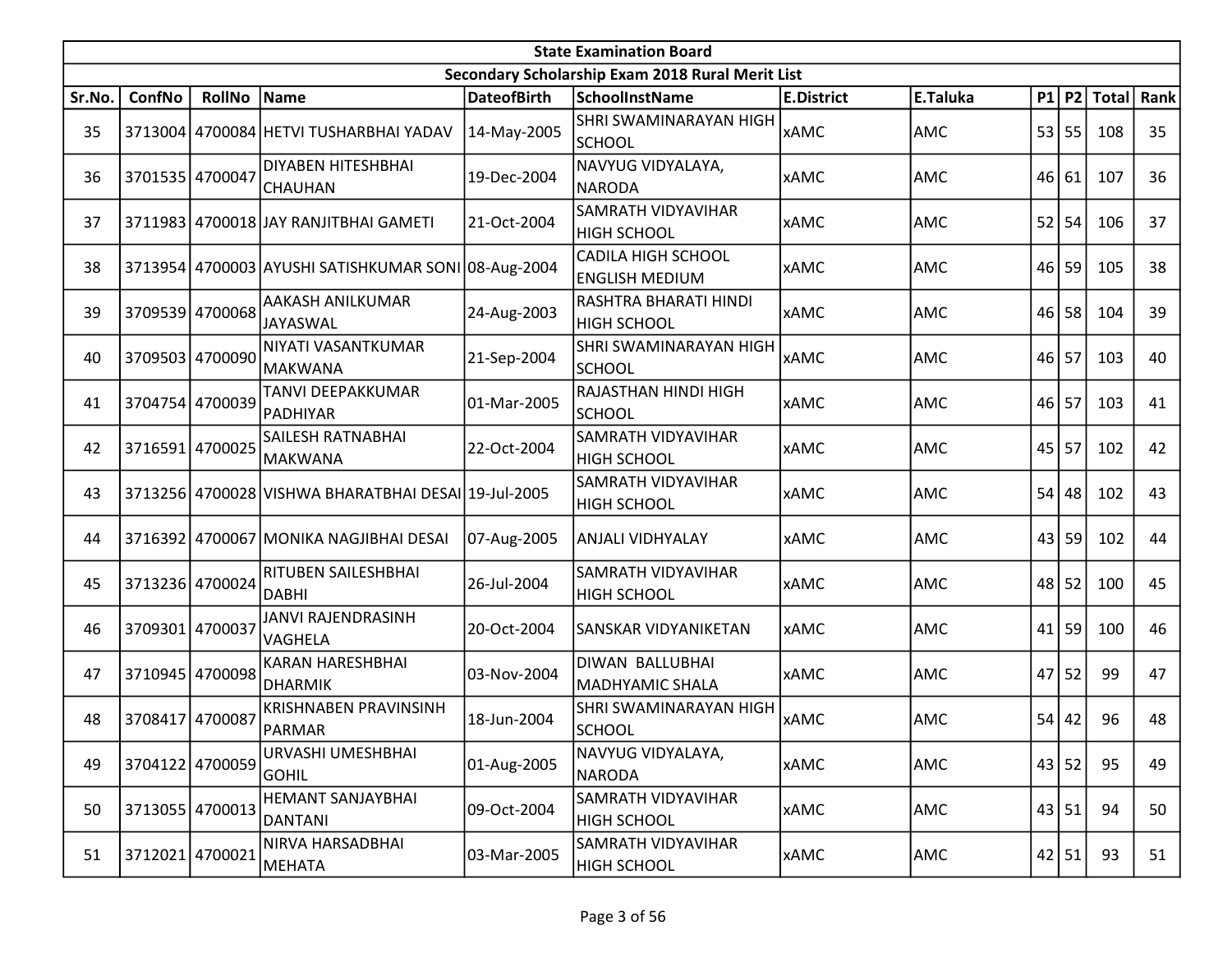|        | <b>State Examination Board</b><br>Secondary Scholarship Exam 2018 Rural Merit List |                 |                                            |                    |                                                |                   |              |    |           |             |                |  |  |  |
|--------|------------------------------------------------------------------------------------|-----------------|--------------------------------------------|--------------------|------------------------------------------------|-------------------|--------------|----|-----------|-------------|----------------|--|--|--|
|        |                                                                                    |                 |                                            |                    |                                                |                   |              |    |           |             |                |  |  |  |
| Sr.No. | <b>ConfNo</b>                                                                      | <b>RollNo</b>   | Name                                       | <b>DateofBirth</b> | <b>SchoolInstName</b>                          | <b>E.District</b> | E.Taluka     |    |           | P1 P2 Total | Rank           |  |  |  |
| 52     |                                                                                    | 3715612 4700034 | KASHISH JAYESHBHAI<br>PARMAR               | 11-Jun-2005        | H.H.PATEL HIGH SCHOOL                          | <b>xAMC</b>       | AMC          |    | $42$   50 | 92          | 52             |  |  |  |
| 53     |                                                                                    | 3709594 4700069 | <b>KISHAN RAMKISHOR</b><br><b>KUSHAVAH</b> | 03-Oct-2004        | RASHTRA BHARATI HINDI<br><b>HIGH SCHOOL</b>    | <b>xAMC</b>       | AMC          |    | 37 53     | 90          | 53             |  |  |  |
| 54     |                                                                                    | 3715644 4700083 | HARSHILKUMAR<br><b>PRAVINSINH PARMAR</b>   | 01-Jul-2005        | SHRI SWAMINARAYAN HIGH<br><b>SCHOOL</b>        | <b>xAMC</b>       | AMC          | 44 | 46        | 90          | 54             |  |  |  |
| 55     |                                                                                    | 3709653 4700080 | CHIRAGKUMAR<br>LAXMANBHAI JADAV            | 06-Aug-2004        | SHRI SWAMINARAYAN HIGH<br> SCHOOL              | <b>xAMC</b>       | <b>AMC</b>   | 42 | 46        | 88          | 55             |  |  |  |
| 56     |                                                                                    | 3704008 4700063 | KARTIK AMRUTBHAI<br>PRAJAPATI              | 26-Dec-2004        | <b>HOSANNA MISSION HIGH</b><br><b>SCHOOL</b>   | <b>xAMC</b>       | AMC          |    | $37$ 50   | 87          | 56             |  |  |  |
| 57     |                                                                                    | 3716032 4700005 | SHAMAREENBANU<br><b>SALIMKHAN PATHAN</b>   | 24-Sep-2004        | <b>SHREE JAMNABAI</b><br><b>SARSVATIMANDIR</b> | <b>xAMC</b>       | <b>AMC</b>   | 43 | 42        | 85          | 57             |  |  |  |
| 58     |                                                                                    |                 | 3709701 4700070 VISHNU VINOD SHAH          | 17-Apr-2005        | RASHTRA BHARATI HINDI<br><b>HIGH SCHOOL</b>    | <b>xAMC</b>       | AMC          | 36 | 49        | 85          | 58             |  |  |  |
| 59     |                                                                                    | 3711279 4700062 | DHRUVIL RAJNIKANT<br>SOLANKI               | 17-Aug-2005        | SHRI R.J.PATEL SHRIJI<br>VIDHYALAY             | <b>xAMC</b>       | AMC          | 38 | 45        | 83          | 59             |  |  |  |
| 60     |                                                                                    |                 | 3715701 4700061 NAYAN PRAGJIBHAI GOHIL     | 09-Dec-2004        | NOBLE SCHOOL,<br><b>KRISHNANAGAR</b>           | <b>xAMC</b>       | AMC          | 36 | 46        | 82          | 60             |  |  |  |
| 61     |                                                                                    | 3709746 4700088 | <b>MANTHAN BHANUSANKAR</b><br>PANDYA       | 03-Sep-2005        | SHRI SWAMINARAYAN HIGH<br>SCHOOL               | <b>xAMC</b>       | AMC          | 37 | 45        | 82          | 61             |  |  |  |
| 62     | 3716987                                                                            | 4700040         | <b>KASHISH HITENDRA</b><br><b>SOLANKI</b>  | 26-Dec-2004        | GIRDHARNAGAR SHAIBAG<br><b>SEC SEC SCHOOL</b>  | <b>xAMC</b>       | AMC          | 41 | 37        | 78          | 62             |  |  |  |
| 63     | 3702501                                                                            |                 | 4700038 MAHEK BHADRESH PATWA               | 27-May-2004        | RAJASTHAN HINDI HIGH<br><b>SCHOOL</b>          | <b>xAMC</b>       | AMC          |    | 36 40     | 76          | 63             |  |  |  |
| 64     |                                                                                    | 3706033 4700111 | SOORAJ ARUNAKUMAR<br>CHAUHAN               | 19-Nov-2004        | A.K.VIDHYA MANDIR<br><b>BAVALA</b>             | AHMEDABAD         | <b>BAVLA</b> |    | 45 68     | 113         | 1              |  |  |  |
| 65     |                                                                                    | 3705727 4700180 | MONIKA PRAVINKUMAR<br>DARJI                | 10-Jul-2005        | SHETH SHRI I N PATEL<br><b>SWAMINARAYAN</b>    | AHMEDABAD         | <b>CITY</b>  |    |           | 56 81 137   | $\mathbf{1}$   |  |  |  |
| 66     |                                                                                    | 3706119 4700179 | MAITRI PRAKASHBHAI<br>PANCHAL              | 23-Mar-2005        | SHETH SHRI I N PATEL<br><b>SWAMINARAYAN</b>    | AHMEDABAD         | <b>CITY</b>  |    | $61$ 75   | 136         | $\overline{2}$ |  |  |  |
| 67     |                                                                                    | 3710720 4700185 | SHRUTI YAGNESHKUMAR<br>PATEL               | 18-Dec-2004        | SHETH SHRI I N PATEL<br>SWAMINARAYAN           | AHMEDABAD         | <b>CITY</b>  |    | 58 75     | 133         | 3              |  |  |  |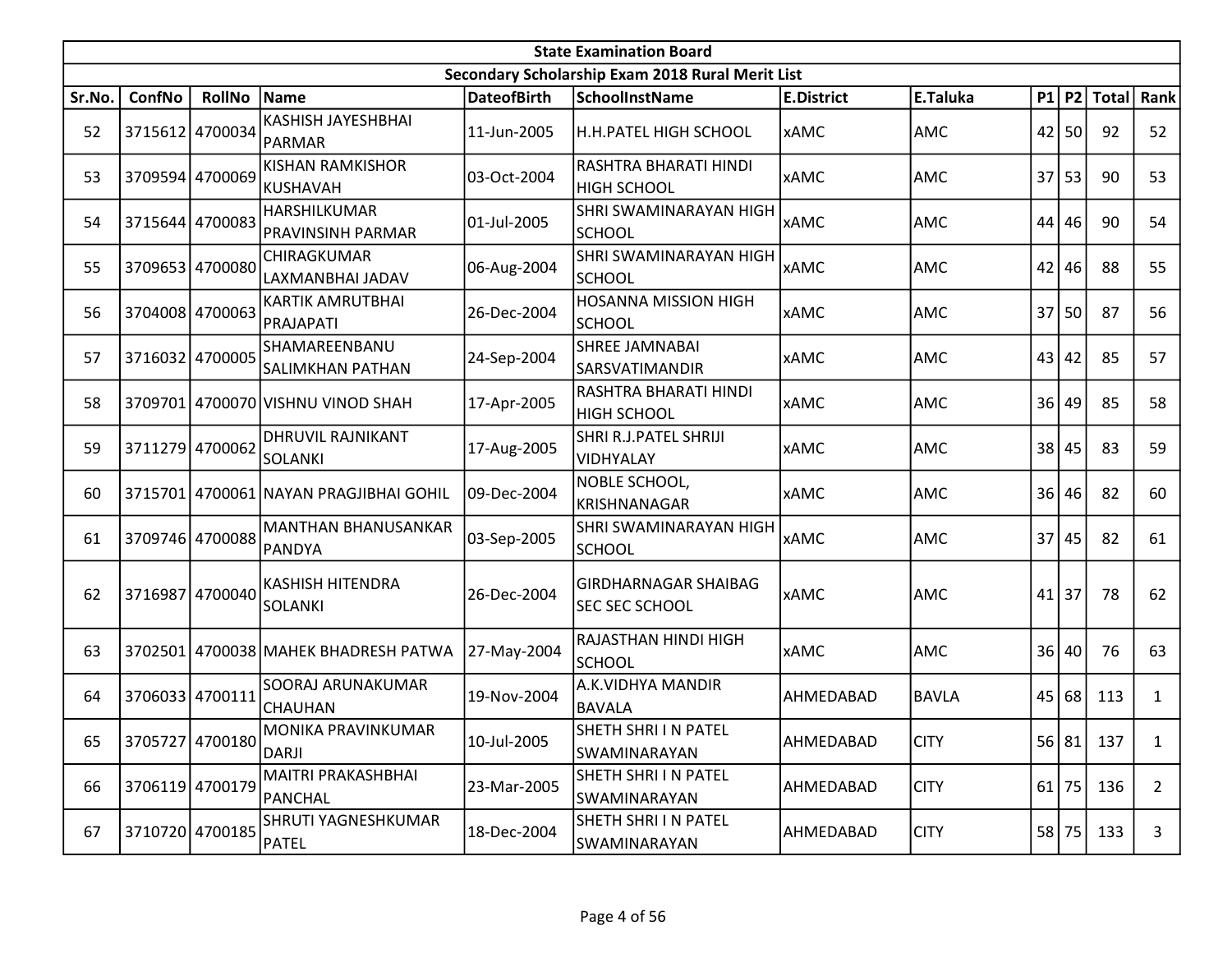|        | <b>State Examination Board</b> |                 |                                                      |                    |                                                  |                   |             |    |           |             |                |  |  |
|--------|--------------------------------|-----------------|------------------------------------------------------|--------------------|--------------------------------------------------|-------------------|-------------|----|-----------|-------------|----------------|--|--|
|        |                                |                 |                                                      |                    | Secondary Scholarship Exam 2018 Rural Merit List |                   |             |    |           |             |                |  |  |
| Sr.No. | ConfNo                         | <b>RollNo</b>   | Name                                                 | <b>DateofBirth</b> | <b>SchoolInstName</b>                            | <b>E.District</b> | E.Taluka    |    |           | P1 P2 Total | Rank           |  |  |
| 68     |                                |                 | 3709938 4700328 RITIK RAJUBEN THAKOR                 | 20-Sep-2003        | <b>SHREE LAXMI VIDHYA</b><br><b>MANDIR</b>       | AHMEDABAD         | <b>CITY</b> | 54 | 74        | 128         | 4              |  |  |
| 69     |                                |                 | 3708312 4700141 HET KETANBHAI VALA                   | 11-Jun-2005        | KARMACHARI SHIKSHAN<br>TIRTH SEC & HI            | AHMEDABAD         | <b>CITY</b> |    | 58 65     | 123         | 5              |  |  |
| 70     |                                |                 | 3714095 4700177 HET PANKAJBHAI NAYAK                 | 11-Sep-2004        | SHETH SHRI I N PATEL<br><b>SWAMINARAYAN</b>      | AHMEDABAD         | <b>CITY</b> | 55 | 66        | 121         | 6              |  |  |
| 71     | 3714787                        | 4700178         | KHUSHI MAHESHKUMAR<br><b>GEDIA</b>                   | 24-Jun-2005        | SHETH SHRI I N PATEL<br>SWAMINARAYAN             | AHMEDABAD         | <b>CITY</b> | 54 | 67        | 121         | $\overline{7}$ |  |  |
| 72     |                                | 3707242 4700140 | UNNUR JAGDISHBHAI<br><b>PARMAR</b>                   | 16-Nov-2005        | <b>GYANDA GIRLS HIGH</b><br><b>SCHOOL</b>        | AHMEDABAD         | <b>CITY</b> |    | 57 61     | 118         | 8              |  |  |
| 73     |                                |                 | 3708264 4700150 ZEEL MITHUBHAI VASITA                | 19-Oct-2004        | <b>KARMACHARI SHIKSHAN</b><br>TIRTH SEC & HI     | AHMEDABAD         | <b>CITY</b> | 50 | 64        | 114         | 9              |  |  |
| 74     |                                | 3713733 4700324 | <b>MANSI JAYANTIBHAI</b><br><b>CHAUHAN</b>           | 23-Mar-2005        | SHREE LAXMI VIDHYA<br><b>MANDIR</b>              | AHMEDABAD         | <b>CITY</b> | 53 | 60        | 113         | 10             |  |  |
| 75     |                                | 3708274 4700145 | NIKITABEN RAJUSIGH<br>PARMAR                         | 03-Feb-2005        | KARMACHARI SHIKSHAN<br>TIRTH SEC & HI            | AHMEDABAD         | <b>CITY</b> |    | $54$ 53   | 107         | 11             |  |  |
| 76     |                                | 3708230 4700146 | RICHA BHAGVANDAS<br><b>KOSHTI</b>                    | 11-Aug-2005        | KARMACHARI SHIKSHAN<br>TIRTH SEC & HI            | AHMEDABAD         | <b>CITY</b> |    | $49$ 55   | 104         | 12             |  |  |
| 77     | 3716982                        |                 | 4700317 DIMPLE AJAYSINH ZALA                         | 28-Feb-2004        | <b>SHREE LAXMI VIDHYA</b><br><b>MANDIR</b>       | AHMEDABAD         | <b>CITY</b> |    | $49$ 54   | 103         | 13             |  |  |
| 78     |                                | 3710554 4700329 | RUDRA JAGDISHBHAI<br>KATHARANI                       | 09-Sep-2005        | SHREE LAXMI VIDHYA<br><b>MANDIR</b>              | AHMEDABAD         | <b>CITY</b> |    | $46$   56 | 102         | 14             |  |  |
| 79     |                                |                 | 3716114 4700181 NIDHI ASHOKBHAI JETHVA               | 08-Apr-2004        | <b>SHETH SHRI I N PATEL</b><br>SWAMINARAYAN      | AHMEDABAD         | <b>CITY</b> |    | 50 51     | 101         | 15             |  |  |
| 80     |                                | 3710574 4700325 | MONIKA KAILASHBHAI<br><b>SHARMA</b>                  | 13-Jun-2004        | <b>SHREE LAXMI VIDHYA</b><br><b>MANDIR</b>       | AHMEDABAD         | <b>CITY</b> | 51 | 50        | 101         | 16             |  |  |
| 81     |                                | 3710339 4700319 | <b>HETVIBA AJITSINH</b><br><b>CHAUHAN</b>            | 30-Jan-2004        | <b>SHREE LAXMI VIDHYA</b><br>MANDIR              | AHMEDABAD         | <b>CITY</b> |    | $42$ 58   | 100         | 17             |  |  |
| 82     | 3710494 4700321                |                 | KRISHNA HARIKESHBHAI<br>GOSWAMI                      | 01-Nov-2004        | SHREE LAXMI VIDHYA<br><b>MANDIR</b>              | AHMEDABAD         | <b>CITY</b> |    | $44$ 54   | 98          | 18             |  |  |
| 83     |                                |                 | 3708251 4700149 VIDHIBEN DHIRUBHAI DARJI 16-Jun-2004 |                    | KARMACHARI SHIKSHAN<br>TIRTH SEC & HI            | AHMEDABAD         | <b>CITY</b> |    | 48 49     | 97          | 19             |  |  |
| 84     |                                |                 | 3708291 4700144 NIDHI VIKASBHAI PANCHAL              | 18-Oct-2004        | KARMACHARI SHIKSHAN<br>TIRTH SEC & HI            | AHMEDABAD         | <b>CITY</b> |    | 37 60     | 97          | 20             |  |  |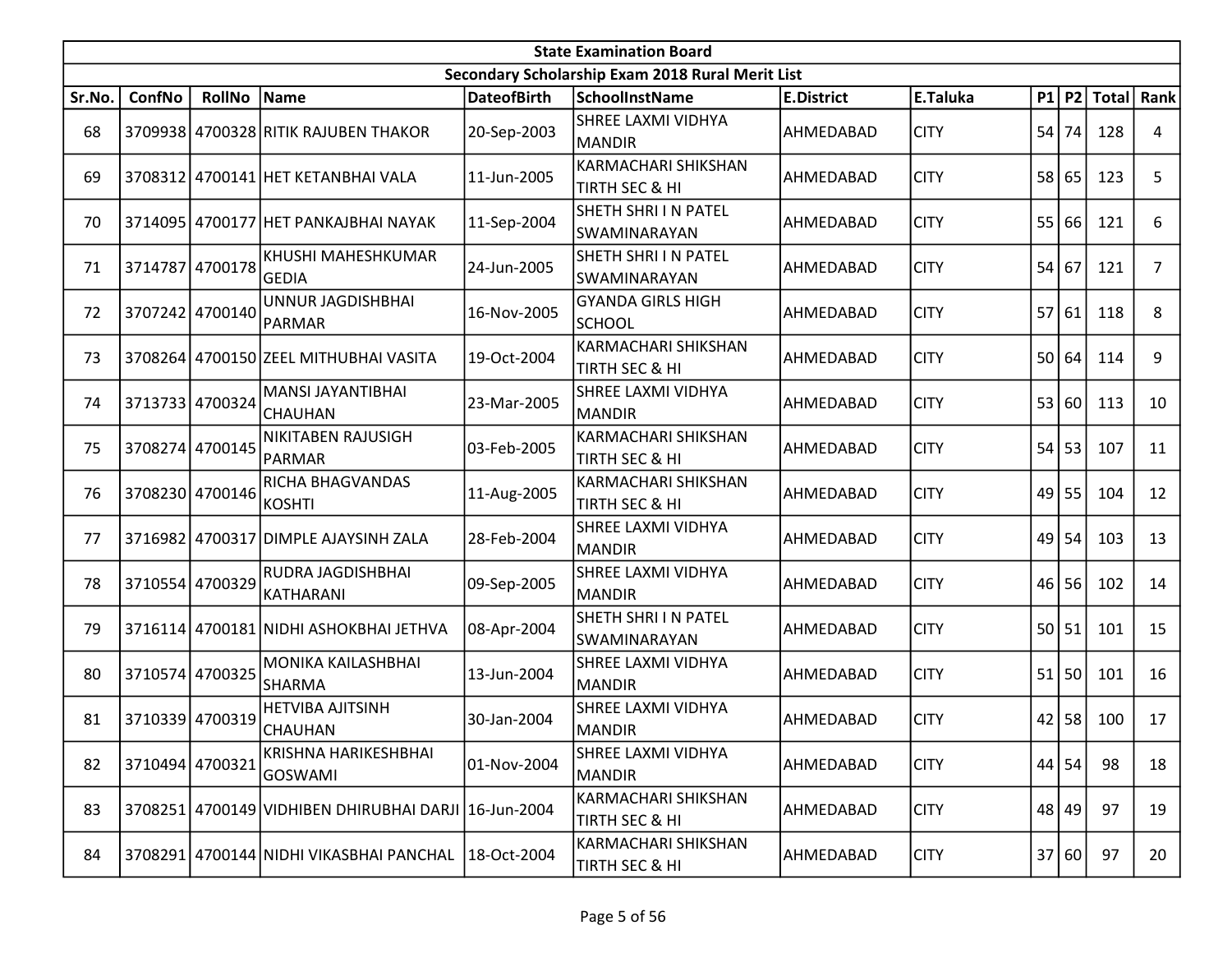|        | <b>State Examination Board</b><br>Secondary Scholarship Exam 2018 Rural Merit List |                 |                                                    |                    |                                                                                             |                   |                 |    |           |              |                |  |  |  |
|--------|------------------------------------------------------------------------------------|-----------------|----------------------------------------------------|--------------------|---------------------------------------------------------------------------------------------|-------------------|-----------------|----|-----------|--------------|----------------|--|--|--|
|        |                                                                                    |                 |                                                    |                    |                                                                                             |                   |                 |    |           |              |                |  |  |  |
| Sr.No. | ConfNo                                                                             | <b>RollNo</b>   | Name                                               | <b>DateofBirth</b> | <b>SchoolInstName</b>                                                                       | <b>E.District</b> | E.Taluka        |    | $P1$ $P2$ | <b>Total</b> | Rank           |  |  |  |
| 85     |                                                                                    |                 | 3715859 4700427 SHYAM RASHMIKANT PATEL 05-Apr-2005 |                    | NAVNIRMAN CO OP BANK<br><b>SEC SCHOOL BALDEVBHAI</b><br>JOITARAM PATEL H S<br><b>SCHOOL</b> | AHMEDABAD         | <b>DASCROI</b>  | 69 | 90        | 159          | $\mathbf{1}$   |  |  |  |
| 86     | 3719147                                                                            | 4700432         | <b>MANTHAN RAKESHBHAI</b><br>PRAJAPATI             | 27-Jan-2005        | <b>BHAVANA HIGHER SEC</b><br>VIDHYALAYA                                                     | AHMEDABAD         | <b>DASCROI</b>  |    | $51$ 54   | 105          | $\overline{2}$ |  |  |  |
| 87     | 3719663                                                                            | 4700435         | <b>VIRAL SANJAYBHAI</b><br>PRAJAPATI               | 10-Aug-2005        | <b>BHAVANA HIGHER SEC</b><br>VIDHYALAYA                                                     | AHMEDABAD         | <b>DASCROI</b>  |    | 36 51     | 87           | 3              |  |  |  |
| 88     |                                                                                    | 3718889 4700430 | KETU KUMAR MAHESHBHAI<br>PATEL                     | 01-Nov-2004        | <b>BHAVANA HIGHER SEC</b><br>VIDHYALAYA                                                     | AHMEDABAD         | <b>DASCROI</b>  |    | 40 45     | 85           | 4              |  |  |  |
| 89     |                                                                                    | 3707955 4700538 | <b>SHUBHAM</b><br>GHANSHYAMBHAI GAMARA             | 04-Oct-2005        | DHANDHUKA ENG. MEDIUM AHMEDABAD                                                             |                   | DHANDHUKA       |    | 43 47     | 90           | 1              |  |  |  |
| 90     |                                                                                    | 3713976 4700533 | <b>KUSH SHRIKANTBHAI</b><br><b>PARIKH</b>          | 19-Feb-2005        | DHANDHUKA ENG. MEDIUM AHMEDABAD                                                             |                   | DHANDHUKA       |    | $41$ 42   | 83           | $\overline{2}$ |  |  |  |
| 91     |                                                                                    | 3715396 4700655 | ANKITKUMAR GAGAJIBHAI<br><b>VEGADA</b>             | 21-Apr-2004        | <b>F.M.C.T. HIGH SCHOOL</b>                                                                 | AHMEDABAD         | <b>DHOLKA</b>   |    | 57 68     | 125          | $\mathbf{1}$   |  |  |  |
| 92     | 3716186 4700654                                                                    |                 | AADITYA JITENDRABHAI<br><b>PARMAR</b>              | 29-Jul-2004        | F.M.C.T. HIGH SCHOOL                                                                        | AHMEDABAD         | <b>DHOLKA</b>   |    | 43 59     | 102          | $\overline{2}$ |  |  |  |
| 93     |                                                                                    |                 | 3715909 4700722 VAISAVIK DILIPBHAI PATEL           | 07-Sep-2004        | NAVYUG VIDHYALAYA                                                                           | AHMEDABAD         | <b>VIRAMGAM</b> |    | 47 73     | 120          | $\mathbf{1}$   |  |  |  |
| 94     |                                                                                    | 3711756 4700713 | <b>BHARGAV MADHUSUDAN</b><br>VAGHELA               | 05-Mar-2005        | NAVYUG VIDHYALAYA                                                                           | AHMEDABAD         | <b>VIRAMGAM</b> |    | 45 63     | 108          | $\overline{2}$ |  |  |  |
| 95     |                                                                                    |                 | 3701355 4700828 DARSHAN VIJAYBHAI DESAI            | 29-Jun-2005        | SHRI SAMINARAYAN SEC<br><b>SCH</b>                                                          | <b>AMRELI</b>     | <b>AMRELI</b>   |    | 73 90     | 163          | $\mathbf{1}$   |  |  |  |
| 96     | 3712097                                                                            | 4700747         | <b>KRUSHANGI BAKULBHAI</b><br><b>PANDYA</b>        | 03-Nov-2004        | <b>B.N.VIRANI SEC&amp;HIGH SEC</b>                                                          | <b>AMRELI</b>     | AMRELI          |    | 70 81     | 151          | $\overline{2}$ |  |  |  |
| 97     |                                                                                    | 3711686 4700743 | KRINAL HIMATBHAI<br>VAGASIYA                       | 09-Jun-2005        | <b>B.N.VIRANI SEC&amp;HIGH SEC</b>                                                          | AMRELI            | AMRELI          |    |           | 63 88 151    | 3              |  |  |  |
| 98     | 3712091 4700731                                                                    |                 | DEVANSHI MITESHBHAI<br>JANI                        | 28-Sep-2004        | <b>B.N.VIRANI SEC&amp;HIGH SEC</b>                                                          | <b>AMRELI</b>     | AMRELI          |    | 73 77     | 150          | 4              |  |  |  |
| 99     |                                                                                    | 3714098 4700855 | RENISH JAYANTIBHAI<br><b>UNAGAR</b>                | 29-Jun-2004        | OM VIDHYALAYA                                                                               | AMRELI            | <b>BABARA</b>   |    | 68 77     | 145          | $\mathbf{1}$   |  |  |  |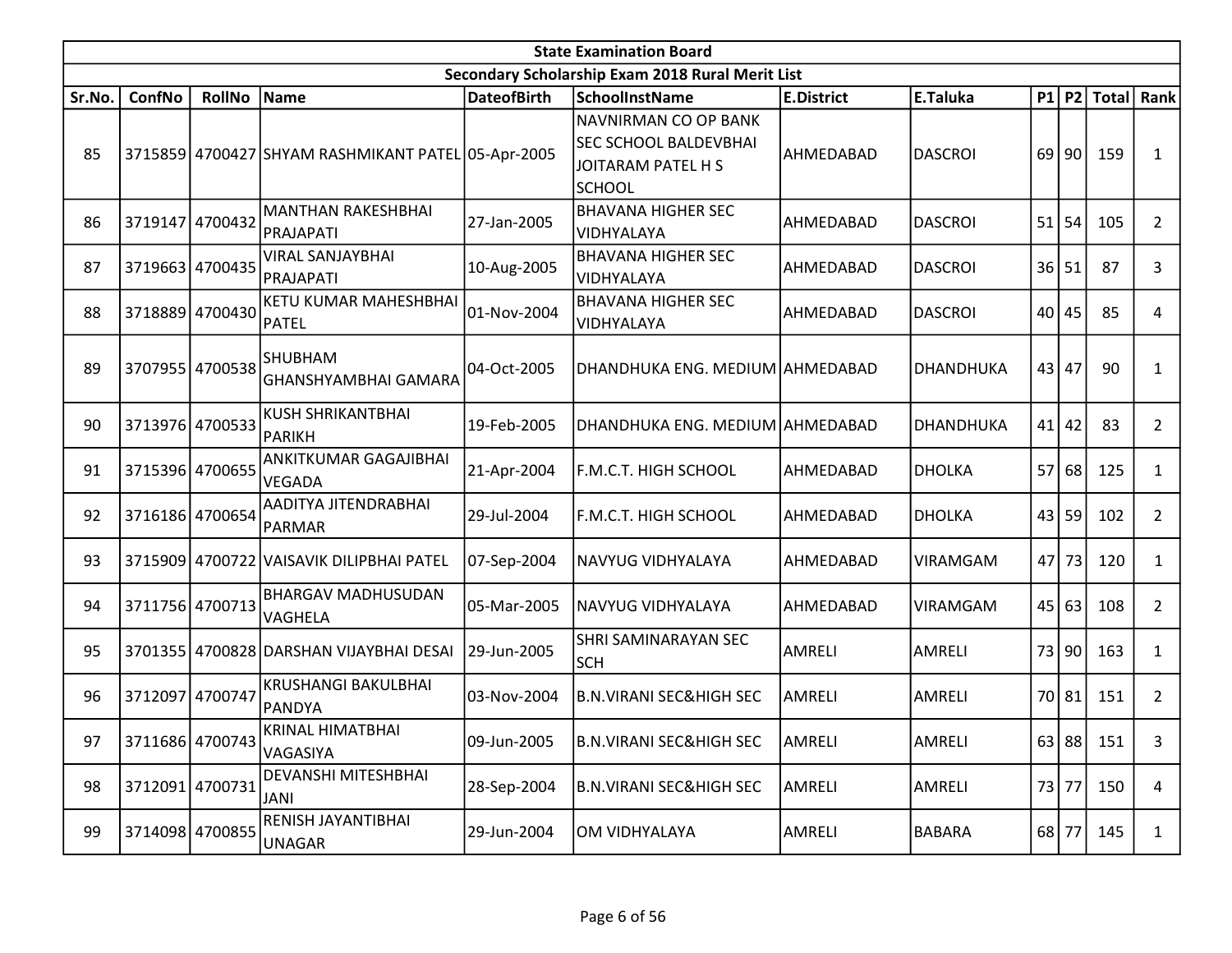|        | <b>State Examination Board</b> |                 |                                                      |                    |                                                  |                   |                 |    |           |                  |                       |  |  |
|--------|--------------------------------|-----------------|------------------------------------------------------|--------------------|--------------------------------------------------|-------------------|-----------------|----|-----------|------------------|-----------------------|--|--|
|        |                                |                 |                                                      |                    | Secondary Scholarship Exam 2018 Rural Merit List |                   |                 |    |           |                  |                       |  |  |
| Sr.No. | ConfNo                         | <b>RollNo</b>   | Name                                                 | <b>DateofBirth</b> | <b>SchoolInstName</b>                            | <b>E.District</b> | E.Taluka        |    |           | $P1$   P2  Total | Rank                  |  |  |
| 100    |                                | 3716274 4700848 | JAYKUMAR KALUBHAI<br><b>ZALAVADIYA</b>               | 28-May-2005        | OM VIDHYALAYA                                    | AMRELI            | <b>BABARA</b>   | 61 | 76        | 137              | $\mathbf{2}$          |  |  |
| 101    |                                | 3708802 4700951 | <b>JAYRAJSINH KISHORBHAI</b><br><b>AEPA</b>          | 08-Feb-2005        | JAWERCHAND MEGHANI<br><b>HIGH SCH</b>            | AMRELI            | BAGASARA        |    | 71 93     | 164              | 1                     |  |  |
| 102    |                                |                 | 3713993 4700942 BHAVDIP DINESHBHAI RANK 23-Jun-2005  |                    | JAWERCHAND MEGHANI<br>HIGH SCH                   | AMRELI            | <b>BAGASARA</b> |    | $69$   91 | 160              | $\overline{2}$        |  |  |
| 103    |                                | 3701930 4701184 | HARSHANA RAMESHBHAI<br>GOHIL                         | 06-Nov-2004        | KALAPI VINAY MANDIR                              | <b>AMRELI</b>     | LATHI           |    | 72 83     | 155              | $\mathbf{1}$          |  |  |
| 104    |                                | 3703910 4701189 | KRUTIKA VIKRAMBHAI<br><b>GOHIL</b>                   | 12-May-2005        | KALAPI VINAY MANDIR                              | <b>AMRELI</b>     | LATHI           |    | $64$ 88   | 152              | $\mathbf{2}$          |  |  |
| 105    | 3712844                        | 4701281         | RUSHITABEN DINESHBHAI<br>lGHASKATA                   | 01-Jun-2005        | MODEL SCHOOL - RAJULA                            | <b>AMRELI</b>     | RAJULA          | 55 | 59        | 114              | $\mathbf{1}$          |  |  |
| 106    |                                | 3714216 4701270 | JAYRAJ UMESHBHAI<br><b>VAGHELA</b>                   | 15-Dec-2004        | MODEL SCHOOL - RAJULA                            | <b>AMRELI</b>     | <b>RAJULA</b>   | 46 | 64        | 110              | $\mathbf{2}$          |  |  |
| 107    |                                |                 | 3708881 4701292 ASTHA BHARATBHAI GAMI                | 27-Jul-2005        | A.K.GHELANI MADHYAMIK<br>VIDHYALAYA              | AMRELI            | SAVARKUNDLA     |    | 79 94     | 173              | 1                     |  |  |
| 108    |                                | 3709163 4701294 | PRARTHNA MANOJBHAI<br><b>GOHIL</b>                   | 23-Apr-2005        | A.K.GHELANI MADHYAMIK<br>VIDHYALAYA              | AMRELI            | SAVARKUNDLA     |    | 70 86     | 156              | $\mathbf{2}^{\prime}$ |  |  |
| 109    |                                |                 | 3704497 4701299 VIRAL DHANJIBHAI DETRUJA 14-Mar-2005 |                    | K.K.HIGHSCHOOL                                   | <b>AMRELI</b>     | SAVARKUNDLA     |    | 74 80     | 154              | 3                     |  |  |
| 110    |                                | 3707652 4701366 | NILAMBEN SURESHBHAI<br><b>SOLANKI</b>                | 26-Aug-2004        | KASTURBA KANYA<br>VIDYALAYA                      | ANAND             | ANAND           |    | 76 91     | 167              | $\mathbf{1}$          |  |  |
| 111    |                                | 3713418 4701347 | AAFIYA NASIRKHAN<br>PATHAN                           | 09-Jul-2005        | <b>KASTURBA KANYA</b><br>VIDYALAYA               | <b>ANAND</b>      | ANAND           | 78 | 86        | 164              | $\overline{2}$        |  |  |
| 112    |                                | 3709190 4701363 | <b>MANSI PRABHUBHAI</b><br>PRAJAPATI                 | 06-Nov-2004        | <b>KASTURBA KANYA</b><br>VIDYALAYA               | <b>ANAND</b>      | ANAND           |    | 74 88     | 162              | 3                     |  |  |
| 113    |                                | 3707623 4701360 | KHUSHI NITULKUMAR<br><b>VALAND</b>                   | 15-Dec-2004        | KASTURBA KANYA<br>VIDYALAYA                      | ANAND             | ANAND           |    | 75 87     | 162              | $\overline{4}$        |  |  |
| 114    |                                | 3710476 4701369 | PRINSU SURESHBHAI<br>PARMAR                          | 19-May-2005        | KASTURBA KANYA<br>VIDYALAYA                      | ANAND             | ANAND           |    | 74 87     | 161              | 5                     |  |  |
| 115    |                                | 3719015 4701462 | <b>CHIRAG RANJITSINH</b><br>RATHOD                   | 25-Oct-2004        | <b>BAPS SWAMINARAYAN</b><br>VIDHYAMANDIR         | ANAND             | ANAND           |    | 73   85   | 158              | 6                     |  |  |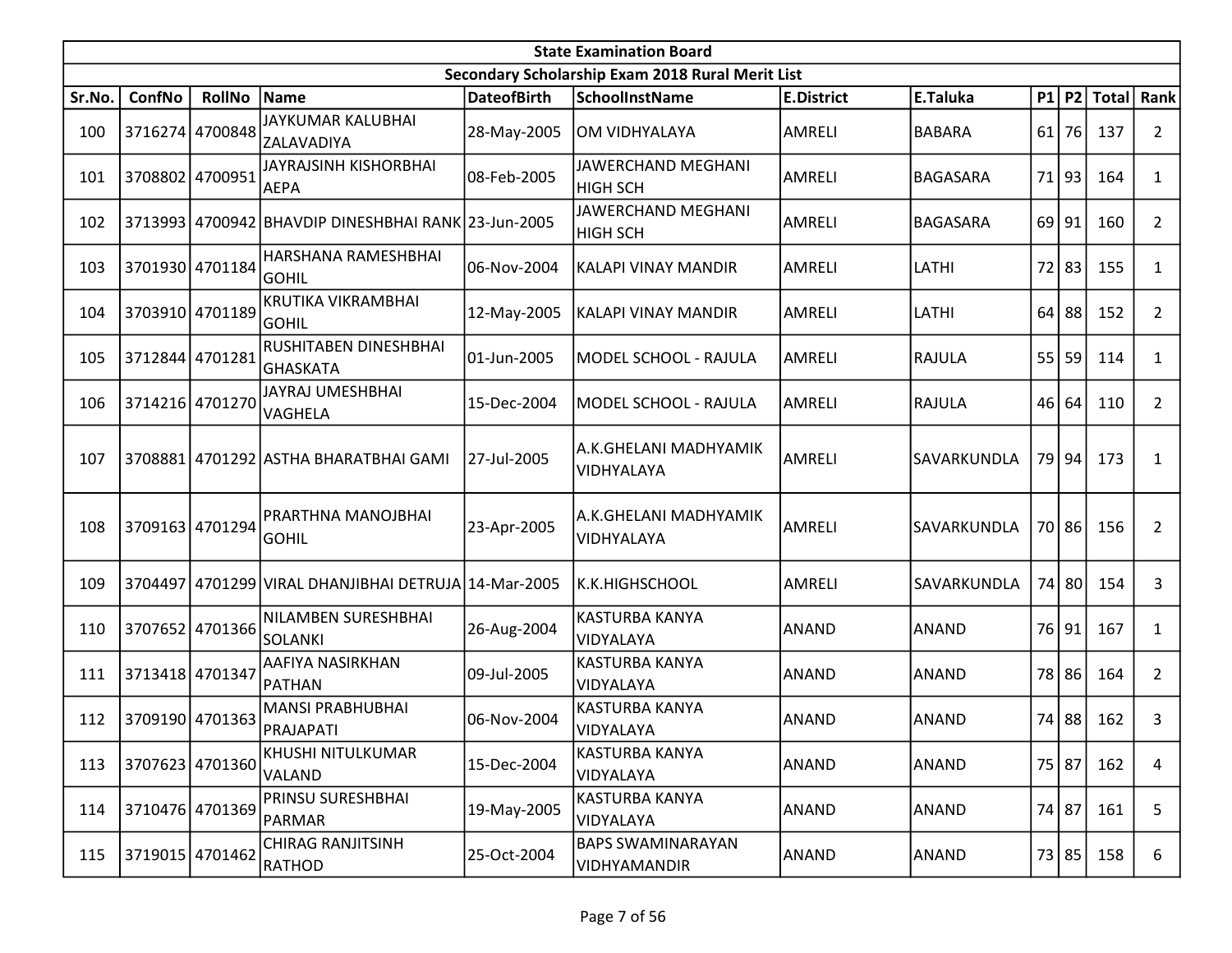|        | <b>State Examination Board</b> |                 |                                                      |                    |                                                  |                   |               |    |           |              |                |  |  |
|--------|--------------------------------|-----------------|------------------------------------------------------|--------------------|--------------------------------------------------|-------------------|---------------|----|-----------|--------------|----------------|--|--|
|        |                                |                 |                                                      |                    | Secondary Scholarship Exam 2018 Rural Merit List |                   |               |    |           |              |                |  |  |
| Sr.No. | ConfNo                         | <b>RollNo</b>   | Name                                                 | <b>DateofBirth</b> | <b>SchoolInstName</b>                            | <b>E.District</b> | E.Taluka      |    | $P1$ P2   | <b>Total</b> | Rank           |  |  |
| 116    |                                | 3709649 4701474 | <b>VANDAN DIPAKKUMAR</b><br>SONI                     | 30-Oct-2004        | <b>BAPS SWAMINARAYAN</b><br><b>VIDHYAMANDIR</b>  | ANAND             | <b>ANAND</b>  | 75 | 82        | 157          | 7              |  |  |
| 117    | 3710651                        | 4701367         | PAYALBEN MAHESHBHAI<br><b>PARMAR</b>                 | 13-Oct-2004        | KASTURBA KANYA<br>VIDYALAYA                      | ANAND             | <b>ANAND</b>  | 71 | 82        | 153          | 8              |  |  |
| 118    |                                | 3713186 4701368 | PINALBEN RAJESHBHAI<br><b>MAKWANA</b>                | 15-Sep-2004        | <b>KASTURBA KANYA</b><br>VIDYALAYA               | ANAND             | ANAND         | 71 | 80        | 151          | 9              |  |  |
| 119    |                                |                 | 3718894 4701468 MEHUL RAJESHBHAI KOTAK   20-Jul-2004 |                    | <b>BAPS SWAMINARAYAN</b><br>VIDHYAMANDIR         | ANAND             | <b>ANAND</b>  | 61 | 84        | 145          | 10             |  |  |
| 120    | 3709187                        | 4701361         | KINJAL HASMUKHBHAI<br>PRAJAPATI                      | 03-Nov-2004        | KASTURBA KANYA<br>VIDYALAYA                      | ANAND             | <b>ANAND</b>  | 61 | 83        | 144          | 11             |  |  |
| 121    | 3707487                        | 4701354         | <b>DEVANSI ALPESHBHAI</b><br><b>PATEL</b>            | 12-Sep-2005        | <b>KASTURBA KANYA</b><br>VIDYALAYA               | ANAND             | <b>ANAND</b>  | 69 | 73        | 142          | 12             |  |  |
| 122    |                                | 3700868 4701348 | <b>ASTHA PRAMODBHAI</b><br><b>CHAUDHARI</b>          | 27-Oct-2004        | KASTURBA KANYA<br>VIDYALAYA                      | <b>ANAND</b>      | <b>ANAND</b>  | 65 | 73        | 138          | 13             |  |  |
| 123    | 3710760 4701501                |                 | HARSHVARDHANSINH<br><b>RAGHUVIRSINH GOHIL</b>        | 23-Sep-2003        | R A PATEL GYAN JYOT GUJ<br><b>MED SCHOOL</b>     | ANAND             | <b>BORSAD</b> |    | 77 86     | 163          | $\mathbf{1}$   |  |  |
| 124    |                                |                 | 3716360 4701494 DEV KIRANBHAI PATEL                  | 12-Mar-2005        | R A PATEL GYAN JYOT GUJ<br><b>MED SCHOOL</b>     | ANAND             | <b>BORSAD</b> |    | 78 78     | 156          | $\overline{2}$ |  |  |
| 125    |                                |                 | 3705610 4701670 DIYA RUPESHBHAI RABARI               | 26-Oct-2004        | <b>CHAROTAR PATIDAR</b><br>MADHYAMIK SHALA       | ANAND             | KHAMBHAT      | 69 | 76        | 145          | $\mathbf{1}$   |  |  |
| 126    | 3703142                        | 4701669         | DIPESHKUMAR HARISHBHAI<br>PRAJAPATI                  | 01-Jun-2005        | <b>CHAROTAR PATIDAR</b><br>MADHYAMIK SHALA       | ANAND             | KHAMBHAT      |    | $60$   72 | 132          | $\overline{2}$ |  |  |
| 127    | 3719212 4701651                |                 | <b>ASMITABEN</b><br>GHANSHYAMBHAI VALMIK             | 02-Feb-2004        | <b>B.V.PATEL KANYA</b><br>VIDHYALAYA             | ANAND             | KHAMBHAT      |    | 58 66     | 124          | 3              |  |  |
| 128    | 3717370 4701668                |                 | SANIYABANU EMRANALI<br>SAIYAD                        | 01-Oct-2004        | <b>ST.XAVIERS HIGHSCHOOL</b><br>KHAMBHAT         | ANAND             | KHAMBHAT      |    | 56 68     | 124          | 4              |  |  |
| 129    |                                |                 | 3709449 4701820 OM AALOKKUMAR DESAI                  | 17-Mar-2005        | SHREE N C SUTARIYA<br><b>SECONDARY SCHOOL</b>    | ANAND             | <b>UMRETH</b> |    |           | 62 83 145    | 1              |  |  |
| 130    | 3709470 4701827                |                 | SHARTHAK HARIVADAN<br><b>SHUKLA</b>                  | 29-May-2005        | SHREE N C SUTARIYA<br><b>SECONDARY SCHOOL</b>    | ANAND             | <b>UMRETH</b> |    | $62$   82 | 144          | $\mathbf{2}$   |  |  |
| 131    |                                |                 | 3708624 4701831 BHAVY RAMESHBHAI PATEL 01-Apr-2005   |                    | TAXSHILA PRA SALA                                | ARAVALLI          | <b>BAYAD</b>  |    | $67$   86 | 153          | $\mathbf{1}$   |  |  |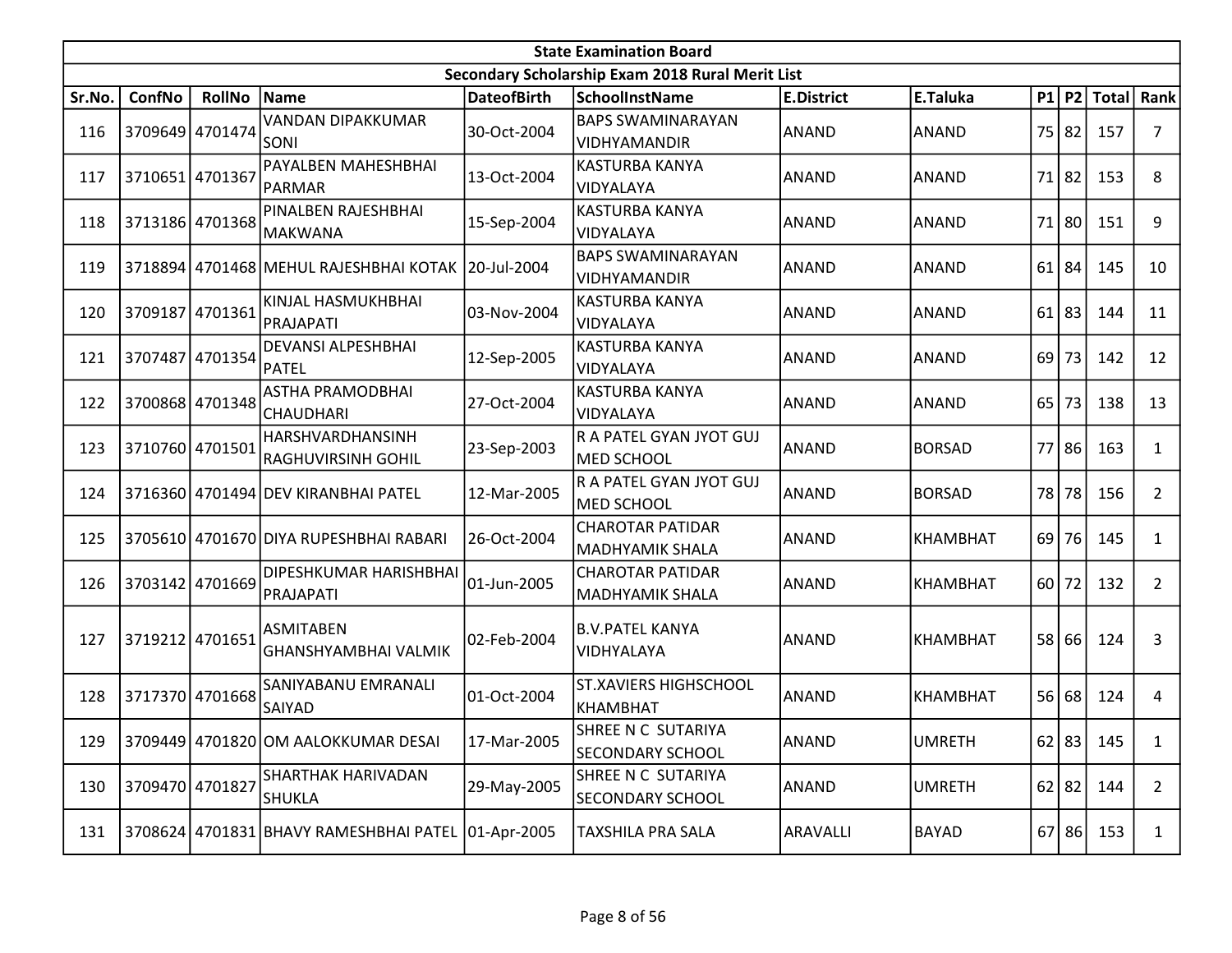|        | <b>State Examination Board</b> |                 |                                               |                    |                                                                                |                     |                |    |           |              |                |  |  |
|--------|--------------------------------|-----------------|-----------------------------------------------|--------------------|--------------------------------------------------------------------------------|---------------------|----------------|----|-----------|--------------|----------------|--|--|
|        |                                |                 |                                               |                    | Secondary Scholarship Exam 2018 Rural Merit List                               |                     |                |    |           |              |                |  |  |
| Sr.No. | ConfNo                         | <b>RollNo</b>   | Name                                          | <b>DateofBirth</b> | <b>SchoolInstName</b>                                                          | <b>E.District</b>   | E.Taluka       |    | $P1$ $P2$ | <b>Total</b> | Rank           |  |  |
| 132    | 3720288                        | 4701984         | <b>JIGARKUMAR NATVARSIH</b><br><b>PARMAR</b>  | 09-Mar-2004        | <b>SHRI P G MAHETA HIGH</b><br><b>SCHOOL</b>                                   | ARAVALLI            | MALPUR         |    | $67$ 86   | 153          | 1              |  |  |
| 133    |                                | 3719984 4701983 | DHANRAJSINH<br>UPENDRASINH CHAUHAN            | 08-Jan-2004        | SHRI P G MAHETA HIGH<br><b>SCHOOL</b>                                          | ARAVALLI            | MALPUR         |    | 59 81     | 140          | $\overline{2}$ |  |  |
| 134    |                                | 3700786 4702016 | SIMRANBANU<br>MAHAMMEDHUSEN LUHAR             | 20-Nov-2004        | MAKHDUM ASRAFI STUDY <br><b>CENTER</b>                                         | ARAVALLI            | MEGHRAJ        |    | 56 64     | 120          | 1              |  |  |
| 135    |                                | 3704074 4702019 | FENISH NARANBHAI<br><b>KHARADI</b>            | 20-Oct-2004        | SHRI P.C.N. HIGH SCHOOL                                                        | <b>ARAVALLI</b>     | MEGHRAJ        |    | 47 69     | 116          | $\overline{2}$ |  |  |
| 136    | 3719555 4702121                |                 | PARASAR DIPAKKUMAR<br><b>PATEL</b>            | 10-Nov-2004        | K.N.SHAH MODASA HIGH<br><b>SCH</b>                                             | ARAVALLI            | MODASA         |    | 82 91     | 173          | $\mathbf{1}$   |  |  |
| 137    | 3719591                        |                 | 4702172 PANTH SANJAY PATEL                    | 29-Jan-2005        | <b>SHRI S.L.SHAH KALRAV</b><br><b>HIGHER SECONDARY</b><br><b>SCHOOL MODASA</b> | ARAVALLI            | MODASA         |    | 80 93     | 173          | $\overline{2}$ |  |  |
| 138    |                                | 3718093 4702124 | <b>POOJABAHEN</b><br>RITESHKUMAR PATEL        | 09-Nov-2004        | K.N.SHAH MODASA HIGH<br><b>SCH</b>                                             | ARAVALLI            | MODASA         |    | 75 97     | 172          | 3              |  |  |
| 139    |                                | 3719645 4702106 | <b>BANSIL JITENDRAKUMAR</b><br>SONI           | 26-Nov-2004        | K.N.SHAH MODASA HIGH<br><b>SCH</b>                                             | ARAVALLI            | MODASA         | 81 | 88        | 169          | 4              |  |  |
| 140    |                                | 3719582 4702218 | SUNDABHAI RAMESHBHAI<br><b>THAKOR</b>         | 21-Aug-2004        | SHREE ADARSH H.S.<br>SCHOOL, BHABHAR                                           | <b>BANAS KANTHA</b> | <b>BHABHAR</b> |    | $49$ 43   | 92           | 1              |  |  |
| 141    |                                | 3720036 4702217 | ANKITABEN<br>RANACHODBHAI<br><b>CHAUDHARY</b> | 21-May-2005        | SHREE ADARSH H.S.<br><b>SCHOOL, BHABHAR</b>                                    | <b>BANAS KANTHA</b> | <b>BHABHAR</b> | 44 | 47        | 91           | $\overline{2}$ |  |  |
| 142    |                                | 3701233 4702291 | RAHILKUMAR SURESHBHAI<br><b>DARJI</b>         | 17-Sep-2004        | <b>VIBRANT SCHOOL OF</b><br><b>SCIENCE, DEESA</b>                              | <b>BANAS KANTHA</b> | <b>DEESA</b>   | 60 | 79        | 139          | $\mathbf{1}$   |  |  |
| 143    |                                | 3710803 4702290 | PARIXIT RAMESHKUMAR<br><b>JISHI</b>           | 06-Dec-2004        | <b>VIBRANT SCHOOL OF</b><br>SCIENCE, DEESA                                     | <b>BANAS KANTHA</b> | DEESA          |    | 49 84     | 133          | $\overline{2}$ |  |  |
| 144    |                                | 3701038 4702322 | YOGESHBHAI MAFATLAL<br>CHAUDHARY              | 16-Oct-2004        | ARBUDA VIDHYALAY, DEESA BANAS KANTHA                                           |                     | <b>DEESA</b>   |    | 53 73     | 126          | 3              |  |  |
| 145    |                                | 3700790 4702320 | SANJAYKUMAR SHAMALAJI<br><b>RABAREE</b>       | 02-Mar-2004        | ARBUDA VIDHYALAY, DEESA   BANAS KANTHA                                         |                     | <b>DEESA</b>   |    | 59 60     | 119          | 4              |  |  |
| 146    |                                | 3700340 4702299 | DIMPALBEN VADHAJIBHAI<br>MALI                 | 30-Dec-2004        | ARBUDA VIDHYALAY, DEESA   BANAS KANTHA                                         |                     | <b>DEESA</b>   |    | 53 65     | 118          | 5              |  |  |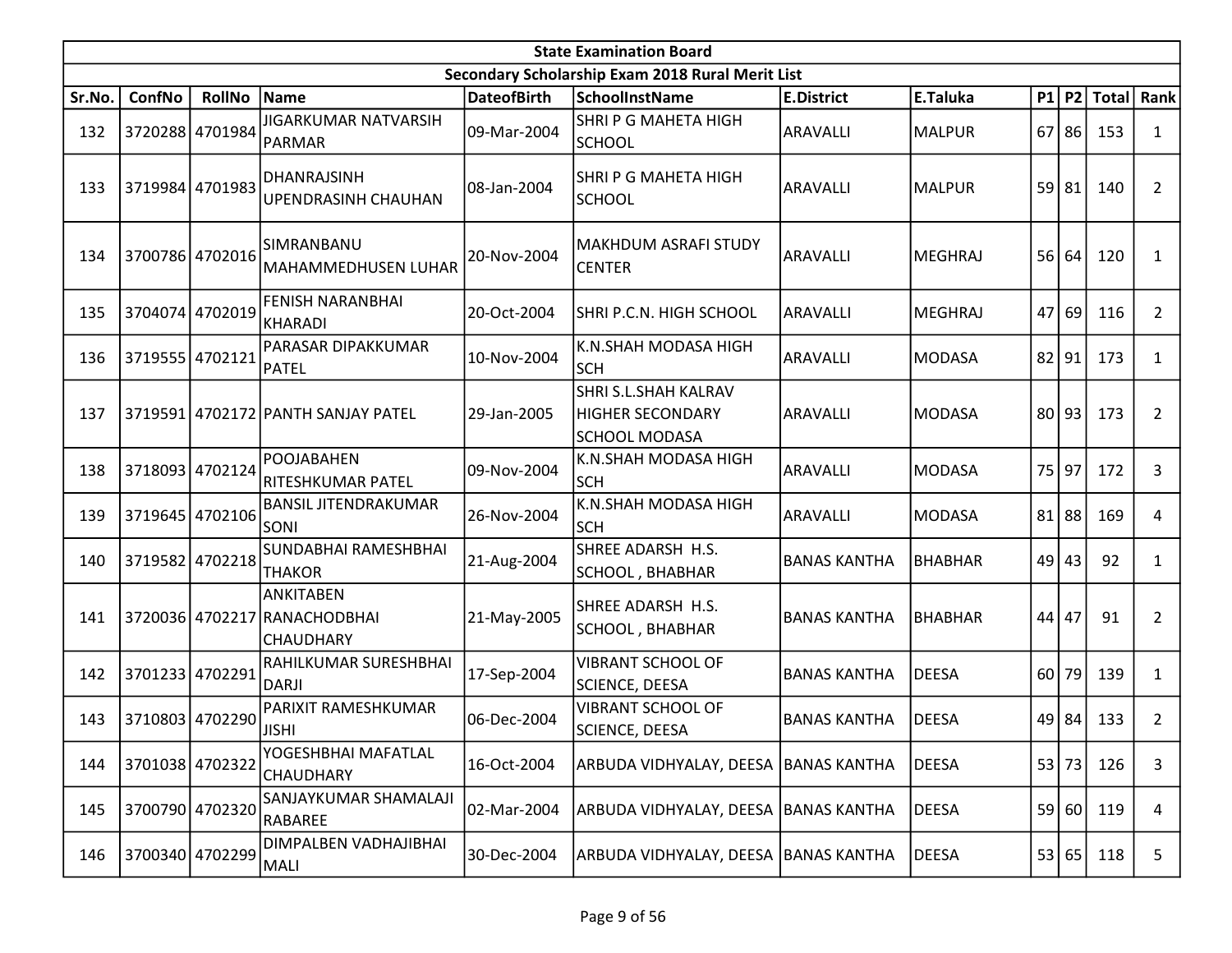|        | <b>State Examination Board</b><br>Secondary Scholarship Exam 2018 Rural Merit List |                 |                                                |                    |                                                                          |                     |                |    |           |              |                |  |  |  |
|--------|------------------------------------------------------------------------------------|-----------------|------------------------------------------------|--------------------|--------------------------------------------------------------------------|---------------------|----------------|----|-----------|--------------|----------------|--|--|--|
|        |                                                                                    |                 |                                                |                    |                                                                          |                     |                |    |           |              |                |  |  |  |
| Sr.No. | <b>ConfNo</b>                                                                      | <b>RollNo</b>   | Name                                           | <b>DateofBirth</b> | <b>SchoolInstName</b>                                                    | <b>E.District</b>   | E.Taluka       |    | P1 P2     | <b>Total</b> | Rank           |  |  |  |
| 147    |                                                                                    | 3701042 4702304 | <b>KALPESH DINESHBHAI</b><br><b>CHAUDHARI</b>  | 05-Apr-2004        | ARBUDA VIDHYALAY, DEESA BANAS KANTHA                                     |                     | <b>DEESA</b>   | 48 | 66        | 114          | 6              |  |  |  |
| 148    |                                                                                    | 3715983 4702286 | PRINCE BHARATKUMAR<br>PADHIYAR                 | 19-Aug-2004        | D.N.J.ADARSH HIGH SCHOOL<br>AND O.M.AGRAWAL<br>ADARSH H.S. SCHOOL, DEESA | <b>BANAS KANTHA</b> | <b>DEESA</b>   | 44 | 68        | 112          | 7              |  |  |  |
| 149    |                                                                                    | 3704308 4702455 | NATVARBHAI SHANTIBHAI<br><b>DABHI</b>          | 30-Apr-2004        | <b>SETH H.K.AKOLIYA SEC&amp;</b><br><b>HIGHER SCH.</b>                   | <b>BANAS KANTHA</b> | <b>DHANERA</b> | 87 | 91        | 178          | $\mathbf{1}$   |  |  |  |
| 150    |                                                                                    | 3701763 4702448 | <b>KANCHANBEN KANTIBHAI</b><br><b>KHANDERA</b> | 21-Jun-2004        | <b>SETH H.K.AKOLIYA SEC&amp;</b><br>HIGHER SCH.                          | <b>BANAS KANTHA</b> | <b>DHANERA</b> | 71 | 82        | 153          | $\overline{2}$ |  |  |  |
| 151    |                                                                                    | 3719524 4702546 | ANSHITA HARESHKUMAR<br><b>PATEL</b>            | 07-May-2005        | <b>SHREE VINAY VIDHYA</b><br>MANDIR                                      | <b>BANAS KANTHA</b> | KANKAREJ       | 58 | 66        | 124          | $\mathbf{1}$   |  |  |  |
| 152    |                                                                                    |                 | 3717721 4702545 VED VINODBHAI NAI              | 10-Aug-2004        | <b>SHREE SARASWATI</b><br>MADHYAMIK VIDYALAYA                            | <b>BANAS KANTHA</b> | KANKAREJ       | 50 | 66        | 116          | $\overline{2}$ |  |  |  |
| 153    | 3702953 4702771                                                                    |                 | SANJAYBHAI SOMABHAI<br><b>CHAUDHARY</b>        | 30-May-2005        | <b>SHRI VIVIDHLAXI</b><br>VIDYAMANDIR                                    | <b>BANAS KANTHA</b> | PALANPUR       | 84 | 90        | 174          | 1              |  |  |  |
| 154    |                                                                                    | 3702929 4702749 | NIRALI HARIBHAI<br>CHAUDHARY                   | 21-Sep-2004        | SHRI VIVIDHLAXI<br>VIDYAMANDIR                                           | <b>BANAS KANTHA</b> | PALANPUR       |    | $81$   92 | 173          | $\overline{2}$ |  |  |  |
| 155    |                                                                                    | 3703060 4702759 | PRIYANSHI GAJENDRASINH<br><b>RAJPUT</b>        | 20-May-2005        | <b>SHRI VIVIDHLAXI</b><br>VIDYAMANDIR                                    | <b>BANAS KANTHA</b> | PALANPUR       | 82 | 91        | 173          | 3              |  |  |  |
| 156    |                                                                                    | 3702906 4702758 | PRIYANK HEERABHAI<br>CHAUDHARY                 | 26-Jun-2004        | <b>SHRI VIVIDHLAXI</b><br><b>VIDYAMANDIR</b>                             | <b>BANAS KANTHA</b> | PALANPUR       | 81 | 89        | 170          | 4              |  |  |  |
| 157    |                                                                                    | 3703079 4702748 | NIKULKUMAR RAJABHAI<br><b>RATHOD</b>           | 22-Aug-2004        | <b>SHRI VIVIDHLAXI</b><br>VIDYAMANDIR                                    | <b>BANAS KANTHA</b> | PALANPUR       |    | $80$  90  | 170          | 5              |  |  |  |
| 158    | 3703041 4702757                                                                    |                 | PRINSH ANILKUMAR<br><b>THAKOR</b>              | 04-Jan-2005        | <b>SHRI VIVIDHLAXI</b><br>VIDYAMANDIR                                    | <b>BANAS KANTHA</b> | PALANPUR       | 80 | 90        | 170          | 6              |  |  |  |
| 159    |                                                                                    | 3703051 4702665 | ANSH GAUTAMKUMAR<br>MAHESHWARI                 | 07-Aug-2004        | <b>SHRI VIVIDHLAXI</b><br><b>VIDYAMANDIR</b>                             | <b>BANAS KANTHA</b> | PALANPUR       | 81 | 84        | 165          | $\overline{7}$ |  |  |  |
| 160    |                                                                                    | 3702873 4702634 | KRISH PRAKASHCHANDRA<br><b>PARMAR</b>          | 03-Nov-2004        | KK GOTHI HIGH.AND<br>SWASTIK HIGH.SEC SCH                                | <b>BANAS KANTHA</b> | PALANPUR       | 77 | 88        | 165          | 8              |  |  |  |
| 161    |                                                                                    | 3703660 4702782 | STUTI JITENDRAKUMAR<br><b>THAKKAR</b>          | 17-Dec-2004        | <b>SHRI VIVIDHLAXI</b><br>VIDYAMANDIR                                    | <b>BANAS KANTHA</b> | PALANPUR       |    | 75 90     | 165          | 9              |  |  |  |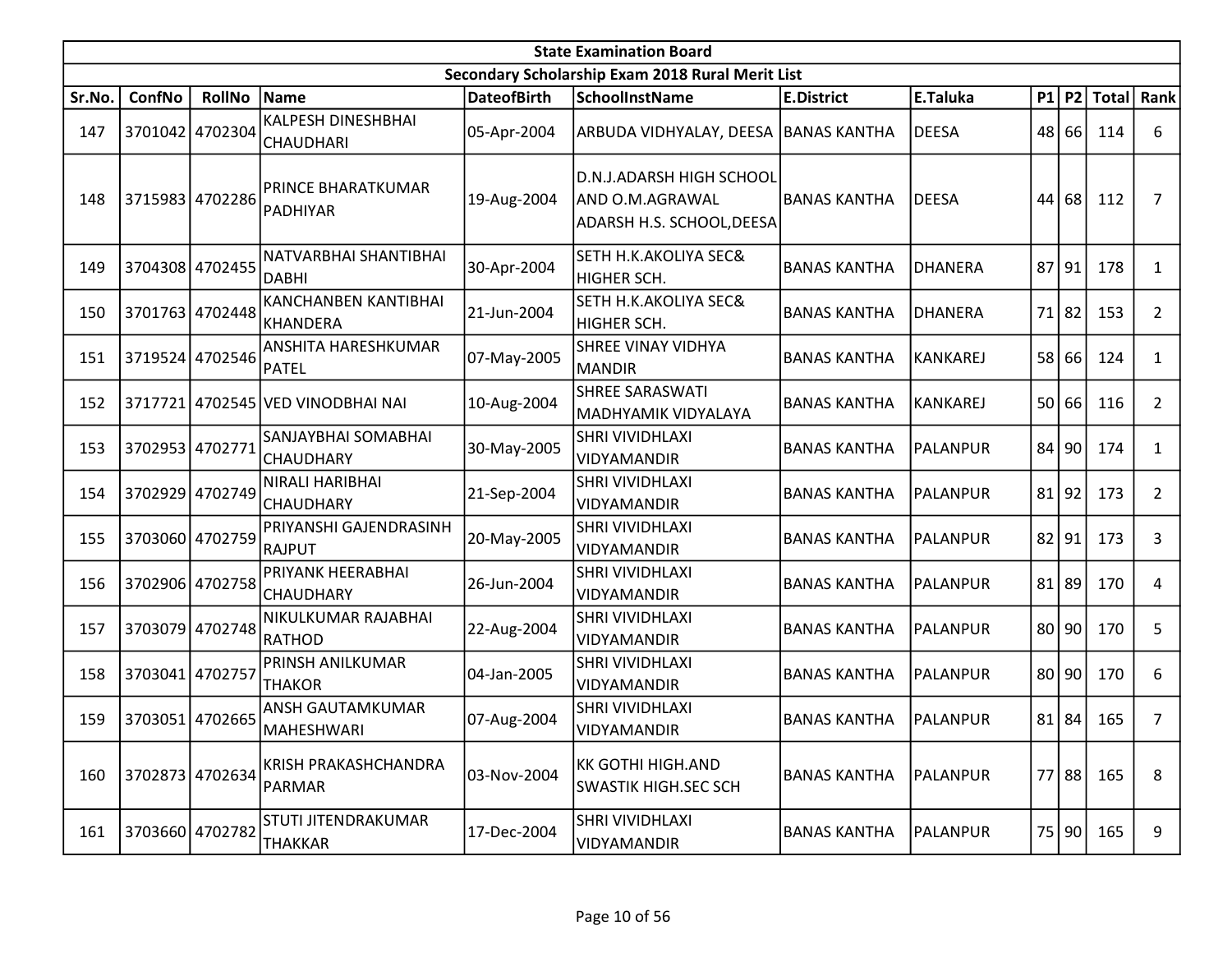|        | <b>State Examination Board</b> |                 |                                                   |                    |                                                   |                     |                  |    |           |              |                |  |  |
|--------|--------------------------------|-----------------|---------------------------------------------------|--------------------|---------------------------------------------------|---------------------|------------------|----|-----------|--------------|----------------|--|--|
|        |                                |                 |                                                   |                    | Secondary Scholarship Exam 2018 Rural Merit List  |                     |                  |    |           |              |                |  |  |
| Sr.No. | ConfNo                         | <b>RollNo</b>   | Name                                              | <b>DateofBirth</b> | <b>SchoolInstName</b>                             | <b>E.District</b>   | E.Taluka         |    | $P1$ P2   | <b>Total</b> | Rank           |  |  |
| 162    | 3711420 4703102                |                 | MITAL RAVJIBHAI<br><b>CHAUDHARI</b>               | 03-Aug-2005        | <b>GAYTRI VIDHLAYA THARAD</b>                     | <b>BANAS KANTHA</b> | <b>THARAD</b>    | 65 | 82        | 147          | $\mathbf{1}$   |  |  |
| 163    |                                |                 | 3711355 4703101 MEHUL AMRATBHAI BAROT 19-Feb-2004 |                    | <b>GAYTRI VIDHLAYA THARAD</b>                     | <b>BANAS KANTHA</b> | <b>THARAD</b>    |    | $64$   81 | 145          | $\overline{2}$ |  |  |
| 164    |                                | 3712148 4703450 | UMESH JAYESHBHAI<br><b>SOLANKI</b>                | 13-May-2002        | DAXINAMURTI VINAY<br><b>MANDIR</b>                | <b>BHAVNAGAR</b>    | <b>BHAVNAGAR</b> |    | 65 86     | 151          | $\mathbf{1}$   |  |  |
| 165    |                                | 3715913 4703335 | MANISHA KESHUBHAI<br><b>BHOGESARA</b>             | 15-Jun-2005        | SMT. M.S.LAKHANI KANYA<br>VIDYALAY                | <b>BHAVNAGAR</b>    | <b>BHAVNAGAR</b> |    | $69$   82 | 151          | $\overline{2}$ |  |  |
| 166    |                                | 3704431 4703500 | KRUTAGNA HANUBHAI<br><b>KATHIYA</b>               | 28-Dec-2004        | Z.K.MENDAPARA UCCH.<br>MADHYAMIK SCH.             | <b>BHAVNAGAR</b>    | <b>BHAVNAGAR</b> |    | $60$   87 | 147          | 3              |  |  |
| 167    | 3712891                        | 4703468         | <b>DHRUV GANSHYAMBHAI</b><br><b>TEJANI</b>        | 01-Apr-2005        | VIDHYADHISH SEC.& HIGH<br>SEC.GUJARATI SCH.       | <b>BHAVNAGAR</b>    | BHAVNAGAR        |    | $64$ 81   | 145          | 4              |  |  |
| 168    | 3716151                        | 4703384         | PRAMIT PRAVEENBHAI<br><b>MANGUKIYA</b>            | 14-Oct-2004        | VIDHYAVHAR MADHYAMIK<br>SHALA                     | <b>BHAVNAGAR</b>    | <b>BHAVNAGAR</b> | 67 | 76        | 143          | 5              |  |  |
| 169    | 3718347                        |                 | 500353 AYUSH BABUBHAI MITALIYA 19-Jan-2005        |                    | Z.K.MENDAPARA UCCH.<br>MADHYAMIK SCH.             | <b>BHAVNAGAR</b>    | <b>BHAVNAGAR</b> |    | $63$ 80   | 143          | 6              |  |  |
| 170    |                                | 3718539 4703516 | SUMITBHAI BHUPATBHAI<br><b>DABHI</b>              | 06-Aug-2005        | Z.K.MENDAPARA UCCH.<br>MADHYAMIK SCH.             | <b>BHAVNAGAR</b>    | <b>BHAVNAGAR</b> |    | $62$   80 | 142          | $\overline{7}$ |  |  |
| 171    | 3702576 4703339                |                 | DRUVISHA JITENDRABHAI<br><b>BORISAGAR</b>         | 02-Apr-2005        | <b>SHREE SWAMINARAYAN</b><br>HIGH SCHOOL(GRANTED) | <b>BHAVNAGAR</b>    | <b>BHAVNAGAR</b> |    | $65$ 75   | 140          | 8              |  |  |
| 172    | 3718405 4703334                |                 | KRISHNA BHANUBHAI<br><b>PATEL</b>                 | 08-Jun-2005        | SMT. M.S.LAKHANI KANYA<br>VIDYALAY                | <b>BHAVNAGAR</b>    | <b>BHAVNAGAR</b> |    | $62$ 78   | 140          | 9              |  |  |
| 173    | 3719055                        | 4703507         | MILAN LAXMANBHAI<br><b>DHAPA</b>                  | 26-Nov-2004        | Z.K.MENDAPARA UCCH.<br>MADHYAMIK SCH.             | <b>BHAVNAGAR</b>    | <b>BHAVNAGAR</b> | 61 | 78        | 139          | 10             |  |  |
| 174    | 3713800                        | 4703471         | DAYABEN HARSURBHAI<br><b>BHAMMAR</b>              | 26-Feb-2005        | L.D.GUDARASIYA AHIT<br>KANYA VIDYALAYA            | <b>BHAVNAGAR</b>    | <b>BHAVNAGAR</b> | 67 | 71        | 138          | 11             |  |  |
| 175    |                                | 3714700 4703410 | <b>TUSHAR RAMESHBHAI</b><br><b>SUMRA</b>          | 25-Jul-2004        | N. J. VIDHYALAY                                   | <b>BHAVNAGAR</b>    | BHAVNAGAR        |    | 58 78     | 136          | 12             |  |  |
| 176    |                                |                 | 3718694 4703396 VIVEK DIPAKBHAI BARAIYA           | 04-Oct-2004        | <b>VIDHYAVHAR MADHYAMIK</b><br><b>SHALA</b>       | <b>BHAVNAGAR</b>    | BHAVNAGAR        |    | $57$ 79   | 136          | 13             |  |  |
| 177    | 3719273 4703505                |                 | <b>MAULIK RAMESHBHAI</b><br>MAKVANA               | 27-Jan-2005        | Z.K.MENDAPARA UCCH.<br>MADHYAMIK SCH.             | <b>BHAVNAGAR</b>    | <b>BHAVNAGAR</b> |    | 63 73     | 136          | 14             |  |  |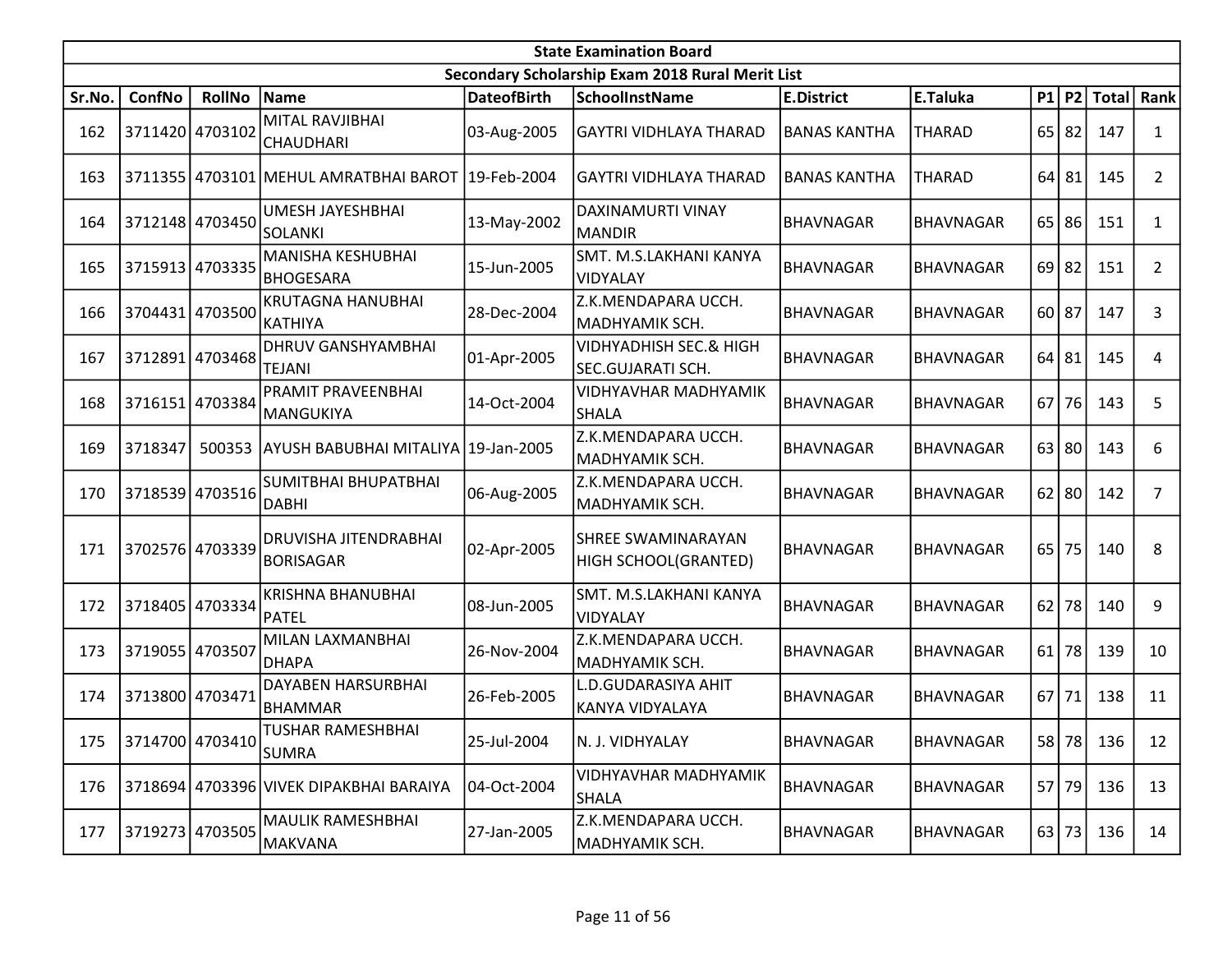|        | <b>State Examination Board</b><br>Secondary Scholarship Exam 2018 Rural Merit List |                 |                                                     |                    |                                                           |                   |                  |    |           |              |                |  |  |
|--------|------------------------------------------------------------------------------------|-----------------|-----------------------------------------------------|--------------------|-----------------------------------------------------------|-------------------|------------------|----|-----------|--------------|----------------|--|--|
|        |                                                                                    |                 |                                                     |                    |                                                           |                   |                  |    |           |              |                |  |  |
| Sr.No. | ConfNo                                                                             | <b>RollNo</b>   | Name                                                | <b>DateofBirth</b> | <b>SchoolInstName</b>                                     | <b>E.District</b> | E.Taluka         |    | $P1$ $P2$ | <b>Total</b> | Rank           |  |  |
| 178    | 3719081 4703511                                                                    |                 | PARTH CHANDUBHAI<br>PARMAR                          | 30-Jan-2005        | Z.K.MENDAPARA UCCH.<br>MADHYAMIK SCH.                     | <b>BHAVNAGAR</b>  | <b>BHAVNAGAR</b> |    | 60 76     | 136          | 15             |  |  |
| 179    |                                                                                    | 3715134 4703469 | KUNJAN KETANKUMAR<br>MAKAWANA                       | 30-Nov-2004        | <b>VIDHYADHISH SEC.&amp; HIGH</b><br>SEC.GUJARATI SCH.    | <b>BHAVNAGAR</b>  | <b>BHAVNAGAR</b> |    | $54$ 81   | 135          | 16             |  |  |
| 180    | 3706788 4703445                                                                    |                 | SANIYA NIZAMKHAN<br>PATHAN                          | 27-Mar-2005        | <b>Z.S MSANI PRI.SCH</b>                                  | <b>BHAVNAGAR</b>  | <b>BHAVNAGAR</b> |    | 59 74     | 133          | 17             |  |  |
| 181    |                                                                                    |                 | 3718696 4703388 RAHUL GIRDHARI CHAUHAN 15-Nov-2003  |                    | <b>VIDHYAVHAR MADHYAMIK</b><br>SHALA                      | <b>BHAVNAGAR</b>  | <b>BHAVNAGAR</b> | 62 | 70        | 132          | 18             |  |  |
| 182    |                                                                                    | 3706783 4703443 | NINDAKULSUM ASHIQALI<br><b>NOORANI</b>              | 21-Apr-2004        | <b>Z.S MSANI PRI.SCH</b>                                  | BHAVNAGAR         | <b>BHAVNAGAR</b> |    | 63 69     | 132          | 19             |  |  |
| 183    | 3713852 4703481                                                                    |                 | NAMRATA LAGARBHAI<br><b>KACHAD</b>                  | 13-Nov-2004        | L.D.GUDARASIYA AHIT<br>KANYA VIDYALAYA                    | <b>BHAVNAGAR</b>  | BHAVNAGAR        |    | 56 76     | 132          | 20             |  |  |
| 184    |                                                                                    |                 | 3711866 4703326 SNEHA HATHISHIH KACHELA 09-Jun-2005 |                    | <b>MAHALAXMI GIRLS HIGH</b><br><b>SCHOOL</b>              | BHAVNAGAR         | <b>BHAVNAGAR</b> |    | 58 74     | 132          | 21             |  |  |
| 185    | 3714204 4703487                                                                    |                 | SARITABEN ANAKBHAI<br><b>DABHI</b>                  | 23-Mar-2005        | L.D.GUDARASIYA AHIT<br>KANYA VIDYALAYA                    | <b>BHAVNAGAR</b>  | <b>BHAVNAGAR</b> |    | 62 69     | 131          | 22             |  |  |
| 186    |                                                                                    | 3716839 4703376 | DHWANIKA RAMESHBHAI<br>SADSANIYA                    | 22-Sep-2004        | VIDHYAVHAR MADHYAMIK<br><b>SHALA</b>                      | <b>BHAVNAGAR</b>  | <b>BHAVNAGAR</b> |    | 59 71     | 130          | 23             |  |  |
| 187    |                                                                                    | 3715146 4703423 | <b>KARTIK MANOJKUMAR</b><br><b>SHIRKE</b>           | 05-Oct-2004        | <b>CHRIST PRIMARY SCHOOL -</b><br><b>ENGLISH (CHITRA)</b> | <b>BHAVNAGAR</b>  | <b>BHAVNAGAR</b> | 52 | 78        | 130          | 24             |  |  |
| 188    |                                                                                    | 3709664 4703510 | PARAM PARESHBHAI<br><b>MAHETA</b>                   | 07-Dec-2004        | Z.K.MENDAPARA UCCH.<br>MADHYAMIK SCH.                     | <b>BHAVNAGAR</b>  | <b>BHAVNAGAR</b> |    | 53 77     | 130          | 25             |  |  |
| 189    | 3718654 4703393                                                                    |                 | <b>VILSAN NILESHBHAI</b><br><b>MUNJAPARA</b>        | 30-Oct-2004        | <b>VIDHYAVHAR MADHYAMIK</b><br><b>SHALA</b>               | BHAVNAGAR         | <b>BHAVNAGAR</b> |    | 59 69     | 128          | 26             |  |  |
| 190    |                                                                                    | 3718373 4703338 | YUKTIBEN JIGNESHBHAI<br><b>PATEL</b>                | 02-Mar-2005        | SMT. M.S.LAKHANI KANYA<br>VIDYALAY                        | <b>BHAVNAGAR</b>  | <b>BHAVNAGAR</b> |    | $69$   59 | 128          | 27             |  |  |
| 191    |                                                                                    | 3707428 4703522 | BALBHADRASINH<br><b>VIKRAMSINH GOHIL</b>            | 24-Dec-2004        | R.K. GHARSHALA VINAY<br><b>MANDIR</b>                     | BHAVNAGAR         | BHAVNAGAR        |    | 56 71     | 127          | 28             |  |  |
| 192    |                                                                                    | 3710153 4703535 | <b>JANVI KISHORBHAI</b><br>KANTARIYA                | 28-May-2005        | K.V. VIDHAYAMANDIR                                        | BHAVNAGAR         | GARIYADHAR       |    | $61$ 72   | 133          | $\mathbf{1}$   |  |  |
| 193    |                                                                                    | 3708512 4703534 | <b>GAURANG PRAVIN</b><br>VAGHELA                    | 26-Jun-2005        | K.V. VIDHAYAMANDIR                                        | <b>BHAVNAGAR</b>  | GARIYADHAR       |    | $41$   53 | 94           | $\overline{2}$ |  |  |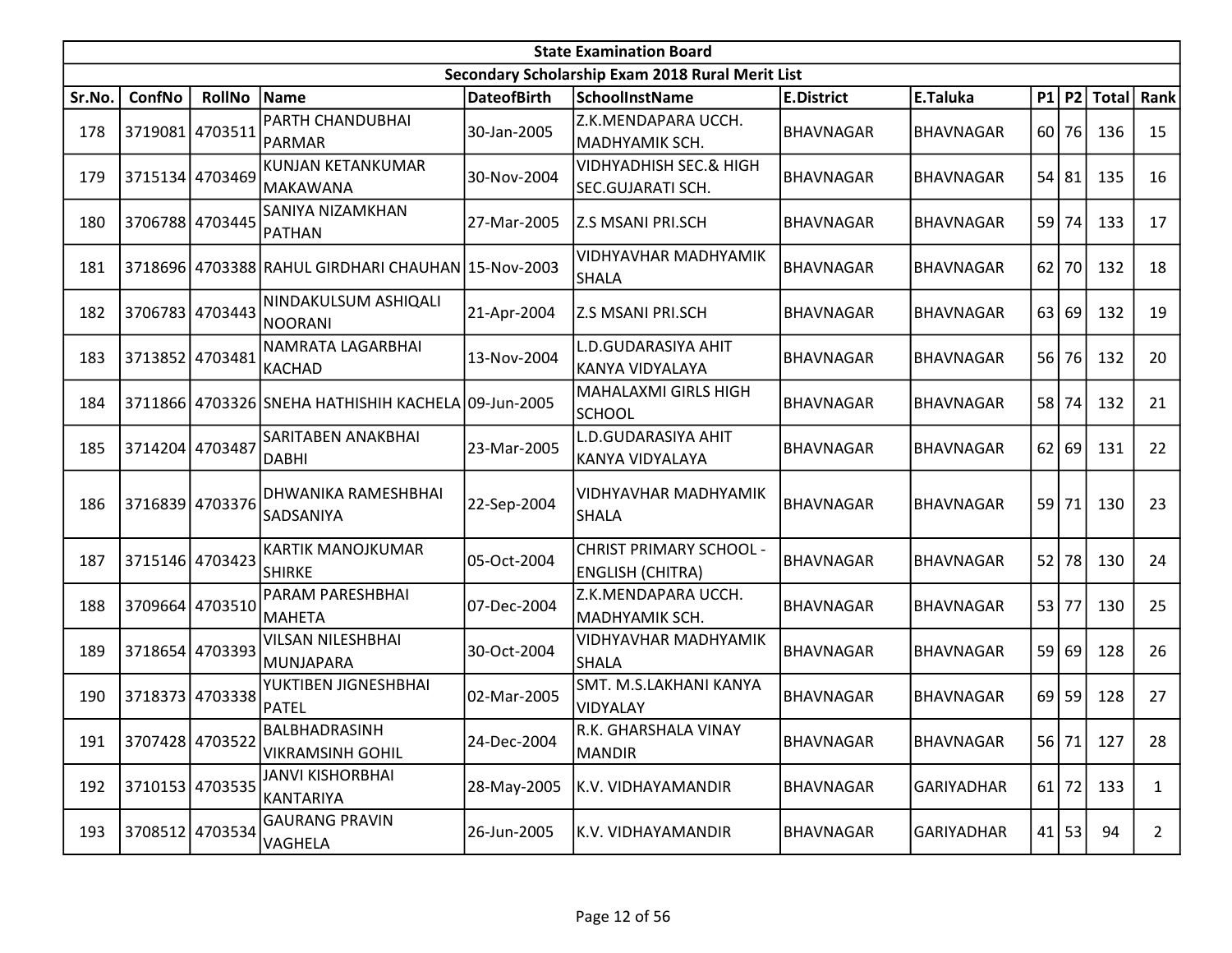|        | <b>State Examination Board</b> |                 |                                                    |                    |                                                  |                   |                   |    |           |              |                |  |  |
|--------|--------------------------------|-----------------|----------------------------------------------------|--------------------|--------------------------------------------------|-------------------|-------------------|----|-----------|--------------|----------------|--|--|
|        |                                |                 |                                                    |                    | Secondary Scholarship Exam 2018 Rural Merit List |                   |                   |    |           |              |                |  |  |
| Sr.No. | <b>ConfNo</b>                  | <b>RollNo</b>   | Name                                               | <b>DateofBirth</b> | <b>SchoolInstName</b>                            | <b>E.District</b> | E.Taluka          | P1 | <b>P2</b> | <b>Total</b> | Rank           |  |  |
| 194    |                                | 3703075 4703886 | <b>VIVEK KALPESHBHAI</b><br>RAJYGURU               | 23-Aug-2005        | NUTAN VIDHYAPITH                                 | <b>BHAVNAGAR</b>  | <b>MAHUVA</b>     |    | 78 92     | 170          | $\mathbf{1}$   |  |  |
| 195    | 3703078 4703852                |                 | HARSHKUMAR JAYESHBHAI<br><b>PATEL</b>              | 08-Oct-2004        | NUTAN VIDHYAPITH                                 | <b>BHAVNAGAR</b>  | MAHUVA            |    | 78 85     | 163          | $\overline{2}$ |  |  |
| 196    | 3703063 4703867                |                 | NIRBHATA KANUBHAI<br><b>KATARIYA</b>               | 07-May-2005        | <b>NUTAN VIDHYAPITH</b>                          | BHAVNAGAR         | MAHUVA            |    | 74 87     | 161          | 3              |  |  |
| 197    |                                |                 | 3713959 4703826 RAJVI SAMIRABHAI VARIYA            | 11-Nov-2004        | MANGAL MURTI VIDHYALAY IBHAVNAGAR                |                   | MAHUVA            |    | 73 84     | 157          | 4              |  |  |
| 198    | 3711442                        |                 | 4703926 SARMI AMRUTLAL KUBDIYA 106-Jul-2005        |                    | SHREE M.M.KANYA<br>VIDHYALAY                     | BHAVNAGAR         | PALITANA          | 61 | 72        | 133          | $\mathbf{1}$   |  |  |
| 199    | 3704322                        | 4703907         | NENSHIBEN ARVINDBHAI<br>SACHAPARA                  | 16-Apr-2005        | MODEL SCHOOL<br>HADMATIYA (MANVAD)               | <b>BHAVNAGAR</b>  | PALITANA          | 58 | 59        | 117          | $\overline{2}$ |  |  |
| 200    | 3713941                        | 4703974         | <b>DIPAK RANABHAI</b><br><b>MAKVANA</b>            | 15-Jan-2005        | SANSKRUTI PRI HIGHER SEC<br>SCHOOL.              | BHAVNAGAR         | <b>SHIHOR</b>     | 85 | 87        | 172          | $\mathbf{1}$   |  |  |
| 201    |                                |                 | 3718323 4704010 SAHIL AKABARBHAI MALEK             | 23-Nov-2004        | SANSKRUTI PRI HIGHER SEC<br>SCHOOL.              | <b>BHAVNAGAR</b>  | <b>SHIHOR</b>     |    | 78 86     | 164          | $\overline{2}$ |  |  |
| 202    |                                |                 | 3715033 4704531 PAVAN KISHORBHAI DAVE              | 27-Mar-2005        | MODAL SCHOOL TALAJA                              | <b>BHAVNAGAR</b>  | <b>TALAJA</b>     | 59 | 83        | 142          | $\mathbf{1}$   |  |  |
| 203    |                                | 3715046 4704535 | VAIBHABHAI VANABAHAI<br><b>DODIYA</b>              | 30-May-2004        | MODAL SCHOOL TALAJA                              | <b>BHAVNAGAR</b>  | <b>TALAJA</b>     | 51 | 59        | 110          | $\overline{2}$ |  |  |
| 204    | 3718611                        | 4704556         | RAVIRAJSINH<br>MAHESHKUMAR GOHIL                   | 28-Aug-2005        | <b>MADHYAMIK SHALA</b><br>PACCHEGAM              | <b>BHAVNAGAR</b>  | <b>VALLBHIPUR</b> |    | 56 67     | 123          | $\mathbf{1}$   |  |  |
| 205    | 3718827                        | 4704554         | MEHULBHAI MAHESHBHAI<br>KARELIYA                   | 20-Jan-2005        | <b>MADHYAMIK SHALA</b><br>PACCHEGAM              | <b>BHAVNAGAR</b>  | <b>VALLBHIPUR</b> |    | 49 64     | 113          | $2^{\circ}$    |  |  |
| 206    | 3704862                        | 4704558         | POOJA RAMESHBHAI<br><b>TALSANIYA</b>               | 11-Aug-2005        | SMT M.S.B AND SMT K.B.M.<br>GIRL                 | <b>BOTAD</b>      | <b>BARVALA</b>    |    | 53 72     | 125          | $\mathbf{1}$   |  |  |
| 207    | 3704858                        | 4704559         | TRUSHALI JAGDEESHBHAI<br>SATANEE                   | 01-Feb-2005        | SMT M.S.B AND SMT K.B.M.<br><b>GIRL</b>          | <b>BOTAD</b>      | <b>BARVALA</b>    | 46 | 65        | 111          | $\overline{2}$ |  |  |
| 208    |                                |                 | 3707426 4704826 JASHMIN RAHIMBHAI SAMA 20-Feb-2005 |                    | <b>SMT L.J. SHAH GIRLS HIGH</b><br><b>SCHOOL</b> | <b>BOTAD</b>      | <b>BOTAD</b>      |    | 76 77     | 153          | $\mathbf{1}$   |  |  |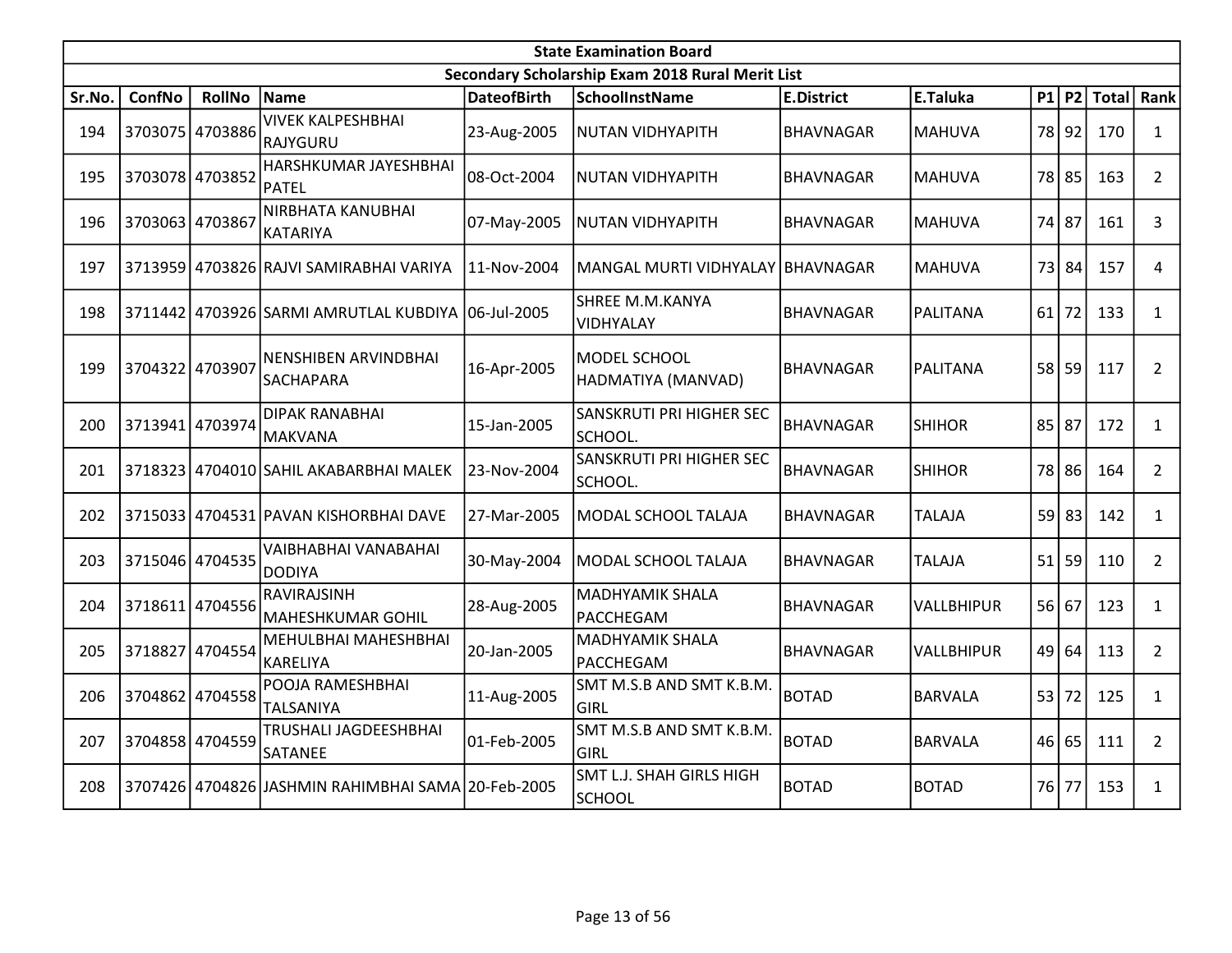|        | <b>State Examination Board</b> |                 |                                                     |                    |                                                                                 |                                   |                             |    |           |                   |                |  |  |
|--------|--------------------------------|-----------------|-----------------------------------------------------|--------------------|---------------------------------------------------------------------------------|-----------------------------------|-----------------------------|----|-----------|-------------------|----------------|--|--|
|        |                                |                 |                                                     |                    | Secondary Scholarship Exam 2018 Rural Merit List                                |                                   |                             |    |           |                   |                |  |  |
| Sr.No. | ConfNo                         | RollNo          | Name                                                | <b>DateofBirth</b> | <b>SchoolInstName</b>                                                           | <b>E.District</b>                 | E.Taluka                    |    |           | $P1$   P2   Total | Rank           |  |  |
| 209    |                                |                 | 3701025 4704665 HARSH RAJESHBHAI JIVANI             | 08-Jan-2004        | CHANDRASHNKAR MAHETA<br>PRI.(ARADHANA &<br><b>SAMANTAR SWAYAT</b><br>HIGH.)SCH. | <b>BOTAD</b>                      | <b>BOTAD</b>                |    | 68 84     | 152               | $\overline{2}$ |  |  |
| 210    |                                | 3705697 4704710 | <b>TRUPATI HINMATBHAI</b><br>PATDIYA                | 20-Sep-2004        | CHANDRASHNKAR MAHETA<br>PRI.(ARADHANA &<br><b>SAMANTAR SWAYAT</b><br>HIGH.)SCH. | <b>BOTAD</b>                      | <b>BOTAD</b>                |    | 67 84     | 151               | 3              |  |  |
| 211    |                                |                 | 3714752 4704734 SAVETA RAJESHBHAI DABHI 09-Mar-2005 |                    | SANSKAR VIDHYALAY                                                               | <b>BOTAD</b>                      | <b>BOTAD</b>                |    | 70 80     | 150               | 4              |  |  |
| 212    |                                | 3700257 4704676 | MADHAVI RAJESHBHAI<br><b>CHAUHAN</b>                | 05-Dec-2004        | CHANDRASHNKAR MAHETA<br>PRI.(ARADHANA &<br><b>SAMANTAR SWAYAT</b><br>HIGH.)SCH. | <b>BOTAD</b>                      | <b>BOTAD</b>                |    | 72 76     | 148               | 5              |  |  |
| 213    |                                |                 | 3713088 4704944 NRUPAL HARJIBHAI JAMOD              | 14-Aug-2005        | S.P.EDU. & CHERI.TRUST<br>MADHMIK SCH.                                          | <b>BOTAD</b>                      | GADHADA                     |    | $65$ 80   | 145               | $\mathbf{1}$   |  |  |
| 214    |                                | 3702835 4704945 | MILAN CHATURBHAI<br><b>THAKOR</b>                   | 07-Nov-2004        | V. R. PATEL MADHYAMIK                                                           | <b>BOTAD</b>                      | <b>GADHADA</b>              | 61 | 70        | 131               | $2^{\circ}$    |  |  |
| 215    |                                |                 | 3706195 4705096 ARATI POLABHAI VASARA               | 17-Jan-2005        | <b>PARISHRAM SCHOOL</b><br>BHANVAD                                              | <b>DEVBHOOMI</b><br><b>DWARKA</b> | <b>BHANVAD</b>              |    | 79 82     | 161               | $\mathbf{1}$   |  |  |
| 216    |                                |                 | 3700737 4705100 HASTI MANOJBHAI PARMAR 21-Mar-2005  |                    | <b>PARISHRAM SCHOOL</b><br><b>BHANVAD</b>                                       | <b>DEVBHOOMI</b><br><b>DWARKA</b> | <b>BHANVAD</b>              |    | $67$   82 | 149               | $2^{\circ}$    |  |  |
| 217    |                                | 3702169 4705252 | <b>VISHAL PARABATBHAI</b><br>VAGHELA                | 11-Jun-2005        | <b>SHRI HATHI GOKALDAS</b><br>LILADHAR HIGH SCHOOL                              | <b>DEVBHOOMI</b><br><b>DWARKA</b> | JAMKALYANPUR 62 79          |    |           | 141               | $\mathbf{1}$   |  |  |
| 218    |                                | 3703444 4705246 | RANAJIT MALDEBHAI<br>KAGADIYA                       | 03-May-2004        | <b>SHRI HATHI GOKALDAS</b><br><b>LILADHAR HIGH SCHOOL</b>                       | <b>DEVBHOOMI</b><br><b>DWARKA</b> | JAMKALYANPUR  72   63   135 |    |           |                   | $\overline{2}$ |  |  |
| 219    |                                | 3714331 4705283 | <b>TEJASVITABA</b><br>DHARMENDRASINH JADEJA         | 28-Mar-2005        | MULJIBHAI GORDHANDAS<br>DATANI AND SM SCHOOL                                    | <b>DEVBHOOMI</b><br><b>DWARKA</b> | <b>JAMKHAMBHAL</b><br> IYA  |    | $64$ 72   | 136               | $\mathbf{1}$   |  |  |
| 220    |                                |                 | 3715353 4705281 ARUNA HIRA PARAMAR                  | 28-Oct-2004        | <b>SETH SHRI D S GIRLS HIGH</b><br><b>SCHOOL</b>                                | <b>DEVBHOOMI</b><br><b>DWARKA</b> | JAMKHAMBHAL<br> IYA         |    | 56 69     | 125               | $2^{\circ}$    |  |  |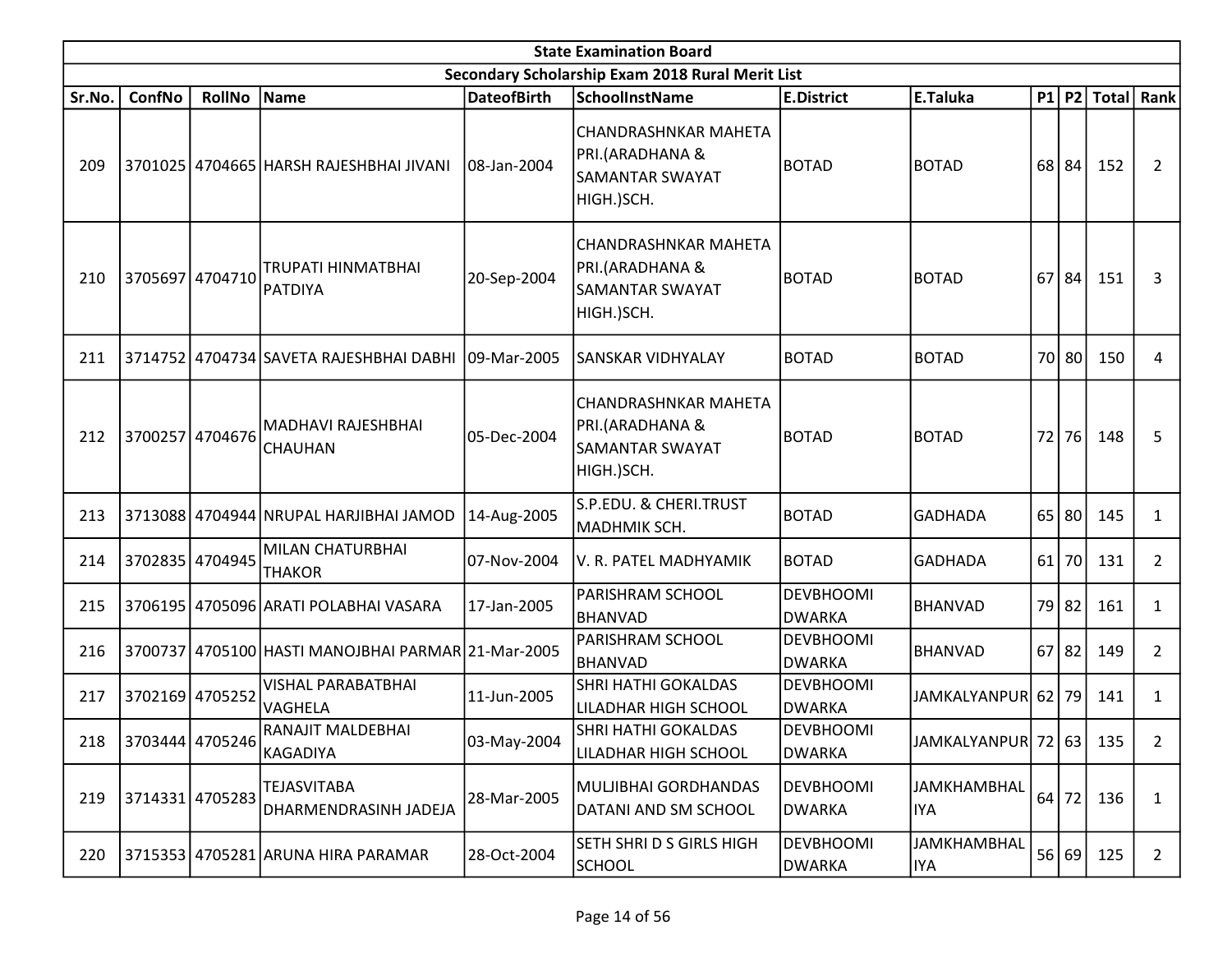|        | <b>State Examination Board</b> |                 |                                           |                    |                                                      |                    |                    |       |       |             |                |  |  |
|--------|--------------------------------|-----------------|-------------------------------------------|--------------------|------------------------------------------------------|--------------------|--------------------|-------|-------|-------------|----------------|--|--|
|        |                                |                 |                                           |                    | Secondary Scholarship Exam 2018 Rural Merit List     |                    |                    |       |       |             |                |  |  |
| Sr.No. | ConfNo                         | <b>RollNo</b>   | Name                                      | <b>DateofBirth</b> | <b>SchoolInstName</b>                                | <b>E.District</b>  | E.Taluka           |       |       | P1 P2 Total | <b>Rank</b>    |  |  |
| 221    |                                | 3712723 4705367 | <b>DHRUVI SHALUBHAI</b><br><b>DAMOR</b>   | 17-Feb-2004        | <b>NAVJIVAN GIRLS HIGH</b><br><b>SCHOOL</b>          | <b>DOHAD</b>       | <b>DAHOD</b>       |       | 78 92 | 170         | 1              |  |  |
| 222    | 3719405                        | 4705376         | KAVYA JAGDISHBHAI<br><b>PARMAR</b>        | 18-Feb-2005        | <b>NAVJIVAN GIRLS HIGH</b><br><b>SCHOOL</b>          | <b>DOHAD</b>       | DAHOD              | 67    | 84    | 151         | $\overline{2}$ |  |  |
| 223    | 3713379                        | 4705368         | <b>DHVANI SURESHBHAI</b><br><b>DINDOD</b> | 27-Apr-2005        | NAVJIVAN GIRLS HIGH<br><b>SCHOOL</b>                 | <b>DOHAD</b>       | <b>DAHOD</b>       | 66    | 83    | 149         | 3              |  |  |
| 224    | 3716327                        | 4705375         | JEENAL SURESHBHAI<br><b>PANCHAL</b>       | 12-Mar-2004        | <b>NAVJIVAN GIRLS HIGH</b><br><b>SCHOOL</b>          | <b>DOHAD</b>       | <b>DAHOD</b>       | 71    | 77    | 148         | 4              |  |  |
| 225    | 3715530 4705382                |                 | TRISHA MAHENDRASINH<br><b>NAYAK</b>       | 08-Dec-2004        | NAVJIVAN GIRLS HIGH<br><b>SCHOOL</b>                 | <b>DOHAD</b>       | <b>DAHOD</b>       | 70 77 |       | 147         | 5              |  |  |
| 226    |                                |                 | 3717618 4705455 CHANDU VELAJI RATHAVA     | 20-Nov-2002        | M.C.MODI HIGH SCHOOL                                 | <b>DOHAD</b>       | DEV.BARIA          | 75    | 75    | 150         | $\mathbf{1}$   |  |  |
| 227    |                                | 3711017 4705456 | <b>DHRUVI MINESHBHAI</b><br><b>KADIYA</b> | 20-Apr-2005        | M.C.MODI HIGH SCHOOL                                 | <b>DOHAD</b>       | DEV.BARIA          | 69    | 73    | 142         | $\overline{2}$ |  |  |
| 228    | 3713836                        | 4705661         | DEVANGI PRAKASHKUMAR<br><b>PATEL</b>      | 12-Feb-2005        | <b>LITTLE ANGELS' HIGH</b><br>SCHOOL (9-10)          | <b>GANDHINAGAR</b> | <b>DEHGAM</b>      |       | 78 80 | 158         | $\mathbf{1}$   |  |  |
| 229    | 3711745                        | 4705660         | <b>BHARGVEE MUKESHLAL</b><br>PATEL        | 02-Jul-2005        | LITTLE ANGELS' HIGH<br>SCHOOL (9-10)                 | <b>GANDHINAGAR</b> | <b>DEHGAM</b>      | 77    | 81    | 158         | $\overline{2}$ |  |  |
| 230    | 3700048                        | 4705744         | MOHIBAHEMAD<br><b>BASHIRUDDIN ANSARI</b>  | 16-Aug-2005        | MOUNT CARMEL SEC-21<br>(AIDED) (9-12)                | <b>GANDHINAGAR</b> | GANDHINAGAR        | 81    | 92    | 173         | 1              |  |  |
| 231    | 3718490                        | 4705869         | KWINSI RAJESHKUMAR<br><b>THAKKAR</b>      | 27-Sep-2005        | <b>SMT R.G.PATEL KANYA</b><br>MADHYAMIK S-23         | <b>GANDHINAGAR</b> | GANDHINAGAR        |       | 75 91 | 166         | $\overline{2}$ |  |  |
| 232    |                                | 3705144 4705879 | <b>AVANIBEN VINODSINH</b><br><b>DABHI</b> | 11-Apr-2005        | SHREE J.M. CHAUDHARI<br><b>SARV. KANYA VIDHYALAY</b> | <b>GANDHINAGAR</b> | <b>GANDHINAGAR</b> |       | 72 88 | 160         | 3              |  |  |
| 233    |                                | 3711656 4705866 | DIVYARAJSINH<br><b>NARENDRASINH VIHOL</b> | 21-Nov-2004        | SHETH C.M HIGH SCHOOL S-<br>23                       | <b>GANDHINAGAR</b> | <b>GANDHINAGAR</b> |       | 71 84 | 155         | 4              |  |  |
| 234    |                                | 3713338 4705742 | AMAN MITULBHAI<br>PRAJAPATI               | 28-Oct-2004        | MOUNT CARMEL SEC-21<br>(AIDED) (9-12)                | <b>GANDHINAGAR</b> | GANDHINAGAR        |       | 70 82 | 152         | 5              |  |  |
| 235    |                                | 3709804 4705929 | <b>SMIT PRAVINBHAI</b><br>PRAJAPATI       | 05-Apr-2004        | <b>ARADHANA SECONDARY SEC-</b><br>28 (9-10)          | <b>GANDHINAGAR</b> | GANDHINAGAR        |       | 71 79 | 150         | 6              |  |  |
| 236    |                                |                 | 3711746 4705741 AMAN ARIFBHAI MALEK       | 04-Nov-2004        | MOUNT CARMEL SEC-21<br>(AIDED) (9-12)                | <b>GANDHINAGAR</b> | <b>GANDHINAGAR</b> |       | 65 83 | 148         | $\overline{7}$ |  |  |
| 237    |                                | 3701985 4705872 | HARSHIL NILAMKUMAR<br><b>PATEL</b>        | 19-Jul-2004        | <b>SHREE SWAMINARAYAN</b><br><b>HIGH SCHOOL</b>      | <b>GANDHINAGAR</b> | GANDHINAGAR        |       | 62 82 | 144         | 8              |  |  |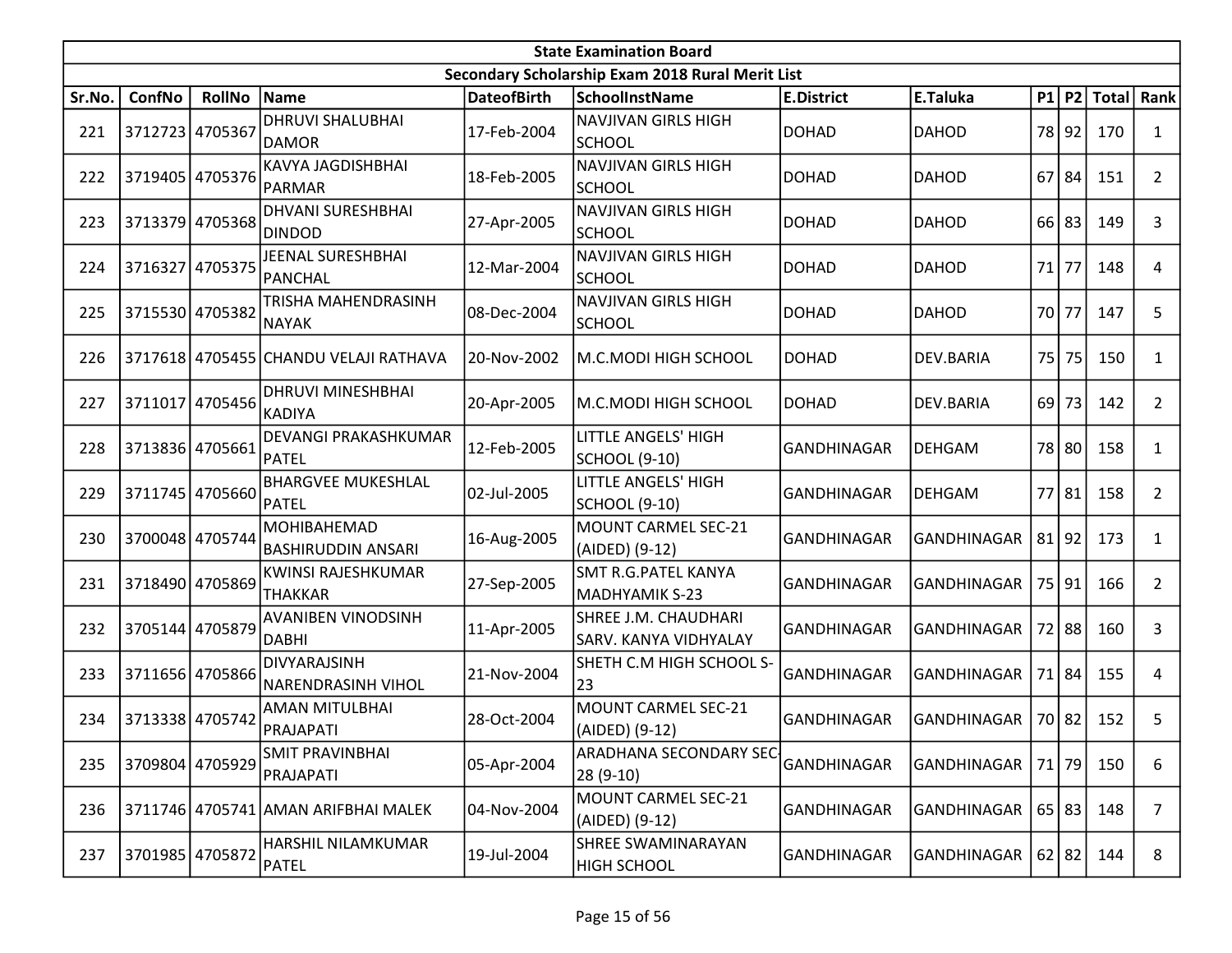|        | <b>State Examination Board</b><br>Secondary Scholarship Exam 2018 Rural Merit List |                 |                                                     |                    |                                                      |                    |                    |    |         |                  |                |  |  |  |
|--------|------------------------------------------------------------------------------------|-----------------|-----------------------------------------------------|--------------------|------------------------------------------------------|--------------------|--------------------|----|---------|------------------|----------------|--|--|--|
|        |                                                                                    |                 |                                                     |                    |                                                      |                    |                    |    |         |                  |                |  |  |  |
| Sr.No. | ConfNo                                                                             | <b>RollNo</b>   | Name                                                | <b>DateofBirth</b> | <b>SchoolInstName</b>                                | <b>E.District</b>  | E.Taluka           |    |         | $P1$   P2  Total | Rank           |  |  |  |
| 238    |                                                                                    | 3705921 4705902 | NIMISHA DEVENDRAKUMAR<br>SOLANKI                    | 14-Nov-2004        | SHREE J.M. CHAUDHARI<br><b>SARV. KANYA VIDHYALAY</b> | <b>GANDHINAGAR</b> | <b>GANDHINAGAR</b> |    | 66 75   | 141              | 9              |  |  |  |
| 239    |                                                                                    | 3710744 4705935 | <b>VAISHALIBEN NAGINBHAI</b><br><b>PATEL</b>        | 10-Nov-2004        | <b>BA SHRI VASANT KUVARBA</b><br>SEC-28 (9-12)       | <b>GANDHINAGAR</b> | GANDHINAGAR        |    | 56 81   | 137              | 10             |  |  |  |
| 240    |                                                                                    |                 | 3702773 4705932 MILIND YOGESHBHAI RAVAL 12-Jul-2005 |                    | <b>BA SHRI VASANT KUVARBA</b><br>SEC-28 (9-12)       | <b>GANDHINAGAR</b> | <b>GANDHINAGAR</b> |    | 60 74   | 134              | 11             |  |  |  |
| 241    |                                                                                    | 3704864 4705913 | <b>SUHANI CHETANBHAI</b><br><b>THAKOR</b>           | 26-Sep-2004        | SHREE J.M. CHAUDHARI<br>SARV. KANYA VIDHYALAY        | <b>GANDHINAGAR</b> | GANDHINAGAR        |    | 65 66   | 131              | 12             |  |  |  |
| 242    |                                                                                    | 3708171 4705813 | TWINKAL BHARATBHAI<br>SHRIMALI                      | 11-Apr-2005        | PREMDHARA HIGH SCHOOL                                | GANDHINAGAR        | GANDHINAGAR        |    | $55$ 75 | 130              | 13             |  |  |  |
| 243    | 3710622                                                                            | 4705987         | <b>NAZIF AHEMADKHAN</b><br>PATHAN                   | 02-Nov-2004        | <b>ST. XAVIER'S HIGH SCHOOL</b>                      | <b>GANDHINAGAR</b> | <b>KALOL</b>       |    | 70 84   | 154              | $\mathbf{1}$   |  |  |  |
| 244    |                                                                                    | 3710561 4705983 | ASTHA DHAVALKUMAR<br><b>PATEL</b>                   | 25-Nov-2004        | <b>ST. XAVIER'S HIGH SCHOOL</b>                      | GANDHINAGAR        | <b>KALOL</b>       | 67 | 74      | 141              | $\overline{2}$ |  |  |  |
| 245    | 3716277                                                                            |                 | 4705982 ARYAN PARESHBHAI PATEL                      | 18-May-2005        | ST. XAVIER'S HIGH SCHOOL                             | GANDHINAGAR        | <b>KALOL</b>       |    | 66 73   | 139              | 3              |  |  |  |
| 246    |                                                                                    |                 | 3710663 4705985 KRUTI DIPAKBHAI PATEL               | 20-Jun-2004        | ST. XAVIER'S HIGH SCHOOL                             | <b>GANDHINAGAR</b> | KALOL              | 66 | 70      | 136              | 4              |  |  |  |
| 247    |                                                                                    |                 | 3710683 4705991 VRAJ VINODBHAI PATEL                | 07-Sep-2004        | ST. XAVIER'S HIGH SCHOOL                             | GANDHINAGAR        | KALOL              | 60 | 75      | 135              | 5              |  |  |  |
| 248    |                                                                                    | 3712286 4706040 | PARTHAV JAYESHKUMAR<br><b>BAROT</b>                 | 05-Dec-2004        | R. B. L. D. SARV. HIGH<br><b>SCHOOL (9-12)</b>       | <b>GANDHINAGAR</b> | <b>MANSA</b>       |    | 73 89   | 162              | $\mathbf{1}$   |  |  |  |
| 249    |                                                                                    | 3709698 4706052 | SHIVAM RAJESHLAL<br><b>JAYSWAL</b>                  | 10-Mar-2005        | RAJMATA DEVKUVARBA<br><b>SARV. HIGH SCHOOL</b>       | <b>GANDHINAGAR</b> | <b>MANSA</b>       |    | 68 79   | 147              | $\overline{2}$ |  |  |  |
| 250    |                                                                                    | 3702750 4706175 | PRINCEKUMAR RANJISINH<br>VALA                       | 14-Oct-2004        | <b>SARASVATI VIDYA MANDIR</b><br><b>PVT</b>          | <b>GIR SOMNATH</b> | KODINAR            |    | 55 77   | 132              | $\mathbf{1}$   |  |  |  |
| 251    |                                                                                    | 3716510 4706182 | KAVITABEN BHUPATBHAI<br>MORI                        | 09-May-2005        | MUNI.GIRLS HIGH SCHOOL<br>KODINAR                    | <b>GIR SOMNATH</b> | KODINAR            |    |         | 59 66 125        | $\overline{2}$ |  |  |  |
| 252    | 3703937 4706311                                                                    |                 | PARAM RAJESHBHAI<br><b>VISAVADIYA</b>               | 06-Dec-2004        | <b>SUNRISE SECONDARY</b><br>SCHOOL-VERAVAL           | <b>GIR SOMNATH</b> | VERAVAL            |    | 59 83   | 142              | $\mathbf{1}$   |  |  |  |
| 253    |                                                                                    |                 | 3703938 4706312 RAJ NILESHBHAI JIVANI               | 27-Apr-2005        | <b>SUNRISE SECONDARY</b><br>SCHOOL-VERAVAL           | <b>GIR SOMNATH</b> | VERAVAL            |    | 60 72   | 132              | $\overline{2}$ |  |  |  |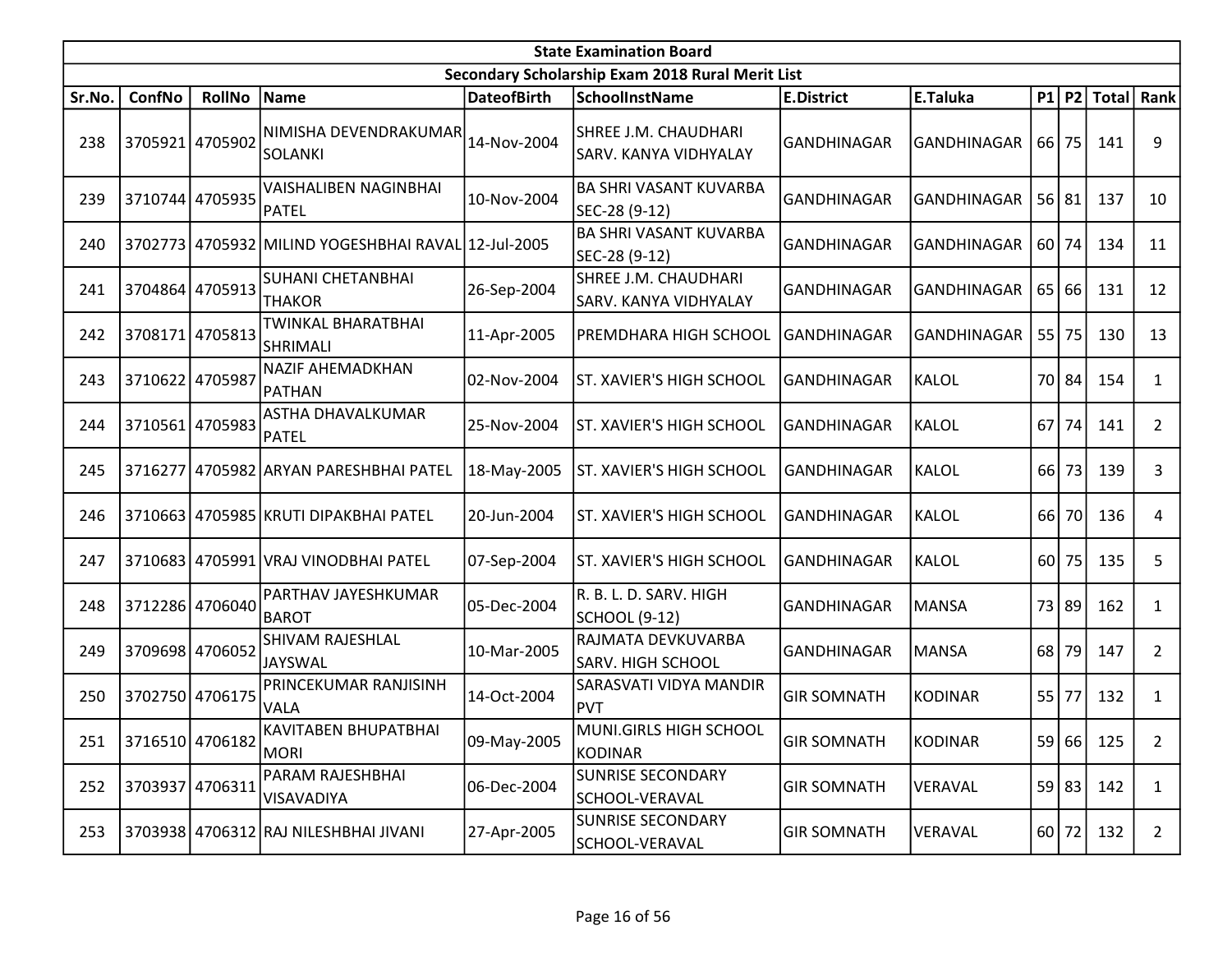|        | <b>State Examination Board</b> |                 |                                                      |                    |                                                          |                    |                 |      |       |              |                |  |  |  |
|--------|--------------------------------|-----------------|------------------------------------------------------|--------------------|----------------------------------------------------------|--------------------|-----------------|------|-------|--------------|----------------|--|--|--|
|        |                                |                 |                                                      |                    | Secondary Scholarship Exam 2018 Rural Merit List         |                    |                 |      |       |              |                |  |  |  |
| Sr.No. | ConfNo                         | <b>RollNo</b>   | Name                                                 | <b>DateofBirth</b> | <b>SchoolInstName</b>                                    | <b>E.District</b>  | E.Taluka        |      | P1 P2 | <b>Total</b> | Rank           |  |  |  |
| 254    | 3714341                        | 4706353         | <b>JANAK DHANSHUKHGIRI</b><br>APARNATHI              | 28-May-2005        | <b>K.K.MORI SECONDERY &amp;</b><br><b>HIGH SECONDERY</b> | <b>GIR SOMNATH</b> | VERAVAL         | 63   | 68    | 131          | 3              |  |  |  |
| 255    | 3719541 4706340                |                 | PRATIBHA SANJAY<br>VISAVAADIYA                       | 27-Mar-2005        | <b>SHRI MANIBEN KOTAK HIGH</b><br><b>SCHOOL</b>          | <b>GIR SOMNATH</b> | VERAVAL         | 49   | 77    | 126          | 4              |  |  |  |
| 256    | 3714668 4706354                |                 | <b>MEET VINODBHAI</b><br>CHANDAPA                    | 20-Apr-2005        | <b>K.K.MORI SECONDERY &amp;</b><br><b>HIGH SECONDERY</b> | <b>GIR SOMNATH</b> | VERAVAL         | 51   | 63    | 114          | 5              |  |  |  |
| 257    | 3710793 4706309                |                 | <b>HARSH VINODBHAI</b><br><b>JETHAVA</b>             | 06-Nov-2004        | <b>SUNRISE SECONDARY</b><br>SCHOOL-VERAVAL               | <b>GIR SOMNATH</b> | VERAVAL         | 44   | 60    | 104          | 6              |  |  |  |
| 258    | 3716281 4706314                |                 | VAIBHAVSINH VAJUBHAI<br>PARAMAR                      | 25-Dec-2004        | <b>SUNRISE SECONDARY</b><br>SCHOOL-VERAVAL               | <b>GIR SOMNATH</b> | VERAVAL         | 44   | 59    | 103          | 7              |  |  |  |
| 259    | 3707151 4706361                |                 | PRATHNA ANIRUDH BHAI<br><b>CHHATRABAR</b>            | 07-Dec-2004        | M. D. MEHTA GIRL<br><b>HIGHSCHOOL</b>                    | <b>JAMNAGAR</b>    | <b>DHROL</b>    | 60   | 77    | 137          | $\mathbf{1}$   |  |  |  |
| 260    | 3709119 4706357                |                 | DARSHNA HEMANT<br><b>MADHUDIYA</b>                   | 18-Sep-2005        | M. D. MEHTA GIRL<br><b>HIGHSCHOOL</b>                    | <b>JAMNAGAR</b>    | <b>DHROL</b>    | 63   | 72    | 135          | $\overline{2}$ |  |  |  |
| 261    |                                | 3712817 4706775 | <b>DHRUMIL SAMIRBHAI</b><br><b>FULTARIYA</b>         | 05-Mar-2005        | PUROHIT SCIENCE SCHOOL                                   | <b>JAMNAGAR</b>    | <b>JAMNAGAR</b> | 73   | 94    | 167          | $\mathbf{1}$   |  |  |  |
| 262    |                                |                 | 3708905 4706732 RAJ SUBHASH MARU                     | 31-Dec-2004        | <b>SATYA SAI</b><br>VIDHYALAYA(GUJ.MED)                  | <b>JAMNAGAR</b>    | JAMNAGAR        | 74   | 80    | 154          | $\overline{2}$ |  |  |  |
| 263    |                                |                 | 3712795 4706774 DEEP TUSHAR MAKADIYA                 | 20-Dec-2004        | PUROHIT SCIENCE SCHOOL                                   | <b>JAMNAGAR</b>    | JAMNAGAR        | 66   | 87    | 153          | 3              |  |  |  |
| 264    |                                |                 | 3715870 4706741 AARJU ALIBHAI BLOCH                  | 08-Oct-2004        | RATANBAI KANYA<br>VIDYALAYA                              | <b>JAMNAGAR</b>    | <b>JAMNAGAR</b> | 70 l | 74    | 144          | 4              |  |  |  |
| 265    | 3704365 4706683                |                 | MAHEK MAHENDRAKUMAR<br>PAMANANI                      | 25-Feb-2005        | SHASTRI TRAMBAKRAM PRI.<br>SCH.                          | <b>JAMNAGAR</b>    | <b>JAMNAGAR</b> | 70   | 72    | 142          | 5              |  |  |  |
| 266    | 3712856 4706819                |                 | SHAYANSH RAMESHBHAI<br>KACHADIYA                     | 24-Oct-2004        | PUROHIT SCIENCE SCHOOL                                   | <b>JAMNAGAR</b>    | <b>JAMNAGAR</b> | 54   | 86    | 140          | 6              |  |  |  |
| 267    |                                | 3703911 4706694 | NANDINI AJAYBHAI<br>CHAUHAN                          | 03-Feb-2005        | SHASTRI TRAMBAKRAM PRI.<br>SCH.                          | <b>JAMNAGAR</b>    | <b>JAMNAGAR</b> |      |       | 62 77 139    | $\overline{7}$ |  |  |  |
| 268    | 3717590 4706753                |                 | <b>MANSHI RAMESHBHAI</b><br><b>RATHOD</b>            | 08-Aug-2005        | KALINDI VIDHYALAYA                                       | <b>JAMNAGAR</b>    | JAMNAGAR        | 61   | 77    | 138          | 8              |  |  |  |
| 269    |                                |                 | 3715531 4706750 KALPESH NAGAJI KANJARIYA 22-Oct-2004 |                    | MUNICIPAL HIGH SCHOOL                                    | <b>JAMNAGAR</b>    | <b>JAMNAGAR</b> |      | 58 78 | 136          | 9              |  |  |  |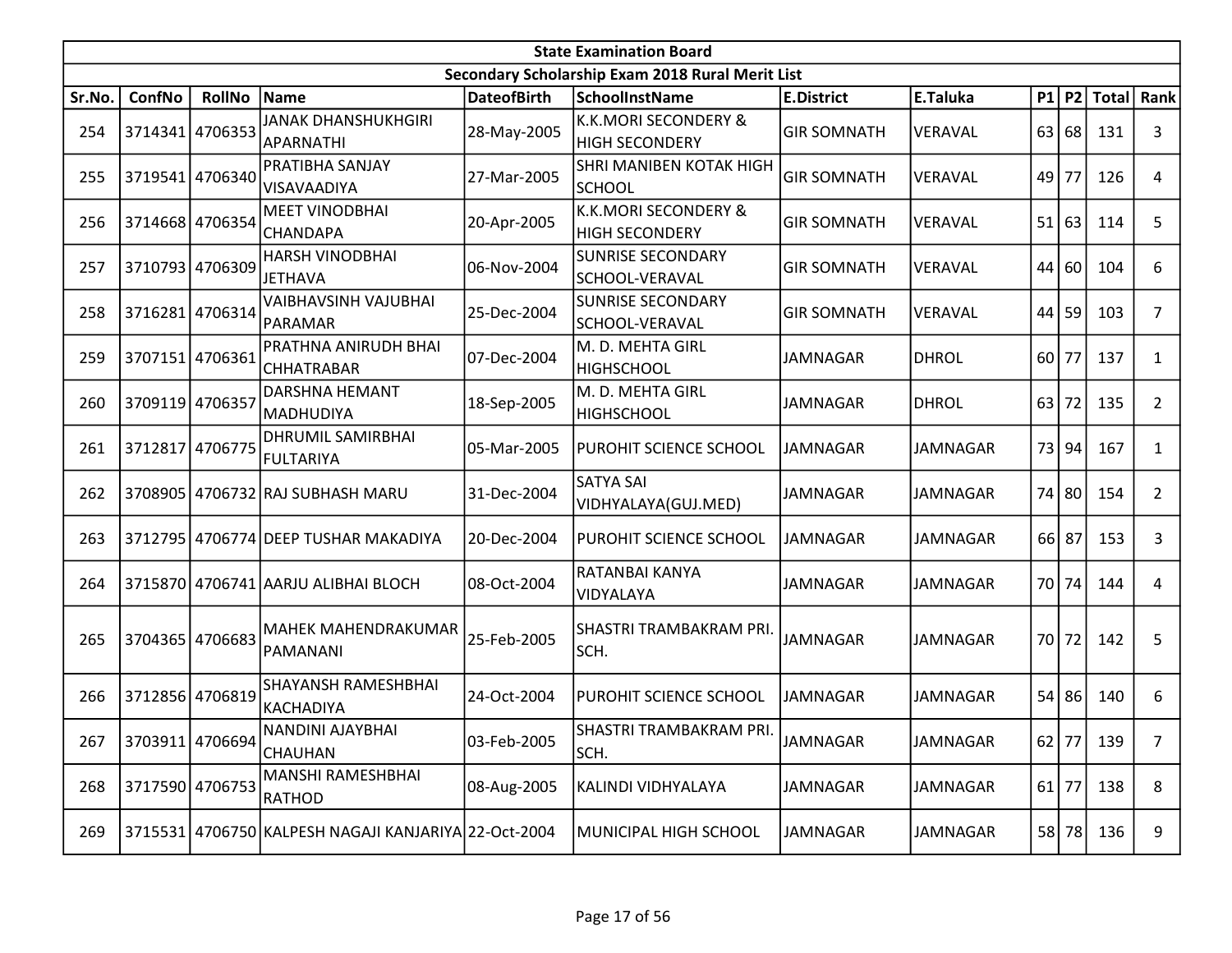|        | <b>State Examination Board</b> |                 |                                             |                    |                                                  |                   |                                       |    |           |              |                |  |  |
|--------|--------------------------------|-----------------|---------------------------------------------|--------------------|--------------------------------------------------|-------------------|---------------------------------------|----|-----------|--------------|----------------|--|--|
|        |                                |                 |                                             |                    | Secondary Scholarship Exam 2018 Rural Merit List |                   |                                       |    |           |              |                |  |  |
| Sr.No. | ConfNo                         | <b>RollNo</b>   | Name                                        | <b>DateofBirth</b> | <b>SchoolInstName</b>                            | <b>E.District</b> | E.Taluka                              |    | $P1$ P2   | <b>Total</b> | Rank           |  |  |
| 270    | 3710455                        | 4706737         | SANIYA SIRAJBHAI<br>SAPADIYA                | 02-Mar-2005        | <b>SHREE BRILLANT HIGH</b><br><b>SCHOL</b>       | <b>JAMNAGAR</b>   | JAMNAGAR                              |    | $59$ 74   | 133          | 10             |  |  |
| 271    |                                | 3712810 4706826 | VIMAL CHUNILALBHAI<br>PETHAPARA             | 30-Oct-2004        | PUROHIT SCIENCE SCHOOL                           | JAMNAGAR          | JAMNAGAR                              | 53 | 79        | 132          | 11             |  |  |
| 272    | 3712479                        |                 | 4706800 PALAK ASHOK AKBARI                  | 26-Feb-2005        | PUROHIT SCIENCE SCHOOL                           | JAMNAGAR          | <b>JAMNAGAR</b>                       |    | 60 72     | 132          | 12             |  |  |
| 273    | 3712851                        | 4706758         | <b>ADITYA PRAVINBHAI</b><br>PITHADIYA       | 25-Aug-2005        | PUROHIT SCIENCE SCHOOL                           | JAMNAGAR          | <b>JAMNAGAR</b>                       | 55 | 75        | 130          | 13             |  |  |
| 274    | 3716052 4706749                |                 | DHRUMILKUMAR<br>DIPAKBHAI KANJARIYA         | 14-Sep-2005        | MUNICIPAL HIGH SCHOOL                            | <b>JAMNAGAR</b>   | JAMNAGAR                              |    | 58 71     | 129          | 14             |  |  |
| 275    | 3713985                        |                 | 4706830 ARPIT KIRTIBHAI FALDU               | 30-Sep-2004        | PRIME PRATHAMIK SHALA                            | JAMNAGAR          | <b>JAMNAGAR</b>                       |    | $54$ 74   | 128          | 15             |  |  |
| 276    | 3702195                        |                 | 4706698 NEHA NAVALSINH BHURIYA              | 31-Jan-2005        | SHASTRI TRAMBAKRAM PRI.<br>SCH.                  | <b>JAMNAGAR</b>   | <b>JAMNAGAR</b>                       | 60 | 68        | 128          | 16             |  |  |
| 277    | 3703322                        | 4706663         | <b>BHAVIN NAROTAMBHAI</b><br><b>RATHOD</b>  | 31-Mar-2005        | SHASTRI TRAMBAKRAM PRI.<br>SCH.                  | <b>JAMNAGAR</b>   | <b>JAMNAGAR</b>                       |    | 50 77     | 127          | 17             |  |  |
| 278    | 3712802                        | 4706802         | <b>PARTH NARENDRA</b><br>DHOLARIYA          | 13-Oct-2004        | PUROHIT SCIENCE SCHOOL                           | <b>JAMNAGAR</b>   | JAMNAGAR                              |    | 54 70     | 124          | 18             |  |  |
| 279    |                                |                 | 3716984 4706743 FIZA ALTAF JUNANI           | 09-Jan-2005        | RATANBAI KANYA<br>VIDYALAYA                      | <b>JAMNAGAR</b>   | <b>JAMNAGAR</b>                       | 61 | 63        | 124          | 19             |  |  |
| 280    |                                | 3712468 4706799 | NISARG NISHANTBHAI<br><b>KANANEE</b>        | 03-Feb-2005        | PUROHIT SCIENCE SCHOOL                           | <b>JAMNAGAR</b>   | <b>JAMNAGAR</b>                       | 51 | 73        | 124          | 20             |  |  |
| 281    |                                | 3718123 4706734 | <b>SUMIT MAHESHBHAI</b><br><b>KANJARIYA</b> | 04-Nov-2003        | SHREE G.D.SHAH HIGH<br><b>SCHOOL</b>             | <b>JAMNAGAR</b>   | <b>JAMNAGAR</b>                       |    | 60 63     | 123          | 21             |  |  |
| 282    | 3712808                        | 4706796         | MIHIR NILESHKUMAR<br><b>BHATT</b>           | 11-Oct-2004        | PUROHIT SCIENCE SCHOOL                           | <b>JAMNAGAR</b>   | <b>JAMNAGAR</b>                       | 57 | 66        | 123          | 22             |  |  |
| 283    | 3700169                        | 4707086         | VISHVA KANTILAL<br><b>KOTADIYA</b>          | 16-Feb-2005        | <b>NOBLE PRI SCHOOL PVT</b>                      | <b>JUNAGADH</b>   | JUNAGADH<br><b>CORPORATION</b>        | 89 | 94        | 183          | $\mathbf{1}$   |  |  |
| 284    | 3702583 4707109                |                 | <b>NANSEE KRUNAL</b><br><b>AGARAVAT</b>     | 30-Mar-2005        | <b>BABYLAND PRIMARY</b><br><b>SCHOOL PVT</b>     | <b>JUNAGADH</b>   | <b>JUNAGADH</b><br><b>CORPORATION</b> |    | $80$   86 | 166          | $\overline{2}$ |  |  |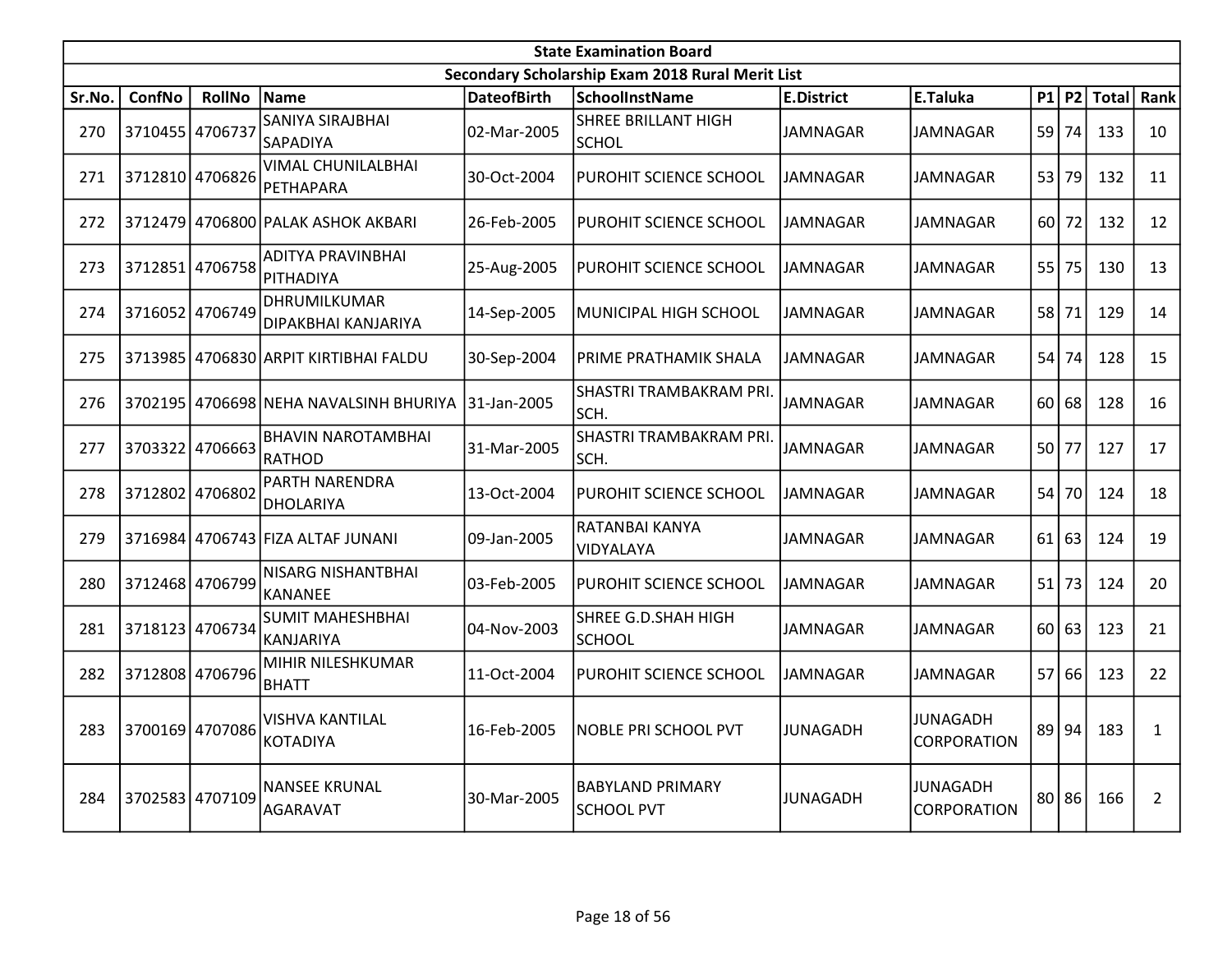|        | <b>State Examination Board</b> |                 |                                                      |                    |                                                                     |                   |                                |    |           |             |      |  |
|--------|--------------------------------|-----------------|------------------------------------------------------|--------------------|---------------------------------------------------------------------|-------------------|--------------------------------|----|-----------|-------------|------|--|
|        |                                |                 |                                                      |                    | Secondary Scholarship Exam 2018 Rural Merit List                    |                   |                                |    |           |             |      |  |
| Sr.No. | ConfNo                         | <b>RollNo</b>   | Name                                                 | <b>DateofBirth</b> | <b>SchoolInstName</b>                                               | <b>E.District</b> | E.Taluka                       |    |           | P1 P2 Total | Rank |  |
| 285    |                                | 3703949 4707088 | YARMI KAMLESHBHAI<br>RABARA                          | 28-Aug-2004        | NOBLE PRI SCHOOL PVT                                                | <b>JUNAGADH</b>   | JUNAGADH<br><b>CORPORATION</b> | 80 | 85        | 165         | 3    |  |
| 286    |                                |                 | 3700459 4707081 TISHA RAKESHBHAI SHAH                | l07-Nov-2004       | NOBLE PRI SCHOOL PVT                                                | <b>JUNAGADH</b>   | JUNAGADH<br>CORPORATION        |    | 77 83     | 160         | 4    |  |
| 287    |                                | 3700803 4707236 | AYARN KISHORBHAI<br>SOJITRA                          | 18-May-2005        | <b>GENIOUS PUBLIC SCHOOL</b><br>PVT (GUJARATI)                      | <b>JUNAGADH</b>   | JUNAGADH<br><b>CORPORATION</b> |    | $69$   87 | 156         | 5    |  |
| 288    |                                | 3716420 4707227 | SHRUSTI ALPESHBHAI<br>LADANI                         | 16-Sep-2004        | <b>JAVIYA SCHOOLING SYSTEM</b><br>(GUJARATI)                        | <b>JUNAGADH</b>   | JUNAGADH<br>CORPORATION        |    | 74 81     | 155         | 6    |  |
| 289    | 3708109                        | 4707097         | DIVYESH DIPAKBHAI<br><b>PADALIYA</b>                 | 27-Oct-2004        | <b>BABYLAND PRIMARY</b><br><b>SCHOOL PVT</b>                        | <b>JUNAGADH</b>   | JUNAGADH<br>CORPORATION        |    | 70 85     | 155         | 7    |  |
| 290    |                                |                 | 3710640 4707111 PALAK VEEMALBHAI POPAT   14-Oct-2004 |                    | <b>BABYLAND PRIMARY</b><br><b>SCHOOL PVT</b>                        | <b>JUNAGADH</b>   | JUNAGADH<br><b>CORPORATION</b> |    | 68 84     | 152         | 8    |  |
| 291    | 3707099 4707070                |                 | NISARG DILIPBHAI<br><b>GODHASARA</b>                 | 26-Apr-2005        | <b>NOBLE PRI SCHOOL PVT</b>                                         | <b>JUNAGADH</b>   | JUNAGADH<br>CORPORATION        | 64 | 87        | 151         | 9    |  |
| 292    |                                | 3712182 4707169 | KAUSHIL MAHENDRABHAI<br>VADHAVANA                    | 08-Sep-2004        | <b>EKLAVYA PUBLIC SCHOOL</b><br>(SEC. & H. SEC) GUJ. MED            | <b>JUNAGADH</b>   | JUNAGADH<br><b>CORPORATION</b> |    | 63 87     | 150         | 10   |  |
| 293    | 3702010 4707142                |                 | <b>VATSAL KISHORBHAI</b><br>VANAPARIYA               | 27-Nov-2004        | PULKIT MADHYAMIK SHALA-<br>JUNAGADH                                 | <b>JUNAGADH</b>   | JUNAGADH<br>CORPORATION        | 64 | 86        | 150         | 11   |  |
| 294    |                                | 3701081 4707234 | <b>VIVEK UDAYBHAI</b><br>SHERATHIYA                  | 04-Jan-2004        | <b>ALPHA INTERNATIONAL</b><br><b>SECONDARY SCHOOL</b><br>(GUJARATI) | <b>JUNAGADH</b>   | JUNAGADH<br>CORPORATION        |    | 66 83     | 149         | 12   |  |
| 295    | 3719716 4707204                |                 | HASTI JAYESHKUMAR<br>KANERIYA                        | 06-Feb-2004        | JAVIYA SCHOOLING SYSTEM<br>(GUJARATI)                               | <b>JUNAGADH</b>   | JUNAGADH<br><b>CORPORATION</b> |    | 66 83     | 149         | 13   |  |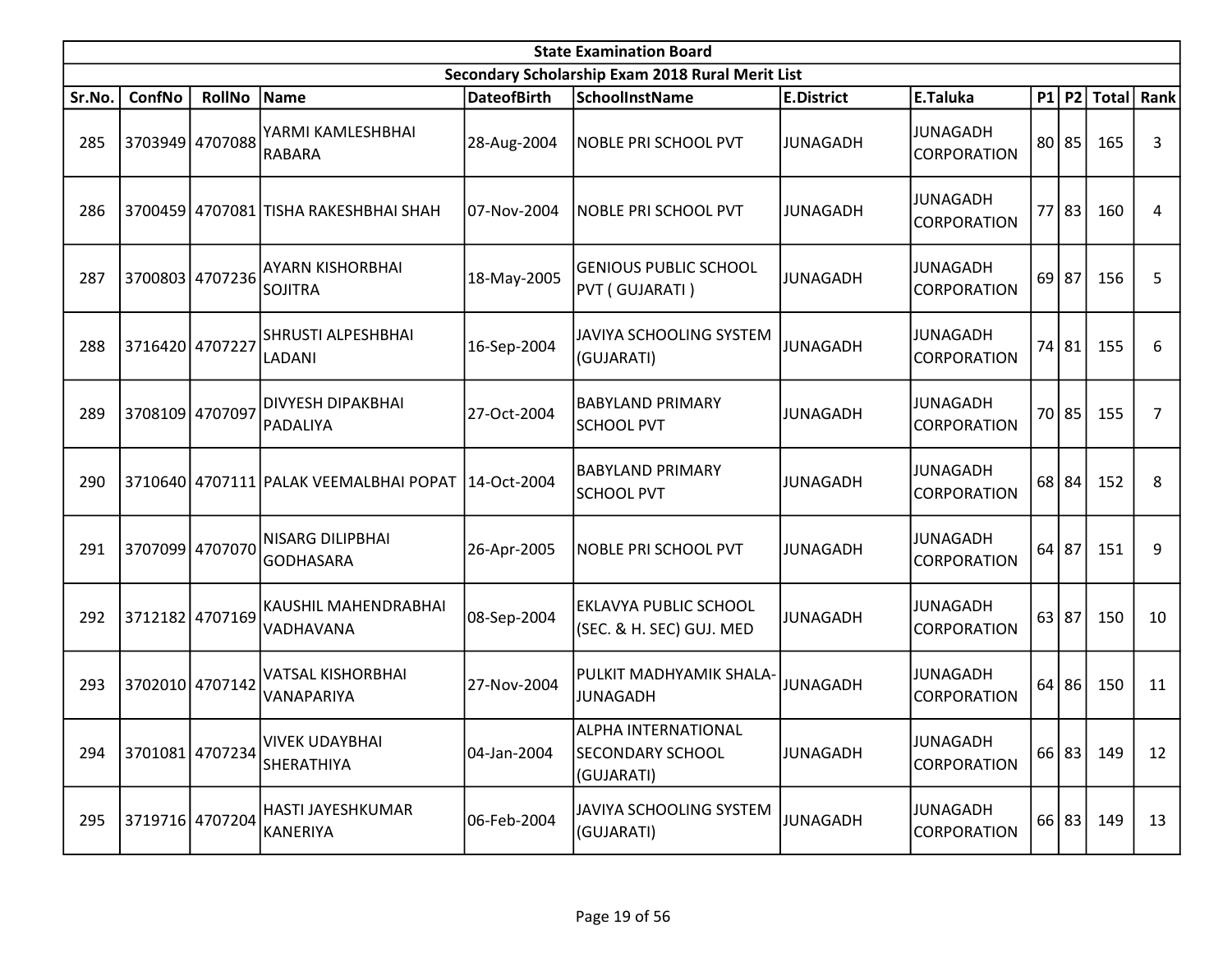|        | <b>State Examination Board</b> |                 |                                                     |                    |                                                           |                   |                                |    |           |              |                |  |  |
|--------|--------------------------------|-----------------|-----------------------------------------------------|--------------------|-----------------------------------------------------------|-------------------|--------------------------------|----|-----------|--------------|----------------|--|--|
|        |                                |                 |                                                     |                    | Secondary Scholarship Exam 2018 Rural Merit List          |                   |                                |    |           |              |                |  |  |
| Sr.No. | ConfNo                         | <b>RollNo</b>   | Name                                                | <b>DateofBirth</b> | <b>SchoolInstName</b>                                     | <b>E.District</b> | E.Taluka                       |    | P1 P2     | <b>Total</b> | Rank           |  |  |
| 296    |                                |                 | 3717305 4707229 SUJAL RITESHBHAI MASHRU 08-Jun-2004 |                    | JAVIYA SCHOOLING SYSTEM<br>(GUJARATI)                     | <b>JUNAGADH</b>   | JUNAGADH<br>CORPORATION        |    | $66$   83 | 149          | 14             |  |  |
| 297    |                                | 3716410 4707193 | AYUSHI PRADIPBHAI<br><b>CHAVDA</b>                  | 03-Sep-2004        | JAVIYA SCHOOLING SYSTEM<br>(GUJARATI)                     | <b>JUNAGADH</b>   | <b>JUNAGADH</b><br>CORPORATION | 65 | 83        | 148          | 15             |  |  |
| 298    | 3701105                        | 4707298         | NIDHI KAMLESHBHAI<br>SAVALIYA                       | 21-Sep-2004        | SHREE G.D.VACHHANI<br><b>KANYA VIDHYALAY</b>              | <b>JUNAGADH</b>   | KESHOD                         | 72 | 76        | 148          | $\mathbf{1}$   |  |  |
| 299    | 3701127                        |                 | 4707321 OMKAR KALPESHBHAI GAMI 10-Apr-2005          |                    | <b>SHREE S.G. VIDHYALAY</b>                               | <b>JUNAGADH</b>   | <b>KESHOD</b>                  |    | $61$   82 | 143          | $\overline{2}$ |  |  |
| 300    |                                | 3701110 4707312 | <b>DHEY KAMLESHBHAI</b><br><b>MARADIYA</b>          | 04-Jun-2004        | SHREE S.G. VIDHYALAY                                      | <b>JUNAGADH</b>   | <b>KESHOD</b>                  |    | $59$ 78   | 137          | 3              |  |  |
| 301    |                                | 3710674 4707436 | AYUSHI MANISHBHAI<br><b>GARALA</b>                  | 21-Dec-2004        | SHAISHAV GUJ. PRA SHALA<br><b>PVT</b>                     | <b>JUNAGADH</b>   | MANAVADAR                      |    | $59$ 82   | 141          | 1              |  |  |
| 302    |                                | 3705548 4707441 | YAKSH SANDIPBHAI<br>MAKVANA                         | 14-Nov-2004        | SHAISHAV GUJ. PRA SHALA<br><b>PVT</b>                     | <b>JUNAGADH</b>   | MANAVADAR                      |    | 55 71     | 126          | $\overline{2}$ |  |  |
| 303    |                                |                 | 3718582 4707547 RAHUL KHIMJI TILVANI                | 10-Dec-2004        | <b>SHREE TIRUPATI HIGH</b><br>SCHOOL-MANGROL              | <b>JUNAGADH</b>   | MANGROL                        |    | 70 93     | 163          | $\mathbf{1}$   |  |  |
| 304    |                                | 3715545 4707550 | KRISH SANJAYBHAI<br><b>GADHIYA</b>                  | 19-Feb-2005        | <b>SRI. VIVEKANAND VINAY</b><br>MANDIR MANGROL            | <b>JUNAGADH</b>   | MANGROL                        |    | 59 76     | 135          | $\overline{2}$ |  |  |
| 305    | 3714367                        |                 | 4707548 SHAHIN IQBAL SURA                           | 17-Jan-2005        | <b>SHREE TIRUPATI HIGH</b><br>SCHOOL-MANGROL              | <b>JUNAGADH</b>   | MANGROL                        |    | 53 76     | 129          | 3              |  |  |
| 306    |                                |                 | 3714547 4707549 SHAYAM MANISH KAKKAD                | 14-Jan-2005        | <b>SHREE TIRUPATI HIGH</b><br>SCHOOL-MANGROL              | <b>JUNAGADH</b>   | MANGROL                        |    | 48 78     | 126          | 4              |  |  |
| 307    |                                |                 | 3710774 4707561 NIHAL NASIRBHAI BHOR                | 17-Dec-2004        | <b>GOVT. HIGH SCHOOL</b><br><b>VISAVADAR</b>              | <b>JUNAGADH</b>   | <b>VISAVADAR</b>               | 51 | 67        | 118          | $\mathbf{1}$   |  |  |
| 308    |                                | 3710741 4707560 | MILAN BHARATBHAI<br>KHORASIYA                       | 20-Sep-2004        | <b>GOVT. HIGH SCHOOL</b><br><b>VISAVADAR</b>              | <b>JUNAGADH</b>   | VISAVADAR                      |    | $60$   53 | 113          | $\overline{2}$ |  |  |
| 309    |                                |                 | 3719397 4707582 SNEHA MAHESH CHAUHAN                | 26-Sep-2004        | SHRI SARASWATI<br><b>MADHYAMIK VIDYA</b><br><b>MANDIR</b> | <b>КАСНСНН</b>    | ANJAR                          |    | $62$ 74   | 136          | $\mathbf{1}$   |  |  |
| 310    |                                |                 | 3720476 4707579 MEET AJAY PAREKH                    | 28-Jan-2005        | THACKER N.P.N. HIGH<br><b>SCHOOL</b>                      | <b>КАСНСНН</b>    | <b>ANJAR</b>                   |    | 59 75     | 134          | $\overline{2}$ |  |  |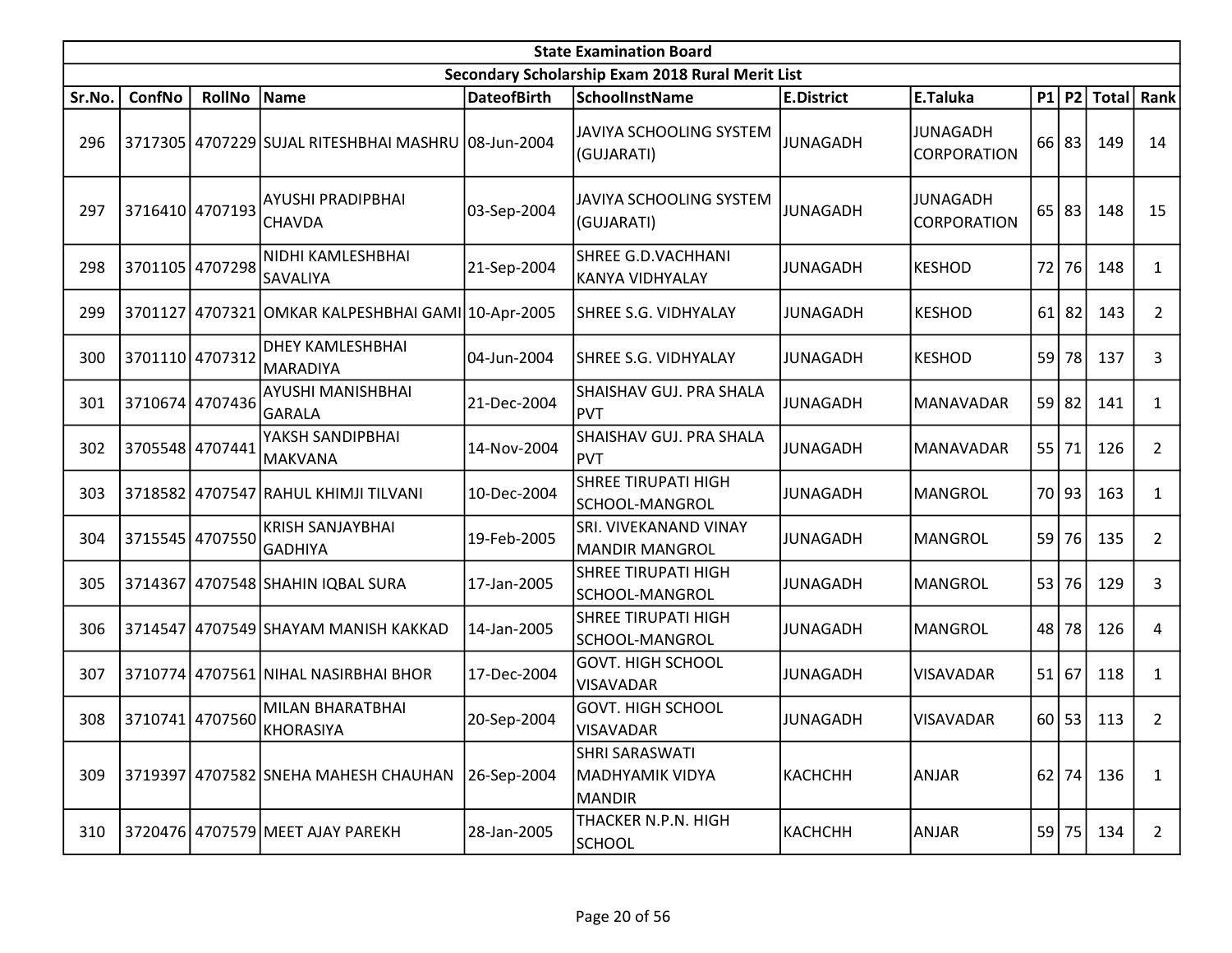|        | <b>State Examination Board</b> |                 |                                                      |                    |                                                           |                   |                   |  |           |                   |                |  |  |
|--------|--------------------------------|-----------------|------------------------------------------------------|--------------------|-----------------------------------------------------------|-------------------|-------------------|--|-----------|-------------------|----------------|--|--|
|        |                                |                 |                                                      |                    | Secondary Scholarship Exam 2018 Rural Merit List          |                   |                   |  |           |                   |                |  |  |
| Sr.No. | ConfNo                         | <b>RollNo</b>   | Name                                                 | <b>DateofBirth</b> | <b>SchoolInstName</b>                                     | <b>E.District</b> | E.Taluka          |  |           | $P1$   P2   Total | Rank           |  |  |
| 311    |                                |                 | 3711156 4707581 NANDINI GAJENDRA ZALA                | 21-Sep-2004        | <b>SHRI SARASWATI</b><br><b>MADHYAMIK VIDYA</b><br>MANDIR | <b>КАСНСНН</b>    | ANJAR             |  | 57 75     | 132               | 3              |  |  |
| 312    |                                |                 | 3710759 4707580 MAHER BHARAT TANK                    | 23-Feb-2005        | <b>SHRI SARASWATI</b><br>MADHYAMIK VIDYA<br>MANDIR        | <b>КАСНСНН</b>    | ANJAR             |  | 53 59     | 112               | 4              |  |  |
| 313    |                                |                 | 3700311 4707601 JITKUMAR SUNILBHAI PATEL 21-Oct-2004 |                    | SAMARPAN PRIMARY AND<br>HIGHER SECONDARY<br><b>SCHOOL</b> | <b>КАСНСНН</b>    | <b>BHACHAU</b>    |  | 42 41     | 83                | $\mathbf{1}$   |  |  |
| 314    |                                |                 | 3702431 4707780 HETVI NARESHBHAI PATEL               | 04-Aug-2005        | MATRUCHHAYA KANYA<br>VIDYALAY                             | <b>КАСНСНН</b>    | <b>BHUJ</b>       |  | 75 85     | 160               | $\mathbf{1}$   |  |  |
| 315    |                                |                 | 3703104 4716566 DHRUVI HRESH THACKER                 | 06-Feb-2005        | MATRUCHHAYA KANYA<br>VIDYALAY                             | <b>КАСНСНН</b>    | <b>BHUJ</b>       |  | $67$   90 | 157               | $\overline{2}$ |  |  |
| 316    |                                |                 | 3710109 4707792 MAHI ANKUR ACHARYA                   | 13-Sep-2004        | MATRUCHHAYA KANYA<br>VIDYALAY                             | <b>КАСНСНН</b>    | <b>BHUJ</b>       |  | 74 82     | 156               | 3              |  |  |
| 317    |                                |                 | 3702424 4707800 SURUCHI SURESH MISRA                 | 30-Aug-2005        | MATRUCHHAYA KANYA<br>VIDYALAY                             | <b>КАСНСНН</b>    | BHUJ              |  | 73 82     | 155               | 4              |  |  |
| 318    |                                |                 | 3713100 4707785 JJINAL ARUN THACKER                  | 17-Jan-2004        | MATRUCHHAYA KANYA<br>VIDYALAY                             | <b>КАСНСНН</b>    | <b>BHUJ</b>       |  | 68 84     | 152               | 5              |  |  |
| 319    |                                |                 | 3713389 4707804 VNSHITA BHART TANNA                  | 07-Jun-2005        | MATRUCHHAYA KANYA<br>VIDYALAY                             | <b>КАСНСНН</b>    | <b>BHUJ</b>       |  | $67$ 84   | 151               | 6              |  |  |
| 320    |                                |                 | 3716548 4707751 MANAN SANDIP PRAJAPATI               | 04-Sep-2004        | <b>SHREE SWAMINARAYAN</b><br>VIDHIYALAY                   | <b>КАСНСНН</b>    | <b>BHUJ</b>       |  | 59 91     | 150               | $\overline{7}$ |  |  |
| 321    |                                | 3709763 4707812 | URVASHI GOVINDBHAI<br>MANGE                          | 11-Aug-2004        | SHRI MATRUCHHAYA KANYA<br>VIDHYALAY                       | <b>КАСНСНН</b>    | <b>GANDHIDHAM</b> |  | 55 60     | 115               | $\mathbf{1}$   |  |  |
| 322    | 3709806 4707811                |                 | TULASI NARANBHAI<br>MAHESWARI                        | 17-Sep-2004        | SHRI MATRUCHHAYA KANYA<br>VIDHYALAY                       | <b>КАСНСНН</b>    | <b>GANDHIDHAM</b> |  | $62$   51 | 113               | $\overline{2}$ |  |  |
| 323    |                                |                 | 3709642 4707810 SNEHA DAMJI SINCH                    | 06-Apr-2005        | SHRI MATRUCHHAYA KANYA <br>VIDHYALAY                      | <b>КАСНСНН</b>    | <b>GANDHIDHAM</b> |  |           | 49 61 110         | 3              |  |  |
| 324    |                                | 3709818 4707808 | NISHA SHAMJIBHAI<br><b>SATHWARA</b>                  | 08-Apr-2004        | SHRI MATRUCHHAYA KANYA<br>VIDHYALAY                       | <b>КАСНСНН</b>    | GANDHIDHAM        |  | $47$ 52   | 99                | 4              |  |  |
| 325    |                                | 3709608 4707809 | SAPANA KANJIBHAI<br> MAHESHWARI                      | 10-Sep-2003        | SHRI MATRUCHHAYA KANYA<br>VIDHYALAY                       | КАСНСНН           | <b>GANDHIDHAM</b> |  | 39 49     | 88                | 5              |  |  |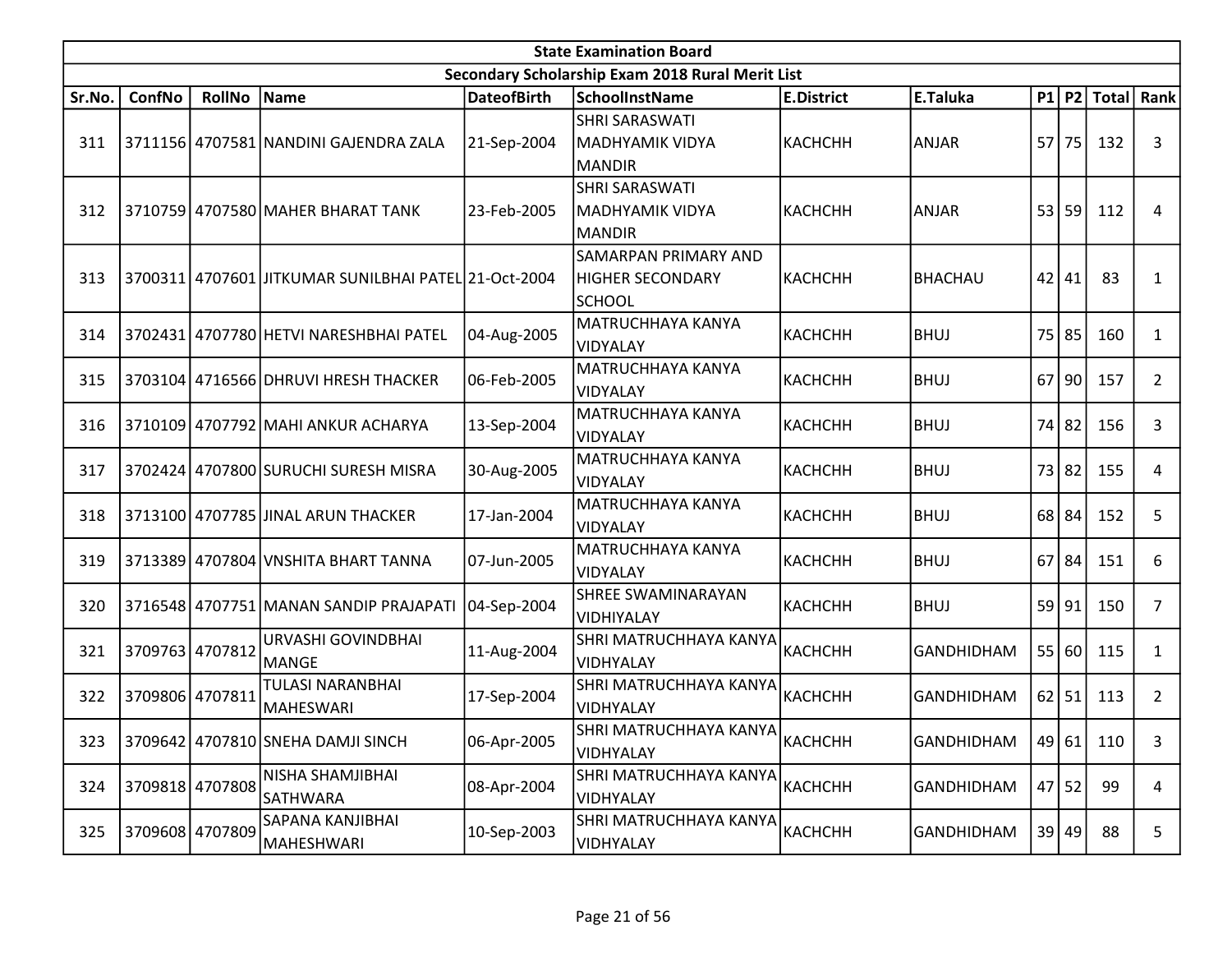|        | <b>State Examination Board</b> |                 |                                              |                    |                                                                  |                   |               |         |         |              |                |  |  |
|--------|--------------------------------|-----------------|----------------------------------------------|--------------------|------------------------------------------------------------------|-------------------|---------------|---------|---------|--------------|----------------|--|--|
|        |                                |                 |                                              |                    | Secondary Scholarship Exam 2018 Rural Merit List                 |                   |               |         |         |              |                |  |  |
| Sr.No. | ConfNo                         | <b>RollNo</b>   | Name                                         | <b>DateofBirth</b> | <b>SchoolInstName</b>                                            | <b>E.District</b> | E.Taluka      |         | P1 P2   | <b>Total</b> | Rank           |  |  |
| 326    |                                | 3708196 4707859 | NISHTHA BHAVESH<br> KESHVANI                 | 27-Apr-2005        | SHETH KHIMJI RAMDAS<br><b>KANYA VIDHYALAY</b>                    | <b>КАСНСНН</b>    | <b>MANDVI</b> |         | 76 89   | 165          | $\mathbf{1}$   |  |  |
| 327    |                                |                 | 3709628 4707860 PRATHNA NARAN KASHTA         | 02-Jan-2005        | SHETH KHIMJI RAMDAS<br><b>KANYA VIDHYALAY</b>                    | <b>КАСНСНН</b>    | MANDVI        |         | 58 83   | 141          | $\overline{2}$ |  |  |
| 328    | 3703165                        | 4707923         | RITIKA MAHESHBHAI<br>SOLANKI                 | 22-May-2005        | <b>SARASWATI KANYA</b><br>VIDYALAYA                              | <b>КАСНСНН</b>    | <b>RAPAR</b>  |         | 68 79   | 147          | 1              |  |  |
| 329    |                                | 3703144 4707916 | DRASHTI BHARATKUMAR<br><b>THAKKAR</b>        | 06-Aug-2004        | <b>SARASWATI KANYA</b><br>VIDYALAYA                              | <b>КАСНСНН</b>    | <b>RAPAR</b>  |         | 70 68   | 138          | $\overline{2}$ |  |  |
| 330    |                                |                 | 3712301 4708040 TULSI MAHESHBHAI PATEL       | 08-Dec-2004        | SHRI L.M.SHARDA MANDIR,<br>KAPADWANJ                             | <b>KHEDA</b>      | KAPADVANJ     |         | 73 84   | 157          | 1              |  |  |
| 331    |                                | 3715498 4708041 | <b>VRUSHABEN JAGDISHBHAI</b><br><b>PATEL</b> | 06-Sep-2004        | SHRI L.M.SHARDA MANDIR,<br>KAPADWANJ                             | <b>KHEDA</b>      | KAPADVANJ     |         | 70 83   | 153          | $\overline{2}$ |  |  |
| 332    | 3712225                        | 4708107         | MISHVA JITENDRAKUMAR<br>PRAJAPATI            | 10-Oct-2004        | <b>ST. XAVIERS HIGH SCHOOL</b>                                   | <b>KHEDA</b>      | MAHEMDAVAD    |         | $64$ 72 | 136          | 1              |  |  |
| 333    |                                | 3711519 4708105 | HIRBEN KALPESHBHAI<br> MOCHI                 | 18-Apr-2005        | ST. XAVIERS HIGH SCHOOL                                          | <b>KHEDA</b>      | MAHEMDAVAD    |         | 51 67   | 118          | $\overline{2}$ |  |  |
| 334    |                                |                 | 3709413 4708185 FAGUN GIRISHBHAI PATEL       | 20-Oct-2004        | <b>SHARDA MANDIR A D</b><br>PATEL(IPCOWALA) DAY<br><b>SCHOOL</b> | <b>KHEDA</b>      | NADIAD        |         | 79 84   | 163          | $\mathbf{1}$   |  |  |
| 335    |                                |                 | 3714836 4708174 DHRUVIL SANDIP JOSHI         | 19-Oct-2004        | <b>ENGLISH TEACHING SCHOOL</b><br><b>HIGH SCHOOL</b>             | <b>KHEDA</b>      | <b>NADIAD</b> | $64$ 87 |         | 151          | $\overline{2}$ |  |  |
| 336    |                                |                 | 3719492 4708175 DIZA KALPESHBHAI PATEL       | 23-Nov-2004        | <b>ENGLISH TEACHING SCHOOL</b><br><b>HIGH SCHOOL</b>             | <b>KHEDA</b>      | <b>NADIAD</b> |         | $58$ 85 | 143          | 3              |  |  |
| 337    |                                | 3717753 4708179 | JINALKUMARI ASHWINBHAI<br>DAMOR              | 24-Jun-2005        | <b>ENGLISH TEACHING SCHOOL</b><br><b>HIGH SCHOOL</b>             | <b>KHEDA</b>      | NADIAD        |         | 55 88   | 143          | 4              |  |  |
| 338    |                                |                 | 3718899 4708177 HETVI MANISH THAKER          | 16-Sep-2004        | <b>ENGLISH TEACHING SCHOOL</b><br><b>HIGH SCHOOL</b>             | KHEDA             | <b>NADIAD</b> |         | $54$ 85 | 139          | 5              |  |  |
| 339    |                                | 3711878 4708165 | NITINBHAI VIKASHBHAI<br>RAJPARMAR            | 18-Aug-2005        | <b>SHREE SANTRAM</b><br>VIDHALAYA                                | <b>KHEDA</b>      | <b>NADIAD</b> |         | $62$ 76 | 138          | 6              |  |  |
| 340    | 3719594 4708171                |                 | DARSHNI AMISHKUMAR<br><b>MISTRY</b>          | 18-Apr-2004        | <b>ENGLISH TEACHING SCHOOL</b><br><b>HIGH SCHOOL</b>             | <b>KHEDA</b>      | <b>NADIAD</b> |         | 50 85   | 135          | $\overline{7}$ |  |  |
| 341    | 3704401                        | 4708164         | AKANKSHABEN<br><b>PRADIPKUMAR RAVAL</b>      | 22-Dec-2004        | <b>SHREE SANTRAM</b><br>VIDHALAYA                                | <b>KHEDA</b>      | <b>NADIAD</b> |         | 55 78   | 133          | 8              |  |  |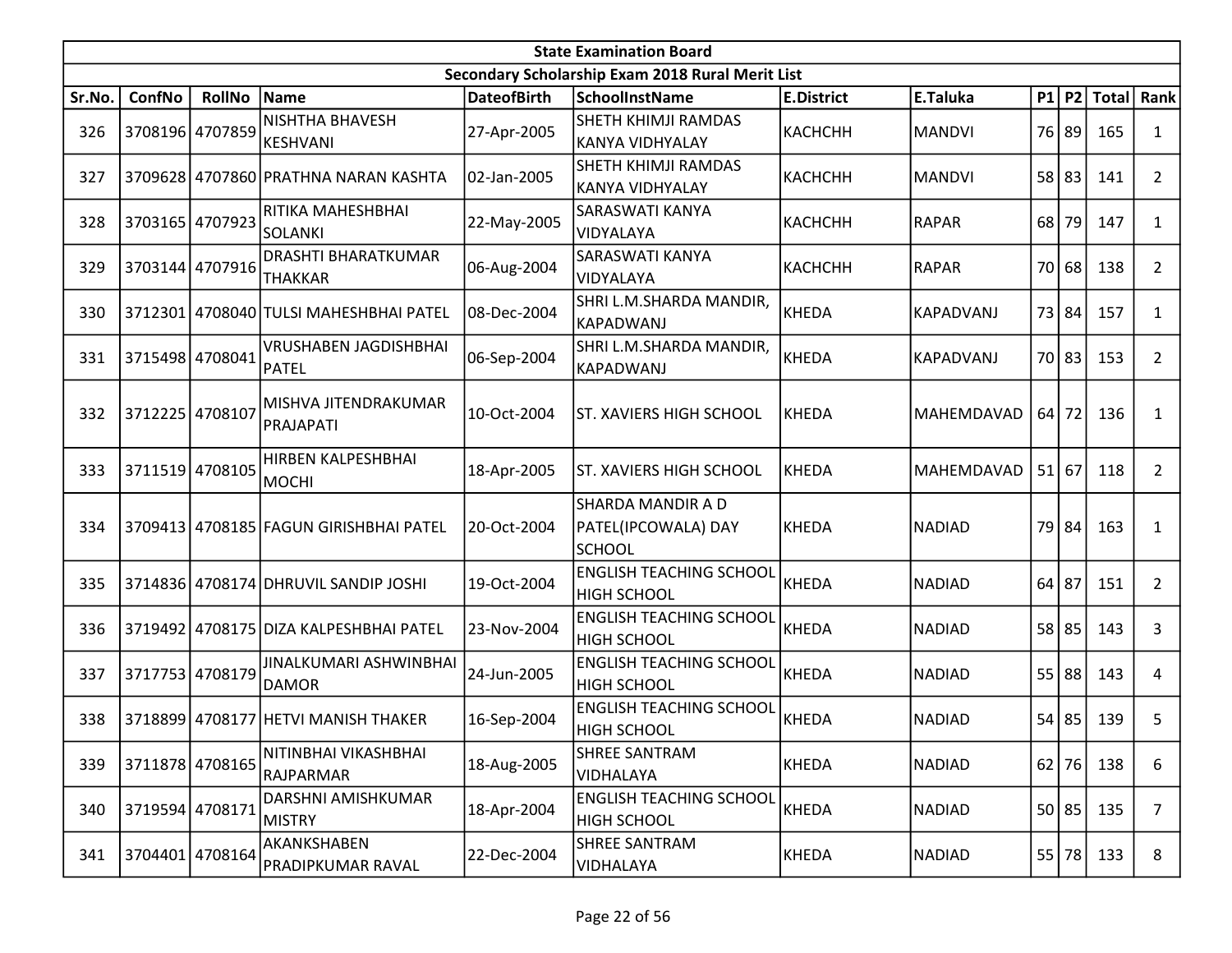|        | <b>State Examination Board</b><br>Secondary Scholarship Exam 2018 Rural Merit List |                 |                                        |                    |                                                         |                   |                |    |           |              |                |  |  |  |
|--------|------------------------------------------------------------------------------------|-----------------|----------------------------------------|--------------------|---------------------------------------------------------|-------------------|----------------|----|-----------|--------------|----------------|--|--|--|
|        |                                                                                    |                 |                                        |                    |                                                         |                   |                |    |           |              |                |  |  |  |
| Sr.No. | ConfNo                                                                             | <b>RollNo</b>   | Name                                   | <b>DateofBirth</b> | <b>SchoolInstName</b>                                   | <b>E.District</b> | E.Taluka       |    | P1 P2     | <b>Total</b> | Rank           |  |  |  |
| 342    |                                                                                    |                 | 3718923 4708178 HRIDYA VIRENDRA BAROT  | 06-Nov-2004        | <b>ENGLISH TEACHING SCHOOL</b><br><b>HIGH SCHOOL</b>    | <b>KHEDA</b>      | <b>NADIAD</b>  |    | 44 82     | 126          | 9              |  |  |  |
| 343    |                                                                                    | 3719258 4708196 | HARSHKUMAR MELABHAI<br><b>RATHOD</b>   | 11-Sep-2004        | THE J.M. DESAI HIGH<br>SCHOOL, THASRA                   | <b>KHEDA</b>      | <b>THASARA</b> |    | 41 61     | 102          | $\mathbf{1}$   |  |  |  |
| 344    |                                                                                    |                 | 3718726 4708229 HARD HARSHDBHAI PATEL  | 17-Apr-2005        | R.R. SHETH SHRI P.M.<br>MULTIP                          | MAHESANA          | KADI           |    | $60$   81 | 141          | $\mathbf{1}$   |  |  |  |
| 345    | 3720295 4708357                                                                    |                 | RAHULAKUMAR BABARBHAI<br>RABARI        | 11-Nov-2004        | PRABHAVATI B PATEL SEC.<br>AND H SEC SCHOOL             | MAHESANA          | <b>KADI</b>    |    | 63 63     | 126          | $\overline{2}$ |  |  |  |
| 346    | 3714447                                                                            |                 | 4708230 MAYURI SATISHBHAI PATEL        | 13-Sep-2004        | R.R. SHETH SHRI P.M.<br>MULTIP                          | MAHESANA          | KADI           | 51 | 72        | 123          | 3              |  |  |  |
| 347    |                                                                                    | 3719365 4708231 | NIRMALKUMAR<br>HARSADBHAI PATEL        | 17-Oct-2004        | R.R. SHETH SHRI P.M.<br>MULTIP                          | MAHESANA          | KADI           | 51 | 72        | 123          | 4              |  |  |  |
| 348    |                                                                                    | 3703450 4708508 | TIRTH BHARATBHAI<br><b>CHAUDHARI</b>   | 17-Sep-2005        | SHREE J.M. CHAUDHARY<br><b>SARVAJANIK VID</b>           | MAHESANA          | MEHSANA        |    | 83 92     | 175          | $\mathbf{1}$   |  |  |  |
| 349    |                                                                                    |                 | 3710004 4708658 ABHI SANJAYKUMAR PATEL | 13-Sep-2004        | KDS HIGH SCHOOL                                         | <b>MAHESANA</b>   | <b>MEHSANA</b> |    | 79 90     | 169          | $\overline{2}$ |  |  |  |
| 350    |                                                                                    | 3708652 4708561 | RAVI JASHAVANTKUMAR<br><b>DARAJI</b>   | 27-Mar-2005        | SHREE S.V. SHAH VIDHYA<br>VIHAR                         | MAHESANA          | MEHSANA        |    | 74 85     | 159          | 3              |  |  |  |
| 351    |                                                                                    | 3705263 4708599 | SHREYAL SURESHBHAI<br>PARAMAR          | 06-Jul-2004        | SHRI M.M.V SARVAJANIK<br><b>KANYA VIDHYAL</b>           | <b>MAHESANA</b>   | MEHSANA        |    | 75 82     | 157          | 4              |  |  |  |
| 352    |                                                                                    |                 | 3705600 4708574 DIYA NISHITABHAI PATEL | 05-May-2005        | SHRI M.M.V SARVAJANIK<br>KANYA VIDHYAL                  | <b>MAHESANA</b>   | MEHSANA        |    | 74 82     | 156          | 5              |  |  |  |
| 353    |                                                                                    | 3710031 4708662 | NAISHIL BHARATKUMAR<br>PATEL           | 19-Sep-2004        | <b>KDS HIGH SCHOOL</b>                                  | MAHESANA          | <b>MEHSANA</b> |    | 71 84     | 155          | 6              |  |  |  |
| 354    | 3703798 4708487                                                                    |                 | KARAN PARESHKUMAR<br><b>PATEL</b>      | 28-Nov-2004        | SHREE J.M. CHAUDHARY<br><b>SARVAJANIK VID</b>           | <b>MAHESANA</b>   | MEHSANA        |    | 73 82     | 155          | $\overline{7}$ |  |  |  |
| 355    |                                                                                    |                 | 3708483 4708678 JIL HARESHBHAI PATEL   | 10-May-2004        | TAKSHASHILA VIDHYALAYA<br><b>HIGH SCHOOL</b>            | MAHESANA          | MEHSANA        |    |           | 70 84 154    | 8              |  |  |  |
| 356    | 3718995 4708617                                                                    |                 | <b>HEPPI BHARATKUMAR</b><br>PRAJAPATI  | 03-Dec-2004        | MEHSANA URBAN VIDYALAY MAHESANA                         |                   | MEHSANA        |    | 74 79     | 153          | 9              |  |  |  |
| 357    | 3709227                                                                            | 4708799         | NAMANKUMAR<br>PANKAJKUMAR PATEL        | 20-Sep-2004        | SHREE K.J.PATEL SARASWATI<br>MADHYAMIK VIDHYA<br>MANDIR | <b>MAHESANA</b>   | <b>UNJHA</b>   |    | 84 83     | 167          | 1              |  |  |  |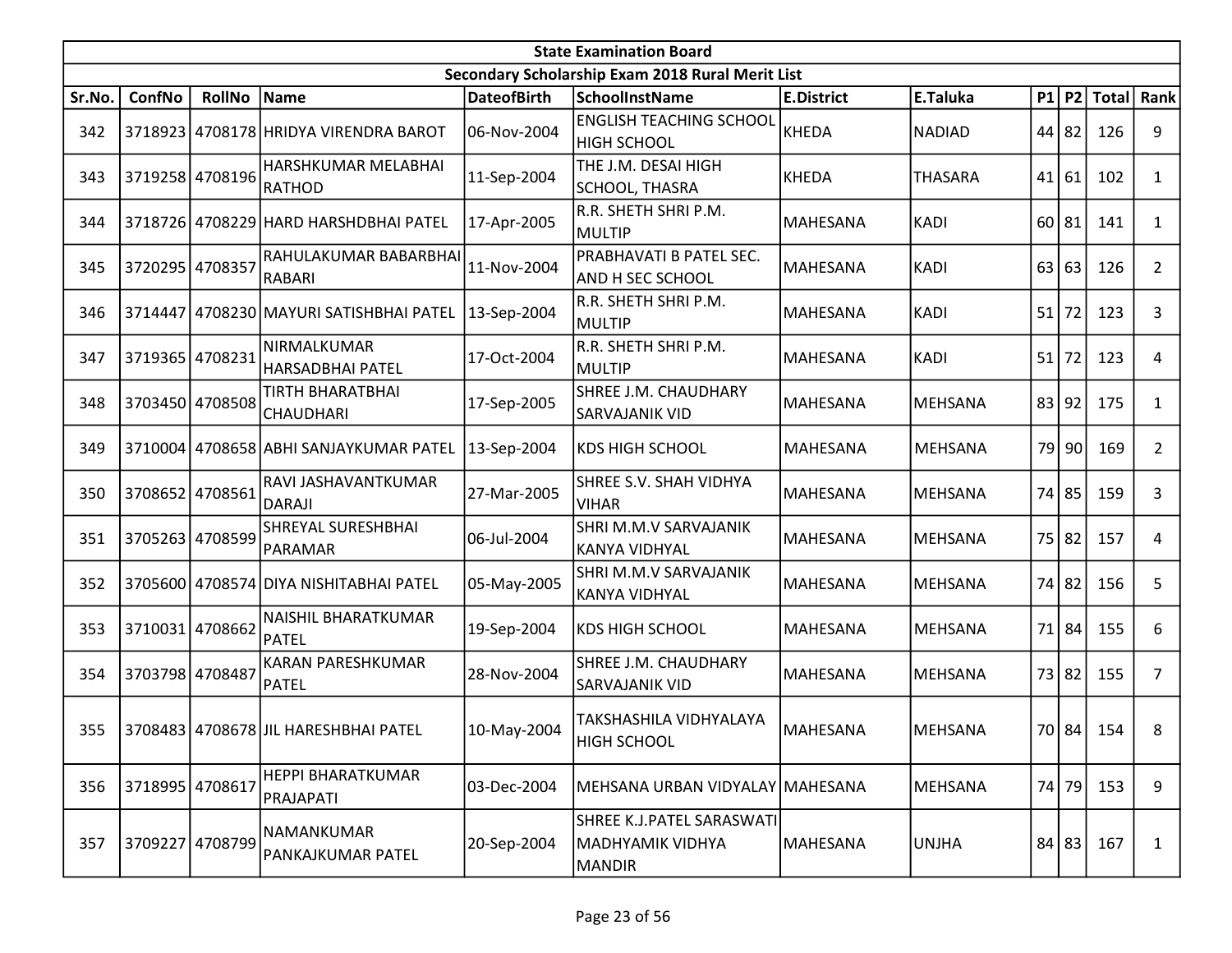|        | <b>State Examination Board</b><br>Secondary Scholarship Exam 2018 Rural Merit List |                 |                                                     |                    |                                                                |                   |                  |    |           |                |                |  |  |  |
|--------|------------------------------------------------------------------------------------|-----------------|-----------------------------------------------------|--------------------|----------------------------------------------------------------|-------------------|------------------|----|-----------|----------------|----------------|--|--|--|
|        |                                                                                    |                 |                                                     |                    |                                                                |                   |                  |    |           |                |                |  |  |  |
| Sr.No. | ConfNo                                                                             | <b>RollNo</b>   | Name                                                | <b>DateofBirth</b> | <b>SchoolInstName</b>                                          | <b>E.District</b> | E.Taluka         |    | P1 P2     | Total          | Rank           |  |  |  |
| 358    | 3705759 4708800                                                                    |                 | <b>NAND HASMUKHBHAI</b><br><b>PATEL</b>             | 20-Sep-2004        | SHREE K.J.PATEL SARASWATI<br>MADHYAMIK VIDHYA<br><b>MANDIR</b> | MAHESANA          | UNJHA            |    | 72 78     | 150            | $\overline{2}$ |  |  |  |
| 359    |                                                                                    | 3715629 4708828 | SWETABEN MUKESHKUMAR<br>PRAJAPATI                   | 13-Jan-2005        | NAVIN SARVA VIDYALAYA                                          | MAHESANA          | VADNAGAR         |    | $69$   86 | 155            | 1              |  |  |  |
| 360    | 3719376 4708829                                                                    |                 | <b>VARUN CHETANKUMAR</b><br><b>DARJI</b>            | 18-Oct-2004        | NAVIN SARVA VIDYALAYA                                          | <b>MAHESANA</b>   | VADNAGAR         |    | $61$   86 | 147            | $\overline{2}$ |  |  |  |
| 361    | 3701340 4709012                                                                    |                 | <b>MOHSIN SHABBIRBHAI</b><br><b>AJMERI</b>          | 05-Jan-2005        | <b>SHREE SWAMINARAYAN</b><br>VIDHYASANKUL                      | MAHESANA          | <b>VIJAPUR</b>   |    | 40 52     | 92             | 1              |  |  |  |
| 362    |                                                                                    |                 | 3702470 4709011 DADAMIYA VIRASAT SAIYAD 24-Jan-2004 |                    | SHREE SWAMINARAYAN<br>VIDHYASANKUL                             | MAHESANA          | VIJAPUR          |    | 43 43     | 86             | $\overline{2}$ |  |  |  |
| 363    |                                                                                    | 3704976 4709190 | RAJ MANGALBHAI<br>PRAJAPATI                         | 13-Aug-2005        | ADARSH VIDHAYALAYA                                             | MAHESANA          | <b>VISNAGAR</b>  | 81 | 89        | 170            | $\mathbf{1}$   |  |  |  |
| 364    |                                                                                    |                 | 3702042 4709081 NIRJAL NILESHBHAI PATEL             | 17-Oct-2004        | SHRI S.K. Patel SHRI<br>SWAMINARAYAN<br>VIDYALAY, KANSA        | MAHESANA          | <b>VISNAGAR</b>  |    | 79 86     | 165            | $\overline{2}$ |  |  |  |
| 365    |                                                                                    |                 | 3717229 4709160 PRINCE NARESHBHAI PATEL             | 15-Sep-2004        | N.M NOOTAN SARVA<br>VIDYALAYA                                  | MAHESANA          | <b>VISNAGAR</b>  | 82 | 82        | 164            | 3              |  |  |  |
| 366    | 3720452                                                                            | 4709196         | KRISH BHAVESHKUMAR<br><b>UPADHDHIYAY</b>            | 10-Sep-2004        | KARUNA NIKETAN HIGH<br><b>SCHOOL BALAS</b>                     | <b>MAHISAGAR</b>  | <b>BALASINOR</b> |    | $61$   81 | 142            | $\mathbf{1}$   |  |  |  |
| 367    | 3719935 4709197                                                                    |                 | <b>KRISHNABEN HARESHBHAI</b><br><b>MAHETA</b>       | 05-Oct-2004        | KARUNA NIKETAN HIGH<br><b>SCHOOL BALAS</b>                     | <b>MAHISAGAR</b>  | <b>BALASINOR</b> |    | 53 81     | 134            | $\overline{2}$ |  |  |  |
| 368    | 3716184                                                                            | 4709462         | PRUTHVI RAJENDRAKUMAR<br><b>JOSHI</b>               | 14-Oct-2004        | <b>ADARSH VIDYALAYA</b>                                        | <b>MAHISAGAR</b>  | LUNAWADA         |    | 80 88     | 168            | $\mathbf{1}$   |  |  |  |
| 369    | 3712601                                                                            | 4709532         | HUSEN NIJAMUDDIN<br>KOLSAWALA                       | 15-Mar-2005        | HAJI G.U. PATEL HIGH<br><b>SCHOOL</b>                          | <b>MAHISAGAR</b>  | LUNAWADA         |    | 71 91     | 162            | $\overline{2}$ |  |  |  |
| 370    |                                                                                    | 3713645 4709468 | VRUSHABEN PINKALBHAI<br><b>PANCHAL</b>              | 21-Jan-2005        | <b>ADARSH VIDYALAYA</b>                                        | MAHISAGAR         | LUNAWADA         |    |           | $62$   91  153 | 3              |  |  |  |
| 371    | 3715097                                                                            | 4709631         | TAFSIRABANU ABBASBHAI<br><b>VIJAPURA</b>            | 12-Mar-2005        | H.H.& H. M.BHURA HIGH<br><b>SCHOOL</b>                         | <b>MAHISAGAR</b>  | SANTRAMPUR       |    | 54 89     | 143            | $\mathbf{1}$   |  |  |  |
| 372    |                                                                                    |                 | 3719962 4709630 MADNI ILYAS TOL                     | 23-Jul-2005        | H.H.& H. M.BHURA HIGH<br><b>SCHOOL</b>                         | <b>MAHISAGAR</b>  | SANTRAMPUR       |    | 42 84     | 126            | $\mathbf{2}$   |  |  |  |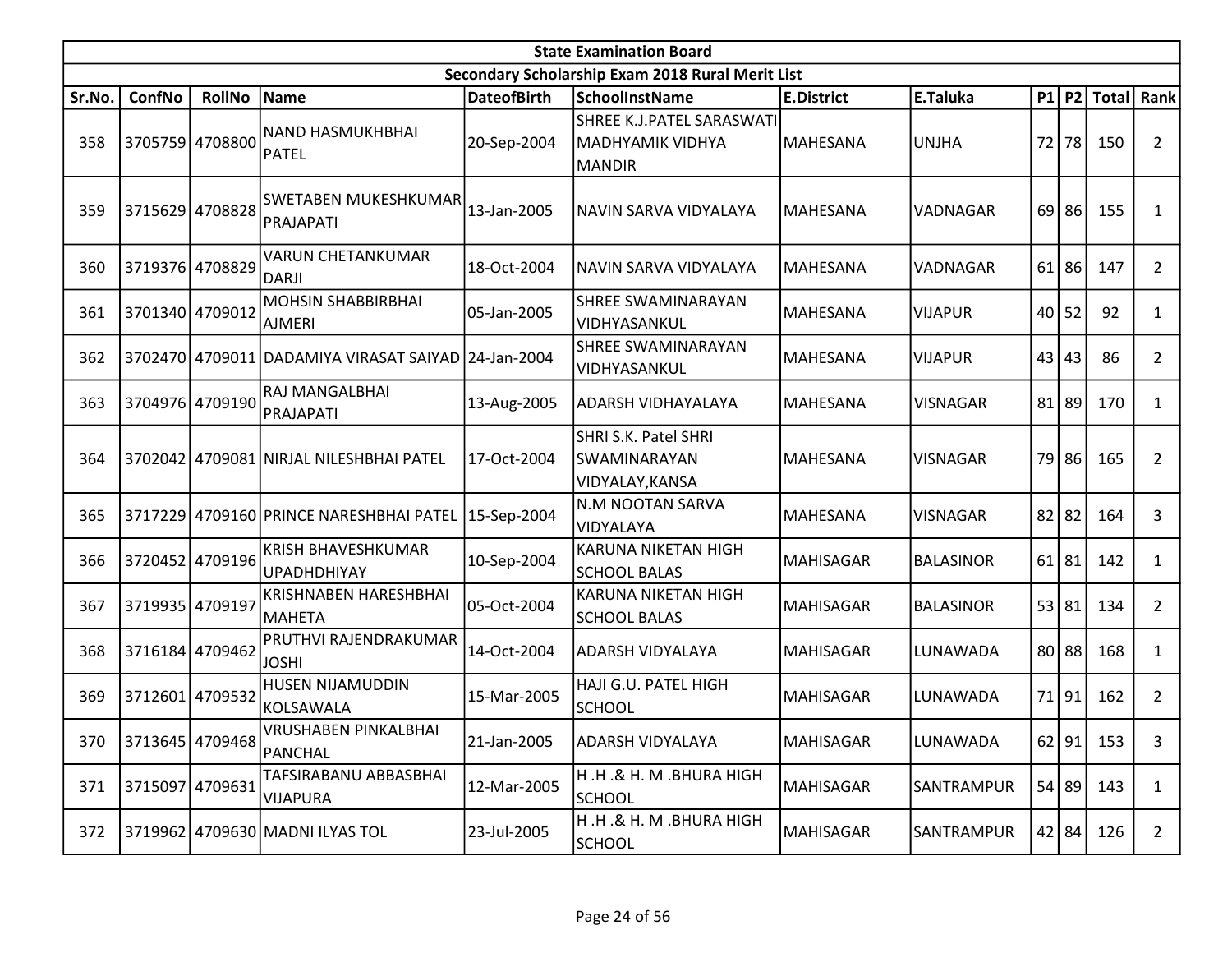|        | <b>State Examination Board</b> |                 |                                             |                    |                                                  |                   |                 |    |           |              |                |  |  |
|--------|--------------------------------|-----------------|---------------------------------------------|--------------------|--------------------------------------------------|-------------------|-----------------|----|-----------|--------------|----------------|--|--|
|        |                                |                 |                                             |                    | Secondary Scholarship Exam 2018 Rural Merit List |                   |                 |    |           |              |                |  |  |
| Sr.No. | ConfNo                         | <b>RollNo</b>   | Name                                        | <b>DateofBirth</b> | <b>SchoolInstName</b>                            | <b>E.District</b> | E.Taluka        |    | P1 P2     | <b>Total</b> | Rank           |  |  |
| 373    | 3716571                        | 4709731         | AJAYBHAI BHARATBHAI<br><b>ITODARA</b>       | 01-Jun-2005        | <b>TAKSHASHILA</b><br>VIDHYAMANDIR               | <b>MORBI</b>      | <b>HALVAD</b>   |    | $67$   85 | 152          | $\mathbf{1}$   |  |  |
| 374    |                                | 3716645 4709738 | SAXIBEN PARSOTAMBHAI<br><b>MALVANIYA</b>    | 17-Feb-2005        | <b>TAKSHASHILA</b><br>VIDHYAMANDIR               | <b>MORBI</b>      | HALVAD          | 63 | 86        | 149          | $\overline{2}$ |  |  |
| 375    | 3709145                        | 4709974         | KRUPALI RAJESHBHAI<br><b>KANJARIYA</b>      | 06-Oct-2004        | NIRMAL VIDHYALAY                                 | <b>MORBI</b>      | <b>MORBI</b>    |    | 80 84     | 164          | $\mathbf{1}$   |  |  |
| 376    |                                |                 | 3705940 4709955 KEVIN VIJAYBHAI PADALIYA    | 12-Aug-2004        | NAVYUG VIDHYALAYA                                | <b>MORBI</b>      | <b>MORBI</b>    | 65 | 85        | 150          | $\overline{2}$ |  |  |
| 377    | 3705937                        | 4709970         | ZEEL NAROTAMBHAI<br><b>KOTADIYA</b>         | 12-Apr-2005        | NAVYUG VIDHYALAYA                                | <b>MORBI</b>      | <b>MORBI</b>    |    | 66 83     | 149          | 3              |  |  |
| 378    | 3706164                        | 4709834         | KISHAN HEMANTBHAI<br><b>DABHI</b>           | 03-Aug-2005        | OM SHANTI PRIMARY<br><b>SCHOOL MORBI</b>         | MORBI             | <b>MORBI</b>    | 65 | 82        | 147          | 4              |  |  |
| 379    | 3706511                        | 4709843         | MAYURKUMAR VIMALBHAI<br><b>KALOTARA</b>     | 23-Mar-2005        | OM SHANTI PRIMARY<br><b>SCHOOL MORBI</b>         | MORBI             | <b>MORBI</b>    | 64 | 79        | 143          | 5              |  |  |
| 380    | 3710237                        |                 | 4709976 ANUJ JAYESHBHAI PANDYA              | 15-Feb-2005        | <b>CENTRE POINT VIDHYALAYA   MORBI</b>           |                   | <b>MORBI</b>    |    | 65 77     | 142          | 6              |  |  |
| 381    |                                | 3710195 4709978 | <b>BHAVIN ARVINDBHAI</b><br><b>VIRMGAMA</b> | 20-Oct-2004        | <b>CENTRE POINT VIDHYALAYA   MORBI</b>           |                   | <b>MORBI</b>    | 60 | 75        | 135          | $\overline{7}$ |  |  |
| 382    | 3706277                        | 4709965         | RIDHAYUGAR VIMALGAR<br><b>GOSAI</b>         | 28-Feb-2005        | NAVYUG VIDHYALAYA                                | <b>MORBI</b>      | MORBI           | 67 | 68        | 135          | 8              |  |  |
| 383    | 3709110 4709972                |                 | <b>DHRUVIN HARESHBHAI</b><br><b>KADIVAR</b> | 20-Oct-2004        | NIRMAL VIDHYALAY                                 | <b>MORBI</b>      | <b>MORBI</b>    |    | $51$ 83   | 134          | 9              |  |  |
| 384    | 3713478 4710103                |                 | RACHIT PRAKASHBHAI<br><b>DHARODIYA</b>      | 28-Feb-2005        | SHREE K.K. SHAH<br>MADHYAMIK VIDYALAYA           | <b>MORBI</b>      | <b>WANKANER</b> |    | $65$   86 | 151          | $\mathbf{1}$   |  |  |
| 385    | 3713409                        |                 | 4710100 KUNJ RAMESHBHAI JADAV               | 30-Nov-2004        | <b>SHREE K.K. SHAH</b><br>MADHYAMIK VIDYALAYA    | MORBI             | <b>WANKANER</b> |    | 55 79     | 134          | $\overline{2}$ |  |  |
| 386    |                                | 3720220 4710184 | CHIRAGKUMAR MOTIBHAI<br>CHAUDHARI           | 10-Dec-2004        | PRANAV VIDHYALAYA                                | NARMADA           | NANDOD          |    |           | 80 90 170    | $\mathbf{1}$   |  |  |
| 387    | 3720314 4710217                |                 | MARMIK DHIRENDRABHAI<br>VASAVA              | 04-Dec-2004        | PRANAV VIDHYALAYA                                | NARMADA           | NANDOD          |    | 75 82     | 157          | $\overline{2}$ |  |  |
| 388    |                                | 3717595 4710420 | SHOBHIT KAILASHBHAI<br><b>SHUKLA</b>        | 04-Nov-2004        | L M P REVA EXPERIMENTAL<br>SCHOOL                | <b>NAVSARI</b>    | GANDEVI         |    | 77 84     | 161          | $\mathbf{1}$   |  |  |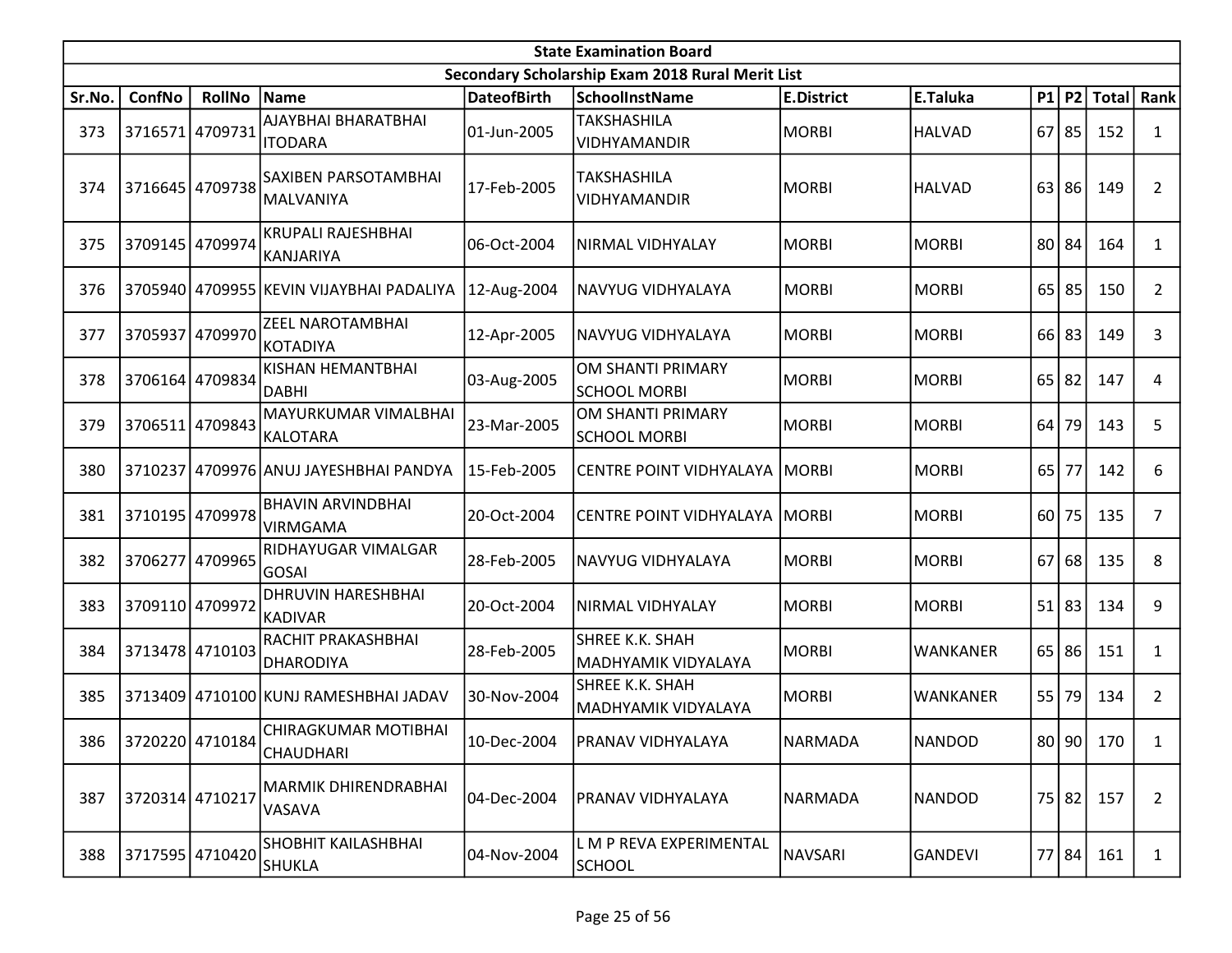|        | <b>State Examination Board</b><br>Secondary Scholarship Exam 2018 Rural Merit List |                 |                                            |                    |                                          |                     |                 |    |           |              |                |  |  |
|--------|------------------------------------------------------------------------------------|-----------------|--------------------------------------------|--------------------|------------------------------------------|---------------------|-----------------|----|-----------|--------------|----------------|--|--|
|        |                                                                                    |                 |                                            |                    |                                          |                     |                 |    |           |              |                |  |  |
| Sr.No. | ConfNo                                                                             | <b>RollNo</b>   | Name                                       | <b>DateofBirth</b> | <b>SchoolInstName</b>                    | <b>E.District</b>   | E.Taluka        |    | P1 P2     | <b>Total</b> | Rank           |  |  |
| 389    |                                                                                    |                 | 3702387 4710377 AVRUT MANHARLAL PATEL      | 03-Sep-2004        | L M P REVA EXPERIMENTAL<br><b>SCHOOL</b> | <b>NAVSARI</b>      | <b>GANDEVI</b>  |    | $62$   88 | 150          | $\overline{2}$ |  |  |
| 390    |                                                                                    | 3700312 4710542 | <b>NEEL RAMESHBHAI</b><br><b>BORICHA</b>   | 03-Feb-2005        | SETH P.H VIDHYALAY<br><b>VIJALPOR</b>    | <b>NAVSARI</b>      | <b>JALALPOR</b> |    | 68 91     | 159          | $\mathbf{1}$   |  |  |
| 391    |                                                                                    | 3710045 4710508 | <b>JHANVI KIRITBHAI</b><br><b>SHINGALA</b> | 09-Feb-2005        | SHREE SARDAR PATEL PRA<br><b>SHALA</b>   | <b>NAVSARI</b>      | <b>JALALPOR</b> |    | 70 81     | 151          | $\overline{2}$ |  |  |
| 392    |                                                                                    | 3700962 4710769 | <b>RAKSHIT YOGESH</b><br><b>DHIMMAR</b>    | 07-Apr-2004        | SETH R J J HIGH SCHOOL                   | <b>NAVSARI</b>      | <b>NAVSARI</b>  |    | $84$   93 | 177          | $\mathbf{1}$   |  |  |
| 393    |                                                                                    | 3710081 4710691 | PRATIK MOHANBHAI<br><b>DHIMMAR</b>         | 28-Feb-2005        | SHETH HIRALAL CHHOTALAL<br><b>PAREKH</b> | <b>NAVSARI</b>      | <b>NAVSARI</b>  |    | $82$  93  | 175          | $\overline{2}$ |  |  |
| 394    | 3710287                                                                            |                 | 4710694 RUDRA ASHOK PITHAVA                | 22-May-2005        | SHETH HIRALAL CHHOTALAL<br><b>PAREKH</b> | <b>NAVSARI</b>      | NAVSARI         |    | $80$  93  | 173          | 3              |  |  |
| 395    | 3713543 4710727                                                                    |                 | HANIFA MOHAMMADHANIF<br>NOORI              | 26-Sep-2004        | <b>BAI NAVAJBAI TATA GIRLS</b><br>H.S    | <b>NAVSARI</b>      | NAVSARI         |    | 70 86     | 156          | 4              |  |  |
| 396    |                                                                                    | 3711319 4710728 | SHIFA MAHAMAD AASIF<br><b>SHAIKH</b>       | 06-Jan-2005        | <b>BAI NAVAJBAI TATA GIRLS</b><br>H.S    | <b>NAVSARI</b>      | <b>NAVSARI</b>  |    | $65$   85 | 150          | 5              |  |  |
| 397    |                                                                                    | 3717402 4710856 | SHRADDHABEN<br>PRAVINSINH RATHOD           | 24-Oct-2004        | NALANDA PRIMARY SCHOOL PANCH MAHALS      |                     | <b>GODHRA</b>   |    | $60$   81 | 141          | $\mathbf{1}$   |  |  |
| 398    |                                                                                    |                 | 3711204 4710853 PALAK NITINKUMAR PATEL     | 02-Mar-2004        | NALANDA PRIMARY SCHOOL PANCH MAHALS      |                     | <b>GODHRA</b>   | 62 | 77        | 139          | $\overline{2}$ |  |  |
| 399    |                                                                                    | 3711414 4710844 | <b>DHRUVKUMAR</b><br>MUKESHBHAI LABANA     | 26-May-2005        | NALANDA PRIMARY SCHOOL PANCH MAHALS      |                     | <b>GODHRA</b>   | 61 | 78        | 139          | 3              |  |  |
| 400    |                                                                                    | 3711455 4710845 | DIVYA VIRBADRASINH<br>THAKOR               | 02-Sep-2004        | NALANDA PRIMARY SCHOOL PANCH MAHALS      |                     | <b>GODHRA</b>   | 62 | 73        | 135          | 4              |  |  |
| 401    | 3711227                                                                            |                 | 4710854 PARI PIYUSHKUMAR PATEL             | 27-Feb-2005        | NALANDA PRIMARY SCHOOL PANCH MAHALS      |                     | <b>GODHRA</b>   |    | 60 74     | 134          | 5              |  |  |
| 402    |                                                                                    | 3703248 4710921 | STUTI KALPESHKUMAR<br>RAVAL                | 26-Jun-2005        | KALRAV GUJ. MED. SHALA                   | <b>PANCH MAHALS</b> | HALOL           |    |           | 70 88 158    | $\mathbf{1}$   |  |  |
| 403    |                                                                                    | 3703247 4710920 | SIDHDHRAJSINH<br>PANKAJSINH RAULJI         | 27-Dec-2005        | KALRAV GUJ. MED. SHALA                   | <b>PANCH MAHALS</b> | <b>HALOL</b>    |    | 70 87     | 157          | $\overline{2}$ |  |  |
| 404    |                                                                                    | 3703246 4710919 | SIDDANT SHARADKUMAR<br>PANDYA              | 17-Apr-2004        | KALRAV GUJ. MED. SHALA                   | PANCH MAHALS        | <b>HALOL</b>    |    | $69$   87 | 156          | 3              |  |  |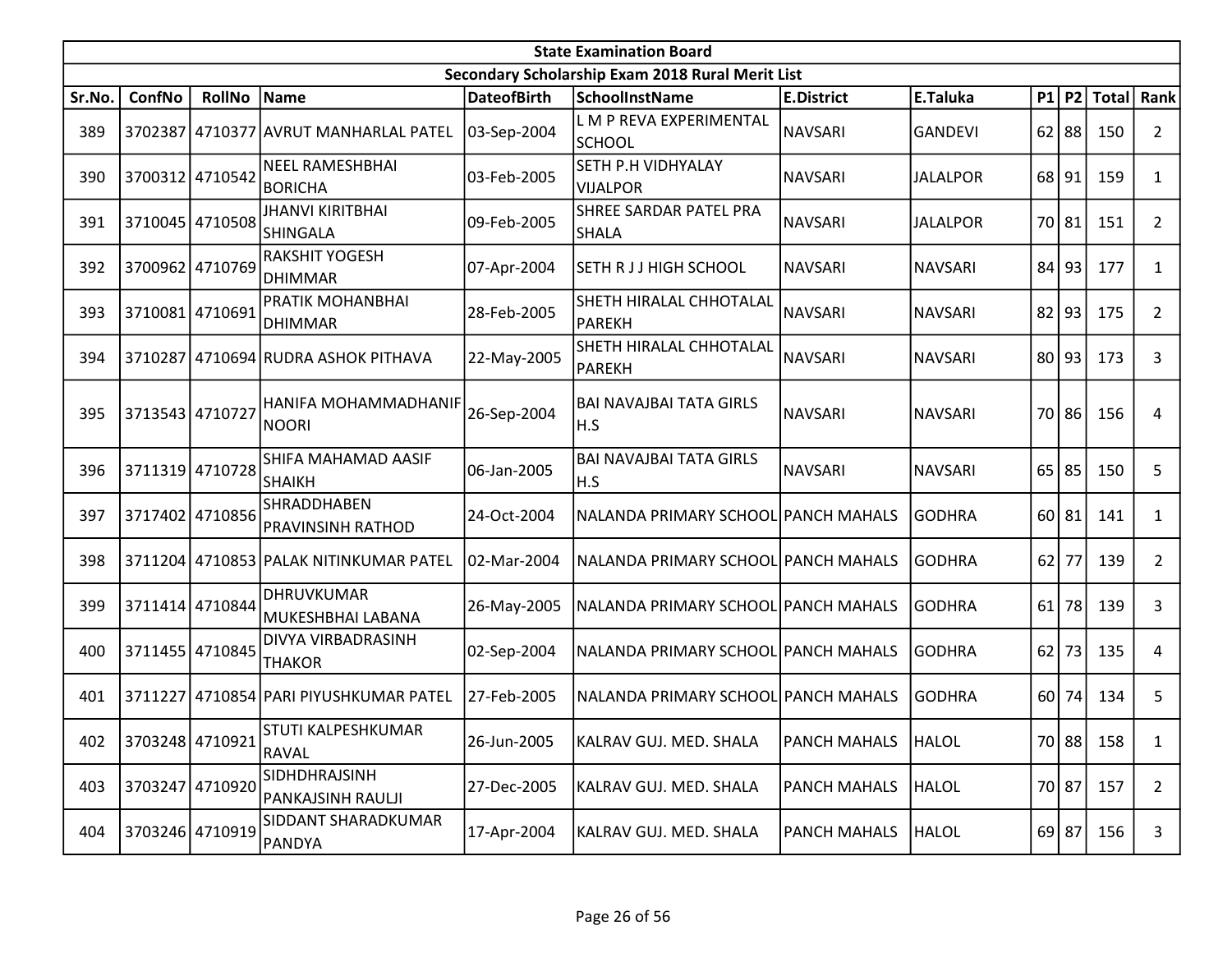|        | <b>State Examination Board</b> |                 |                                                     |                    |                                                  |                     |                 |    |           |              |                |  |  |
|--------|--------------------------------|-----------------|-----------------------------------------------------|--------------------|--------------------------------------------------|---------------------|-----------------|----|-----------|--------------|----------------|--|--|
|        |                                |                 |                                                     |                    | Secondary Scholarship Exam 2018 Rural Merit List |                     |                 |    |           |              |                |  |  |
| Sr.No. | ConfNo                         | <b>RollNo</b>   | Name                                                | <b>DateofBirth</b> | <b>SchoolInstName</b>                            | <b>E.District</b>   | E.Taluka        |    | $P1$ P2   | <b>Total</b> | Rank           |  |  |
| 405    | 3716121                        |                 | 4711006 RAHI KIRAN PATEL                            | 17-Jun-2005        | <b>AMRIT VIDHYALAY</b>                           | <b>PANCH MAHALS</b> | KALOL           | 41 | 56        | 97           | $\mathbf{1}$   |  |  |
| 406    |                                | 3701729 4711008 | <b>KEYA KALPESHKUMAR</b><br>PATEL                   | 03-Aug-2005        | <b>SHANTI NIKETAN ROTARY</b><br>VIDHYALAY        | <b>PANCH MAHALS</b> | KALOL           | 37 | 43        | 80           | $\overline{2}$ |  |  |
| 407    |                                | 3702310 4711178 | <b>SHILPABAHEN</b><br>JASHVANTSINH HARIJAN          | 10-Dec-2001        | MODEL SCHOOL SHAHERA                             | <b>PANCH MAHALS</b> | SHAHERA         |    | 59 62     | 121          | $\mathbf{1}$   |  |  |
| 408    | 3702288 4711177                |                 | <b>SEJALBEN PARVATBHAI</b><br>KATARA                | 05-Mar-2004        | MODEL SCHOOL SHAHERA                             | <b>PANCH MAHALS</b> | SHAHERA         |    | 49 56     | 105          | $\overline{2}$ |  |  |
| 409    |                                |                 | 3704036 4711289 HARDI VIJAY KUMAR PATEL             | 01-Jul-2004        | SHETH B.M.HIGHSCHOOL                             | <b>PATAN</b>        | PATAN           |    | $81$   91 | 172          | $\mathbf{1}$   |  |  |
| 410    |                                | 3714344 4711295 | JAHANVI SHAILESHKUMAR<br>PRAJAPATI                  | 24-Sep-2004        | SHETH B.M.HIGHSCHOOL                             | <b>PATAN</b>        | PATAN           |    | 75 91     | 166          | $\overline{2}$ |  |  |
| 411    |                                |                 | 3719790 4711302 NIYATI VINODBHAI PATEL              | 30-Sep-2003        | SHETH B.M.HIGHSCHOOL                             | <b>PATAN</b>        | <b>PATAN</b>    |    | 72 92     | 164          | 3              |  |  |
| 412    | 3719592 4711292                |                 | HIMANDRI VINODKUMAR<br>PRAJAPATI                    | 10-Jun-2005        | SHETH B.M.HIGHSCHOOL                             | <b>PATAN</b>        | <b>PATAN</b>    |    | 75 86     | 161          | 4              |  |  |
| 413    |                                | 3720486 4711283 | AMISHA BHARATBHAI<br><b>RAVAL</b>                   | 18-Jan-2005        | SHETH B.M.HIGHSCHOOL                             | <b>PATAN</b>        | PATAN           |    | 74 85     | 159          | 5              |  |  |
| 414    |                                |                 | 3701109 4711333 SHREYA HARESHBHAI PATEL 11-Feb-2005 |                    | SMT.K.K.PATEL SARASWATI<br>VIDHYALAY             | <b>PATAN</b>        | PATAN           |    | $69$   88 | 157          | 6              |  |  |
| 415    |                                |                 | 3707694 4711329 RITU RAMESHBHAI PATEL               | 29-Mar-2005        | SMT.K.K.PATEL SARASWATI<br>VIDHYALAY             | <b>PATAN</b>        | <b>PATAN</b>    |    | $67$   90 | 157          | 7              |  |  |
| 416    |                                | 3709211 4711348 | <b>KRIPABEN SHAYAMKUMAR</b><br><b>SOLANKI</b>       | 07-Jul-2005        | NALANDA KANYA<br>VIDHYALAY                       | <b>PATAN</b>        | RADHANPUR       |    | 61 66     | 127          | 1              |  |  |
| 417    | 3716361 4711372                |                 | KHUSHIBEN DASARATHBHAI <br>PRAJAPATI                | 18-Feb-2004        | MODEL SCHOOL<br>RADHANPUR                        | <b>PATAN</b>        | RADHANPUR       |    | 43 81     | 124          | $\overline{2}$ |  |  |
| 418    |                                | 3715753 4711475 | KAVYA HARNISHKUMAR<br>DAVE                          | 06-Jul-2005        | SHREE ABINAV HIGHSCHOOL PATAN                    |                     | <b>SIDDHPUR</b> |    | 72 66     | 138          | $\mathbf{1}$   |  |  |
| 419    |                                | 3700084 4711476 | ROHAN HITESHKUMAR<br>MAKWANA                        | 12-Aug-2005        | L.S. HIGHSCHOOL                                  | <b>PATAN</b>        | <b>SIDDHPUR</b> |    | 56 76     | 132          | $\mathbf{2}$   |  |  |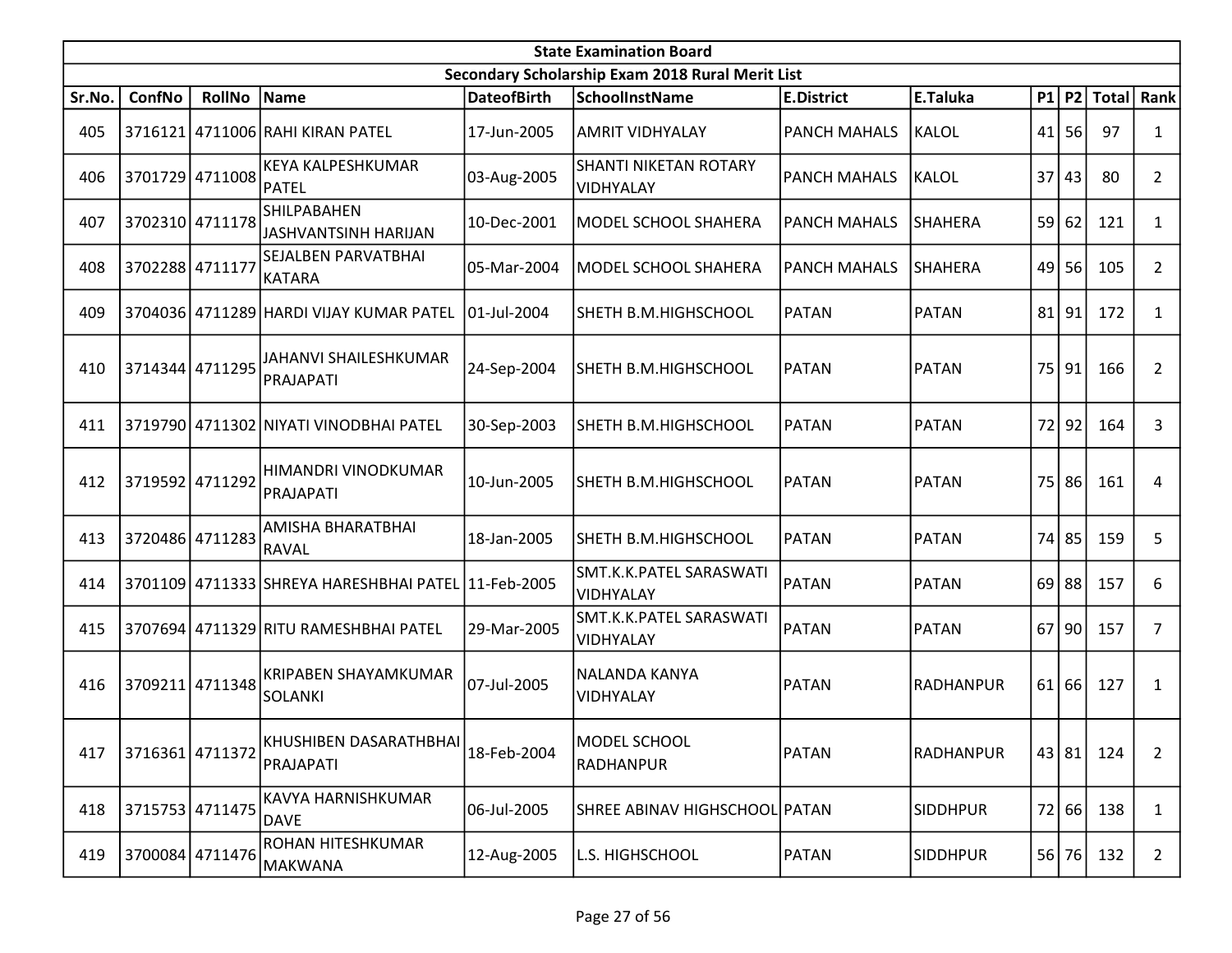|        | <b>State Examination Board</b> |                 |                                                     |                    |                                                                   |                   |                |  |           |              |                |  |  |
|--------|--------------------------------|-----------------|-----------------------------------------------------|--------------------|-------------------------------------------------------------------|-------------------|----------------|--|-----------|--------------|----------------|--|--|
|        |                                |                 |                                                     |                    | Secondary Scholarship Exam 2018 Rural Merit List                  |                   |                |  |           |              |                |  |  |
| Sr.No. | ConfNo                         | <b>RollNo</b>   | Name                                                | <b>DateofBirth</b> | <b>SchoolInstName</b>                                             | <b>E.District</b> | E.Taluka       |  | P1 P2     | <b>Total</b> | Rank           |  |  |
| 420    |                                |                 | 3717589 4711697 KUNJ PRITESH MONANI                 | 08-Sep-2004        | <b>SMT J.V.GODHANIYA GIRLS</b><br><b>SCHOOL</b>                   | PORBANDAR         | PORBANDAR      |  | 55 73     | 128          | $\mathbf{1}$   |  |  |
| 421    |                                | 3701664 4711613 | DARSHAN DIRDHARLAL<br><b>JAGTIYA</b>                | 22-Nov-2004        | CHANAKAY VIDHAYALAY -<br><b>PVT</b>                               | PORBANDAR         | PORBANDAR      |  | 59 67     | 126          | $\overline{2}$ |  |  |
| 422    | 3714520 4711749                |                 | HINA BHARAARBHAI<br>MOKARIYA                        | 21-Mar-2005        | <b>VIVEKANAND MADHYAMIK</b><br>SHALA                              | <b>PORBANDAR</b>  | PORBANDAR      |  | $61$ 63   | 124          | 3              |  |  |
| 423    | 3704017                        | 4711614         | DEVENDRAKUMAR<br>MALDEBHAI BHUTIYA                  | 22-Nov-2004        | CHANAKAY VIDHAYALAY -<br><b>PVT</b>                               | PORBANDAR         | PORBANDAR      |  | 57 66     | 123          | 4              |  |  |
| 424    |                                |                 | 3701143 4711630 MONIL SAVDASBHAI RATIYA 07-Nov-2004 |                    | CHANAKAY VIDHAYALAY -<br><b>PVT</b>                               | PORBANDAR         | PORBANDAR      |  | 57 65     | 122          | 5              |  |  |
| 425    |                                |                 | 3700460 4711650 HARSHIL JITESH KARIA                | 09-Oct-2004        | ST. MARYS ENGLISH SCHOOL PORBANDAR                                |                   | PORBANDAR      |  | 46 75     | 121          | 6              |  |  |
| 426    |                                |                 | 3702138 4711596 SANOBAR IMTYAZ MALEK                | 08-Oct-2004        | V.J.MADRESSA GIRLS<br>SCHOOL(PVT)                                 | PORBANDAR         | PORBANDAR      |  | 56 64     | 120          | $\overline{7}$ |  |  |
| 427    |                                |                 | 3715434 4711757 VEENA JETAMAL GAREJA                | 16-Feb-2005        | SHREE M.V.MAJETHIYA<br><b>GIRLS SCHOOL-RANAVAV</b>                | PORBANDAR         | <b>RANAVAV</b> |  | 43 61     | 104          | $\mathbf{1}$   |  |  |
| 428    |                                | 3707005 4711763 | <b>ABHAY SANDEEPBHAI</b><br>KANERIA                 | 07-May-2005        | SHREE A. Z. KANERIA HIGH<br><b>SCHOOL</b>                         | <b>RAJKOT</b>     | DHORAJI        |  | $69$   83 | 152          | $\mathbf{1}$   |  |  |
| 429    | 3707179 4711777                |                 | <b>VEDANT JAYESHBHAI</b><br><b>KHANPARA</b>         | 28-Nov-2004        | SHREE M.H. PAREKH<br><b>ADARSH SEC SCHOOL</b>                     | <b>RAJKOT</b>     | <b>DHORAJI</b> |  | $62$   85 | 147          | $\overline{2}$ |  |  |
| 430    | 3706190 4711771                |                 | KRUPALIBA RAJENDRASINH<br><b>JADEJA</b>             | 07-Oct-2004        | <b>SHREE SANDIPANI VIDYA</b><br>SANKUL                            | <b>RAJKOT</b>     | DHORAJI        |  | 54 85     | 139          | 3              |  |  |
| 431    |                                | 3714345 4711762 | VANSITA NARESHBHAI<br> SAMBHAVANI                   | 20-Mar-2005        | ARJUN VIDYALAY                                                    | <b>RAJKOT</b>     | <b>DHORAJI</b> |  | 58 79     | 137          | 4              |  |  |
| 432    |                                | 3715083 4711794 | RUTVI SANJAYBHAI<br><b>SHINGALA</b>                 | 10-Dec-2004        | <b>SHREE GANGOTRI</b><br><b>VIDYAMANDIR HIGH</b><br><b>SCHOOL</b> | <b>RAJKOT</b>     | GONDAL         |  | $81$   85 | 166          | 1              |  |  |
| 433    | 3700260 4711792 0000E          |                 | HIMANSHU RUSHIKESH                                  | 21-Mar-2005        | DR. P. V. D. SARASWATI<br>MADHY. VIDHY.                           | RAJKOT            | GONDAL         |  |           | 60 67 127    | $\overline{2}$ |  |  |
| 434    |                                | 3703623 4711793 | VRAJ CHANDRAKANTBHAI<br><b>RAMOLIYA</b>             | 28-Feb-2004        | <b>BAPS SWAMINARAYN</b><br><b>VIDYAMANDIR</b>                     | <b>RAJKOT</b>     | GONDAL         |  | 46 71     | 117          | 3              |  |  |
| 435    |                                | 3707618 4711861 | PRITI PRAKASHBHAI<br><b>HARIPARA</b>                | 20-May-2005        | SHREE SWAMINARAYAN<br><b>HIGH SCHOOL</b>                          | <b>RAJKOT</b>     | JASDAN         |  | 68 82     | 150          | $\mathbf{1}$   |  |  |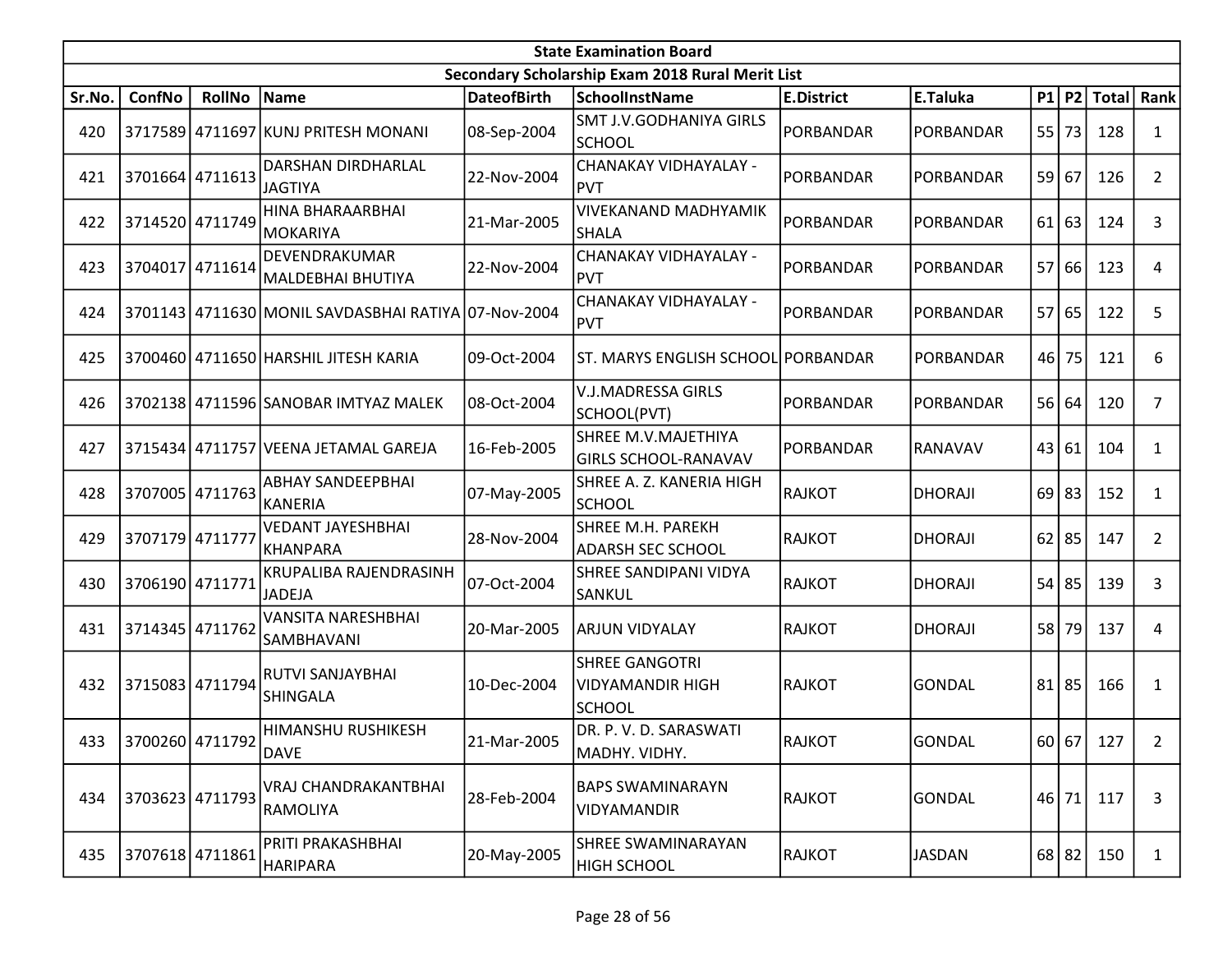|        | <b>State Examination Board</b> |                 |                                        |                    |                                                  |                   |                                     |    |           |              |                |  |  |
|--------|--------------------------------|-----------------|----------------------------------------|--------------------|--------------------------------------------------|-------------------|-------------------------------------|----|-----------|--------------|----------------|--|--|
|        |                                |                 |                                        |                    | Secondary Scholarship Exam 2018 Rural Merit List |                   |                                     |    |           |              |                |  |  |
| Sr.No. | <b>ConfNo</b>                  | <b>RollNo</b>   | <b>Name</b>                            | <b>DateofBirth</b> | SchoolInstName                                   | <b>E.District</b> | E.Taluka                            |    | P1 P2     | <b>Total</b> | Rank           |  |  |
| 436    |                                | 3707625 4711865 | TRUSHANGI JANAKBHAI<br>RAMANI          | 05-Jan-2005        | <b>SHREE SWAMINARAYAN</b><br><b>HIGH SCHOOL</b>  | <b>RAJKOT</b>     | <b>JASDAN</b>                       |    | 50 79     | 129          | $\overline{2}$ |  |  |
| 437    |                                | 3714029 4712019 | ISHITABEN VASANTBHAI<br>AKBARI         | 28-Oct-2004        | PATANJALI VIDHYALAYA                             | <b>xRMC</b>       | RAJKOT<br><b>CORPORATION</b>        |    | 76 85     | 161          | $\mathbf{1}$   |  |  |
| 438    |                                | 3713432 4711969 | NANDINI UDAYBHAI<br><b>KORINGA</b>     | 02-Mar-2005        | <b>G K DHOLAKIYA</b>                             | <b>xRMC</b>       | RAJKOT<br><b>CORPORATION</b>        |    | 74 87     | 161          | $\overline{2}$ |  |  |
| 439    |                                | 3703335 4712020 | <b>JANVI ASHWINBHAI</b><br>PATADIYA    | 10-Feb-2005        | PATANJALI VIDHYALAYA                             | <b>xRMC</b>       | <b>RAJKOT</b><br><b>CORPORATION</b> |    | 70 84     | 154          | 3              |  |  |
| 440    |                                |                 | 3704486 4712023 KEVIN ASHOKBHAI ANDANI | 12-Aug-2004        | PATANJALI VIDHYALAYA                             | <b>xRMC</b>       | RAJKOT<br><b>CORPORATION</b>        |    | $68$   83 | 151          | 4              |  |  |
| 441    |                                | 3702549 4712036 | RUCHIT SHAILESHBHAI<br>VASOYA          | 28-Jun-2004        | PATANJALI VIDHYALAYA                             | <b>xRMC</b>       | <b>RAJKOT</b><br><b>CORPORATION</b> |    | 66 84     | 150          | 5              |  |  |
| 442    |                                | 3713787 4711951 | <b>MEET BHAVESHBHAI</b><br>RADADIYA    | 23-Feb-2005        | LATE SHREE S.G.DHOLAKIYA<br>MEMO. HIGH SCHOOL    | <b>xRMC</b>       | <b>RAJKOT</b><br><b>CORPORATION</b> |    | 70 80     | 150          | 6              |  |  |
| 443    |                                | 3709997 4711999 | VIDHIBEN DILIPBHAI<br>VADODARIYA       | 06-Sep-2004        | PATHAK SCHOOL (SEC. & H.<br>SEC.)                | <b>xRMC</b>       | RAJKOT<br><b>CORPORATION</b>        | 64 | 84        | 148          | $\overline{7}$ |  |  |
| 444    |                                | 3711692 4711988 | JEET CHANDRESHBHAI<br><b>KOTADIYA</b>  | 17-Nov-2004        | PATHAK SCHOOL (SEC. & H.<br>SEC.)                | <b>xRMC</b>       | <b>RAJKOT</b><br><b>CORPORATION</b> | 64 | 82        | 146          | 8              |  |  |
| 445    |                                | 3713630 4711959 | POOJA JITENDRABHAI<br>LIMBASIYA        | 05-Dec-2004        | LATE SHREE S.G.DHOLAKIYA<br>MEMO. HIGH SCHOOL    | <b>xRMC</b>       | <b>RAJKOT</b><br><b>CORPORATION</b> |    | 68 78     | 146          | 9              |  |  |
| 446    |                                |                 | 3713942 4711967 YASH JAYESHBHAI KACHA  | 27-Apr-2005        | LATE SHREE S.G.DHOLAKIYA<br>MEMO. HIGH SCHOOL    | <b>xRMC</b>       | RAJKOT<br><b>CORPORATION</b>        | 64 | 79        | 143          | 10             |  |  |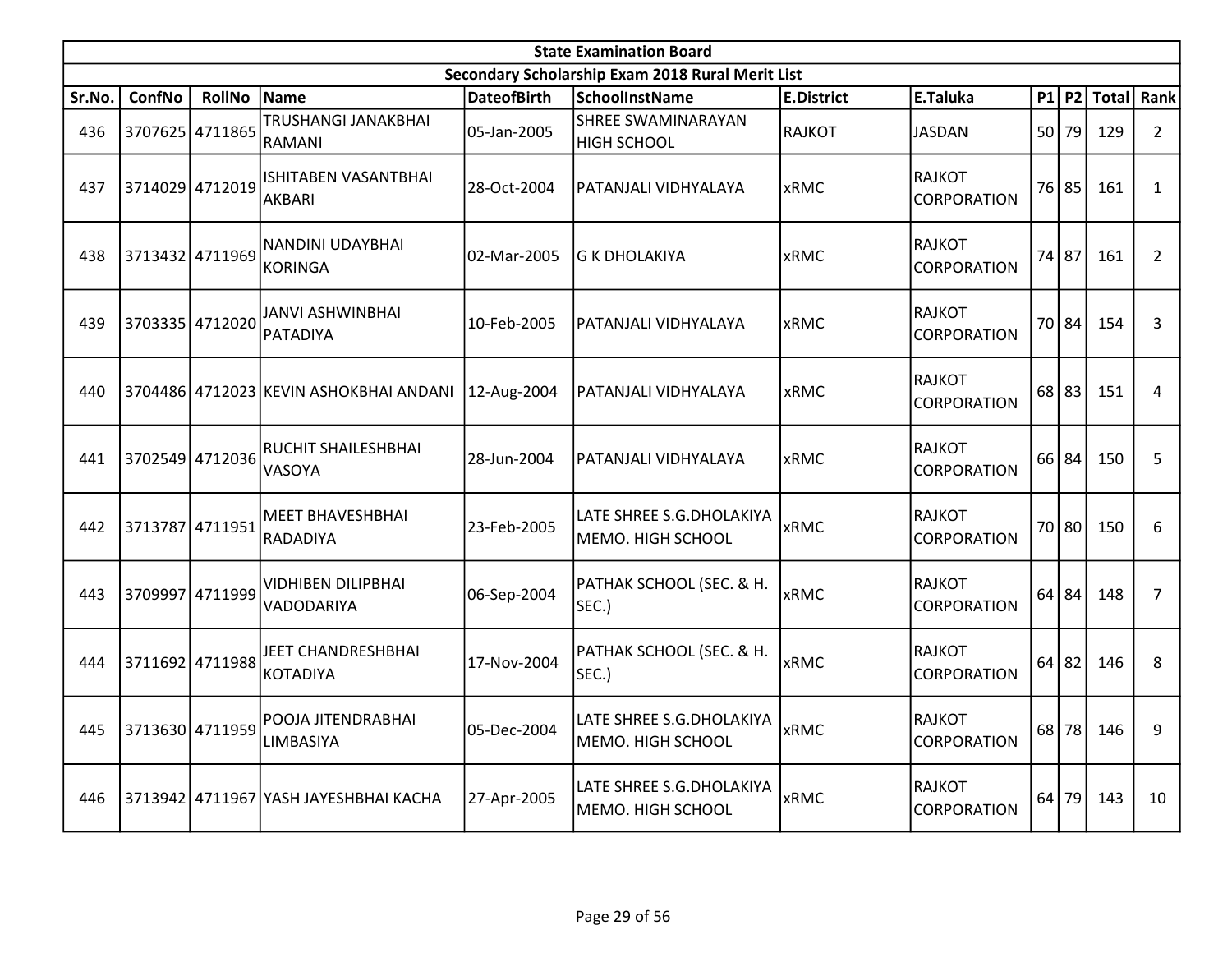|        | <b>State Examination Board</b><br>Secondary Scholarship Exam 2018 Rural Merit List |                 |                                                      |                    |                                                |                   |                                     |    |         |              |      |  |  |
|--------|------------------------------------------------------------------------------------|-----------------|------------------------------------------------------|--------------------|------------------------------------------------|-------------------|-------------------------------------|----|---------|--------------|------|--|--|
|        |                                                                                    |                 |                                                      |                    |                                                |                   |                                     |    |         |              |      |  |  |
| Sr.No. | ConfNo                                                                             | <b>RollNo</b>   | Name                                                 | <b>DateofBirth</b> | <b>SchoolInstName</b>                          | <b>E.District</b> | E.Taluka                            |    | $P1$ P2 | <b>Total</b> | Rank |  |  |
| 447    |                                                                                    |                 | 3713618 4711932 BANSI BHIKHABHAI SAKHIYA 10-Aug-2004 |                    | LATE SHREE S.G.DHOLAKIYA<br> MEMO. HIGH SCHOOL | <b>xRMC</b>       | RAJKOT<br><b>CORPORATION</b>        |    | $61$ 79 | 140          | 11   |  |  |
| 448    |                                                                                    | 3709945 4711980 | DRASHTI HARESHBHAI<br>RANPARIYA                      | 20-Dec-2005        | PATHAK SCHOOL (SEC. & H.<br>SEC.)              | <b>xRMC</b>       | RAJKOT<br><b>CORPORATION</b>        |    | 58 82   | 140          | 12   |  |  |
| 449    |                                                                                    | 3712649 4712005 | <b>DEV JAYSUKHBHAI</b><br><b>BHALODIYA</b>           | 06-Aug-2004        | MODI SCHOOL(GUJ.MED.)                          | <b>xRMC</b>       | RAJKOT<br><b>CORPORATION</b>        |    | $61$ 78 | 139          | 13   |  |  |
| 450    |                                                                                    |                 | 3713723 4711956 NEEL ATULBHAI JANI                   | 14-Nov-2004        | LATE SHREE S.G.DHOLAKIYA<br>MEMO. HIGH SCHOOL  | lxRMC             | RAJKOT<br><b>CORPORATION</b>        | 68 | 71      | 139          | 14   |  |  |
| 451    |                                                                                    | 3709923 4711994 | PRIYANSHI JAYSUKHBHAI<br>PIPARAVA                    | 22-Apr-2005        | PATHAK SCHOOL (SEC. & H.<br>SEC.)              | <b>xRMC</b>       | RAJKOT<br><b>CORPORATION</b>        |    | $61$ 78 | 139          | 15   |  |  |
| 452    |                                                                                    | 3710134 4711975 | <b>DAIVIK TUSHARBHAI</b><br><b>PANDYA</b>            | 09-Jul-2004        | PATHAK SCHOOL (SEC. & H.<br>SEC.)              | <b>xRMC</b>       | RAJKOT<br><b>CORPORATION</b>        |    | 59 79   | 138          | 16   |  |  |
| 453    |                                                                                    | 3713820 4711954 | MITESH NARESHBHAI<br><b>RUPAREL</b>                  | 07-Nov-2004        | LATE SHREE S.G.DHOLAKIYA<br>MEMO. HIGH SCHOOL  | <b>xRMC</b>       | <b>RAJKOT</b><br><b>CORPORATION</b> | 69 | 69      | 138          | 17   |  |  |
| 454    | 3713840 4711927                                                                    |                 | <b>ABHI SATISHBHAI</b><br>SANANDIYA                  | 02-May-2005        | LATE SHREE S.G.DHOLAKIYA<br> MEMO. HIGH SCHOOL | <b>xRMC</b>       | RAJKOT<br><b>CORPORATION</b>        |    | 58 78   | 136          | 18   |  |  |
| 455    |                                                                                    |                 | 3713784 4711948 KEVAL VIMALBHAI TANK                 | 29-Nov-2004        | LATE SHREE S.G.DHOLAKIYA<br> MEMO. HIGH SCHOOL | <b>xRMC</b>       | RAJKOT<br><b>CORPORATION</b>        |    | 66 69   | 135          | 19   |  |  |
| 456    |                                                                                    |                 | 3713732 4711947 KARAN SACHINBHAI SHAH                | 11-May-2005        | LATE SHREE S.G.DHOLAKIYA<br>MEMO. HIGH SCHOOL  | <b>xRMC</b>       | RAJKOT<br><b>CORPORATION</b>        |    | 56 79   | 135          | 20   |  |  |
| 457    | 3703567 4712017                                                                    |                 | HARSHIT RAJESHBHAI<br><b>BADELIYA</b>                | 09-Oct-2004        | PATANJALI VIDHYALAYA                           | <b>xRMC</b>       | RAJKOT<br><b>CORPORATION</b>        |    | $62$ 72 | 134          | 21   |  |  |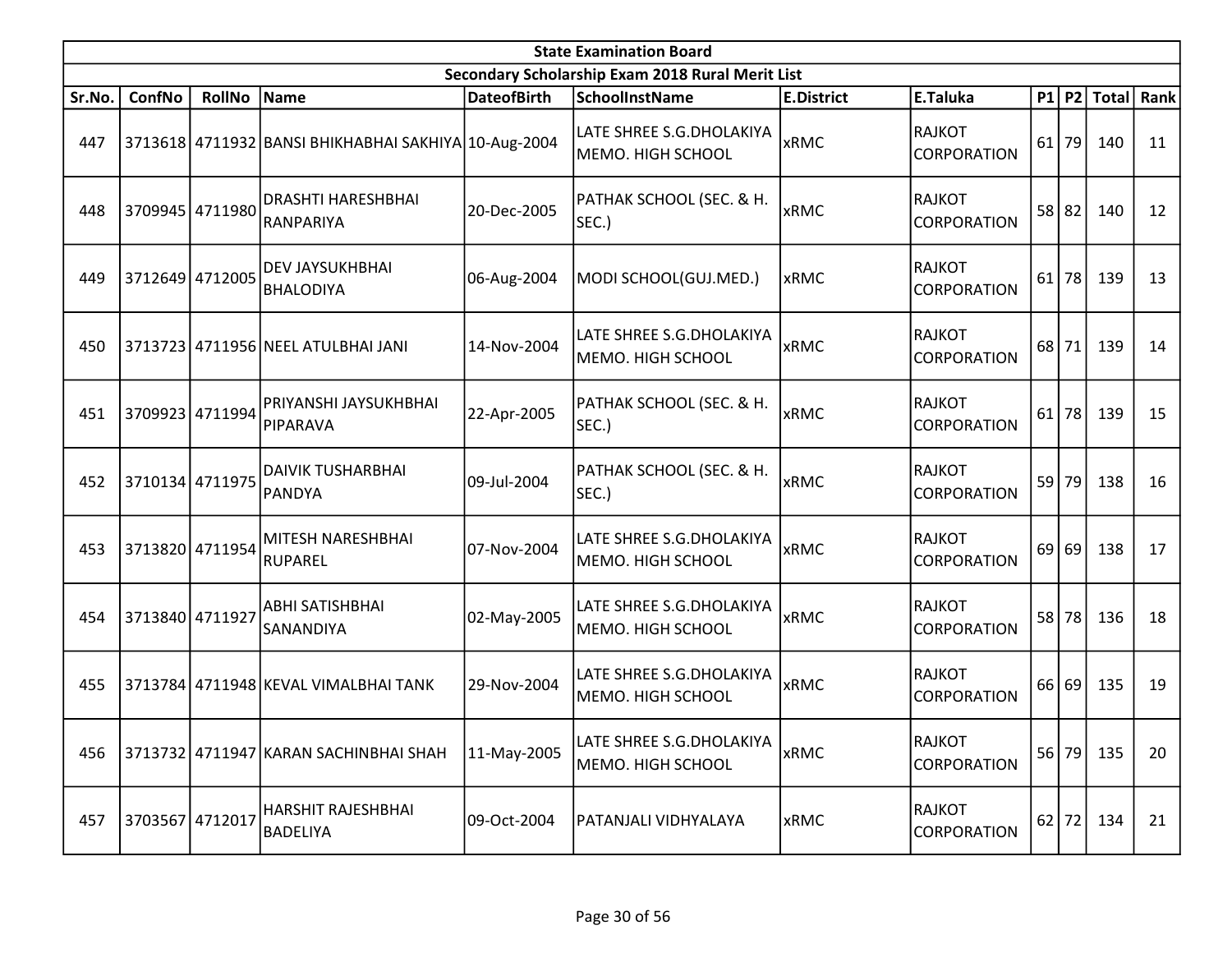|        | <b>State Examination Board</b> |                 |                                                    |                    |                                                  |                   |                                     |    |         |              |      |  |  |
|--------|--------------------------------|-----------------|----------------------------------------------------|--------------------|--------------------------------------------------|-------------------|-------------------------------------|----|---------|--------------|------|--|--|
|        |                                |                 |                                                    |                    | Secondary Scholarship Exam 2018 Rural Merit List |                   |                                     |    |         |              |      |  |  |
| Sr.No. | ConfNo                         | <b>RollNo</b>   | Name                                               | <b>DateofBirth</b> | <b>SchoolInstName</b>                            | <b>E.District</b> | E.Taluka                            |    | $P1$ P2 | <b>Total</b> | Rank |  |  |
| 458    |                                | 3713804 4711935 | <b>DHRUVIL BRIJESHBHAI</b><br>PADHIYAR             | 20-Oct-2004        | LATE SHREE S.G.DHOLAKIYA<br> MEMO. HIGH SCHOOL   | <b>xRMC</b>       | <b>RAJKOT</b><br><b>CORPORATION</b> |    | $57$ 77 | 134          | 22   |  |  |
| 459    |                                | 3709970 4711974 | <b>BRINDA BHAUNUBHAI</b><br><b>SOLANKI</b>         | 28-Nov-2004        | PATHAK SCHOOL (SEC. & H.<br>SEC.)                | <b>xRMC</b>       | RAJKOT<br><b>CORPORATION</b>        |    | 58 76   | 134          | 23   |  |  |
| 460    | 3710840 4712057                |                 | PAYAL KHIMAJIBHAI<br>MADAM                         | 14-Sep-2004        | SHRI KADVIBAI VIRANI<br>KANYA VIDYALAY           | xRMC              | RAJKOT<br><b>CORPORATION</b>        |    | 65 67   | 132          | 24   |  |  |
| 461    |                                | 3708236 4712084 | <b>SHRUTI KUMANBHAI</b><br>VADGAMA                 | 22-Oct-2004        | <b>PARTH VIDHYALAY</b>                           | xRMC              | RAJKOT<br><b>CORPORATION</b>        | 51 | 81      | 132          | 25   |  |  |
| 462    |                                | 3713666 4711941 | HITARTHI PRAVINBHAI<br><b>DANGAR</b>               | 26-Jan-2005        | LATE SHREE S.G.DHOLAKIYA<br> MEMO. HIGH SCHOOL   | <b>xRMC</b>       | RAJKOT<br><b>CORPORATION</b>        |    | 56 76   | 132          | 26   |  |  |
| 463    |                                |                 | 3711775 4711981 EVAN PRAVINBHAI RAMANI 13-Mar-2005 |                    | PATHAK SCHOOL (SEC. & H.<br>SEC.)                | <b>xRMC</b>       | RAJKOT<br><b>CORPORATION</b>        |    | 59 73   | 132          | 27   |  |  |
| 464    |                                | 3712454 4712061 | RUTIKA VIRENFRABHAI<br>PANDAV                      | 01-Mar-2005        | <b>SHRI KADVIBAI VIRANI</b><br>KANYA VIDYALAY    | xRMC              | <b>RAJKOT</b><br><b>CORPORATION</b> |    | $56$ 75 | 131          | 28   |  |  |
| 465    |                                | 3713646 4711936 | <b>DHRUVISHA DIGNESHPURI</b><br>GOSAI              | 10-Jan-2005        | LATE SHREE S.G.DHOLAKIYA<br>MEMO. HIGH SCHOOL    | <b>xRMC</b>       | RAJKOT<br><b>CORPORATION</b>        | 65 | 65      | 130          | 29   |  |  |
| 466    |                                |                 | 3707928 4712041 JJAYESH ARVIND KARELIYA            | 16-Mar-2005        | <b>SHRI MAA SHARDA</b><br><b>VIDHYALAYA</b>      | xRMC              | RAJKOT<br><b>CORPORATION</b>        |    | $68$ 62 | 130          | 30   |  |  |
| 467    |                                |                 | 3703595 4712016 HARSH AMITBHAI KHOLIYA 22-Mar-2005 |                    | PATANJALI VIDHYALAYA                             | <b>xRMC</b>       | RAJKOT<br><b>CORPORATION</b>        |    | 54 76   | 130          | 31   |  |  |
| 468    |                                | 3713117 4712056 | <b>MANSI RAMESHBHAI</b><br>VAGHASIYA               | 24-Feb-2005        | <b>SHRI KADVIBAI VIRANI</b><br>KANYA VIDYALAY    | <b>xRMC</b>       | RAJKOT<br><b>CORPORATION</b>        |    | 56 73   | 129          | 32   |  |  |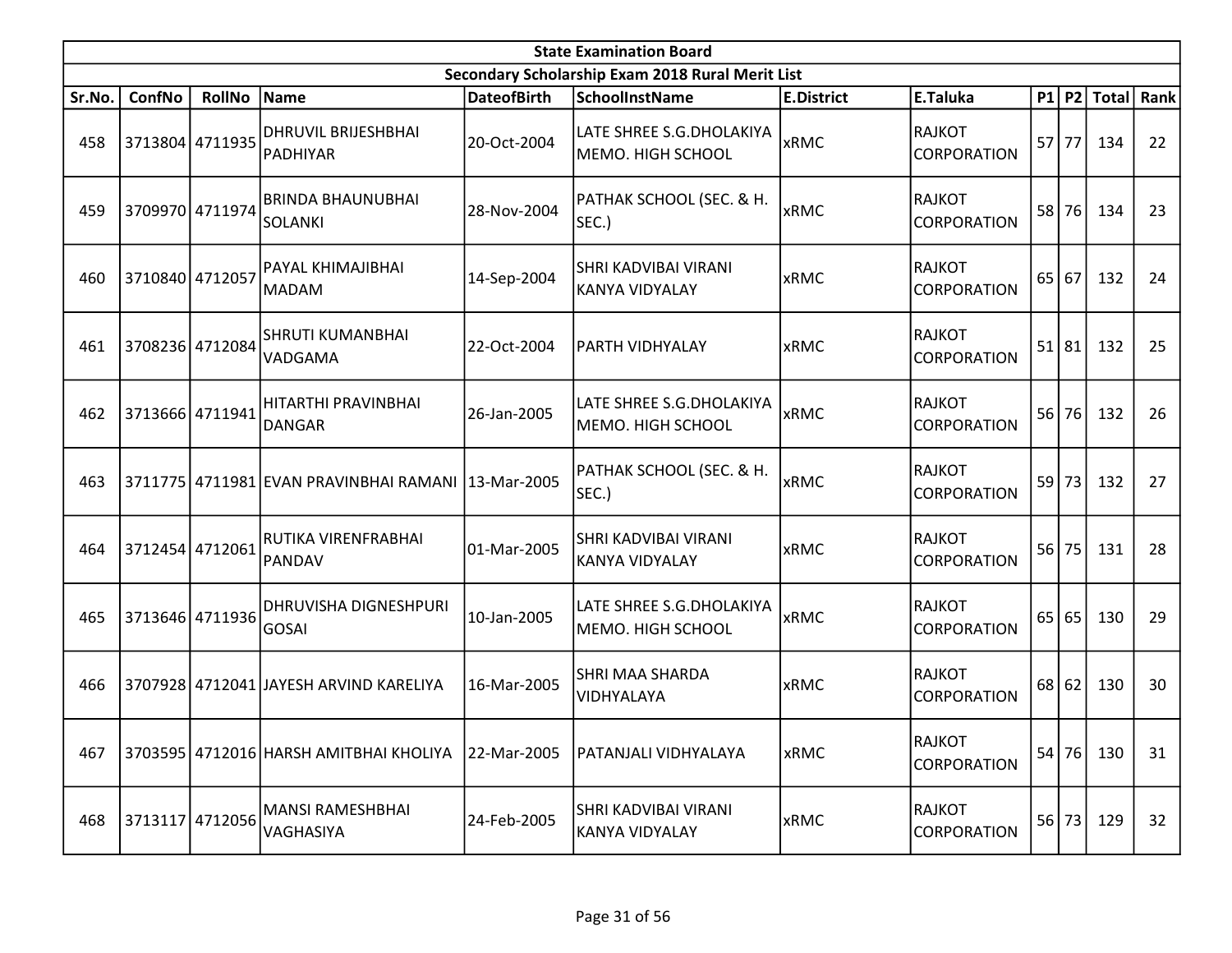|        | <b>State Examination Board</b> |                 |                                                 |                    |                                                  |                   |                                     |    |         |              |      |  |
|--------|--------------------------------|-----------------|-------------------------------------------------|--------------------|--------------------------------------------------|-------------------|-------------------------------------|----|---------|--------------|------|--|
|        |                                |                 |                                                 |                    | Secondary Scholarship Exam 2018 Rural Merit List |                   |                                     |    |         |              |      |  |
| Sr.No. | ConfNo                         | <b>RollNo</b>   | Name                                            | <b>DateofBirth</b> | <b>SchoolInstName</b>                            | <b>E.District</b> | E.Taluka                            |    | $P1$ P2 | <b>Total</b> | Rank |  |
| 469    |                                | 3713709 4711946 | <b>KARAN JETHANAND</b><br>LONGANI               | 07-Sep-2004        | LATE SHREE S.G.DHOLAKIYA<br>MEMO. HIGH SCHOOL    | <b>xRMC</b>       | <b>RAJKOT</b><br><b>CORPORATION</b> |    | 46 82   | 128          | 33   |  |
| 470    |                                | 3713651 4711953 | lMEGHA MAHESHBHAI<br><b>MOHINANI</b>            | 13-Sep-2004        | LATE SHREE S.G.DHOLAKIYA<br>MEMO. HIGH SCHOOL    | <b>xRMC</b>       | <b>RAJKOT</b><br>CORPORATION        |    | 59 69   | 128          | 34   |  |
| 471    | 3713928 4712006                |                 | MAHERUNNISA MAMTAJALI<br><b>SIDDIQUI</b>        | 11-Mar-2003        | <b>NOOTAN GIRLS HIGH</b><br><b>SCHOOL</b>        | xRMC              | RAJKOT<br>CORPORATION               |    | 57 70   | 127          | 35   |  |
| 472    |                                | 3714259 4712064 | <b>VAISHALI PARSOTAMBHAI</b><br><b>SAKARIYA</b> | 04-Aug-2003        | ISHRI KADVIBAI VIRANI<br>KANYA VIDYALAY          | <b>xRMC</b>       | RAJKOT<br><b>CORPORATION</b>        | 56 | 71      | 127          | 36   |  |
| 473    |                                | 3710077 4711996 | RADHE MANISHKUMAR<br>KOTAK                      | 21-Dec-2004        | PATHAK SCHOOL (SEC. & H.<br>SEC.)                | <b>xRMC</b>       | RAJKOT<br>CORPORATION               |    | 56 70   | 126          | 37   |  |
| 474    | 3705907 4712015                |                 | DIGANTI RAJIVBHAI<br>VAGHELA                    | 12-Mar-2005        | PATANJALI VIDHYALAYA                             | <b>xRMC</b>       | RAJKOT<br>CORPORATION               | 61 | 65      | 126          | 38   |  |
| 475    | 3711764 4711973                |                 | <b>BHARGAV HITESHBHAI</b><br> SANCHANIA`        | 21-Jul-2005        | PATHAK SCHOOL (SEC. & H.<br>SEC.)                | <b>xRMC</b>       | RAJKOT<br>CORPORATION               |    | 48 78   | 126          | 39   |  |
| 476    |                                | 3713640 4711931 | AARCHI KAMLESHBHAI<br><b>BHALSOD</b>            | 17-May-2004        | LATE SHREE S.G.DHOLAKIYA<br>MEMO. HIGH SCHOOL    | <b>xRMC</b>       | RAJKOT<br>CORPORATION               | 47 | 76      | 123          | 40   |  |
| 477    | 3713693 4711945                |                 | JENISH RAJENDRABHAI<br>PAREKH                   | 22-Oct-2004        | LATE SHREE S.G.DHOLAKIYA<br>MEMO. HIGH SCHOOL    | <b>xRMC</b>       | RAJKOT<br><b>CORPORATION</b>        |    | 57 65   | 122          | 41   |  |
| 478    | 3713657 4711938                |                 | <b>GRIVA NILKAMALBHAI</b><br>VARIYA             | 25-Jul-2005        | LATE SHREE S.G.DHOLAKIYA<br>MEMO. HIGH SCHOOL    | <b>xRMC</b>       | RAJKOT<br>CORPORATION               |    | 57 65   | 122          | 42   |  |
| 479    | 3713754 4711964                |                 | UDAY RAJNIKANTBHAI<br> GARODHARA                | 17-Jun-2004        | LATE SHREE S.G.DHOLAKIYA<br>MEMO. HIGH SCHOOL    | xRMC              | RAJKOT<br>CORPORATION               |    | 53 68   | 121          | 43   |  |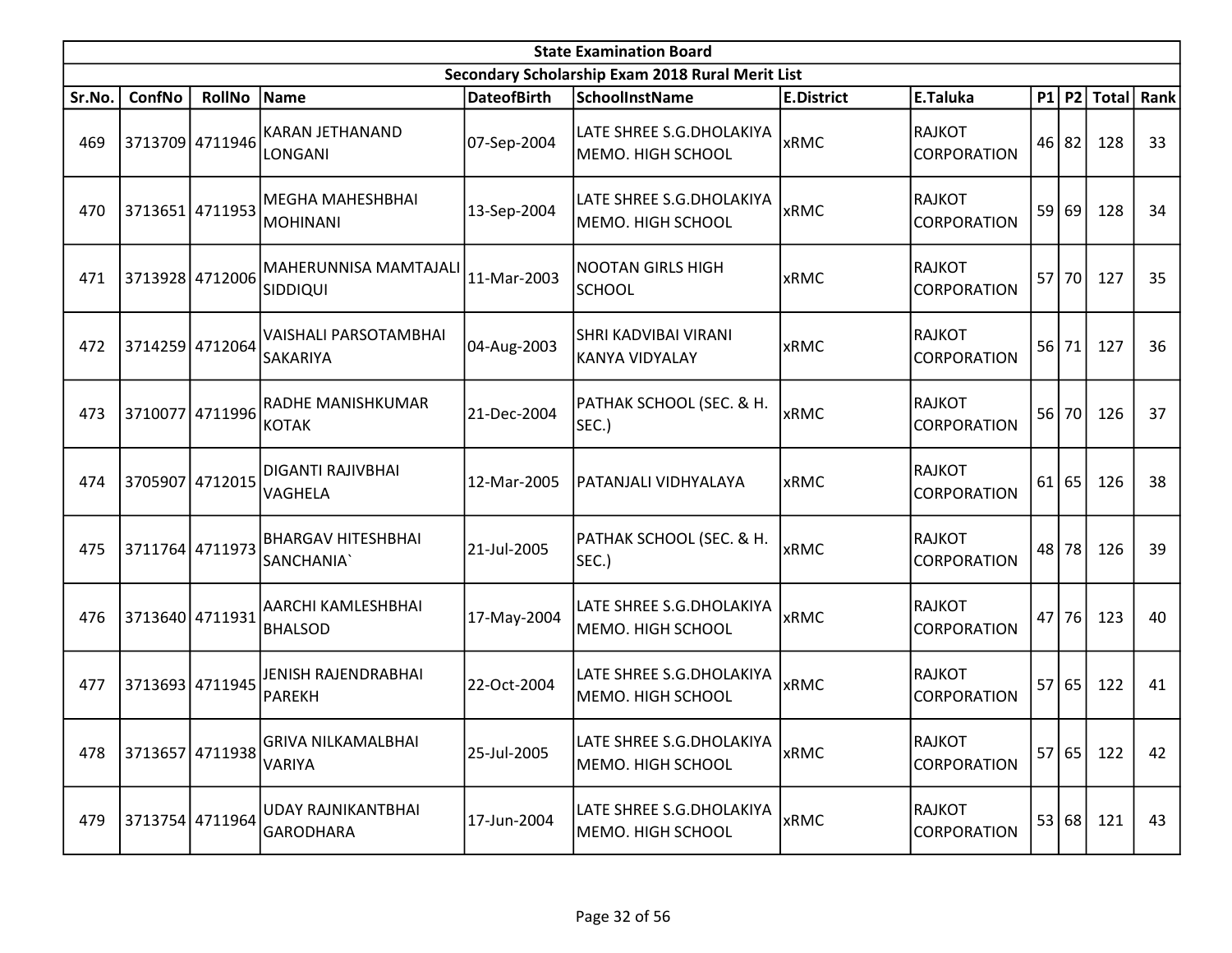|        | <b>State Examination Board</b> |                 |                                            |                    |                                                      |                   |                                     |    |           |              |      |  |
|--------|--------------------------------|-----------------|--------------------------------------------|--------------------|------------------------------------------------------|-------------------|-------------------------------------|----|-----------|--------------|------|--|
|        |                                |                 |                                            |                    | Secondary Scholarship Exam 2018 Rural Merit List     |                   |                                     |    |           |              |      |  |
| Sr.No. | ConfNo                         | <b>RollNo</b>   | Name                                       | <b>DateofBirth</b> | <b>SchoolInstName</b>                                | <b>E.District</b> | E.Taluka                            |    | $P1$ P2   | <b>Total</b> | Rank |  |
| 480    |                                | 3713758 4711939 | <b>HARSH RAMNIKDASH</b><br><b>RANPARA</b>  | 10-Sep-2004        | LATE SHREE S.G.DHOLAKIYA<br> MEMO. HIGH SCHOOL       | <b>xRMC</b>       | <b>RAJKOT</b><br><b>CORPORATION</b> |    | 57 63     | 120          | 44   |  |
| 481    |                                | 3709912 4711985 | <b>ISHA BHAVESHBHAI</b><br>PIPALIYA        | 04-Sep-2004        | PATHAK SCHOOL (SEC. & H.<br>SEC.)                    | <b>xRMC</b>       | RAJKOT<br><b>CORPORATION</b>        | 47 | 72        | 119          | 45   |  |
| 482    |                                | 3714283 4712044 | ADITIBEN BHARATBHAI<br><b>MORI</b>         | 23-Apr-2004        | SHRI KADVIBAI VIRANI<br>KANYA VIDYALAY               | <b>xRMC</b>       | RAJKOT<br><b>CORPORATION</b>        |    | $60$   58 | 118          | 46   |  |
| 483    |                                | 3709829 4711979 | <b>DRASHATI SUDHIRBHAI</b><br><b>CHAG</b>  | 10-Jun-2004        | PATHAK SCHOOL (SEC. & H.<br>SEC.)                    | <b>xRMC</b>       | <b>RAJKOT</b><br><b>CORPORATION</b> | 61 | 57        | 118          | 47   |  |
| 484    |                                |                 | 3712160 4711934 DHRUVI DILIPBHAI TOLIYA    | 06-Mar-2005        | LATE SHREE S.G.DHOLAKIYA<br> MEMO. HIGH SCHOOL       | <b>xRMC</b>       | RAJKOT<br><b>CORPORATION</b>        |    | 48 70     | 118          | 48   |  |
| 485    |                                | 3714142 4712052 | <b>DIVYANSI CHETANBHAI</b><br>RANPARIYA    | 22-Aug-2005        | <b>SHRI KADVIBAI VIRANI</b><br><b>KANYA VIDYALAY</b> | <b>xRMC</b>       | RAJKOT<br><b>CORPORATION</b>        |    | 48 70     | 118          | 49   |  |
| 486    |                                | 3715144 4711952 | <b>MEET RAJESHBHAI</b><br><b>SARDHARA</b>  | 05-Dec-2004        | LATE SHREE S.G.DHOLAKIYA<br>MEMO. HIGH SCHOOL        | <b>xRMC</b>       | <b>RAJKOT</b><br><b>CORPORATION</b> |    | 45 72     | 117          | 50   |  |
| 487    | 3709887                        | 4711990         | KAJAL DAMJIBHAI<br>PANCHOTIYA              | 20-Feb-2005        | PATHAK SCHOOL (SEC. & H.<br>SEC.)                    | <b>xRMC</b>       | RAJKOT<br><b>CORPORATION</b>        | 53 | 64        | 117          | 51   |  |
| 488    |                                | 3703510 4712025 | <b>KSHYAP BHARATBHAI</b><br><b>KOTHARI</b> | 22-Jan-2005        | PATANJALI VIDHYALAYA                                 | xRMC              | RAJKOT<br><b>CORPORATION</b>        |    | 48 68     | 116          | 52   |  |
| 489    |                                | 3710141 4711983 | <b>HARSHIL VINODBHAI</b><br>PANSURIYA      | 10-Jun-2005        | PATHAK SCHOOL (SEC. & H.<br>SEC.)                    | <b>xRMC</b>       | <b>RAJKOT</b><br><b>CORPORATION</b> |    | 47 69     | 116          | 53   |  |
| 490    |                                | 3713416 4712065 | <b>VRUNDA MITESHBHAI</b><br><b>KUBAVAT</b> | 29-Jul-2005        | SHRI KADVIBAI VIRANI<br><b>KANYA VIDYALAY</b>        | <b>xRMC</b>       | RAJKOT<br><b>CORPORATION</b>        |    | 53 63     | 116          | 54   |  |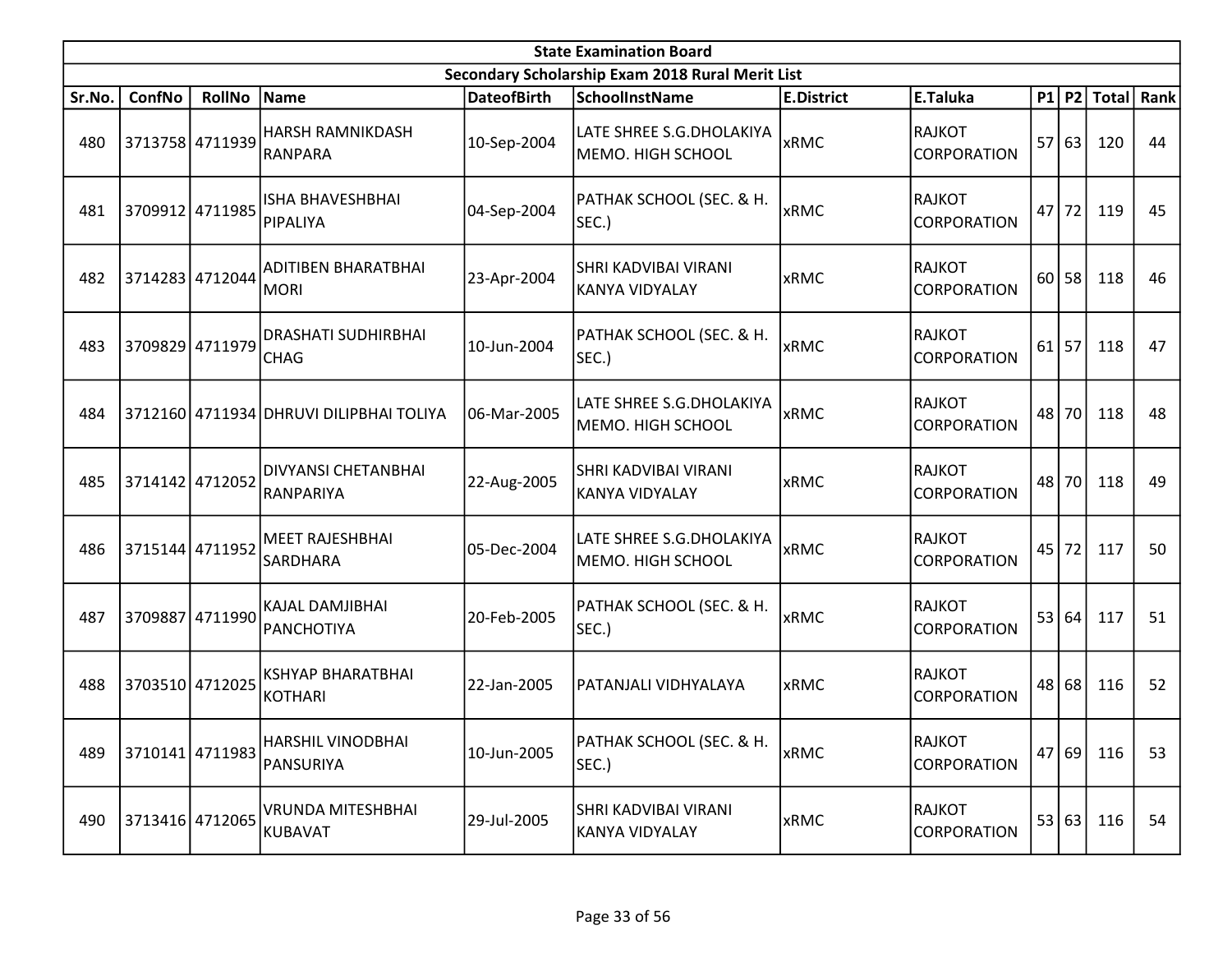|        | <b>State Examination Board</b> |                 |                                           |                    |                                                             |                     |                       |    |           |                 |                |  |  |
|--------|--------------------------------|-----------------|-------------------------------------------|--------------------|-------------------------------------------------------------|---------------------|-----------------------|----|-----------|-----------------|----------------|--|--|
|        |                                |                 |                                           |                    | Secondary Scholarship Exam 2018 Rural Merit List            |                     |                       |    |           |                 |                |  |  |
| Sr.No. | ConfNo                         | <b>RollNo</b>   | Name                                      | <b>DateofBirth</b> | SchoolInstName                                              | <b>E.District</b>   | E.Taluka              |    |           | $ P1 P2 $ Total | Rank           |  |  |
| 491    |                                |                 | 3711945 4712179 HET GIRISHKUMAR PATEL     | 20-Jun-2004        | <b>FAITH HIGH SCH</b>                                       | <b>SABAR KANTHA</b> | HIMMATNAGAR 68 91     |    |           | 159             | $\mathbf{1}$   |  |  |
| 492    |                                |                 | 3712054 4712186 SHAIL KALPESHBHAI PATEL   | 24-Jul-2005        | <b>FAITH HIGH SCH</b>                                       | <b>SABAR KANTHA</b> | HIMMATNAGAR 71 88     |    |           | 159             | $\overline{2}$ |  |  |
| 493    |                                |                 | 3720055 4712191 ARAV MIRUJI NINAMA        | 12-Dec-2004        | <b>G.J.PATEL HIGH SCHOOL</b><br>VIDHYANAGARI                | <b>SABAR KANTHA</b> | HIMMATNAGAR 73 79     |    |           | 152             | 3              |  |  |
| 494    |                                | 3707539 4712351 | <b>VED MEHULKUMAR</b><br><b>SUTHAR</b>    | 21-Jan-2005        | <b>JAINACHARY</b><br>ANANDGHANSURI<br><b>VIDYALAYA HIGH</b> | <b>SABAR KANTHA</b> | HIMMATNAGAR   66   83 |    |           | 149             | 4              |  |  |
| 495    |                                |                 | 3708330 4712540 ANSH ANJANKUMAR SHAH      | 05-Nov-2004        | K M PATEL VIDHYAMANDIR                                      | SABAR KANTHA        | <b>IDAR</b>           |    | 82 85     | 167             | $\mathbf{1}$   |  |  |
| 496    |                                | 3708510 4712558 | KEVINKUMAR PANKAJBHAI<br><b>CHAUDHARY</b> | 25-Apr-2004        | K M PATEL VIDHYAMANDIR                                      | <b>SABAR KANTHA</b> | <b>IDAR</b>           | 75 | 89        | 164             | $\overline{2}$ |  |  |
| 497    |                                | 3702999 4712789 | <b>DRASHTI SATISHBHAI</b><br><b>MANAT</b> | 12-Mar-2005        | <b>K.T.HIGH SCH</b>                                         | <b>SABAR KANTHA</b> | KHEDBRAHMA            |    | 58 73     | 131             | $\mathbf{1}$   |  |  |
| 498    | 3704821                        |                 | 4712790 JAY BHAVIKBHAI RAVAL              | 19-Nov-2004        | K.T.HIGH SCH                                                | <b>SABAR KANTHA</b> | KHEDBRAHMA            |    | 42 67     | 109             | $\overline{2}$ |  |  |
| 499    | 3702809 4712817                |                 | HETVI DASHRATHBHAI<br>PATEL               | 21-Mar-2005        | TAXSHILA VIDHYALAY(Sec.)                                    | <b>SABAR KANTHA</b> | PRANTIJ               |    | 53 84     | 137             | $\mathbf{1}$   |  |  |
| 500    |                                | 3705915 4712816 | ANSH KALPESHKUMAR<br>PATEL                | 14-Feb-2005        | TAXSHILA VIDHYALAY(Sec.)                                    | <b>SABAR KANTHA</b> | PRANTIJ               | 54 | 77        | 131             | $\overline{2}$ |  |  |
| 501    |                                | 3716938 4712959 | AYUSH BHAVESHBAHI<br>PRAJAPATI            | 14-Mar-2005        | SHREE C.D.PATEL HIGH SCH                                    | <b>SABAR KANTHA</b> | <b>TALOD</b>          |    | $69$   92 | 161             | $\mathbf{1}$   |  |  |
| 502    |                                | 3715693 4712984 | SNEHABAHEN ARAKHABHAI<br>VANKAR           | 12-Jun-2005        | SHREE C.D.PATEL HIGH SCH                                    | <b>SABAR KANTHA</b> | <b>TALOD</b>          | 67 | 85        | 152             | $\overline{2}$ |  |  |
| 503    |                                | 3715970 4713031 | HETALBEN DEVENDRABHAI<br><b>CHAUDHARI</b> | 28-Dec-2004        | SANTSHREE RAMAJIBAPA<br>SHARADA VIDHYAMANDIR                | <b>SABAR KANTHA</b> | <b>VADALI</b>         | 59 | 78        | 137             | $\mathbf{1}$   |  |  |
| 504    | 3715595 4713027                |                 | ANJALIBEN RAJESHKUMAR<br><b>THAKOR</b>    | 29-Oct-2004        | SANTSHREE RAMAJIBAPA<br>SHARADA VIDHYAMANDIR                | SABAR KANTHA        | <b>VADALI</b>         | 58 | 78        | 136             | $\overline{2}$ |  |  |
| 505    |                                | 3719353 4713060 | DHARMIL VINUBHAI<br>HALPATI               | 26-Aug-2004        | SARASWATI SHISHU<br><b>MANDIR</b>                           | <b>SURAT</b>        | <b>BARDOLI</b>        |    | 66 90     | 156             | $\mathbf{1}$   |  |  |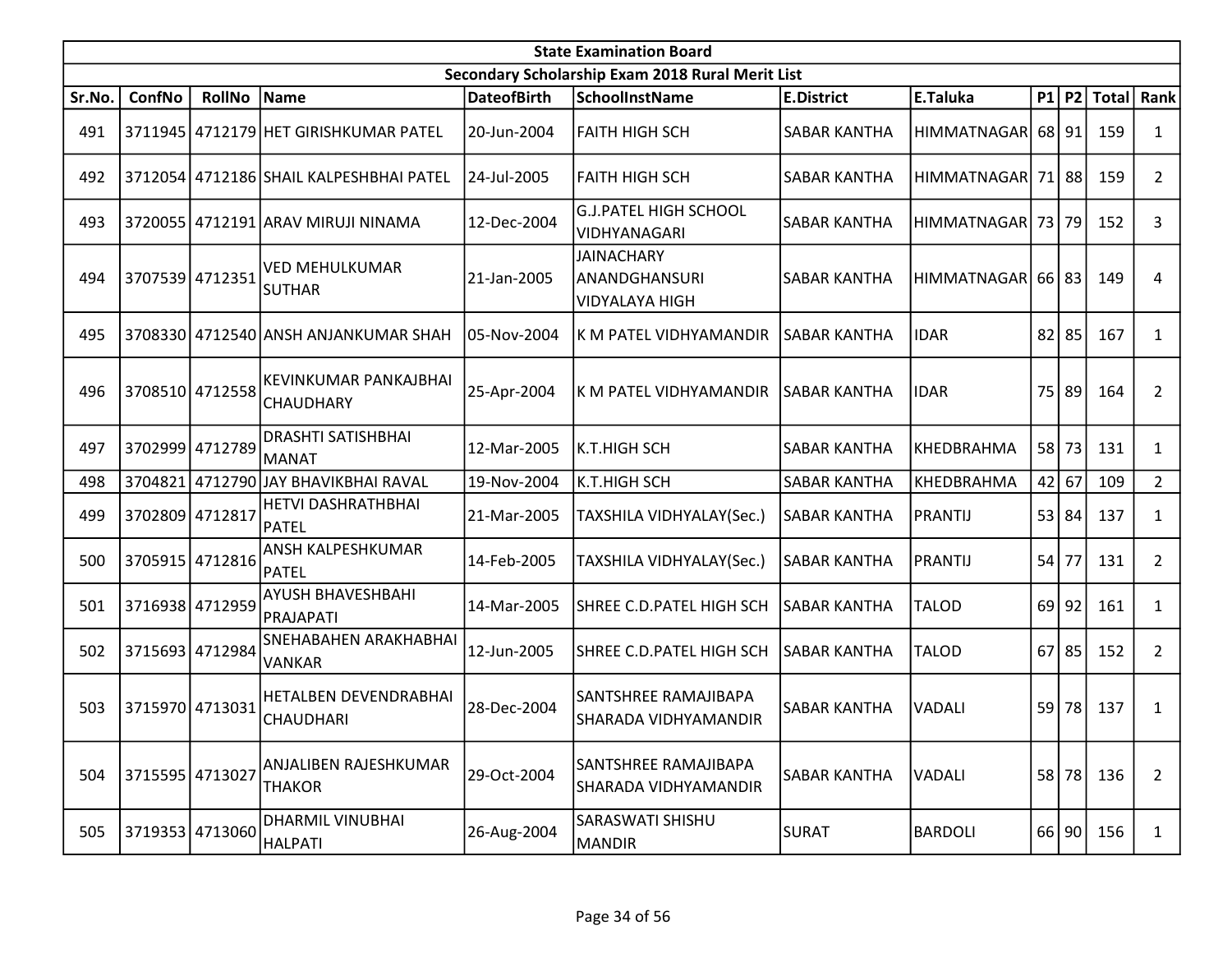|        | <b>State Examination Board</b><br>Secondary Scholarship Exam 2018 Rural Merit List |                 |                                                    |                    |                                                        |                   |                     |    |           |              |                |  |  |
|--------|------------------------------------------------------------------------------------|-----------------|----------------------------------------------------|--------------------|--------------------------------------------------------|-------------------|---------------------|----|-----------|--------------|----------------|--|--|
|        |                                                                                    |                 |                                                    |                    |                                                        |                   |                     |    |           |              |                |  |  |
| Sr.No. | <b>ConfNo</b>                                                                      | <b>RollNo</b>   | Name                                               | <b>DateofBirth</b> | <b>SchoolInstName</b>                                  | <b>E.District</b> | E.Taluka            |    | $P1$ P2   | <b>Total</b> | Rank           |  |  |
| 506    |                                                                                    |                 | 3718705 4713076 LISHA RAJESHKUMAR LAD              | 13-Mar-2005        | SARASWATI SHISHU<br>MANDIR                             | SURAT             | <b>BARDOLI</b>      |    | 71 84     | 155          | $\overline{2}$ |  |  |
| 507    |                                                                                    | 3720344 4713142 | JAYKUMAR SATISHBHAI<br><b>PATEL</b>                | 25-Sep-2004        | D L K SHAH AND M C PATEL<br>SANJIVANI HIGH SCHOOL      | <b>SURAT</b>      | <b>CHORYASI</b>     | 51 | 62        | 113          | 1              |  |  |
| 508    |                                                                                    |                 | 3720374 4713136 AYUSH DINESHBHAI PATEL             | 105-Jun-2005       | D L K SHAH AND M C PATEL<br>SANJIVANI HIGH SCHOOL      | <b>SURAT</b>      | <b>CHORYASI</b>     |    | 51 62     | 113          | $\overline{2}$ |  |  |
| 509    |                                                                                    | 3717768 4713405 | KIRTIBEN KAMLESHBHAI<br><b>KHATRI</b>              | 09-Aug-2004        | THE MANDVI ENGLISH MED<br><b>HIGH SCHOOL</b>           | SURAT             | MANDAVI             |    | 43 54     | 97           | 1              |  |  |
| 510    |                                                                                    |                 | 3718518 4713401 FENIL ANAND SHAHA                  | 23-Sep-2001        | THE MANDVI ENGLISH MED<br><b>HIGH SCHOOL</b>           | <b>SURAT</b>      | MANDAVI             |    | 40 50     | 90           | $\overline{2}$ |  |  |
| 511    | 3702880 4713561                                                                    |                 | MOHMAD AMAAN SABIR<br><b>HUSAIN SHAIKH</b>         | 07-Dec-2004        | SMT INDIRABEN NANUBHAI<br><b>TEKRAWALA HIGH SCHOOL</b> | <b>xSMC</b>       | <b>SURAT CORPO.</b> |    | 90 91     | 181          | $\mathbf{1}$   |  |  |
| 512    |                                                                                    | 3712730 4714033 | <b>VRUSHTI BRINDA</b><br>DAXESHKUMAR MEHTA         | 16-Feb-2005        | SHREE R D GHAEL<br>JEEVANBHARTI NPURA                  | <b>xSMC</b>       | <b>SURAT CORPO.</b> |    | 83 92     | 175          | $\overline{2}$ |  |  |
| 513    | 3718762 4714447                                                                    |                 | DARSHAN VAJUBHAI<br><b>DEVMURARI</b>               | 23-Nov-2004        | ARPAN VIDHYA SANKUL                                    | <b>xSMC</b>       | <b>SURAT CORPO.</b> |    | $82$  90  | 172          | 3              |  |  |
| 514    |                                                                                    | 3704673 4713598 | KRISH RAJANISHKUMAR<br>KAVATHIYA                   | 18-Feb-2005        | <b>SHREE SWAMINARAYAN</b><br>GURUKUL VIDHYALAY         | <b>xSMC</b>       | <b>SURAT CORPO.</b> |    | 78 93     | 171          | 4              |  |  |
| 515    |                                                                                    |                 | 3712955 4713560 HARSH KAMLESHBHAI RANA 12-Sep-2004 |                    | SMT INDIRABEN NANUBHAI<br><b>TEKRAWALA HIGH SCHOOL</b> | <b>xSMC</b>       | <b>SURAT CORPO.</b> |    | $81$   88 | 169          | 5              |  |  |
| 516    | 3704511 4713601                                                                    |                 | <b>MANNAT CHANDUBHAI</b><br>MANGUKIYA              | 08-Nov-2004        | SHREE SWAMINARAYAN<br><b>GURUKUL VIDHYALAY</b>         | <b>xSMC</b>       | <b>SURAT CORPO.</b> |    | 77 92     | 169          | 6              |  |  |
| 517    | 3707415 4714117                                                                    |                 | DRASHTI PRAKASHBHAI<br><b>DESAI</b>                | 28-Jun-2005        | RAMKRUSHNA<br>VIDYABHAVAN - L H ROAD                   | <b>xSMC</b>       | <b>SURAT CORPO.</b> |    |           | 83 86 169    | 7              |  |  |
| 518    |                                                                                    |                 | 3711001 4714027 SUCHI CHETANPURI GOSAI             | 17-Dec-2004        | <b>SHREE R D GHAEL</b><br>JEEVANBHARTI NPURA           | <b>xSMC</b>       | <b>SURAT CORPO.</b> |    | $81$   87 | 168          | 8              |  |  |
| 519    |                                                                                    | 3704456 4713593 | <b>JENIL BHARATBHAI</b><br><b>DOBARIYA</b>         | 22-Jul-2005        | SHREE SWAMINARAYAN<br><b>GURUKUL VIDHYALAY</b>         | <b>xSMC</b>       | <b>SURAT CORPO.</b> |    | 76 91     | 167          | 9              |  |  |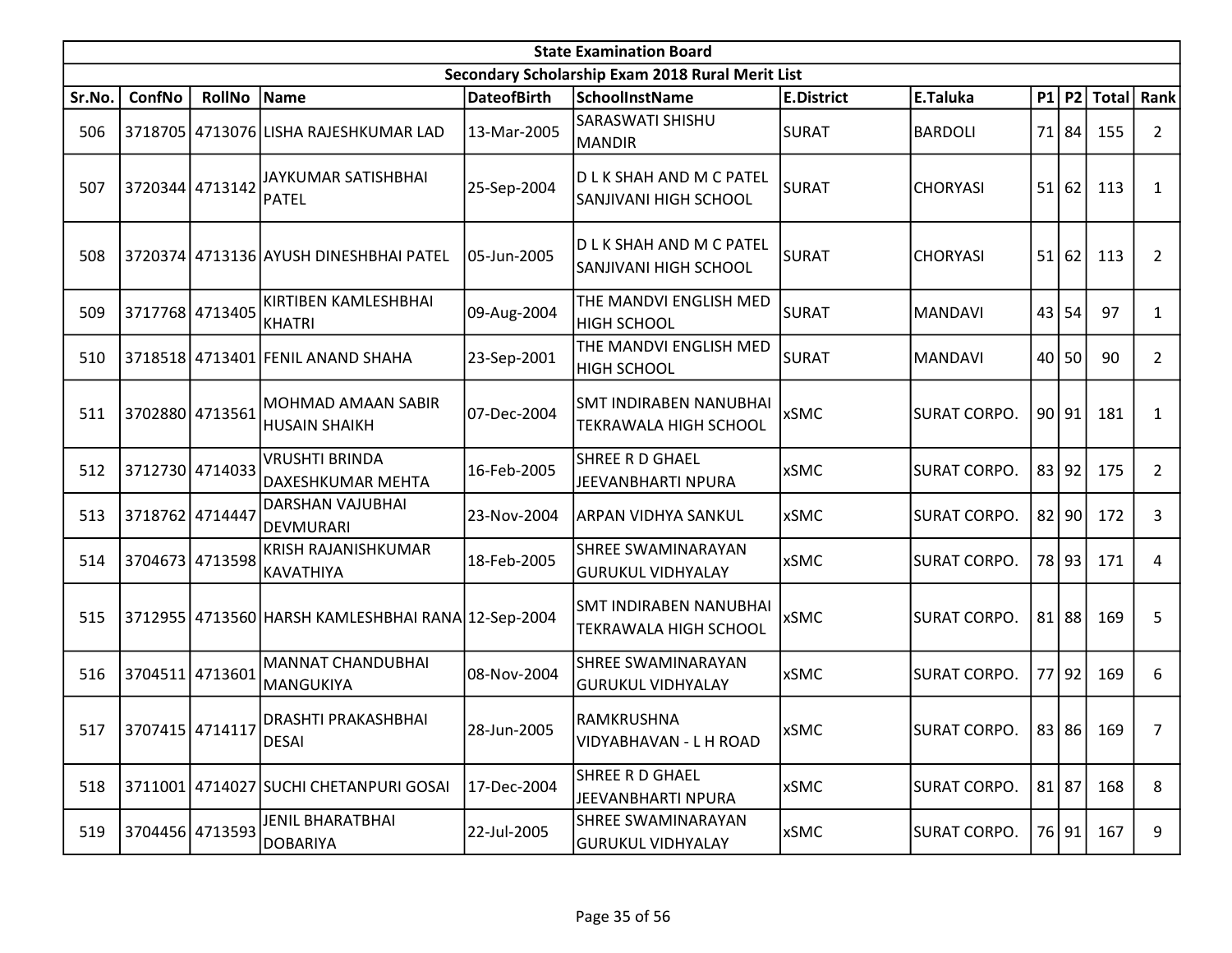|        | <b>State Examination Board</b><br>Secondary Scholarship Exam 2018 Rural Merit List |                 |                                                    |                    |                                                                |                   |                     |    |           |              |      |  |  |  |
|--------|------------------------------------------------------------------------------------|-----------------|----------------------------------------------------|--------------------|----------------------------------------------------------------|-------------------|---------------------|----|-----------|--------------|------|--|--|--|
|        |                                                                                    |                 |                                                    |                    |                                                                |                   |                     |    |           |              |      |  |  |  |
| Sr.No. | ConfNo                                                                             | <b>RollNo</b>   | Name                                               | <b>DateofBirth</b> | <b>SchoolInstName</b>                                          | <b>E.District</b> | E.Taluka            |    | $P1$ P2   | <b>Total</b> | Rank |  |  |  |
| 520    |                                                                                    | 3711904 4713856 | <b>UTSAV RAMESHBHAI</b><br><b>KANANI</b>           | 06-Sep-2004        | <b>ARCHANA HIGH SCHOOL</b>                                     | <b>xSMC</b>       | <b>SURAT CORPO.</b> |    | 74 92     | 166          | 10   |  |  |  |
| 521    |                                                                                    |                 | 3708405 4714002 MANAN PRANAYBHAI JOSHI 19-Apr-2005 |                    | SHREE R D GHAEL<br>JEEVANBHARTI NPURA                          | <b>xSMC</b>       | <b>SURAT CORPO.</b> |    | $80$   86 | 166          | 11   |  |  |  |
| 522    | 3707837                                                                            |                 | 4714198 SRUTI VIJAYBHAI PATEL                      | 27-May-2005        | SMT D R RANA<br>VIDHYASANKUL - DINDAYAL<br><b>SMRUTI TRUST</b> | xSMC              | <b>SURAT CORPO.</b> |    | 80 86     | 166          | 12   |  |  |  |
| 523    | 3708370 4714012                                                                    |                 | <b>NEVIL CHETANBHAI</b><br><b>DUMASIYA</b>         | 04-Nov-2005        | SHREE R D GHAEL<br>JEEVANBHARTI NPURA                          | <b>xSMC</b>       | <b>SURAT CORPO.</b> |    | 79 86     | 165          | 13   |  |  |  |
| 524    |                                                                                    | 3704492 4713614 | <b>VAIBHAV RAJESHBHAI</b><br><b>GAJERA</b>         | 05-Sep-2004        | <b>SHREE SWAMINARAYAN</b><br><b>GURUKUL VIDHYALAY</b>          | <b>xSMC</b>       | <b>SURAT CORPO.</b> |    | 78 86     | 164          | 14   |  |  |  |
| 525    | 3707382 4714127                                                                    |                 | <b>MANAN MAHESHBHAI</b><br><b>TRIVEDI</b>          | 06-Nov-2004        | RAMKRUSHNA<br>VIDYABHAVAN - L H ROAD                           | <b>xSMC</b>       | <b>SURAT CORPO.</b> |    | 78 86     | 164          | 15   |  |  |  |
| 526    |                                                                                    |                 | 3701893 4713817 HARSH PRADIPBHAI TRADA             | 17-Apr-2005        | P P SAVANI VIDYALAYA<br><b>DHARTI NAGAR</b>                    | <b>xSMC</b>       | <b>SURAT CORPO.</b> |    | 77 87     | 164          | 16   |  |  |  |
| 527    | 3707227                                                                            | 4713547         | JAYESH NILESHBHAI<br>SAVALIYA                      | 04-Jul-2004        | P P SAVANI VIDHYA BHAVAN<br>- HIGH SCH - GUJ MED               | <b>xSMC</b>       | <b>SURAT CORPO.</b> |    | 68 95     | 163          | 17   |  |  |  |
| 528    |                                                                                    | 3707090 4714130 | NAMRA PRAKASHBHAI<br><b>MONPARA</b>                | 20-Sep-2004        | RAMKRUSHNA<br>VIDYABHAVAN - L H ROAD                           | <b>xSMC</b>       | <b>SURAT CORPO.</b> |    | 70 93     | 163          | 18   |  |  |  |
| 529    |                                                                                    |                 | 3711063 4714022 RUMASIA HABIB MULTANI              | 28-Sep-2004        | SHREE R D GHAEL<br>JEEVANBHARTI NPURA                          | <b>xSMC</b>       | <b>SURAT CORPO.</b> |    | 80 83     | 163          | 19   |  |  |  |
| 530    |                                                                                    | 3711066 4713980 | ANKIT NARENDRABHAI<br><b>PAWAR</b>                 | 28-Dec-2004        | SHREE R D GHAEL<br>JEEVANBHARTI NPURA                          | <b>xSMC</b>       | <b>SURAT CORPO.</b> |    | 77 86     | 163          | 20   |  |  |  |
| 531    |                                                                                    | 3704525 4713582 | DHARAM MUKESHBHAI<br><b>CHHETA</b>                 | 27-Apr-2005        | <b>SHREE SWAMINARAYAN</b><br><b>GURUKUL VIDHYALAY</b>          | <b>xSMC</b>       | <b>SURAT CORPO.</b> |    | 76 87     | 163          | 21   |  |  |  |
| 532    | 3708017                                                                            | 4713799         | <b>SHREYA VINODBHAI</b><br><b>VAGHANI</b>          | 23-Oct-2004        | <b>NILKANTH KANYA</b><br>VIDHAYLAYA                            | <b>xSMC</b>       | <b>SURAT CORPO.</b> | 72 | 90        | 162          | 22   |  |  |  |
| 533    |                                                                                    |                 | 3711053 4713996 JAL CHIRAGKUMAR SHAH               | 18-Nov-2004        | SHREE R D GHAEL<br>JEEVANBHARTI NPURA                          | <b>xSMC</b>       | <b>SURAT CORPO.</b> |    | 69 93     | 162          | 23   |  |  |  |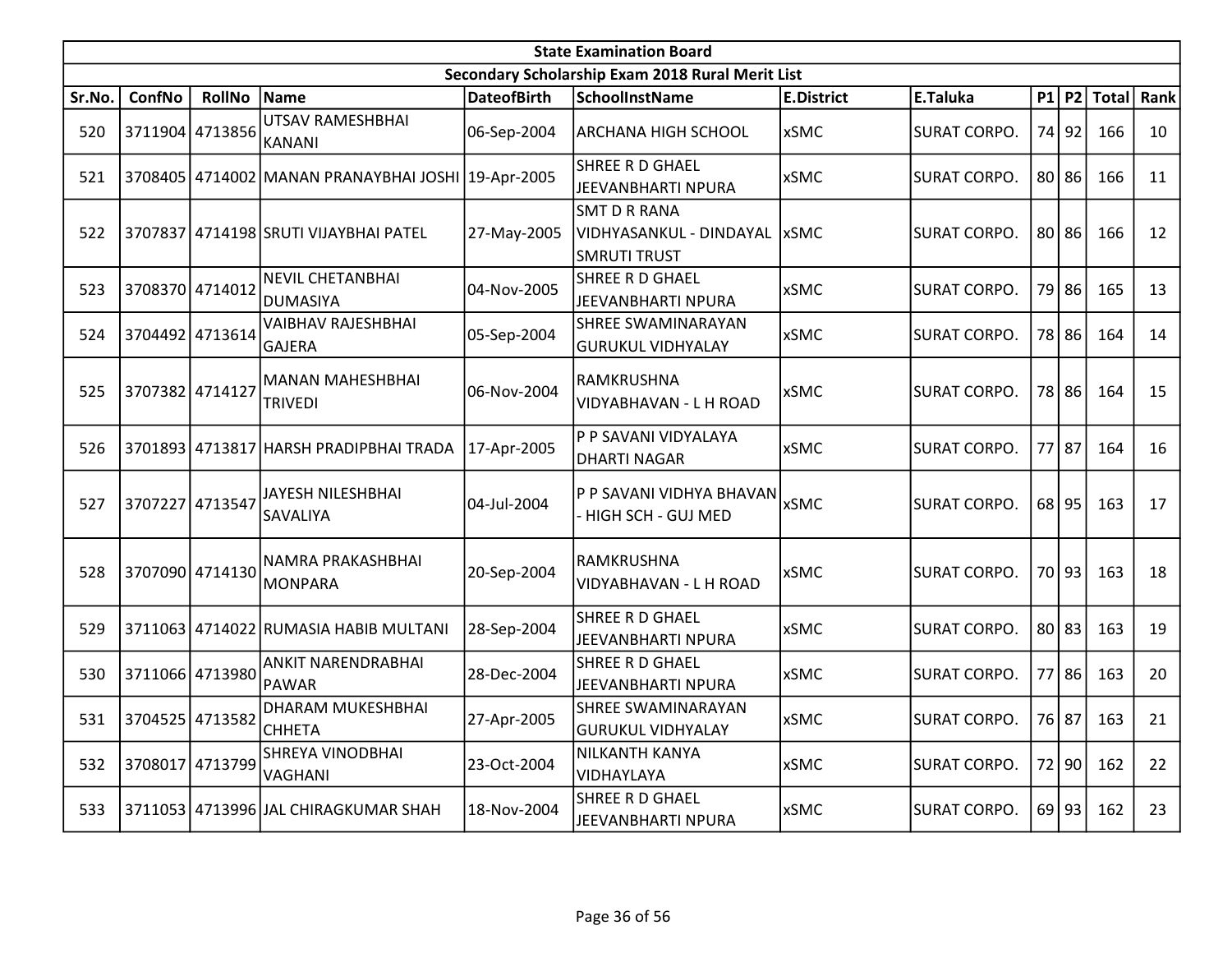|        | <b>State Examination Board</b><br>Secondary Scholarship Exam 2018 Rural Merit List |                 |                                                       |                    |                                                                       |                   |                     |  |           |             |      |  |  |
|--------|------------------------------------------------------------------------------------|-----------------|-------------------------------------------------------|--------------------|-----------------------------------------------------------------------|-------------------|---------------------|--|-----------|-------------|------|--|--|
|        |                                                                                    |                 |                                                       |                    |                                                                       |                   |                     |  |           |             |      |  |  |
| Sr.No. | ConfNo                                                                             | <b>RollNo</b>   | Name                                                  | <b>DateofBirth</b> | <b>SchoolInstName</b>                                                 | <b>E.District</b> | E.Taluka            |  |           | P1 P2 Total | Rank |  |  |
| 534    | 3717260 4713537                                                                    |                 | DHAVALBHAI JENTIBHAI<br><b>JINJALA</b>                | 06-Mar-2005        | P P SAVANI VIDHYA BHAVAN<br>- HIGH SCH - GUJ MED                      | <b>xSMC</b>       | <b>SURAT CORPO.</b> |  | 79 83     | 162         | 24   |  |  |
| 535    | 3709968 4713797                                                                    |                 | <b>SHREVI DINESHBHAI</b><br>KASODARIYA                | 10-Apr-2005        | <b>NILKANTH KANYA</b><br>VIDHAYLAYA                                   | <b>xSMC</b>       | <b>SURAT CORPO.</b> |  | 76 86     | 162         | 25   |  |  |
| 536    | 3707368 4714113                                                                    |                 | <b>ASTHABEN PRAVINBHAI</b><br>LUKHI                   | 06-Aug-2005        | RAMKRUSHNA<br>VIDYABHAVAN - L H ROAD                                  | <b>xSMC</b>       | <b>SURAT CORPO.</b> |  | $81$   81 | 162         | 26   |  |  |
| 537    |                                                                                    |                 | 3706327 4714196 SHREYA RAJESHBHAI PATEL               | 03-Aug-2004        | <b>SMT D R RANA</b><br>VIDHYASANKUL - DINDAYAL<br><b>SMRUTI TRUST</b> | <b>xSMC</b>       | <b>SURAT CORPO.</b> |  | 79 82     | 161         | 27   |  |  |
| 538    |                                                                                    |                 | 3701890 4713818 JENISH VIJAYBHAI VAMJA                | 17-Nov-2004        | P P SAVANI VIDYALAYA<br><b>DHARTI NAGAR</b>                           | <b>xSMC</b>       | <b>SURAT CORPO.</b> |  | 74 87     | 161         | 28   |  |  |
| 539    | 3700137 4713563                                                                    |                 | <b>JAGRUTI BHAVSHAHEB</b><br><b>PATIL</b>             | 08-Mar-2005        | <b>SUNGRACE GUJ SCHOOL</b>                                            | <b>xSMC</b>       | <b>SURAT CORPO.</b> |  | 72 89     | 161         | 29   |  |  |
| 540    |                                                                                    |                 | 3710971 4713994 HETVI VIGNESHBHAI PATEL               | 16-May-2005        | SHREE R D GHAEL<br><b>JEEVANBHARTI NPURA</b>                          | <b>xSMC</b>       | <b>SURAT CORPO.</b> |  | 75 86     | 161         | 30   |  |  |
| 541    | 3708343 4714005                                                                    |                 | MEET KAMALKUMAR<br><b>CHUNAWALA</b>                   | 21-Jul-2004        | SHREE R D GHAEL<br>JEEVANBHARTI NPURA                                 | <b>xSMC</b>       | <b>SURAT CORPO.</b> |  | 79 81     | 160         | 31   |  |  |
| 542    |                                                                                    | 3706154 4713698 | <b>KRISH TEJASKUMAR</b><br>GANDHI                     | 08-Sep-2004        | SREE L H BOGHRA SCHOOL<br><b>GUJARATI</b>                             | <b>xSMC</b>       | <b>SURAT CORPO.</b> |  | 77 83     | 160         | 32   |  |  |
| 543    |                                                                                    |                 | 3711047 4714025 SIDDI KIRANBHAI PRAJAPATI 25-Sep-2004 |                    | SHREE R D GHAEL<br>JEEVANBHARTI NPURA                                 | <b>xSMC</b>       | <b>SURAT CORPO.</b> |  | 79 81     | 160         | 33   |  |  |
| 544    |                                                                                    | 3704540 4713583 | DHARM MAHESHBHAI<br>NAVADIYA                          | 20-Oct-2004        | <b>SHREE SWAMINARAYAN</b><br><b>GURUKUL VIDHYALAY</b>                 | <b>xSMC</b>       | <b>SURAT CORPO.</b> |  | 76 84     | 160         | 34   |  |  |
| 545    | 3711770 4713493                                                                    |                 | <b>AYUSHI PRAKASHBHAI</b><br>PATEL                    | 24-Nov-2004        | SUNRAYS VIDHYALAYA GUJ                                                | xSMC              | <b>SURAT CORPO.</b> |  | 73 87     | 160         | 35   |  |  |
| 546    |                                                                                    | 3706345 4713700 | <b>KRUSHNA SANJAY</b><br>GHEEWALA                     | 24-Jan-2005        | SREE L H BOGHRA SCHOOL<br><b>GUJARATI</b>                             | <b>xSMC</b>       | <b>SURAT CORPO.</b> |  |           | 75 85 160   | 36   |  |  |
| 547    | 3704594 4713613                                                                    |                 | UTKARSH RAJNISHBHAI<br>LAKHANI                        | 16-Mar-2005        | SHREE SWAMINARAYAN<br><b>GURUKUL VIDHYALAY</b>                        | xSMC              | <b>SURAT CORPO.</b> |  | 76 84     | 160         | 37   |  |  |
| 548    | 3707875 4713809                                                                    |                 | VISHVA SANJAYBHAI<br>ANGHAN                           | 25-Aug-2005        | NILKANTH KANYA<br>VIDHAYLAYA                                          | xSMC              | <b>SURAT CORPO.</b> |  | 69 91     | 160         | 38   |  |  |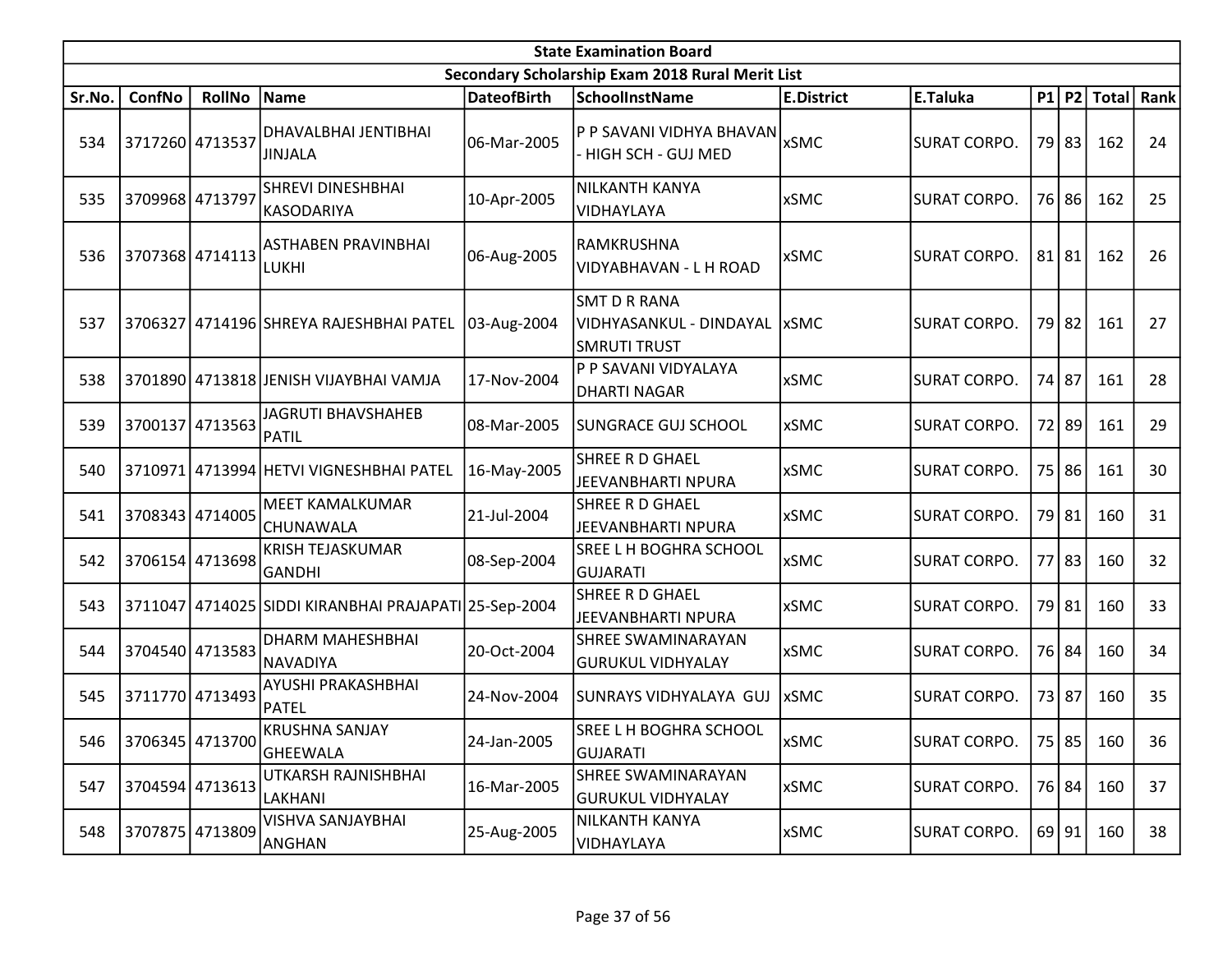|        | <b>State Examination Board</b> |                 |                                                     |                    |                                                                       |                   |                     |    |           |              |      |  |  |
|--------|--------------------------------|-----------------|-----------------------------------------------------|--------------------|-----------------------------------------------------------------------|-------------------|---------------------|----|-----------|--------------|------|--|--|
|        |                                |                 |                                                     |                    | Secondary Scholarship Exam 2018 Rural Merit List                      |                   |                     |    |           |              |      |  |  |
| Sr.No. | ConfNo                         | <b>RollNo</b>   | Name                                                | <b>DateofBirth</b> | <b>SchoolInstName</b>                                                 | <b>E.District</b> | E.Taluka            |    | P1 P2     | <b>Total</b> | Rank |  |  |
| 549    |                                | 3708310 4713990 | HARSHIL HITESHBHAI<br><b>ACHARYA</b>                | 19-Oct-2003        | <b>SHREE R D GHAEL</b><br>JEEVANBHARTI NPURA                          | <b>xSMC</b>       | <b>SURAT CORPO.</b> |    | 74 85     | 159          | 39   |  |  |
| 550    |                                | 3704685 4713590 | JAYKUAMAR HARESHBHAI<br><b>MERULIYA</b>             | 29-Sep-2004        | <b>SHREE SWAMINARAYAN</b><br><b>GURUKUL VIDHYALAY</b>                 | <b>xSMC</b>       | <b>SURAT CORPO.</b> |    | 72 87     | 159          | 40   |  |  |
| 551    |                                | 3707402 4714143 | <b>VAIBHAV RAMESHBHAI</b><br>VALIYA                 | 01-Nov-2004        | RAMKRUSHNA<br>VIDYABHAVAN - L H ROAD                                  | <b>xSMC</b>       | <b>SURAT CORPO.</b> | 77 | 82        | 159          | 41   |  |  |
| 552    |                                |                 | 3711525 4713496 HET PINAKINBHAI PATEL               | 29-Dec-2004        | SUNRAYS VIDHYALAYA GUJ                                                | <b>xSMC</b>       | <b>SURAT CORPO.</b> |    | 74 85     | 159          | 42   |  |  |
| 553    |                                |                 | 3709747 4714195 PARTH KALPESHBHAI PATEL 02-Jan-2005 |                    | <b>SMT D R RANA</b><br>VIDHYASANKUL - DINDAYAL<br><b>SMRUTI TRUST</b> | <b>IxSMC</b>      | <b>SURAT CORPO.</b> | 77 | 82        | 159          | 43   |  |  |
| 554    |                                |                 | 3711033 4714015 PALAK RITESHBHAI GHATE              | 20-May-2005        | SHREE R D GHAEL<br>JEEVANBHARTI NPURA                                 | <b>xSMC</b>       | <b>SURAT CORPO.</b> |    | 78 81     | 159          | 44   |  |  |
| 555    |                                | 3715326 4713831 | PRIYANSHI SIDDHARHBHAI<br><b>PATEL</b>              | 08-Mar-2004        | M P LILIPAVARA SCHOOL                                                 | xSMC              | <b>SURAT CORPO.</b> |    | 74 84     | 158          | 45   |  |  |
| 556    |                                | 3707399 4714116 | DHWANI KIRANBHAI<br><b>DAVARA</b>                   | 06-Feb-2005        | RAMKRUSHNA<br>VIDYABHAVAN - L H ROAD                                  | <b>xSMC</b>       | <b>SURAT CORPO.</b> | 78 | 80        | 158          | 46   |  |  |
| 557    |                                | 3704623 4713585 | DHRUVIL ASHVINBHAI<br><b>MANGUKIYA</b>              | 02-Apr-2005        | <b>SHREE SWAMINARAYAN</b><br><b>GURUKUL VIDHYALAY</b>                 | <b>xSMC</b>       | <b>SURAT CORPO.</b> | 73 | 85        | 158          | 47   |  |  |
| 558    |                                | 3712762 4714040 | <b>BHAVESHBHAI HITESHBHAI</b><br><b>PUROHIT</b>     | 20-Jun-2003        | SUMAN HIGH SCH - 002 -<br><b>VARACHHA</b>                             | <b>xSMC</b>       | <b>SURAT CORPO.</b> |    | 78 79     | 157          | 48   |  |  |
| 559    |                                | 3706333 4713699 | <b>KRISHI NITINKUMAR</b><br><b>GANDHI</b>           | 12-Apr-2004        | SREE L H BOGHRA SCHOOL<br>GUJARATI                                    | <b>xSMC</b>       | <b>SURAT CORPO.</b> | 71 | 86        | 157          | 49   |  |  |
| 560    |                                |                 | 3707306 4713676 DEV DIVYESHBHAI VYAS                | 18-Apr-2004        | <b>SREE L H BOGHRA SCHOOL</b><br>GUJARATI                             | <b>xSMC</b>       | <b>SURAT CORPO.</b> | 71 | 86        | 157          | 50   |  |  |
| 561    |                                | 3710977 4714019 | RAJKUAMR JAYESHBHAI<br><b>RANA</b>                  | 01-Jun-2004        | <b>SHREE R D GHAEL</b><br>JEEVANBHARTI NPURA                          | <b>xSMC</b>       | <b>SURAT CORPO.</b> |    |           | 78 79 157    | 51   |  |  |
| 562    |                                | 3718786 4713880 | JAY MUKESHKUMAR<br>RANGOONWALA                      | 05-Jul-2004        | SHATH SREE TH<br>BACHKANIWALA                                         | xSMC              | <b>SURAT CORPO.</b> |    | $69$   88 | 157          | 52   |  |  |
| 563    |                                |                 | 3711044 4714034 ZEEL HITESHKUMAR PATEL              | 04-Aug-2004        | SHREE R D GHAEL<br>JEEVANBHARTI NPURA                                 | <b>xSMC</b>       | <b>SURAT CORPO.</b> |    | 75 81     | 156          | 53   |  |  |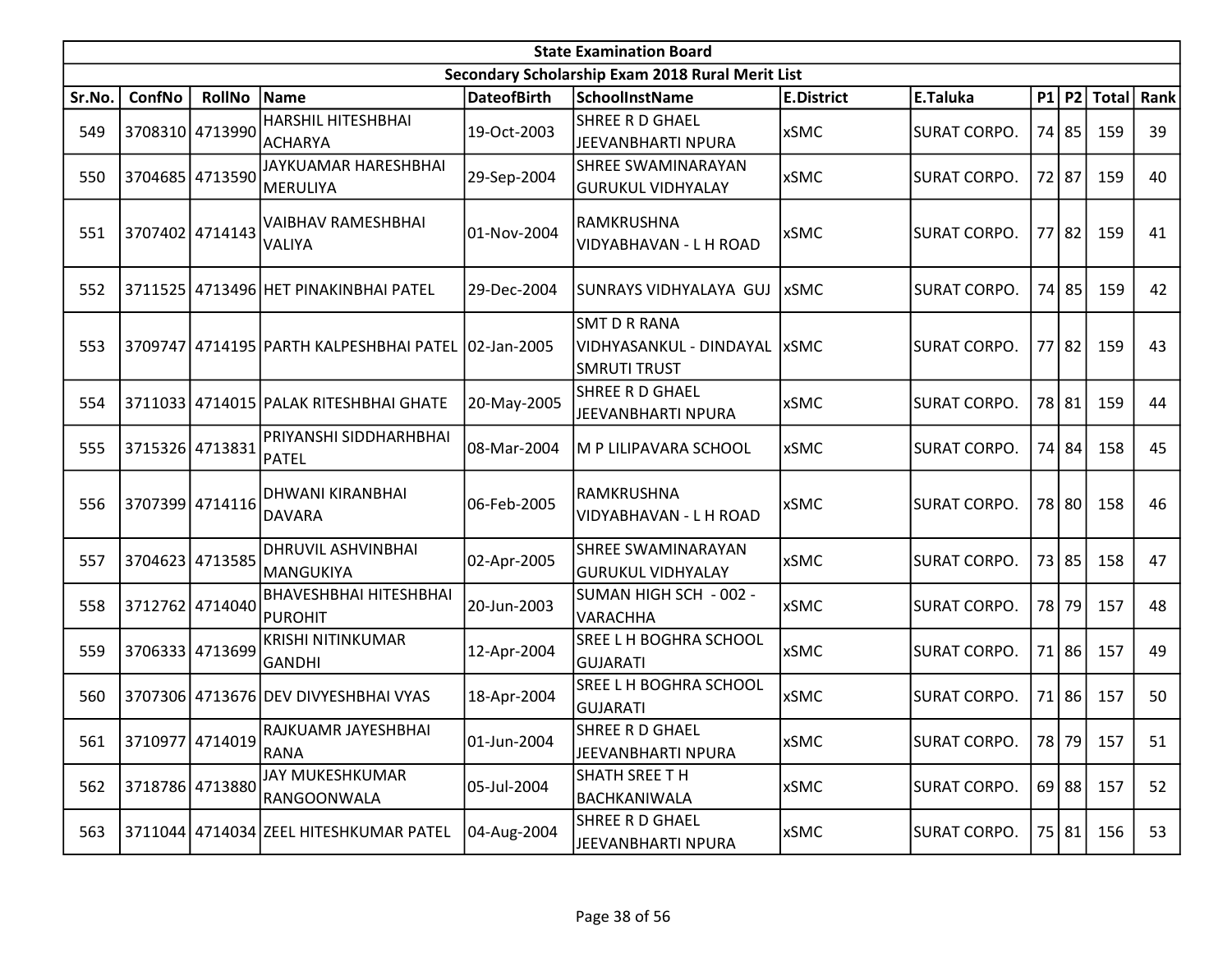| <b>State Examination Board</b> |                 |                 |                                                     |                    |                                                                              |                   |                     |           |           |               |      |  |
|--------------------------------|-----------------|-----------------|-----------------------------------------------------|--------------------|------------------------------------------------------------------------------|-------------------|---------------------|-----------|-----------|---------------|------|--|
|                                |                 |                 |                                                     |                    | Secondary Scholarship Exam 2018 Rural Merit List                             |                   |                     |           |           |               |      |  |
| Sr.No.                         | <b>ConfNo</b>   | <b>RollNo</b>   | Name                                                | <b>DateofBirth</b> | <b>SchoolInstName</b>                                                        | <b>E.District</b> | E.Taluka            |           |           | $P1$ P2 Total | Rank |  |
| 564                            |                 |                 | 3718782 4713541 GEET ARUNBHAI KAKDIYA               | 15-Jun-2005        | P P SAVANI VIDHYA BHAVAN<br>HIGH SCH - GUJ MED                               | <b>xSMC</b>       | <b>SURAT CORPO.</b> |           | 75 81     | 156           | 54   |  |
| 565                            | 3704611 4713597 |                 | <b>KRISH ASHOKBHAI</b><br>GOLAKIYA                  | 07-Jul-2005        | <b>SHREE SWAMINARAYAN</b><br><b>GURUKUL VIDHYALAY</b>                        | <b>xSMC</b>       | <b>SURAT CORPO.</b> | $67$   89 |           | 156           | 55   |  |
| 566                            |                 |                 | 3711786 4713498 JINAL SURESHBHAI PATIL              | 15-Feb-2004        | SUNRAYS VIDHYALAYA GUJ                                                       | <b>xSMC</b>       | <b>SURAT CORPO.</b> |           | 74 81     | 155           | 56   |  |
| 567                            | 3708361         | 4713977         | <b>AKSHT HEMANTBHAI</b><br>DALWALA                  | 03-Sep-2004        | SHREE R D GHAEL<br><b>JEEVANBHARTI NPURA</b>                                 | <b>xSMC</b>       | <b>SURAT CORPO.</b> |           | 70 85     | 155           | 57   |  |
| 568                            |                 |                 | 3711038 4713988 HANNY JAYVARDAN MISTRY 08-Oct-2004  |                    | SHREE R D GHAEL<br><b>JEEVANBHARTI NPURA</b>                                 | <b>xSMC</b>       | <b>SURAT CORPO.</b> |           | 73 82     | 155           | 58   |  |
| 569                            |                 |                 | 3711806 4713501 KRISHNA KANITBHAI PATEL             | 15-Apr-2005        | SUNRAYS VIDHYALAYA GUJ                                                       | <b>xSMC</b>       | <b>SURAT CORPO.</b> |           | 74 81     | 155           | 59   |  |
| 570                            |                 | 3703594 4714250 | VANDANKUMAR<br>JAYESHKUMAR PATEL                    | 05-Jan-2004        | K S K P HIGH SEC SCHOOL<br><b>BHATAR RD</b>                                  | <b>xSMC</b>       | <b>SURAT CORPO.</b> |           | $69$   85 | 154           | 60   |  |
| 571                            |                 |                 | 3711814 4714020 RISHI GIRISHKUMAR PATEL             | l 13-Feb-2004      | <b>SHREE R D GHAEL</b><br><b>JEEVANBHARTI NPURA</b>                          | <b>xSMC</b>       | ISURAT CORPO.       |           | 71 83     | 154           | 61   |  |
| 572                            |                 |                 | 3706324 4714184 BHAVYA PARESHBHAI PATEL 26-Aug-2004 |                    | <b>SMT D R RANA</b><br>VIDHYASANKUL - DINDAYAL<br><b>SMRUTI TRUST</b>        | <b>xSMC</b>       | <b>SURAT CORPO.</b> |           | 73 81     | 154           | 62   |  |
| 573                            | 3709600 4714187 |                 | DHARMARAJ VIKRAMSINH<br><b>GOHIL</b>                | 26-Aug-2004        | <b>SMT D R RANA</b><br>VIDHYASANKUL - DINDAYAL   xSMC<br><b>SMRUTI TRUST</b> |                   | <b>SURAT CORPO.</b> |           | 73 81     | 154           | 63   |  |
| 574                            | 3708887         | 4714023         | RUTVI SAUNAKKUMAR<br>MANDIRWALA                     | 18-Sep-2004        | SHREE R D GHAEL<br>JEEVANBHARTI NPURA                                        | <b>xSMC</b>       | <b>SURAT CORPO.</b> | 72        | 82        | 154           | 64   |  |
| 575                            |                 | 3718738 4713885 | MEET NARESHKUMAR<br>GHEECHATU                       | 11-Oct-2004        | SHATH SREE TH<br>BACHKANIWALA                                                | <b>xSMC</b>       | <b>SURAT CORPO.</b> |           | 68 86     | 154           | 65   |  |
| 576                            |                 | 3712764 4713549 | KRUNAL BHARATBHAI<br><b>DAYALA</b>                  | 22-May-2004        | P P SAVANI VIDHYA BHAVAN<br>HIGH SCH - GUJ MED                               | <b>xSMC</b>       | <b>SURAT CORPO.</b> |           | $66$   87 | 153           | 66   |  |
| 577                            |                 |                 | 3710993 4714003 MANAV JANAKBHAI SHAH                | 17-Aug-2004        | SHREE R D GHAEL<br>JEEVANBHARTI NPURA                                        | <b>xSMC</b>       | <b>SURAT CORPO.</b> |           | 68 85     | 153           | 67   |  |
| 578                            | 3709144 4713839 |                 | DENISHA RANCHODBHAI<br>PARMAR                       | 21-Feb-2005        | <b>ARCHANA HIGH SCHOOL</b>                                                   | xSMC              | <b>SURAT CORPO.</b> |           | 71 82     | 153           | 68   |  |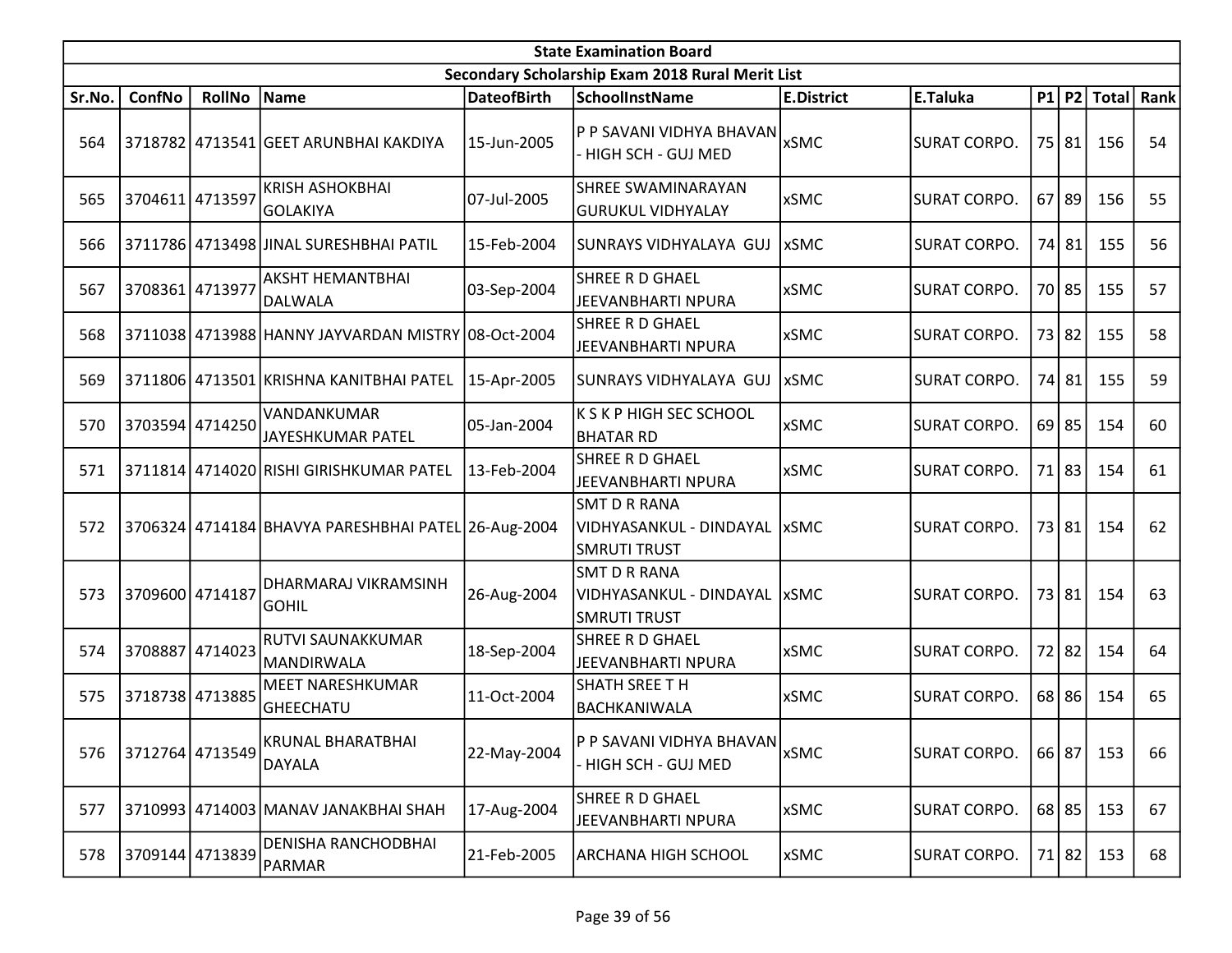|        | <b>State Examination Board</b> |                 |                                                     |                    |                                                                       |                   |                     |  |           |               |      |  |  |  |
|--------|--------------------------------|-----------------|-----------------------------------------------------|--------------------|-----------------------------------------------------------------------|-------------------|---------------------|--|-----------|---------------|------|--|--|--|
|        |                                |                 |                                                     |                    | Secondary Scholarship Exam 2018 Rural Merit List                      |                   |                     |  |           |               |      |  |  |  |
| Sr.No. | ConfNo                         | RollNo          | Name                                                | <b>DateofBirth</b> | <b>SchoolInstName</b>                                                 | <b>E.District</b> | E.Taluka            |  |           | $P1$ P2 Total | Rank |  |  |  |
| 579    | 3704462                        | 4713610         | <b>SHUBHAM MUKESHBHAI</b><br><b>ITALIYA</b>         | 05-Apr-2005        | <b>SHREE SWAMINARAYAN</b><br><b>GURUKUL VIDHYALAY</b>                 | <b>xSMC</b>       | <b>SURAT CORPO.</b> |  | $67$   86 | 153           | 69   |  |  |  |
| 580    | 3713871                        | 4713967         | VINITKUMAR JAYESHBHAI<br>KANTHARIYA                 | 03-Jul-2005        | LOKMANYA VIDYALAYA -<br><b>HIGH SCH</b>                               | <b>xSMC</b>       | <b>SURAT CORPO.</b> |  | 70 83     | 153           | 70   |  |  |  |
| 581    |                                | 3708403 4714013 | OM MAYURKUMAR<br><b>JARIWALA</b>                    | 04-Sep-2004        | SHREE R D GHAEL<br><b>JEEVANBHARTI NPURA</b>                          | <b>xSMC</b>       | <b>SURAT CORPO.</b> |  | $69$   83 | 152           | 71   |  |  |  |
| 582    |                                | 3720421 4713874 | <b>DEV KIRITBHAI</b><br><b>SADISATSOWALA</b>        | 20-Dec-2004        | <b>SHATH SREE TH</b><br><b>BACHKANIWALA</b>                           | <b>xSMC</b>       | <b>SURAT CORPO.</b> |  | 68 84     | 152           | 72   |  |  |  |
| 583    | 3707364 4714115                |                 | <b>BANSI BHARATBHAI</b><br><b>AYIQALAL</b>          | 12-Apr-2005        | RAMKRUSHNA<br>VIDYABHAVAN - L H ROAD                                  | <b>xSMC</b>       | <b>SURAT CORPO.</b> |  | 73 79     | 152           | 73   |  |  |  |
| 584    |                                |                 | 3707384 4714133 OM KISHORBHAI VAGHELA               | 30-Jun-2005        | RAMKRUSHNA<br>VIDYABHAVAN - L H ROAD                                  | <b>xSMC</b>       | <b>SURAT CORPO.</b> |  | 76 76     | 152           | 74   |  |  |  |
| 585    |                                | 3708002 4713808 | <b>VENSI RANCHODBHAI</b><br><b>SUJETARIYA</b>       | 31-Jul-2005        | <b>NILKANTH KANYA</b><br>VIDHAYLAYA                                   | <b>xSMC</b>       | <b>SURAT CORPO.</b> |  | 71 81     | 152           | 75   |  |  |  |
| 586    |                                | 3716391 4714055 | YASH ASHVINBHAI<br><b>SAVALIYA</b>                  | 28-Jul-2004        | M N J PATEL MADHYAMIK<br><b>SHALA KAPODRA</b>                         | <b>xSMC</b>       | <b>SURAT CORPO.</b> |  | 63 88     | 151           | 76   |  |  |  |
| 587    | 3707388 4714142                |                 | SWASTIKUMAR KIRITBHAI<br>PATEL                      | 30-Aug-2004        | RAMKRUSHNA<br>VIDYABHAVAN - L H ROAD                                  | <b>xSMC</b>       | <b>SURAT CORPO.</b> |  | 65 86     | 151           | 77   |  |  |  |
| 588    |                                |                 | 3716049 4714051 SANJAY PRAVINBHAI GOHIL 23-Oct-2004 |                    | SUMAN HIGH SCH - 002 -<br><b>VARACHHA</b>                             | <b>xSMC</b>       | <b>SURAT CORPO.</b> |  | 73 78     | 151           | 78   |  |  |  |
| 589    |                                |                 | 3709770 4714197 SNEH NARESHBHAI PATEL               | 25-Oct-2004        | <b>SMT D R RANA</b><br>VIDHYASANKUL - DINDAYAL<br><b>SMRUTI TRUST</b> | <b>xSMC</b>       | <b>SURAT CORPO.</b> |  | 73 78     | 151           | 79   |  |  |  |
| 590    |                                | 3704488 4713609 | SHANKESHKUMAR<br>MUKESHBHAI AMBALIYA                | 05-Apr-2005        | SHREE SWAMINARAYAN<br><b>GURUKUL VIDHYALAY</b>                        | <b>xSMC</b>       | <b>SURAT CORPO.</b> |  | 70 81     | 151           | 80   |  |  |  |
| 591    |                                | 3711061 4713919 | <b>NANCY SHAILESHKUMAR</b><br>PATEL                 | 10-Apr-2004        | <b>NEW MODEL SECONDARY</b><br><b>SCHOOL</b>                           | <b>xSMC</b>       | <b>SURAT CORPO.</b> |  | 72 78     | 150           | 81   |  |  |  |
| 592    |                                |                 | 3707072 4714114 AYUSH ASHOKBHAI RAMANI 02-Sep-2004  |                    | RAMKRUSHNA<br>VIDYABHAVAN - L H ROAD                                  | xSMC              | <b>SURAT CORPO.</b> |  | 75 75     | 150           | 82   |  |  |  |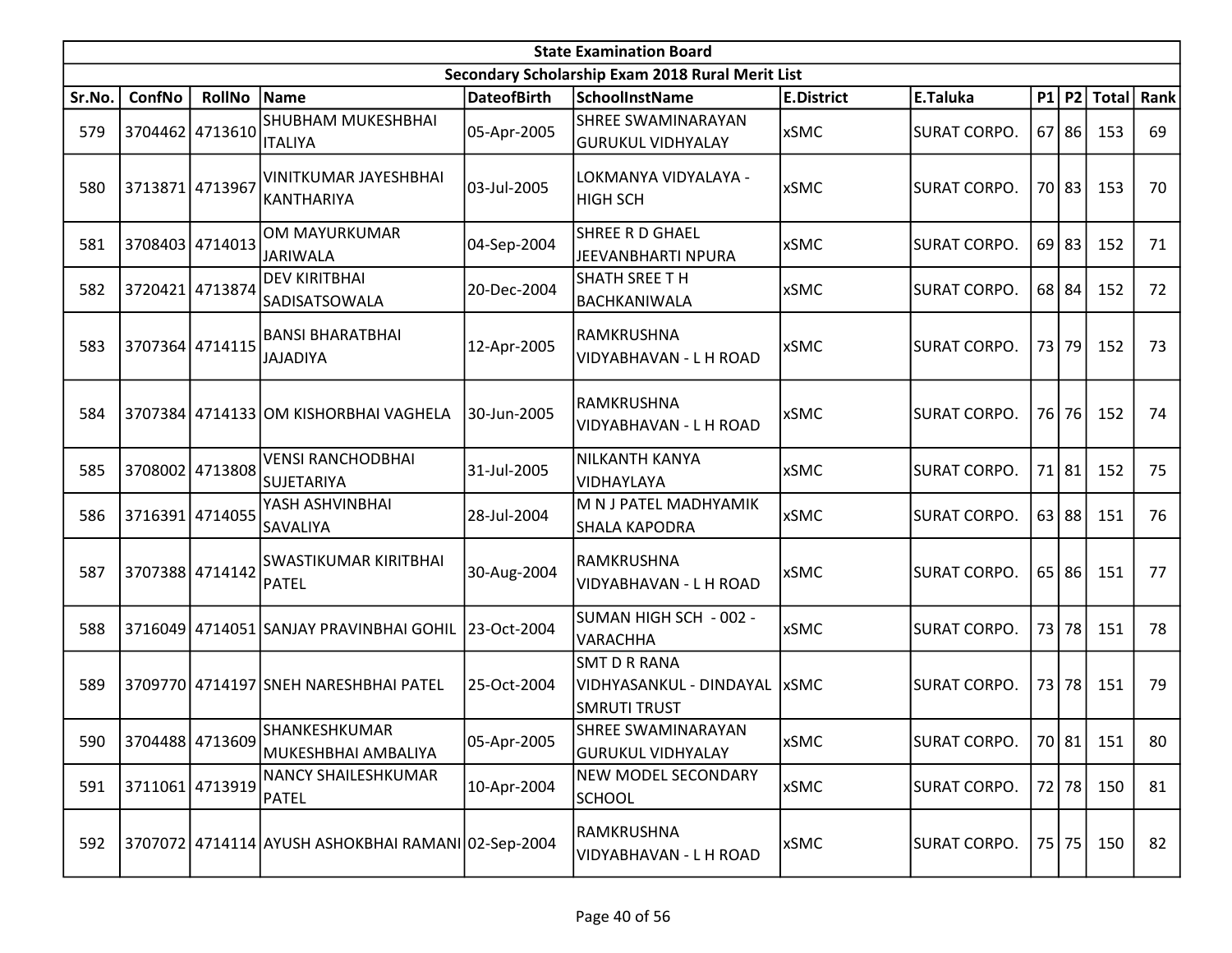|        | <b>State Examination Board</b> |                 |                                                    |                    |                                                  |                   |                     |       |           |              |      |  |  |  |
|--------|--------------------------------|-----------------|----------------------------------------------------|--------------------|--------------------------------------------------|-------------------|---------------------|-------|-----------|--------------|------|--|--|--|
|        |                                |                 |                                                    |                    | Secondary Scholarship Exam 2018 Rural Merit List |                   |                     |       |           |              |      |  |  |  |
| Sr.No. | ConfNo                         | <b>RollNo</b>   | Name                                               | <b>DateofBirth</b> | <b>SchoolInstName</b>                            | <b>E.District</b> | E.Taluka            |       | P1 P2     | <b>Total</b> | Rank |  |  |  |
| 593    | 3704512 4713602                |                 | <b>MAYANK RAJESHBHAI</b><br>RADADIYA               | 11-Oct-2004        | <b>SHREE SWAMINARAYAN</b><br>GURUKUL VIDHYALAY   | <b>xSMC</b>       | <b>SURAT CORPO.</b> |       | $67$   83 | 150          | 83   |  |  |  |
| 594    |                                |                 | 3700288 4713564 ZEEL JAYESHKUMAR RANA              | 25-Oct-2004        | <b>SUNGRACE GUJ SCHOOL</b>                       | <b>xSMC</b>       | <b>SURAT CORPO.</b> |       | $67$   83 | 150          | 84   |  |  |  |
| 595    | 3708009 4713807                |                 | VENISHA RAJESHBHAI<br>VAGHANI                      | 20-Jan-2005        | NILKANTH KANYA<br>VIDHAYLAYA                     | <b>xSMC</b>       | <b>SURAT CORPO.</b> |       | $68$   82 | 150          | 85   |  |  |  |
| 596    |                                |                 | 3711012 4713986 DHRUV NITESHBHAI JOSHI             | 29-Apr-2005        | SHREE R D GHAEL<br>JEEVANBHARTI NPURA            | <b>xSMC</b>       | <b>SURAT CORPO.</b> |       | $65$   85 | 150          | 86   |  |  |  |
| 597    |                                | 3712620 4713905 | JAYKUMAR ASHOKBHAI<br><b>PATEL</b>                 | 25-Dec-2003        | NEW MODEL SECONDARY<br><b>SCHOOL</b>             | <b>xSMC</b>       | <b>SURAT CORPO.</b> |       | 68 81     | 149          | 87   |  |  |  |
| 598    |                                | 3711810 4713509 | <b>VISHWA KISHOREBHAI</b><br><b>JASANI</b>         | 27-Mar-2004        | SUNRAYS VIDHYALAYA GUJ                           | <b>xSMC</b>       | <b>SURAT CORPO.</b> |       | 71 78     | 149          | 88   |  |  |  |
| 599    |                                | 3703650 4714238 | PRIYANSHU KAMLESHBHAI<br><b>PATEL</b>              | 26-Jun-2004        | K S K P HIGH SEC SCHOOL<br> BHATAR RD            | <b>xSMC</b>       | <b>SURAT CORPO.</b> |       | $65$   84 | 149          | 89   |  |  |  |
| 600    |                                |                 | 3706313 4713722 YASH DAXESHKUMAR SHAH 20-Sep-2004  |                    | <b>SREE L H BOGHRA SCHOOL</b><br>lgujarati       | <b>xSMC</b>       | <b>SURAT CORPO.</b> |       | 68 81     | 149          | 90   |  |  |  |
| 601    | 3701898 4713821                |                 | <b>VISHVAMKUMAR</b><br>SANJAYBHAI JOSHI            | 03-Oct-2004        | P P SAVANI VIDYALAYA<br><b>DHARTI NAGAR</b>      | <b>xSMC</b>       | <b>SURAT CORPO.</b> |       | $65$ 84   | 149          | 91   |  |  |  |
| 602    |                                |                 | 3707333 4713721 VIDHI PANKAJKUMAR MODI 04-Oct-2004 |                    | SREE L H BOGHRA SCHOOL<br> GUJARATI              | <b>xSMC</b>       | <b>SURAT CORPO.</b> |       | 70 79     | 149          | 92   |  |  |  |
| 603    |                                |                 | 3719542 4714488 PRIYAL GIRISHBHAI JAVIYA           | 07-Dec-2004        | SMT S H GAJERA GUJ. SEC. &<br>HIGH SEC SCHOOL    | <b>xSMC</b>       | <b>SURAT CORPO.</b> |       | $61$   88 | 149          | 93   |  |  |  |
| 604    |                                | 3707366 4714134 | PARIMAL NAGJIBHAI<br><b>JINJALA</b>                | 31-Jan-2005        | RAMKRUSHNA<br>VIDYABHAVAN - L H ROAD             | xSMC              | <b>SURAT CORPO.</b> |       | 70 79     | 149          | 94   |  |  |  |
| 605    | 3704817 4714261                |                 | ARPITKUMAR ASHOKBHAI<br><b>KOTADIYA</b>            | 04-Jul-2005        | lSMT L P D PATEL<br>MADHYAMIK SCHOOL PUNA        | xSMC              | <b>SURAT CORPO.</b> | 72 77 |           | 149          | 95   |  |  |  |
| 606    |                                | 3707898 4713803 | TISHA PARESHBHAI<br>CHAUHAN                        | 27-Jul-2005        | NILKANTH KANYA<br>VIDHAYLAYA                     | <b>xSMC</b>       | <b>SURAT CORPO.</b> |       | $69$ 80   | 149          | 96   |  |  |  |
| 607    |                                |                 | 3710808 4713929 RANI RAJESHKUMAR PATEL             | 12-Apr-2004        | NEW MODEL SECONDARY<br><b>SCHOOL</b>             | <b>xSMC</b>       | <b>SURAT CORPO.</b> |       | 66 82     | 148          | 97   |  |  |  |
| 608    |                                |                 | 3706354 4713694 KHUSHI HARISHBAHI PATEL            | 31-Jul-2004        | SREE L H BOGHRA SCHOOL<br>GUJARATI               | <b>xSMC</b>       | SURAT CORPO.        |       | 67 81     | 148          | 98   |  |  |  |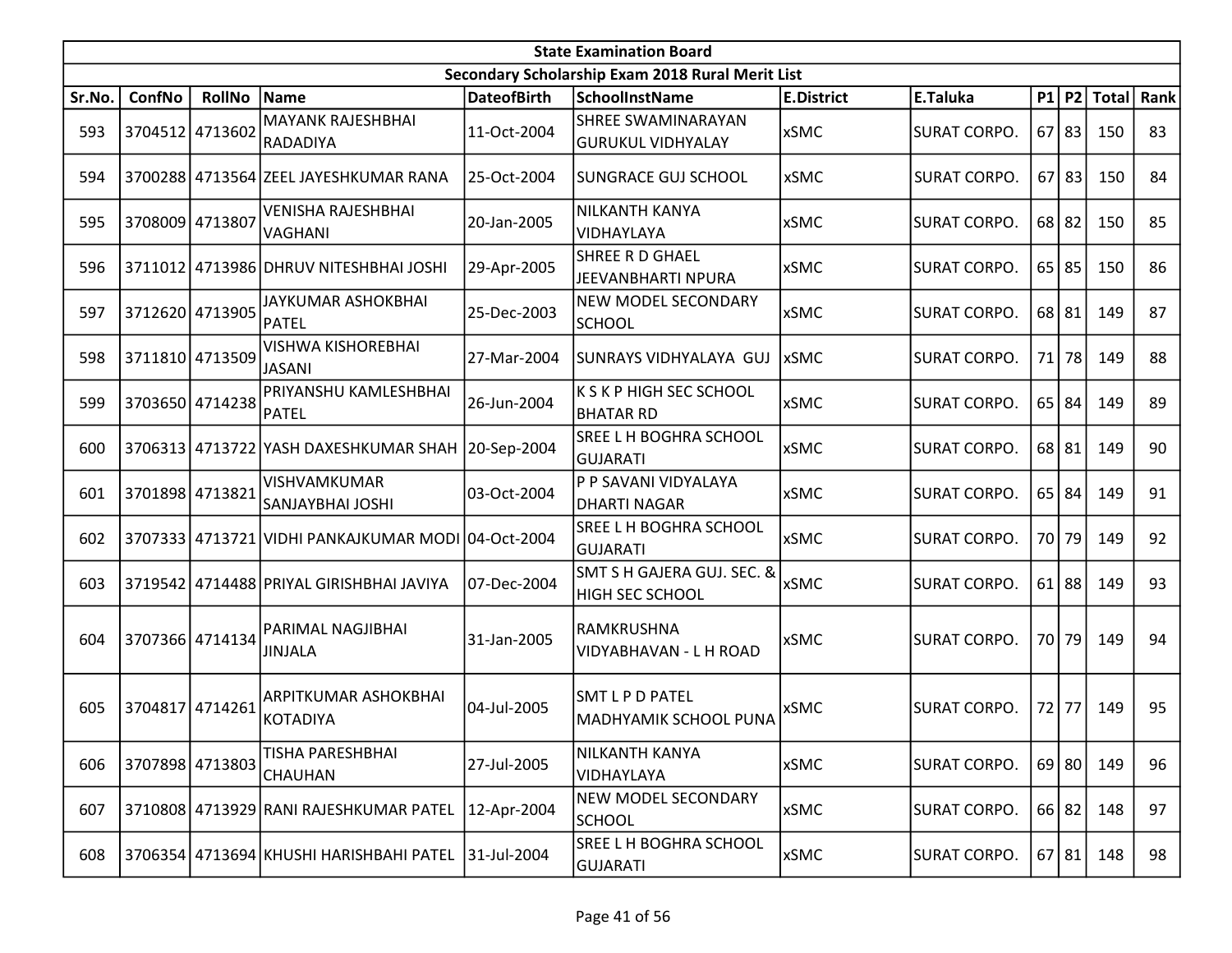|        | <b>State Examination Board</b> |                 |                                                     |                    |                                                           |                   |                     |           |           |               |      |  |  |
|--------|--------------------------------|-----------------|-----------------------------------------------------|--------------------|-----------------------------------------------------------|-------------------|---------------------|-----------|-----------|---------------|------|--|--|
|        |                                |                 |                                                     |                    | Secondary Scholarship Exam 2018 Rural Merit List          |                   |                     |           |           |               |      |  |  |
| Sr.No. | ConfNo                         | <b>RollNo</b>   | Name                                                | <b>DateofBirth</b> | <b>SchoolInstName</b>                                     | <b>E.District</b> | E.Taluka            |           |           | $P1$ P2 Total | Rank |  |  |
| 609    |                                | 3705398 4713514 | <b>DHRUVI KIRITKUMAR</b><br><b>JARIWALA</b>         | 22-Sep-2004        | LOURDES CONVENT HIGH<br><b>SCHOOL GUJARATI</b>            | <b>xSMC</b>       | <b>SURAT CORPO.</b> |           | $69$   79 | 148           | 99   |  |  |
| 610    |                                | 3709315 4713548 | <b>KARTIK KISHORBHAI</b><br>MORADIYA                | 18-Mar-2005        | P P SAVANI VIDHYA BHAVAN<br>- HIGH SCH - GUJ MED          | <b>xSMC</b>       | <b>SURAT CORPO.</b> | 69        | 79        | 148           | 100  |  |  |
| 611    |                                | 3704518 4713599 | <b>KRUNAL ARVINDBHAI</b><br>VAGHASIYA               | 12-May-2005        | SHREE SWAMINARAYAN<br><b>GURUKUL VIDHYALAY</b>            | <b>xSMC</b>       | <b>SURAT CORPO.</b> |           | $69$ 79   | 148           | 101  |  |  |
| 612    |                                | 3710858 4713895 | <b>AYUSH KUMAR VISHNU</b><br><b>BHAI PATEL</b>      | 01-Jan-2004        | <b>NEW MODEL SECONDARY</b><br><b>SCHOOL</b>               | <b>xSMC</b>       | <b>SURAT CORPO.</b> |           | $65$   82 | 147           | 102  |  |  |
| 613    |                                | 3706264 4714353 | FERIS JAGADISHKUMAR<br>MAVANI                       | 05-Jun-2004        | <b>ASPIRE PUBLIC SCHOOL -</b><br><b>GUJ MED - SEC SCH</b> | <b>xSMC</b>       | <b>SURAT CORPO.</b> |           | 63 84     | 147           | 103  |  |  |
| 614    | 3704581 4713617                |                 | <b>VATSAL GORADHANBHAI</b><br>SAVALIYA              | 14-Jul-2004        | <b>SHREE SWAMINARAYAN</b><br><b>GURUKUL VIDHYALAY</b>     | <b>xSMC</b>       | <b>SURAT CORPO.</b> |           | $68$ 79   | 147           | 104  |  |  |
| 615    |                                |                 | 3702744 4714235 PARVA GAUTAMBHAI PATEL 20-Aug-2004  |                    | K S K P HIGH SEC SCHOOL<br><b>BHATAR RD</b>               | <b>xSMC</b>       | <b>SURAT CORPO.</b> |           | $69$ 78   | 147           | 105  |  |  |
| 616    | 3709979                        | 4713798         | <b>SHREYA HITESHBHAI</b><br><b>BHINGRADIYA</b>      | 23-Oct-2004        | <b>NILKANTH KANYA</b><br>VIDHAYLAYA                       | <b>xSMC</b>       | <b>SURAT CORPO.</b> | 70 77     |           | 147           | 106  |  |  |
| 617    |                                | 3714749 4714054 | <b>BHUMIL ASHOKBHAI</b><br>RANGHOLIYA               | 13-Dec-2004        | M N J PATEL MADHYAMIK<br><b>SHALA KAPODRA</b>             | <b>xSMC</b>       | <b>SURAT CORPO.</b> | $60$   87 |           | 147           | 107  |  |  |
| 618    |                                | 3704589 4713603 | NAIMISH MANSUKHBHAI<br>HARKAHANI                    | 24-Aug-2004        | <b>SHREE SWAMINARAYAN</b><br><b>GURUKUL VIDHYALAY</b>     | <b>xSMC</b>       | <b>SURAT CORPO.</b> |           | $67$ 79   | 146           | 108  |  |  |
| 619    |                                |                 | 3707896 4713792 PRUTHVI NARESHBHAI GOTI 20-May-2005 |                    | <b>NILKANTH KANYA</b><br>VIDHAYLAYA                       | <b>xSMC</b>       | <b>SURAT CORPO.</b> | $67$   79 |           | 146           | 109  |  |  |
| 620    |                                |                 | 3704620 4713836 ABHAY SANJAYBHAI JAVIYA             | 04-Sep-2004        | <b>ARCHANA HIGH SCHOOL</b>                                | xSMC              | <b>SURAT CORPO.</b> |           | $60$   85 | 145           | 110  |  |  |
| 621    |                                |                 | 3703604 4714234 OM HIRENBHAI PATEL                  | 04-Sep-2004        | K S K P HIGH SEC SCHOOL<br><b>BHATAR RD</b>               | <b>xSMC</b>       | <b>SURAT CORPO.</b> |           | $67$ 78   | 145           | 111  |  |  |
| 622    |                                | 3713477 4713748 | JIYAKUMARI MANOJBHAI<br><b>PATEL</b>                | 18-Nov-2004        | LOKMANYA VIDHYALAYA<br><b>SECONDARY SCHOOL</b>            | <b>xSMC</b>       | <b>SURAT CORPO.</b> |           | 66 79     | 145           | 112  |  |  |
| 623    |                                | 3704692 4713595 | JENISH DHIRUBHAI<br>SHELADIYA                       | 12-Jan-2005        | SHREE SWAMINARAYAN<br><b>GURUKUL VIDHYALAY</b>            | <b>xSMC</b>       | <b>SURAT CORPO.</b> | 68 77     |           | 145           | 113  |  |  |
| 624    |                                |                 | 3702663 4714236 PRANAV NILESHBHAI PATEL 30-Jan-2005 |                    | K S K P HIGH SEC SCHOOL<br><b>BHATAR RD</b>               | xSMC              | <b>SURAT CORPO.</b> |           | 66 79     | 145           | 114  |  |  |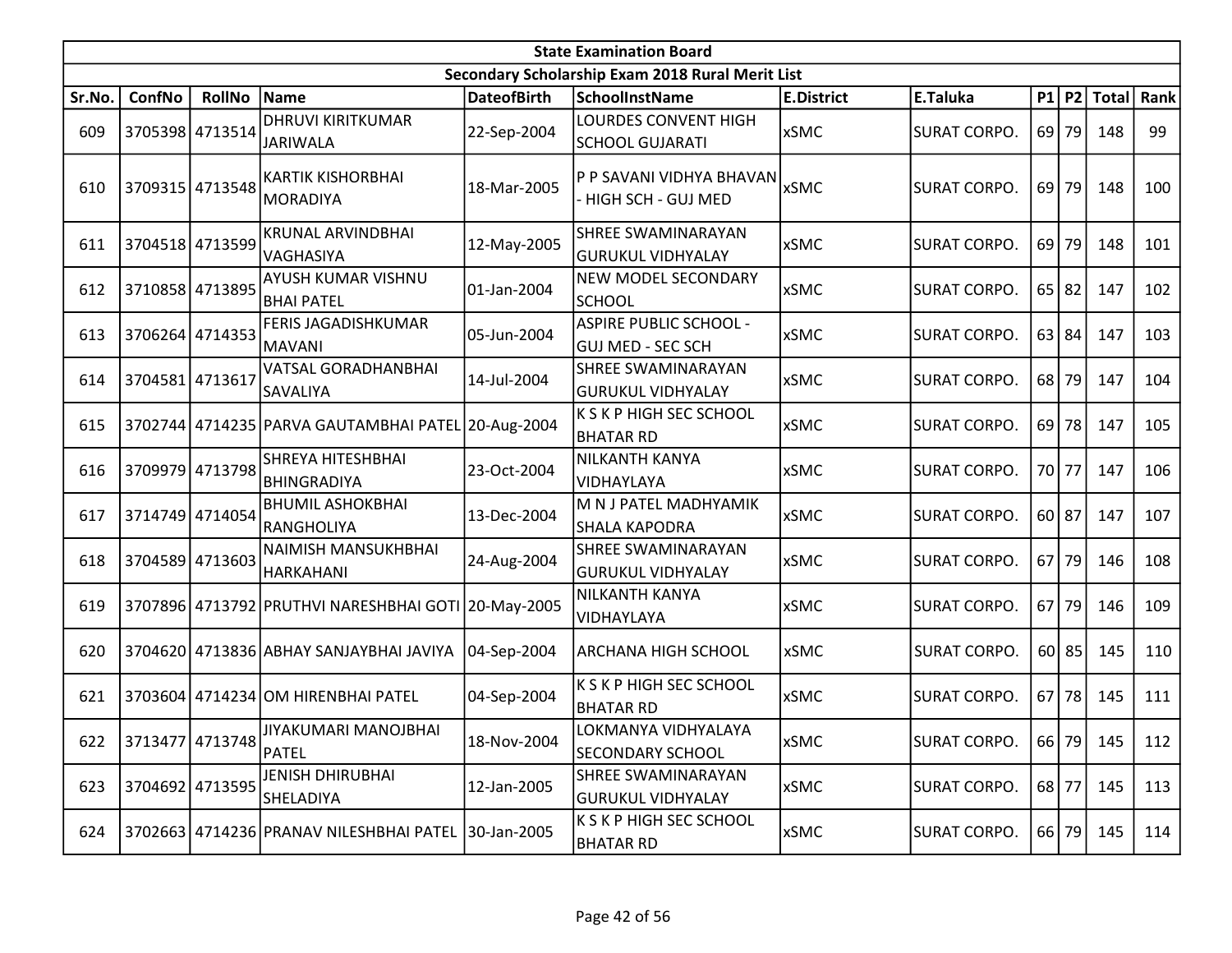|        | <b>State Examination Board</b><br>Secondary Scholarship Exam 2018 Rural Merit List |                 |                                                     |                    |                                                       |                   |                     |    |           |               |      |  |  |  |
|--------|------------------------------------------------------------------------------------|-----------------|-----------------------------------------------------|--------------------|-------------------------------------------------------|-------------------|---------------------|----|-----------|---------------|------|--|--|--|
|        |                                                                                    |                 |                                                     |                    |                                                       |                   |                     |    |           |               |      |  |  |  |
| Sr.No. | ConfNo                                                                             | <b>RollNo</b>   | Name                                                | <b>DateofBirth</b> | SchoolInstName                                        | <b>E.District</b> | E.Taluka            |    | P1 P2     | <b>Total</b>  | Rank |  |  |  |
| 625    | 3718118 4713491                                                                    |                 | AAYUSHYAKUMAR<br>VASANTKUMAR JAIN                   | 14-Mar-2005        | SUNRAYS VIDHYALAYA GUJ                                | <b>xSMC</b>       | <b>SURAT CORPO.</b> | 66 | 79        | 145           | 115  |  |  |  |
| 626    | 3707982 4713794                                                                    |                 | REETU HARESHBHAI<br><b>GHELANI</b>                  | 18-Jun-2005        | <b>NILKANTH KANYA</b><br>VIDHAYLAYA                   | <b>xSMC</b>       | <b>SURAT CORPO.</b> |    | 68 77     | 145           | 116  |  |  |  |
| 627    |                                                                                    | 3710680 4713939 | YASH KUMAR RAJENDRA<br><b>BHAI PATEL</b>            | 09-Apr-2004        | <b>NEW MODEL SECONDARY</b><br><b>SCHOOL</b>           | <b>xSMC</b>       | <b>SURAT CORPO.</b> | 66 | 78        | 144           | 117  |  |  |  |
| 628    | 3712716 4713976                                                                    |                 | ADITYA BIPINCHANDRA<br><b>KAHAR</b>                 | 10-Jul-2004        | SHREE R D GHAEL<br>JEEVANBHARTI NPURA                 | <b>xSMC</b>       | <b>SURAT CORPO.</b> | 62 | 82        | 144           | 118  |  |  |  |
| 629    | 3711765 4713502                                                                    |                 | MAHI KAUSHIKKUMAR<br><b>PATEL</b>                   | 14-Sep-2004        | SUNRAYS VIDHYALAYA GUJ                                | <b>xSMC</b>       | <b>SURAT CORPO.</b> | 65 | 79        | 144           | 119  |  |  |  |
| 630    |                                                                                    |                 | 3717977 4713543 HARSH MITESHBHAI HIRANI 04-Nov-2004 |                    | P P SAVANI VIDHYA BHAVAN<br>- HIGH SCH - GUJ MED      | <b>xSMC</b>       | <b>SURAT CORPO.</b> |    | $61$   83 | 144           | 120  |  |  |  |
| 631    |                                                                                    |                 | 3712196 4713546 JAY RAMESHBHAI GOYANI               | 18-Nov-2004        | P P SAVANI VIDHYA BHAVAN<br>- HIGH SCH - GUJ MED      | <b>xSMC</b>       | <b>SURAT CORPO.</b> | 61 | 83        | 144           | 121  |  |  |  |
| 632    | 3704502 4713616                                                                    |                 | <b>VANDIT JAYSUKHBHAI</b><br>KALATHIYA              | 25-Dec-2004        | <b>SHREE SWAMINARAYAN</b><br><b>GURUKUL VIDHYALAY</b> | <b>xSMC</b>       | <b>SURAT CORPO.</b> | 63 | 81        | 144           | 122  |  |  |  |
| 633    | 3711062 4714031                                                                    |                 | <b>VANSH NIKUNJKUMAR</b><br><b>MODI</b>             | 14-Apr-2005        | SHREE R D GHAEL<br>JEEVANBHARTI NPURA                 | <b>xSMC</b>       | <b>SURAT CORPO.</b> | 64 | 80        | 144           | 123  |  |  |  |
| 634    | 3718069 4713555                                                                    |                 | <b>VIRAL DINESHBHAI</b><br>KALASARIYA               | 27-Aug-2005        | P P SAVANI VIDHYA BHAVAN<br>- HIGH SCH - GUJ MED      | <b>xSMC</b>       | <b>SURAT CORPO.</b> | 68 | 76        | 144           | 124  |  |  |  |
| 635    | 3712828 4713913                                                                    |                 | KRISHI SATISHKUMAR<br><b>PATEL</b>                  | 02-Feb-2004        | NEW MODEL SECONDARY<br><b>SCHOOL</b>                  | <b>xSMC</b>       | <b>SURAT CORPO.</b> | 65 | 78        | 143           | 125  |  |  |  |
| 636    | 3710794 4713926                                                                    |                 | PRACHI RAJESHKUMAR<br><b>JARIWALA</b>               | 10-Feb-2004        | <b>NEW MODEL SECONDARY</b><br><b>SCHOOL</b>           | <b>xSMC</b>       | <b>SURAT CORPO.</b> |    | 63 80     | 143           | 126  |  |  |  |
| 637    |                                                                                    |                 | 3713421 4713752 VIVEK RAJESHBHAI SAILOR             | 28-Feb-2004        | LOKMANYA VIDHYALAYA<br><b>SECONDARY SCHOOL</b>        | <b>xSMC</b>       | <b>SURAT CORPO.</b> |    |           | 67   76   143 | 127  |  |  |  |
| 638    | 3705706 4713576                                                                    |                 | BHASHA HIMMATBHAI<br>VAGHANI                        | 09-May-2004        | G G ZADAFIYA VIDHYALAY                                | <b>xSMC</b>       | <b>SURAT CORPO.</b> |    | 67 76     | 143           | 128  |  |  |  |
| 639    |                                                                                    | 3713103 4713750 | NUPUR UPENDRABHAI<br><b>TRIVEDI</b>                 | 02-Jun-2004        | LOKMANYA VIDHYALAYA<br><b>SECONDARY SCHOOL</b>        | <b>xSMC</b>       | <b>SURAT CORPO.</b> |    | 62 81     | 143           | 129  |  |  |  |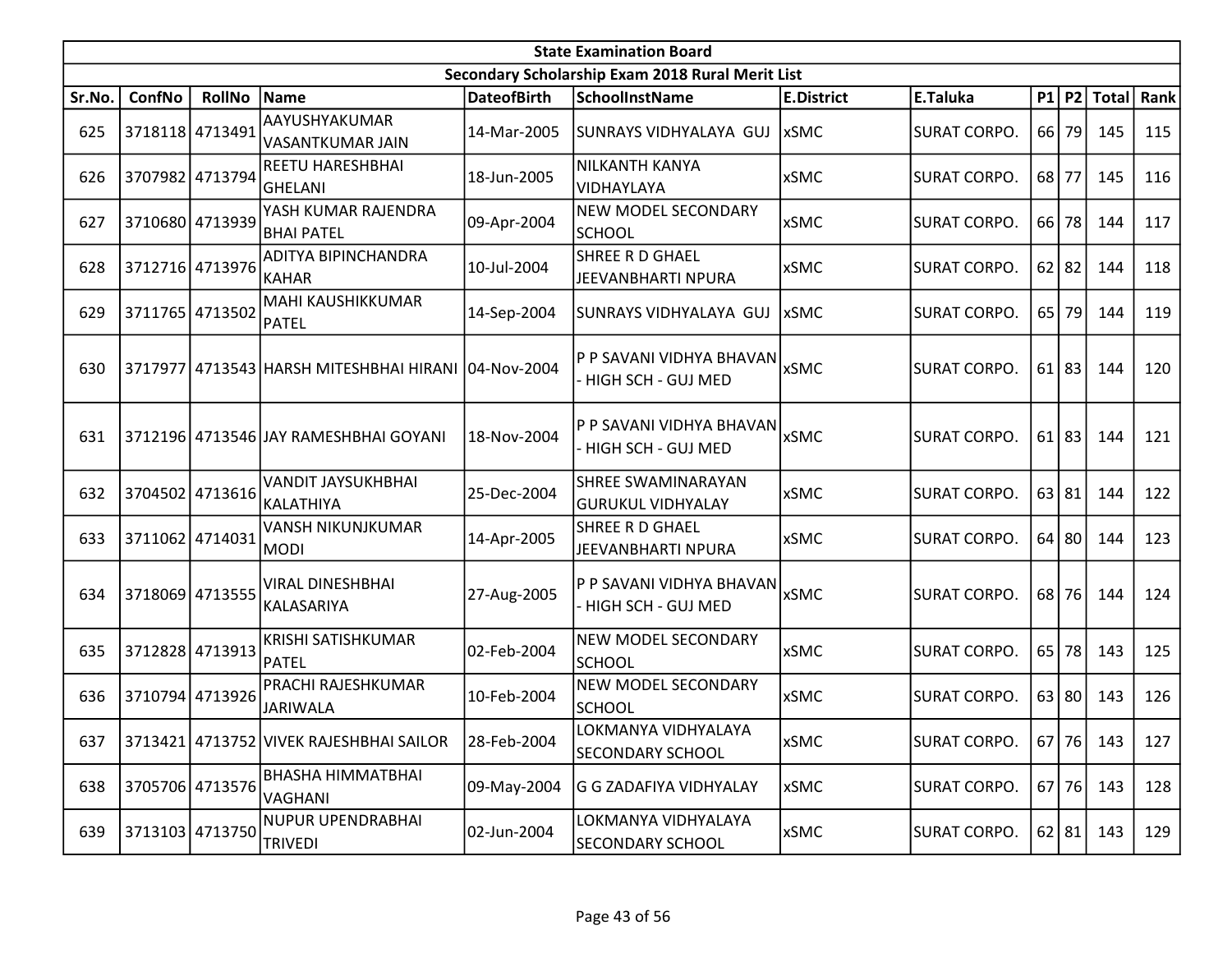|        | <b>State Examination Board</b> |                 |                                                     |                    |                                                                       |                   |                     |       |           |               |      |  |  |  |
|--------|--------------------------------|-----------------|-----------------------------------------------------|--------------------|-----------------------------------------------------------------------|-------------------|---------------------|-------|-----------|---------------|------|--|--|--|
|        |                                |                 |                                                     |                    | Secondary Scholarship Exam 2018 Rural Merit List                      |                   |                     |       |           |               |      |  |  |  |
| Sr.No. | ConfNo                         | <b>RollNo</b>   | Name                                                | <b>DateofBirth</b> | <b>SchoolInstName</b>                                                 | <b>E.District</b> | E.Taluka            |       |           | $P1$ P2 Total | Rank |  |  |  |
| 640    | 3717669                        |                 | 4713912 KRENA JAGDISH BHAI PATEL 18-Jun-2004        |                    | <b>NEW MODEL SECONDARY</b><br><b>SCHOOL</b>                           | <b>xSMC</b>       | <b>SURAT CORPO.</b> | 66 77 |           | 143           | 130  |  |  |  |
| 641    | 3704577                        | 4713606         | RAJKUMAR RAMESHBHAI<br><b>GOTI</b>                  | 22-Aug-2004        | <b>SHREE SWAMINARAYAN</b><br><b>GURUKUL VIDHYALAY</b>                 | <b>xSMC</b>       | <b>SURAT CORPO.</b> |       | 69 74     | 143           | 131  |  |  |  |
| 642    |                                | 3717463 4714151 | ARYANKUMAR<br>MANSUKHBHAI RAKHOLIYA                 | 30-Sep-2004        | I P SAVANI SECONDARY<br><b>SCHOOL</b>                                 | <b>xSMC</b>       | <b>SURAT CORPO.</b> |       | 64 79     | 143           | 132  |  |  |  |
| 643    | 3717991 4713551                |                 | PARTH SHAMAJIBHAI<br>MAKAVANA                       | 04-Oct-2004        | P P SAVANI VIDHYA BHAVAN<br>- HIGH SCH - GUJ MED                      | <b>xSMC</b>       | <b>SURAT CORPO.</b> | 66 77 |           | 143           | 133  |  |  |  |
| 644    |                                |                 | 3709669 4714129 MIRALI BHARATBHAI GOHIL 11-Oct-2004 |                    | RAMKRUSHNA<br><b>VIDYABHAVAN - L H ROAD</b>                           | <b>xSMC</b>       | <b>SURAT CORPO.</b> |       | 65 78     | 143           | 134  |  |  |  |
| 645    | 3704597                        |                 | 4713611 TIRTH ASHISHBHAI RUPANI                     | 15-Oct-2004        | <b>SHREE SWAMINARAYAN</b><br><b>GURUKUL VIDHYALAY</b>                 | <b>xSMC</b>       | <b>SURAT CORPO.</b> | 65    | 78        | 143           | 135  |  |  |  |
| 646    |                                |                 | 3707406 4714124 JINAL JAYESHBHAI PATEL              | 26-Oct-2004        | RAMKRUSHNA<br>VIDYABHAVAN - L H ROAD                                  | <b>xSMC</b>       | <b>SURAT CORPO.</b> |       | $67$   76 | 143           | 136  |  |  |  |
| 647    |                                |                 | 3711050 4714026 SNEHA FARASRAM RANA                 | 14-Jan-2005        | SHREE R D GHAEL<br><b>JEEVANBHARTI NPURA</b>                          | <b>xSMC</b>       | <b>SURAT CORPO.</b> | 66    | 77        | 143           | 137  |  |  |  |
| 648    |                                | 3707888 4713793 | RADHI PRAKASHKUMAR<br>LODALIYA                      | 02-Feb-2005        | <b>NILKANTH KANYA</b><br>VIDHAYLAYA                                   | <b>xSMC</b>       | <b>SURAT CORPO.</b> | 66 77 |           | 143           | 138  |  |  |  |
| 649    | 3709737                        | 4714194         | OM BIPINCHANDRA<br>SOLANKI                          | 13-Mar-2005        | <b>SMT D R RANA</b><br>VIDHYASANKUL - DINDAYAL<br><b>SMRUTI TRUST</b> | <b>xSMC</b>       | <b>SURAT CORPO.</b> |       | $68$ 75   | 143           | 139  |  |  |  |
| 650    |                                |                 | 3709703 4714192 KRISHN HRTALBHAI PATEL              | 18-Mar-2005        | <b>SMT D R RANA</b><br>VIDHYASANKUL - DINDAYAL<br><b>SMRUTI TRUST</b> | <b>xSMC</b>       | <b>SURAT CORPO.</b> |       | $67$   76 | 143           | 140  |  |  |  |
| 651    |                                | 3702631 4714233 | MIHIRKUMAR JAYESHBHAI<br>PATEL                      | 23-Apr-2002        | K S K P HIGH SEC SCHOOL<br><b>BHATAR RD</b>                           | <b>xSMC</b>       | <b>SURAT CORPO.</b> |       | 60 82     | 142           | 141  |  |  |  |
| 652    |                                | 3712551 4714044 | JAYDIP JAYANTIBHAI<br>NAKUM                         | 28-Jan-2004        | SUMAN HIGH SCH - 002 -<br><b>VARACHHA</b>                             | <b>xSMC</b>       | <b>SURAT CORPO.</b> |       | 60 82     | 142           | 142  |  |  |  |
| 653    |                                | 3708902 4714030 | <b>VAIBHAVI PRITESHKUMAR</b><br>OZA                 | 20-May-2004        | SHREE R D GHAEL<br>JEEVANBHARTI NPURA                                 | <b>xSMC</b>       | <b>SURAT CORPO.</b> |       | 66 76     | 142           | 143  |  |  |  |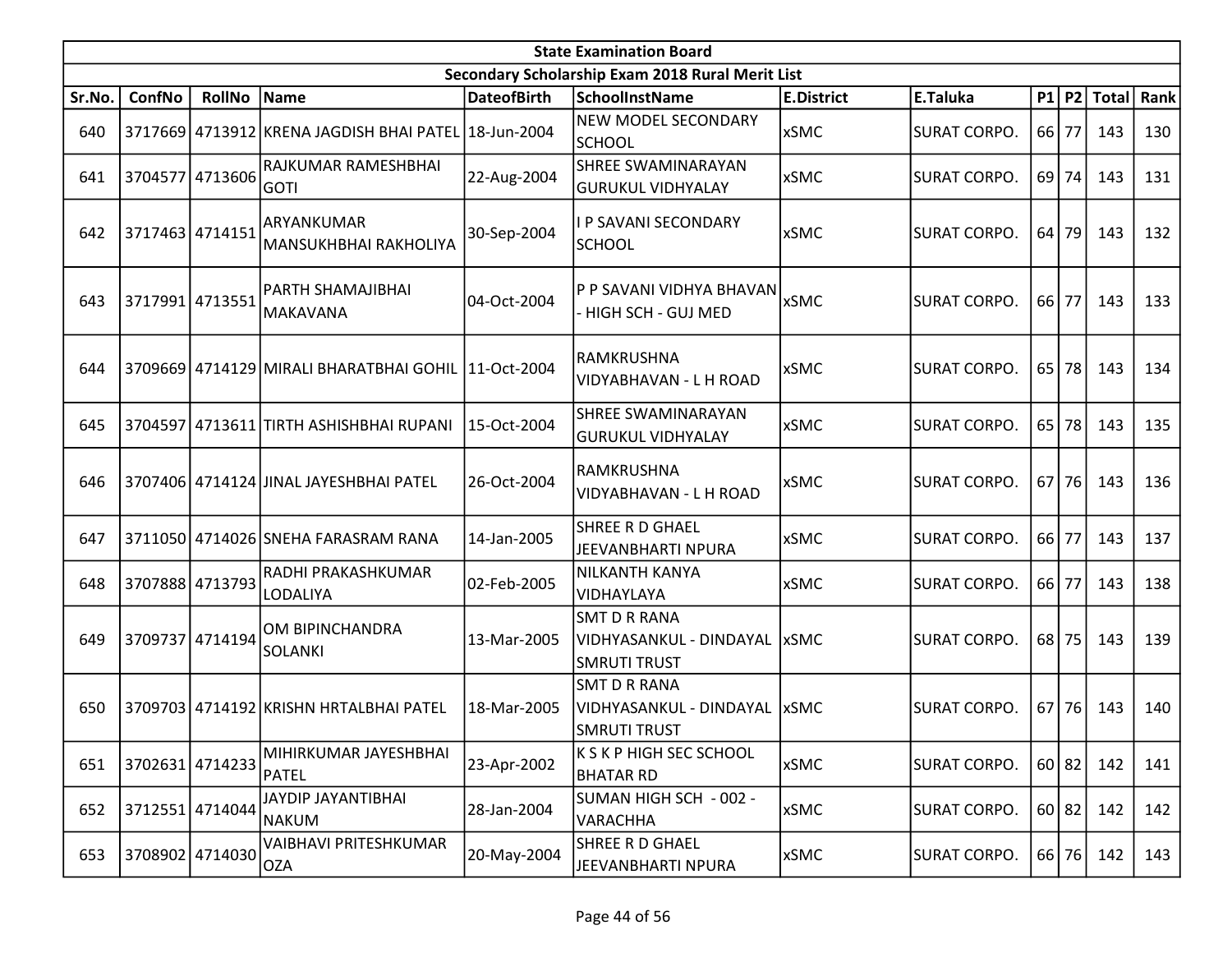|        | <b>State Examination Board</b> |                 |                                            |                    |                                                  |                   |                     |       |         |             |      |  |  |  |
|--------|--------------------------------|-----------------|--------------------------------------------|--------------------|--------------------------------------------------|-------------------|---------------------|-------|---------|-------------|------|--|--|--|
|        |                                |                 |                                            |                    | Secondary Scholarship Exam 2018 Rural Merit List |                   |                     |       |         |             |      |  |  |  |
| Sr.No. | ConfNo                         | <b>RollNo</b>   | Name                                       | <b>DateofBirth</b> | <b>SchoolInstName</b>                            | <b>E.District</b> | E.Taluka            |       |         | P1 P2 Total | Rank |  |  |  |
| 654    |                                |                 | 3709189 4713858 VIRALI AMITBHAI JOSHI      | 31-Oct-2004        | ARCHANA HIGH SCHOOL                              | xSMC              | <b>SURAT CORPO.</b> |       | $64$ 78 | 142         | 144  |  |  |  |
| 655    |                                | 3706375 4713709 | PRAPTIKUMARI AMITSINH<br><b>SOLANKI</b>    | 10-Nov-2004        | SREE L H BOGHRA SCHOOL<br><b>GUJARATI</b>        | <b>xSMC</b>       | <b>SURAT CORPO.</b> | 71    | 71      | 142         | 145  |  |  |  |
| 656    |                                | 3713362 4713746 | JASHKUMAR NARESHBHAI<br>MALAVIYA           | 18-Nov-2004        | LOKMANYA VIDHYALAYA<br><b>SECONDARY SCHOOL</b>   | <b>xSMC</b>       | <b>SURAT CORPO.</b> | 63    | 79      | 142         | 146  |  |  |  |
| 657    |                                | 3712203 4713534 | <b>DEEP SUDHIRBHAI</b><br><b>MATHUKIYA</b> | 22-Nov-2004        | P P SAVANI VIDHYA BHAVAN<br>- HIGH SCH - GUJ MED | <b>xSMC</b>       | <b>SURAT CORPO.</b> | 64    | 78      | 142         | 147  |  |  |  |
| 658    |                                | 3704600 4713604 | PARTH GAUTAMBHAI<br>VAGHASIYA              | 26-Mar-2005        | SHREE SWAMINARAYAN<br><b>GURUKUL VIDHYALAY</b>   | <b>xSMC</b>       | <b>SURAT CORPO.</b> | 69    | 73      | 142         | 148  |  |  |  |
| 659    |                                | 3715816 4713660 | SAHIL CHANDESHBHAI<br><b>SOJITRA</b>       | 05-Apr-2005        | MATRUBHUMI<br>VIDHYABHAVAN                       | <b>xSMC</b>       | <b>SURAT CORPO.</b> | 66    | 76      | 142         | 149  |  |  |  |
| 660    | 3717504 4714171                |                 | MANAV RAJESHBHAI<br><b>MAJITHIYA</b>       | 18-Apr-2005        | <b>I P SAVANI SECONDARY</b><br><b>SCHOOL</b>     | <b>xSMC</b>       | <b>SURAT CORPO.</b> | 65    | 77      | 142         | 150  |  |  |  |
| 661    | 3707378 4714122                |                 | <b>ISHA DHIRUBHAI</b><br>DHAMELIYA         | 24-Aug-2005        | RAMKRUSHNA<br>VIDYABHAVAN - L H ROAD             | <b>xSMC</b>       | <b>SURAT CORPO.</b> |       | $62$ 80 | 142         | 151  |  |  |  |
| 662    |                                |                 | 3710822 4713921 NIKIBEN MANILAL PATEL      | 13-Mar-2004        | <b>NEW MODEL SECONDARY</b><br><b>SCHOOL</b>      | <b>xSMC</b>       | <b>SURAT CORPO.</b> | 63    | 78      | 141         | 152  |  |  |  |
| 663    |                                | 3702704 4714232 | MIHIR RAKESHKUMAR<br><b>PATEL</b>          | 27-May-2004        | K S K P HIGH SEC SCHOOL<br><b>BHATAR RD</b>      | <b>xSMC</b>       | <b>SURAT CORPO.</b> | 65    | 76      | 141         | 153  |  |  |  |
| 664    |                                | 3707374 4714118 | <b>FENIL SANJAYBHAI</b><br><b>MALAVIA</b>  | 25-Aug-2004        | RAMKRUSHNA<br>VIDYABHAVAN - L H ROAD             | <b>xSMC</b>       | <b>SURAT CORPO.</b> |       | 72 69   | 141         | 154  |  |  |  |
| 665    | 3711011 4713932                |                 | SHARMI BEN VIPUL KUMAR<br><b>PATEL</b>     | 31-Aug-2004        | <b>NEW MODEL SECONDARY</b><br><b>SCHOOL</b>      | <b>xSMC</b>       | <b>SURAT CORPO.</b> | 70 71 |         | 141         | 155  |  |  |  |
| 666    |                                | 3711624 4713499 | KEVINKUMAR<br>MANSUKHBHAI PATEL            | 06-Sep-2004        | SUNRAYS VIDHYALAYA GUJ   xSMC                    |                   | <b>SURAT CORPO.</b> |       |         | 63 78 141   | 156  |  |  |  |
| 667    |                                | 3711894 4713838 | DARSHKUMAR<br>HASMUKHBHAI MATRIYA          | 23-Nov-2004        | ARCHANA HIGH SCHOOL                              | xSMC              | <b>SURAT CORPO.</b> |       | 66 75   | 141         | 157  |  |  |  |
| 668    |                                | 3716773 4713623 | AEVAN HARSHADBHAI<br>AJUDIYA               | 22-Dec-2004        | MATRUBHUMI<br>VIDHYABHAVAN                       | xSMC              | <b>SURAT CORPO.</b> |       | 60 81   | 141         | 158  |  |  |  |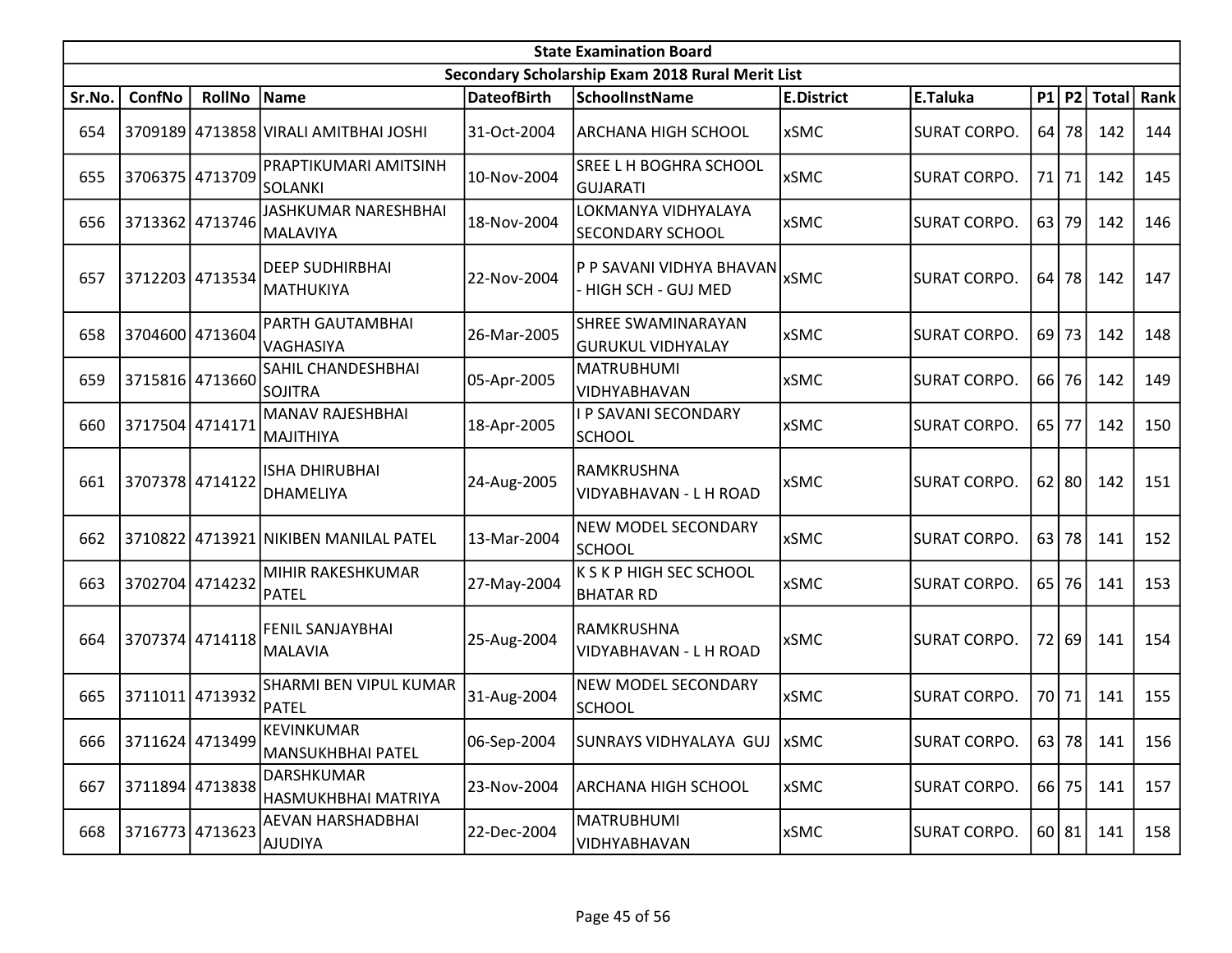|        | <b>State Examination Board</b> |                 |                                                       |                    |                                                                       |                    |                     |         |         |             |              |  |  |
|--------|--------------------------------|-----------------|-------------------------------------------------------|--------------------|-----------------------------------------------------------------------|--------------------|---------------------|---------|---------|-------------|--------------|--|--|
|        |                                |                 |                                                       |                    | Secondary Scholarship Exam 2018 Rural Merit List                      |                    |                     |         |         |             |              |  |  |
| Sr.No. | ConfNo                         | <b>RollNo</b>   | <b>Name</b>                                           | <b>DateofBirth</b> | <b>SchoolInstName</b>                                                 | <b>E.District</b>  | E.Taluka            |         |         | P1 P2 Total | Rank         |  |  |
| 669    |                                | 3706987 4714289 | HITESH RAMESHBHAI<br>VAGHELA                          | 24-Jan-2005        | SMT L P D PATEL<br>MADHYAMIK SCHOOL PUNA                              | <b>xSMC</b>        | <b>SURAT CORPO.</b> | 68      | 73      | 141         | 159          |  |  |
| 670    | 3707391                        | 4714140         | SNEHA RAJESHBHAI<br><b>SOMAIYA</b>                    | 06-Apr-2005        | RAMKRUSHNA<br>VIDYABHAVAN - L H ROAD                                  | <b>xSMC</b>        | <b>SURAT CORPO.</b> |         | 60 81   | 141         | 160          |  |  |
| 671    |                                |                 | GAURAV<br>3704682 4713586 GHANASHYAMBHAI<br>MANGUKIYA | 03-May-2005        | <b>SHREE SWAMINARAYAN</b><br><b>GURUKUL VIDHYALAY</b>                 | <b>xSMC</b>        | <b>SURAT CORPO.</b> | 55      | 86      | 141         | 161          |  |  |
| 672    |                                |                 | 3707836 4714188 HETVI GIRISHBHAI PATEL                | 09-Jul-2005        | <b>SMT D R RANA</b><br>VIDHYASANKUL - DINDAYAL<br><b>SMRUTI TRUST</b> | <b>xSMC</b>        | <b>SURAT CORPO.</b> | 66      | 75      | 141         | 162          |  |  |
| 673    |                                | 3716196 4714049 | PRIYANKBHAI JAYSUKHBHAI<br><b>TANTI</b>               | 14-Jul-2005        | SUMAN HIGH SCH - 002 -<br><b>VARACHHA</b>                             | <b>xSMC</b>        | <b>SURAT CORPO.</b> | 70 l    | 71      | 141         | 163          |  |  |
| 674    | 3705207                        | 4713518         | JAYASVI MANISHKUMAR<br>HIRAPARA                       | 21-Jan-2004        | LOURDES CONVENT HIGH<br><b>SCHOOL GUJARATI</b>                        | <b>xSMC</b>        | <b>SURAT CORPO.</b> |         | 69 71   | 140         | 164          |  |  |
| 675    | 3704609                        | 4713594         | <b>JENIL SURESHBHAI</b><br>GEVARIYA                   | 16-Feb-2004        | <b>SHREE SWAMINARAYAN</b><br><b>GURUKUL VIDHYALAY</b>                 | <b>xSMC</b>        | <b>SURAT CORPO.</b> | 65      | 75      | 140         | 165          |  |  |
| 676    |                                |                 | 3714245 4713906 JENCY JIGARBHAI PATEL                 | 13-Apr-2004        | <b>NEW MODEL SECONDARY</b><br><b>SCHOOL</b>                           | <b>xSMC</b>        | <b>SURAT CORPO.</b> | $65$ 75 |         | 140         | 166          |  |  |
| 677    |                                | 3707863 4713791 | PRIYANSHI PRAVINBHAI<br><b>BHARODIYA</b>              | 13-Oct-2004        | NILKANTH KANYA<br>VIDHAYLAYA                                          | <b>xSMC</b>        | <b>SURAT CORPO.</b> | $61$ 79 |         | 140         | 167          |  |  |
| 678    |                                | 3700349 4714478 | RAJDEEP KRANTIBHAI<br><b>SAVANI</b>                   | 15-Oct-2004        | <b>ASHADEEP VIDHYALAY</b><br><b>SECONDARY</b>                         | <b>xSMC</b>        | <b>SURAT CORPO.</b> | 54      | 86      | 140         | 168          |  |  |
| 679    |                                | 3706479 4714348 | <b>DHRUVIBEN BHAVESHBHAI</b><br><b>ITALIYA</b>        | 20-Oct-2004        | <b>ASPIRE PUBLIC SCHOOL -</b><br>GUJ MED - SEC SCH                    | <b>xSMC</b>        | <b>SURAT CORPO.</b> | 64      | 76      | 140         | 169          |  |  |
| 680    |                                |                 | 3715095 4713579 PAYAL DILIPBHAI BAVISIYA              | 23-Jan-2005        | SARASWATI VATSALYA<br>VIDHYALAY - HIGH SCH                            | <b>xSMC</b>        | <b>SURAT CORPO.</b> | 64      | 76      | 140         | 170          |  |  |
| 681    | 3706381 4713717                |                 | RUSHIKESH SANJAYBHAI<br><b>NAYAK</b>                  | 28-Jan-2005        | SREE L H BOGHRA SCHOOL<br><b>GUJARATI</b>                             | xSMC               | <b>SURAT CORPO.</b> |         | 57 83   | 140         | 171          |  |  |
| 682    |                                | 3716088 4714042 | HARSH ARVINDBHAI<br>PARMAR                            | 18-Apr-2005        | SUMAN HIGH SCH - 002 -<br><b>VARACHHA</b>                             | <b>xSMC</b>        | <b>SURAT CORPO.</b> |         | $67$ 73 | 140         | 172          |  |  |
| 683    |                                | 3709352 4714496 | <b>KRISHNA GORDHANBHAI</b><br><b>CHAUHAN</b>          | 28-Dec-2004        | SHRINN SHAH HIGH<br><b>SCHOOL</b>                                     | SURENDRANAGA<br> R | <b>CHOTILA</b>      |         | 56 63   | 119         | $\mathbf{1}$ |  |  |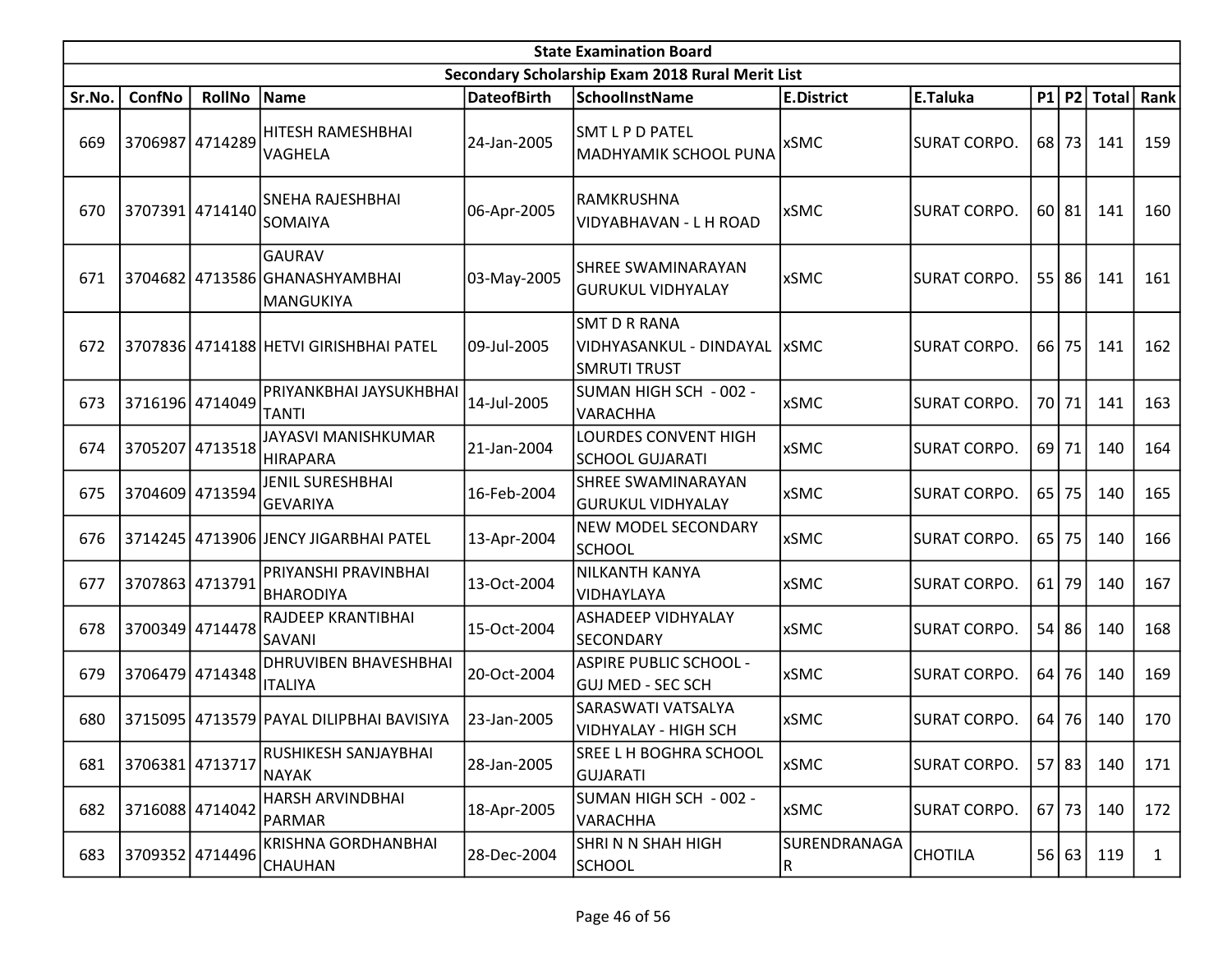|        | <b>State Examination Board</b> |                 |                                                    |                    |                                                                      |                   |                        |       |           |             |                |  |  |
|--------|--------------------------------|-----------------|----------------------------------------------------|--------------------|----------------------------------------------------------------------|-------------------|------------------------|-------|-----------|-------------|----------------|--|--|
|        |                                |                 |                                                    |                    | Secondary Scholarship Exam 2018 Rural Merit List                     |                   |                        |       |           |             |                |  |  |
| Sr.No. | ConfNo                         | <b>RollNo</b>   | Name                                               | <b>DateofBirth</b> | <b>SchoolInstName</b>                                                | <b>E.District</b> | E.Taluka               |       |           | P1 P2 Total | Rank           |  |  |
| 684    | 3717223 4714497                |                 | <b>MAHER NATVARBHAI</b><br>lCHAVDA                 | 24-Feb-2005        | ISHRI N N SHAH HIGH<br><b>SCHOOL</b>                                 | SURENDRANAGA<br>R | <b>CHOTILA</b>         | 60    | 56        | 116         | $\overline{2}$ |  |  |
| 685    |                                | 3718791 4714510 | RAJESHVARI MANISHBHAI<br><b>PARMAR</b>             | 11-Nov-2004        | M D M KANYA VIDHYA<br><b>MANDIR</b>                                  | SURENDRANAGA<br>R | DHRANGADHRA 57 66      |       |           | 123         | 1              |  |  |
| 686    |                                |                 | 3716144 4714504 AUM CHANDRESH MEHATA               | 29-Oct-2004        | <b>SAINT HILARY SCHOOL</b>                                           | SURENDRANAGA<br>R | DHRANGADHRA            | 62    | 57        | 119         | $\overline{2}$ |  |  |
| 687    |                                | 3718784 4714515 | YOGANSHI DEVARAJBHAI<br><b>JADAV</b>               | 03-Feb-2005        | M D M KANYA VIDHYA<br><b>MANDIR</b>                                  | SURENDRANAGA<br>R | <b>DHRANGADHRA</b>     | 48 57 |           | 105         | 3              |  |  |
| 688    |                                |                 | 3717970 4714509 JANAKI RAMESHBHAI MORI             | 18-Aug-2005        | M D M KANYA VIDHYA<br><b>MANDIR</b>                                  | SURENDRANAGA<br>R | DHRANGADHRA            |       | $45$   56 | 101         | 4              |  |  |
| 689    | 3700165                        |                 | 4714573   MONI MANOJBHAI DODIYA                    | 01-Jan-2005        | SHRI N.M. HIGH SCHOOL                                                | SURENDRANAGA<br>R | <b>LIMBDI</b>          | 60    | 73        | 133         | $\mathbf{1}$   |  |  |
| 690    | 3718402 4714582                |                 | <b>TOSIFABEN YUNUSBHAI</b><br><b>VARIYA</b>        | 24-Sep-2003        | MODEL SCHOOL LIMBDI                                                  | SURENDRANAGA<br>R | <b>LIMBDI</b>          | 58    | 66        | 124         | $\overline{2}$ |  |  |
| 691    |                                |                 | 3715523 4714624 ASIM MUSTSKBHAI MALEK              | 23-Nov-2004        | SANSKAR VIDHYALAYA                                                   | SURENDRANAGA<br>R | PATDI - DASADA 74      |       | 79        | 153         | 1              |  |  |
| 692    |                                |                 | 3712949 4714626 KISHAN JAYMAL RABARI               | 28-Aug-2005        | <b>SANSKAR VIDHYALAYA</b>                                            | SURENDRANAGA<br>R | PATDI - DASADA 74   78 |       |           | 152         | $\overline{2}$ |  |  |
| 693    |                                |                 | 3702979 4714793 UMANG ARVINDBHAI PATEL 03-Oct-2004 |                    | SHREE SHASTRISWAMI<br>NARAYANDASJI VIDHYALAYA R                      | SURENDRANAGA      | <b>WADHVAN</b>         |       | 79 96     | 175         | 1              |  |  |
| 694    |                                | 3700974 4714716 | KARMRAJSINH JAGDISHSINH<br><b>ZALA</b>             | 30-Nov-2004        | SHRI N D RAVAL NEW ENG<br><b>HIGHSCHOOL</b>                          | SURENDRANAGA<br>R | <b>WADHVAN</b>         |       | $82$   85 | 167         | $\overline{2}$ |  |  |
| 695    | 3711084 4714733                |                 | AMI MADHUSUDANBHAI<br>ZALODIYA                     | 26-Nov-2004        | <b>SHRIKP GIRLS HIGH</b><br><b>SCHOOL</b>                            | SURENDRANAGA<br>R | <b>WADHVAN</b>         | 76 l  | 83        | 159         | 3              |  |  |
| 696    |                                |                 | 3715539 4714779 DIPESH NILESHBHAI GOHIL            | 19-Dec-2004        | <b>SHREE SHASTRISWAMI</b><br> NARAYANDASJI VIDHYALAYA R              | SURENDRANAGA      | <b>WADHVAN</b>         | 71    | 88        | 159         | 4              |  |  |
| 697    |                                | 3717843 4714765 | JAYDEV HARSHADBHAI<br>PARMAR                       | 18-Nov-2004        | R A PATEL BOYS HIGHSCOOL SURENDRANAGA<br><b>&amp; HIGHER SEC SCH</b> | R                 | <b>WADHVAN</b>         |       | 71 86     | 157         | 5              |  |  |
| 698    | 3707681 4714792                |                 | <b>SWADIPSINH KALYANSINH</b><br>PADHIYAR           | 30-Aug-2004        | <b>SHREE SHASTRISWAMI</b><br> NARAYANDASJI VIDHYALAYA R              | SURENDRANAGA      | <b>WADHVAN</b>         |       | 70 84     | 154         | 6              |  |  |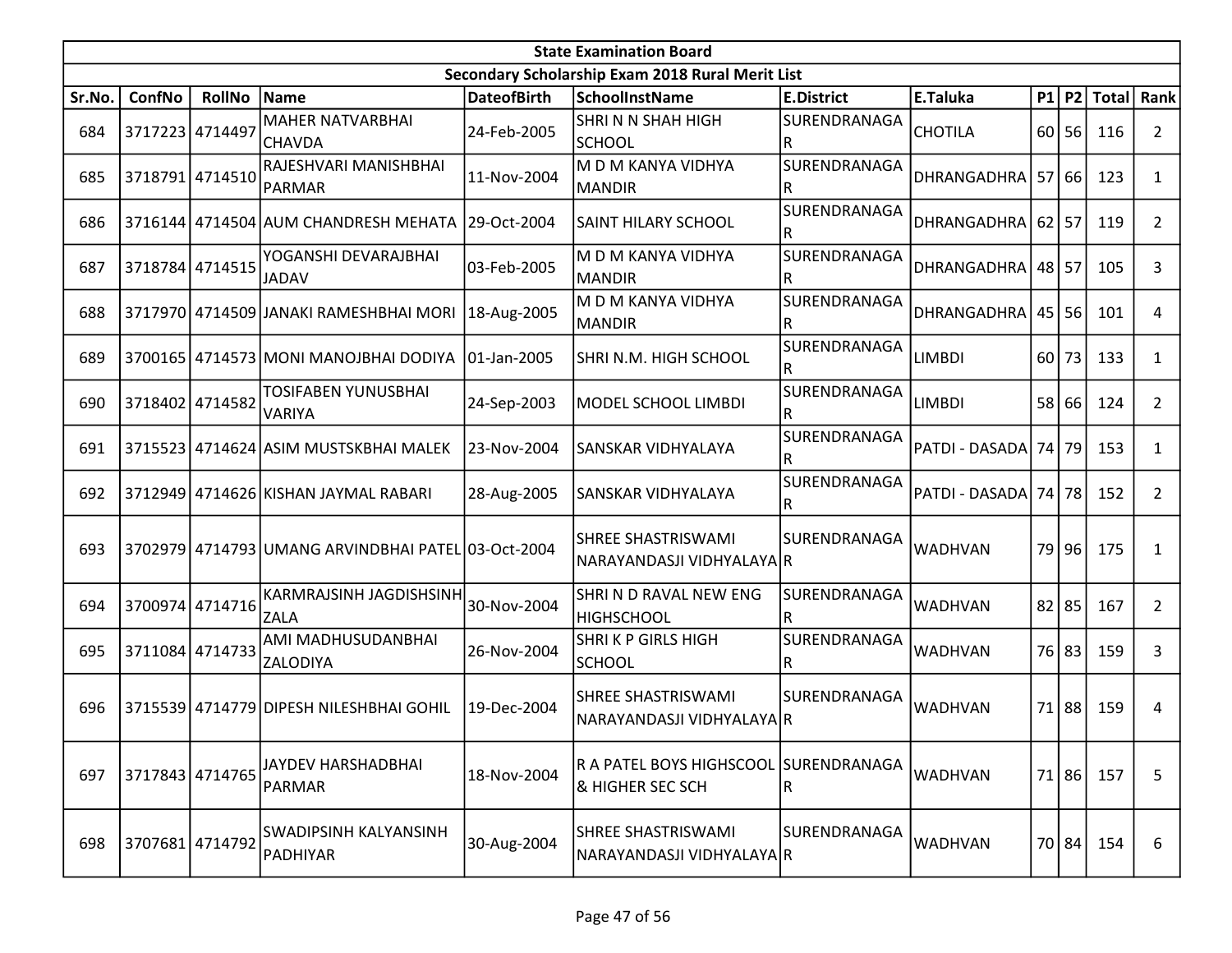|        | <b>State Examination Board</b> |                 |                                                                   |                    |                                                                            |                          |                |    |         |           |                  |  |  |
|--------|--------------------------------|-----------------|-------------------------------------------------------------------|--------------------|----------------------------------------------------------------------------|--------------------------|----------------|----|---------|-----------|------------------|--|--|
|        |                                |                 |                                                                   |                    | Secondary Scholarship Exam 2018 Rural Merit List                           |                          |                |    |         |           |                  |  |  |
| Sr.No. | ConfNo                         | <b>RollNo</b>   | Name                                                              | <b>DateofBirth</b> | <b>SchoolInstName</b>                                                      | <b>E.District</b>        | E.Taluka       |    |         |           | P1 P2 Total Rank |  |  |
| 699    | 3717818 4714772                |                 | <b>SANJAY HASMUKHBHAI</b><br>PARMAR                               | 09-Nov-2004        | R A PATEL BOYS HIGHSCOOL SURENDRANAGA<br><b>&amp; HIGHER SEC SCH</b>       | lR.                      | <b>WADHVAN</b> |    | 74 78   | 152       | 7                |  |  |
| 700    |                                |                 | 3710769 4714786 PRIYA ANILKUMAR PATEL                             | 16-Sep-2004        | SHREE SHASTRISWAMI<br>NARAYANDASJI VIDHYALAYA R                            | SURENDRANAGA             | WADHVAN        |    | $64$ 87 | 151       | 8                |  |  |
| 701    | 3707721 4714785                |                 | PRAYAG NIMESHBHAI<br><b>TRIVEDI</b>                               | 30-Jan-2005        | <b>SHREE SHASTRISWAMI</b><br>NARAYANDASJI VIDHYALAYA R                     | SURENDRANAGA             | <b>WADHVAN</b> | 67 | 83      | 150       | 9                |  |  |
| 702    |                                | 3704213 4714725 | <b>JAYDIPKUMAR</b><br>KAUSHIKBHAI VADHVANA                        | 04-Apr-2005        | DARSHAN VIDHYALAY                                                          | <b>SURENDRANAGA</b><br>R | <b>WADHVAN</b> | 78 | 68      | 146       | 10               |  |  |
| 703    |                                | 3709529 4714776 | RUTURAJ ASHOKBHAI<br>PARMAR                                       | 28-Mar-2005        | SARDAR PATEL MADHYAMIK SURENDRANAGA<br>SHALA                               | R                        | <b>WADHVAN</b> | 61 | 83      | 144       | 11               |  |  |
| 704    |                                |                 | 3704079 4714941 NEEL CHAMPAK GAMIT                                | 10-Apr-2004        | DAXINAPATH VIVIDHLAKSHI<br>VIDHYALAY                                       | <b>TAPI</b>              | <b>VYARA</b>   | 53 | 70      | 123       | $\mathbf{1}$     |  |  |
| 705    |                                | 3706707 4714920 | DARSHAN DHARMESHBHAI<br>PARDESHI                                  | 16-May-2004        | <b>SHREE K B PATEL ENGLISH</b><br><b>MEDIUM SECONDARY</b><br><b>SCHOOL</b> | <b>TAPI</b>              | <b>VYARA</b>   |    | 49 66   | 115       | $\overline{2}$   |  |  |
| 706    | 3708942                        | 501640          | <b>MAYURI DENISHBHAI</b><br>RABARI                                | 08-Nov-2004        | NAVPAD SARVAJANIK HIGH<br>SCH (SEC & HIGH.SEC)                             | VADODARA                 | <b>DABHOI</b>  | 54 | 72      | 126       | $\mathbf{1}$     |  |  |
| 707    | 3710466                        | 501642          | VISHV HASHMUKHKUMAR<br><b>SHAH</b>                                | 01-Nov-2004        | NAVPAD SARVAJANIK HIGH<br>SCH (SEC & HIGH.SEC)                             | <b>VADODARA</b>          | <b>DABHOI</b>  |    | $52$ 50 | 102       | $\overline{2}$   |  |  |
| 708    |                                |                 | <b>VIRAL</b><br>  3720318   4715135   PADMABENVIJAYSINH<br>PARMAR | 13-Jul-2004        | SHAH N.B.S HIGH<br>SCHOOL(Sec&H.Sec)                                       | VADODARA                 | KARJAN         |    |         | 50 70 120 | 1                |  |  |
| 709    | 3710779 4715218                |                 | <b>UMESHKUMAR</b><br>MANHARBHAI PARMAR                            | 18-Sep-2003        | P.P.SHROFF HIGHSCHOOL<br>(MADHYAMIK VIBHAG)                                | VADODARA                 | PADRA          |    | 62 63   | 125       | $\mathbf{1}$     |  |  |
| 710    |                                | 3718862 4715210 | <b>MAHEK ISMAILBHAI</b><br>VAHORA                                 | 24-Jun-2004        | ZEN SCHOOL PADRA (<br>GUJRATI)                                             | <b>VADODARA</b>          | PADRA          |    | 47 63   | 110       | $\overline{2}$   |  |  |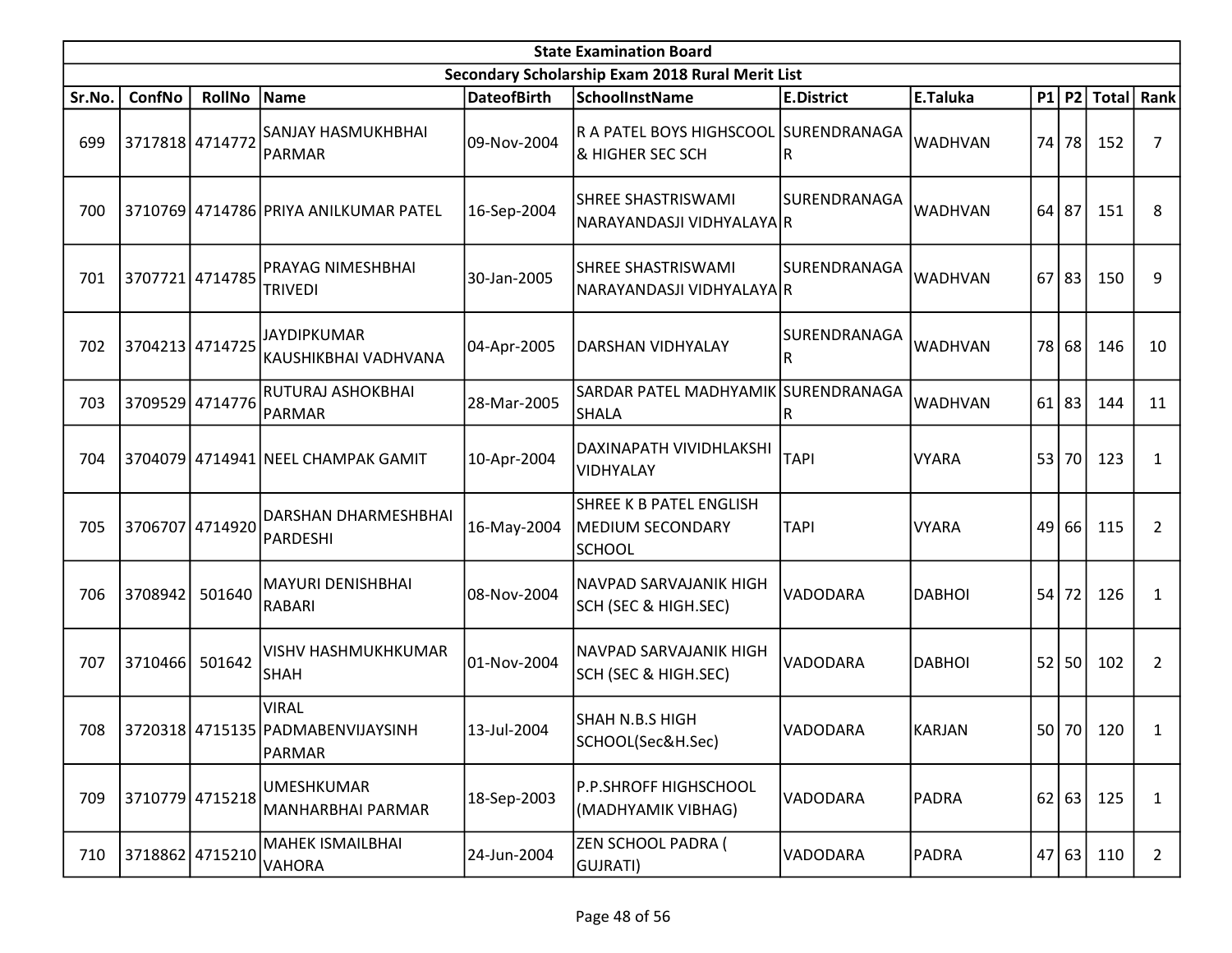|        |                 |                 |                                          |                    | <b>State Examination Board</b>                   |                   |                                |    |           |              |                |
|--------|-----------------|-----------------|------------------------------------------|--------------------|--------------------------------------------------|-------------------|--------------------------------|----|-----------|--------------|----------------|
|        |                 |                 |                                          |                    | Secondary Scholarship Exam 2018 Rural Merit List |                   |                                |    |           |              |                |
| Sr.No. | <b>ConfNo</b>   | <b>RollNo</b>   | Name                                     | <b>DateofBirth</b> | <b>SchoolInstName</b>                            | <b>E.District</b> | E.Taluka                       |    | $P1$ $P2$ | <b>Total</b> | Rank           |
| 711    |                 | 3715688 4715268 | KAUSHAL RAJESHBHAI<br>PARMAR             | 18-Jun-2004        | <b>FARTILIZERNAGAR SCHOOL</b><br>(SEC)           | VADODARA          | VADODARA                       |    | $42$ 48   | 90           | $\mathbf{1}$   |
| 712    |                 | 3703403 4715772 | PARTHGIRI MITULGIRI<br><b>GOSAI</b>      | 13-Jan-2004        | ALEMBIC VIDHYALAYA                               | <b>xVMC</b>       | VADODARA<br><b>CORPORATION</b> | 81 | 91        | 172          | $\mathbf{1}$   |
| 713    |                 |                 | 3711109 4715543 HARDI JIMESHBHAI SHAH    | 04-Nov-2004        | UTKARSH VIDYALAYA                                | <b>xVMC</b>       | VADODARA<br><b>CORPORATION</b> |    | 80 92     | 172          | $\overline{2}$ |
| 714    |                 | 3705552 4715785 | <b>SHLOKA MILANKUMAR</b><br>PANDYA       | 22-Feb-2004        | ALEMBIC VIDHYALAYA                               | xVMC              | VADODARA<br>CORPORATION        |    | 79 92     | 171          | 3              |
| 715    |                 |                 | 3710414 4715589 KAPIL SHAILESH BHATT     | 09-Sep-2004        | SHREE NARAYAN VIDHYALAY<br>(GUI)                 | xVMC              | VADODARA<br><b>CORPORATION</b> |    | 78 86     | 164          | 4              |
| 716    | 3702381 4715725 |                 | CHAITALI VINODBHAI<br><b>BELSARE</b>     | 09-Jul-2004        | ALEMBIC VIDHYALAYA                               | xVMC              | VADODARA<br><b>CORPORATION</b> |    | $69$   91 | 160          | 5              |
| 717    |                 | 3700243 4715598 | <b>HELI MINESHBHAI</b><br><b>MAKVANA</b> | 30-Dec-2004        | VIDYUT BOARD VIDYALAY<br>(GUI)                   | <b>xVMC</b>       | VADODARA<br>CORPORATION        |    | 73 87     | 160          | 6              |
| 718    |                 |                 | 3719068 4715593 SUJAL MAHESH SONI        | 08-Jun-2004        | <b>SHREE NARAYAN VIDHYALAY</b><br>(GUI)          | <b>xVMC</b>       | VADODARA<br><b>CORPORATION</b> |    | 75 83     | 158          | $\overline{7}$ |
| 719    | 3715677         | 4715505         | AAYUSH RAKESHBHAI<br><b>PARMAR</b>       | 08-Aug-2004        | SHREYAS VIDYALAYA (GUJ)                          | lxVMC             | VADODARA<br><b>CORPORATION</b> |    | 72 86     | 158          | 8              |
| 720    |                 |                 | 3700038 4715521 ISHA MEHULBHAI JOSHI     | 01-Oct-2004        | UNIVERSITY EXPERIMENTAL<br>SCHOOL (GUJ.)         | xVMC              | VADODARA<br>CORPORATION        |    | 70 87     | 157          | 9              |
| 721    |                 | 3706470 4715630 | DEVANSHI HITESHKUMAR<br><b>THAKAR</b>    | 14-May-2004        | <b>HEAVEN VIDYALAYA</b>                          | <b>xVMC</b>       | VADODARA<br>CORPORATION        |    | 71 84     | 155          | 10             |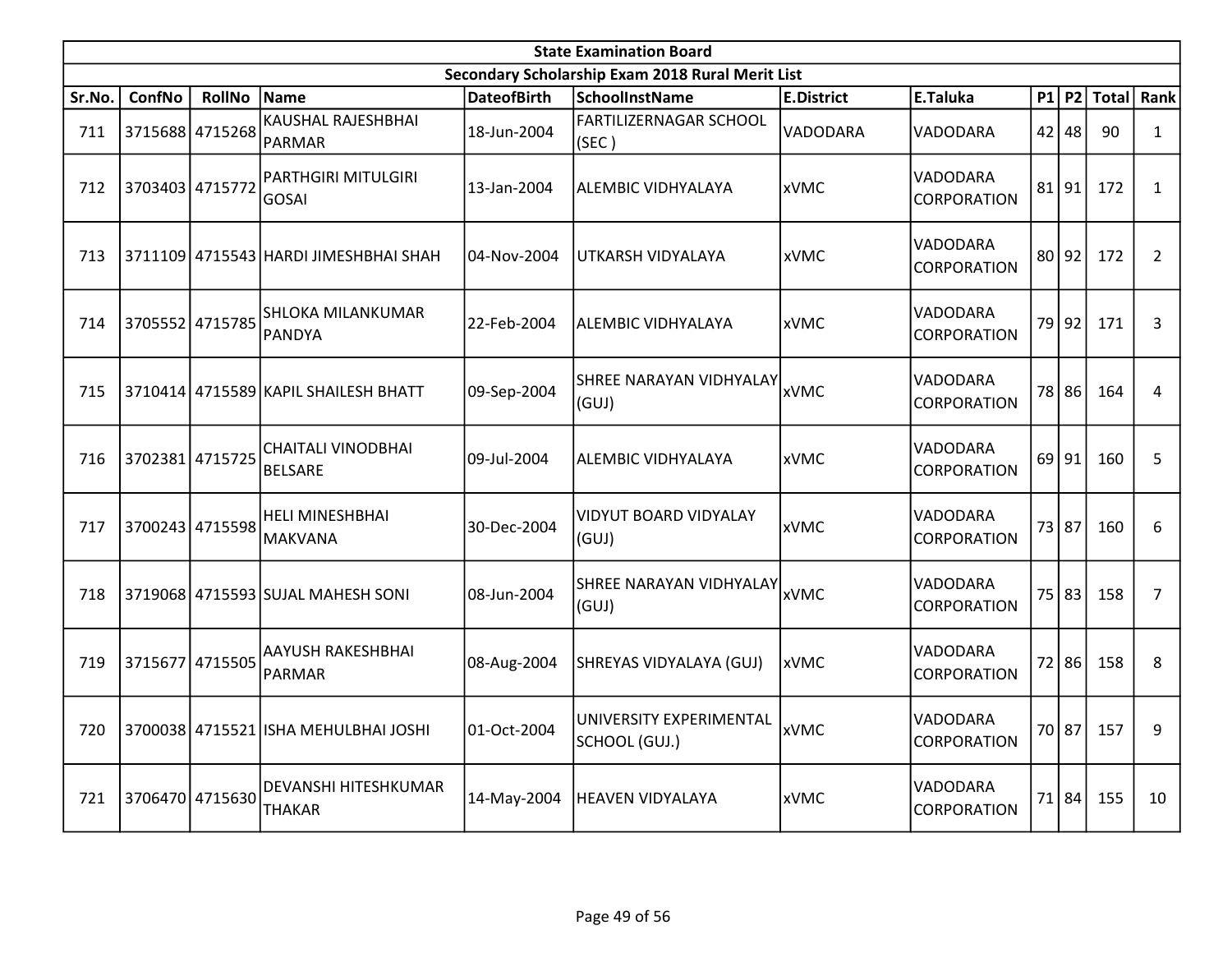|        |                 |                 |                                                     |                    | <b>State Examination Board</b>                   |                   |                                |           |              |      |
|--------|-----------------|-----------------|-----------------------------------------------------|--------------------|--------------------------------------------------|-------------------|--------------------------------|-----------|--------------|------|
|        |                 |                 |                                                     |                    | Secondary Scholarship Exam 2018 Rural Merit List |                   |                                |           |              |      |
| Sr.No. | ConfNo          | <b>RollNo</b>   | Name                                                | <b>DateofBirth</b> | <b>SchoolInstName</b>                            | <b>E.District</b> | E.Taluka                       | $P1$ P2   | <b>Total</b> | Rank |
| 722    |                 | 3705563 4715722 | <b>BHAKTI PARSOTTAMBHAI</b><br>PATEL                | 16-Feb-2004        | <b>ALEMBIC VIDHYALAYA</b>                        | <b>xVMC</b>       | VADODARA<br>CORPORATION        | 74 78     | 152          | 11   |
| 723    | 3705520 4715752 |                 | <b>JAY BANKIMCHANDRA</b><br>PATEL                   | 22-Aug-2004        | <b>ALEMBIC VIDHYALAYA</b>                        | <b>xVMC</b>       | VADODARA<br><b>CORPORATION</b> | $65$ 87   | 152          | 12   |
| 724    | 3702319 4715743 |                 | <b>HARSHRAJSINH</b><br><b>BHUPENDRASINH KOTHIYA</b> | 09-Jan-2004        | <b>ALEMBIC VIDHYALAYA</b>                        | <b>xVMC</b>       | VADODARA<br>CORPORATION        | $69$   82 | 151          | 13   |
| 725    |                 | 3704688 4715605 | NEHA KAMLESHBHAI<br>PARMAR                          | 19-Sep-2004        | VIDYUT BOARD VIDYALAY<br>(GUI)                   | xVMC              | VADODARA<br>CORPORATION        | $68$ 83   | 151          | 14   |
| 726    |                 |                 | 3704466 4715714 AMI RAJESHKUMAR PATEL               | 17-May-2004        | ALEMBIC VIDHYALAYA                               | <b>xVMC</b>       | VADODARA<br>CORPORATION        | $65$ 85   | 150          | 15   |
| 727    | 3702095 4715703 |                 | DIVYA DHARMESHBHAI<br>PANCHAL                       | 05-May-2005        | NUTAN VIDYALAYA<br>(SUBHANPURA)                  | <b>xVMC</b>       | VADODARA<br>CORPORATION        | 66 84     | 150          | 16   |
| 728    |                 |                 | 3713494 4715640 HET NILESHKUMAR GANDHI 25-May-2004  |                    | <b>HEAVEN VIDYALAYA</b>                          | xVMC              | VADODARA<br>CORPORATION        | $67$   82 | 149          | 17   |
| 729    | 3701627         | 4715412         | DHRUVIKUMARI<br>SANJIVKUMAR PATEL                   | 23-Jun-2005        | ZENITH HIGH SCHOOL (GUJ)   xVMC                  |                   | VADODARA<br><b>CORPORATION</b> | $68$   81 | 149          | 18   |
| 730    |                 |                 | 3714089 4715695 KARNIK JITENDRA GANDHI              | 09-Sep-2004        | <b>SARWA MANGAL SCHOOL</b>                       | <b>xVMC</b>       | VADODARA<br>CORPORATION        | 66 82     | 148          | 19   |
| 731    |                 |                 | 3702403 4715775 PRIYA BHARATBHAI PAGI               | 15-Sep-2004        | <b>ALEMBIC VIDHYALAYA</b>                        | xVMC              | VADODARA<br><b>CORPORATION</b> | $69$ 79   | 148          | 20   |
| 732    | 3712136 4715696 |                 | KHANT MANISHKUMAR<br><b>PATEL</b>                   | 13-Apr-2004        | SARWA MANGAL SCHOOL                              | xVMC              | VADODARA<br>CORPORATION        | 64 83     | 147          | 21   |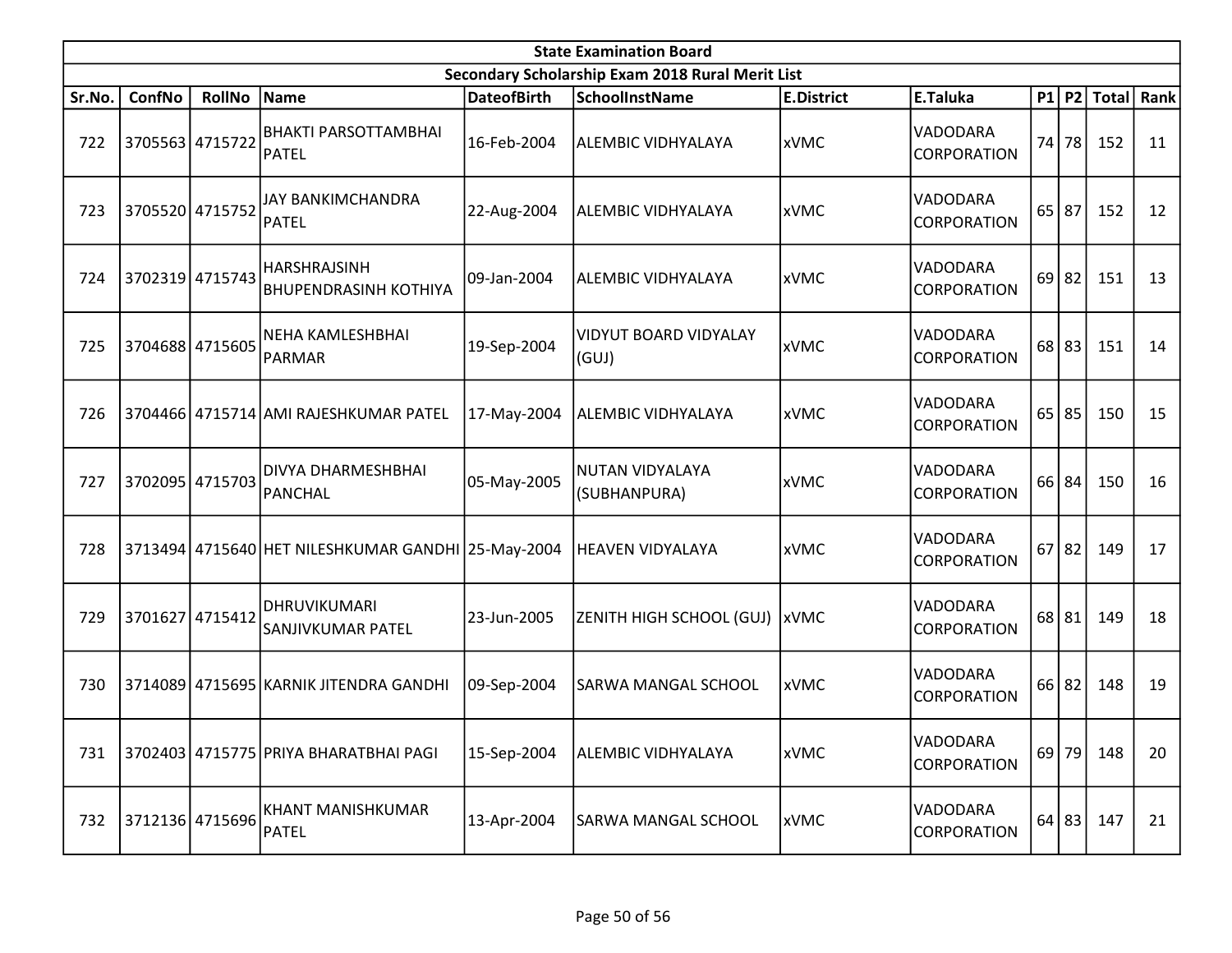|        |                 |                 |                                                   |                    | <b>State Examination Board</b>                   |                   |                                       |    |           |                  |      |
|--------|-----------------|-----------------|---------------------------------------------------|--------------------|--------------------------------------------------|-------------------|---------------------------------------|----|-----------|------------------|------|
|        |                 |                 |                                                   |                    | Secondary Scholarship Exam 2018 Rural Merit List |                   |                                       |    |           |                  |      |
| Sr.No. | ConfNo          | <b>RollNo</b>   | Name                                              | <b>DateofBirth</b> | <b>SchoolInstName</b>                            | <b>E.District</b> | E.Taluka                              |    |           | $P1$   P2  Total | Rank |
| 733    |                 | 3707713 4715820 | <b>SHRAYA GOPALKRISHNA</b><br>PANCHAL             | 10-Feb-2005        | MAHARANI HIGH SCHOOL<br><b>FOR GIRLS</b>         | <b>xVMC</b>       | VADODARA<br><b>CORPORATION</b>        |    | 68 79     | 147              | 22   |
| 734    |                 | 3700416 4715524 | NISHTHA JIGNESHKUMAR<br>PANDYA                    | 13-Feb-2004        | UNIVERSITY EXPERIMENTAL<br>SCHOOL (GUJ.)         | xVMC              | VADODARA<br><b>CORPORATION</b>        |    | $64$ 82   | 146              | 23   |
| 735    |                 | 3716174 4715698 | <b>DARSHIT HITESHBHAI</b><br><b>MOLIYA</b>        | 31-May-2005        | JAY AMBE VIDYALAYA (ENG)   xVMC                  |                   | VADODARA<br><b>CORPORATION</b>        | 67 | 79        | 146              | 24   |
| 736    |                 |                 | 3707819 4715599 HIRAL ROHITBHAI KHAT              | 05-Aug-2005        | <b>VIDYUT BOARD VIDYALAY</b><br>(GUI)            | <b>xVMC</b>       | VADODARA<br><b>CORPORATION</b>        |    | 65 81     | 146              | 25   |
| 737    |                 |                 | 3712357 4715854 ZEEL NILESHBHAI SHAH              | 06-Nov-2003        | SHREE AMBY VIDYALAYA (<br>(GUJ                   | <b>xVMC</b>       | VADODARA<br><b>CORPORATION</b>        |    | $65$   80 | 145              | 26   |
| 738    | 3701780 4715407 |                 | <b>DHRUPALSINH RANJITSINH</b><br>GHARIYA          | 29-Jul-2004        | ZENITH HIGH SCHOOL (GUJ)  xVMC                   |                   | VADODARA<br><i><b>CORPORATION</b></i> |    | $68$ 77   | 145              | 27   |
| 739    |                 |                 | 3714960 4715826 KUNJ SUDHIRKUMAR RANA 11-May-2005 |                    | JEEVAN SADHANA (GUJ)                             | <b>xVMC</b>       | VADODARA<br><b>CORPORATION</b>        |    | 64 81     | 145              | 28   |
| 740    |                 |                 | 3701810 4715440 NEEL PRADUMAN SHAH                | 11-Dec-2004        | ZENITH HIGH SCHOOL (GUJ)   xVMC                  |                   | VADODARA<br><b>CORPORATION</b>        | 71 | 71        | 142              | 29   |
| 741    |                 | 3712976 4715625 | AMBA HASMUKHBHAI<br>PARMAR                        | 07-May-2005        | HEAVEN VIDYALAYA                                 | <b>xVMC</b>       | VADODARA<br><i><b>CORPORATION</b></i> |    | 60 82     | 142              | 30   |
| 742    |                 | 3711082 4715554 | <b>SHIVANG MANOJBHAI</b><br><b>CHAUHAN</b>        | 08-Oct-2003        | UTKARSH VIDYALAYA                                | xVMC              | VADODARA<br><i><b>CORPORATION</b></i> |    | 60 81     | 141              | 31   |
| 743    |                 | 3716587 4715388 | ISHITABEN JITENDRABHAI<br><b>CHAUHAN</b>          | 28-Oct-2004        | <b>VIHALDEEP VIDYALAYA</b>                       | xVMC              | VADODARA<br><b>CORPORATION</b>        |    | 68 73     | 141              | 32   |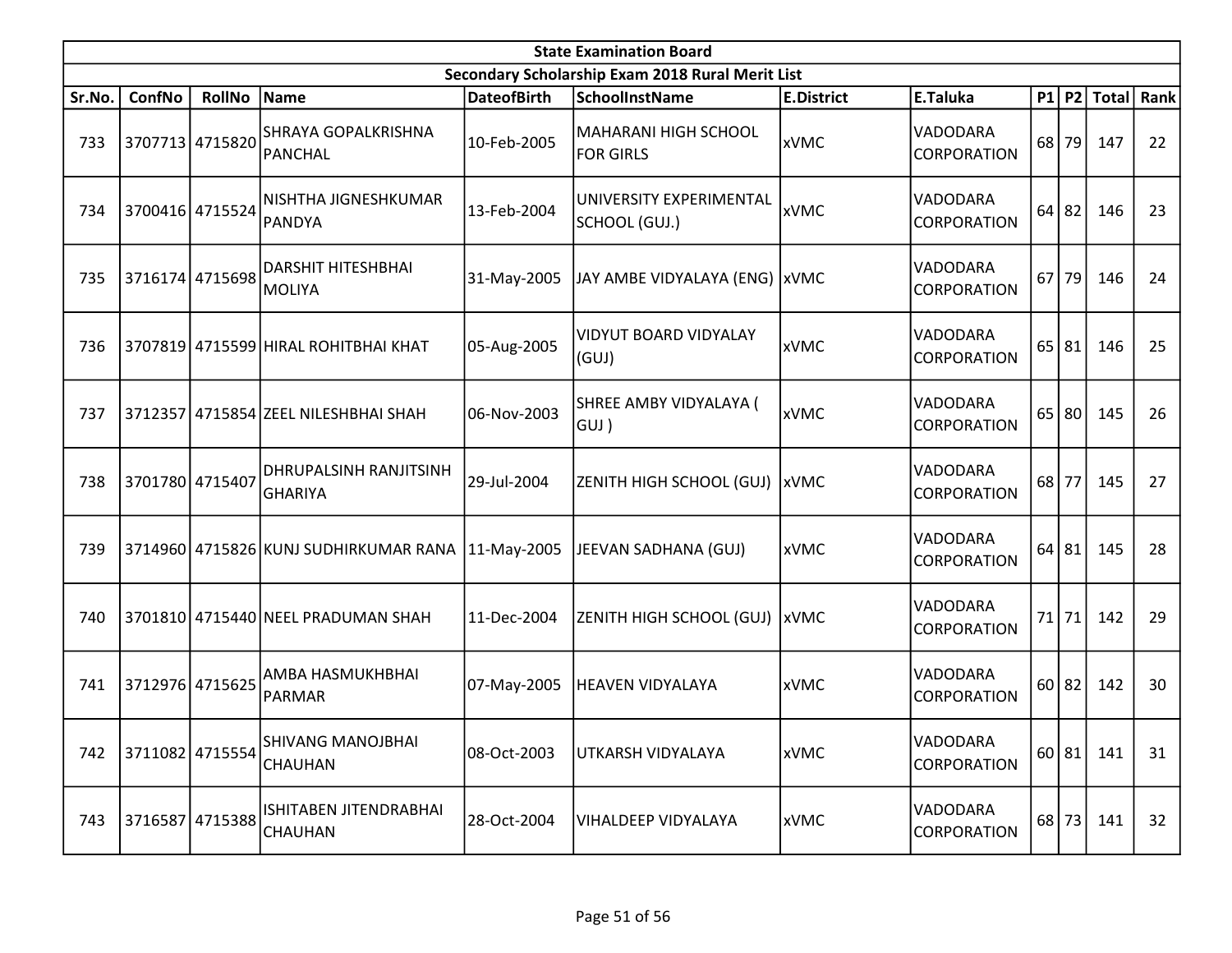|        |                 |                 |                                               |                    | <b>State Examination Board</b>                   |                   |                                |    |         |              |      |
|--------|-----------------|-----------------|-----------------------------------------------|--------------------|--------------------------------------------------|-------------------|--------------------------------|----|---------|--------------|------|
|        |                 |                 |                                               |                    | Secondary Scholarship Exam 2018 Rural Merit List |                   |                                |    |         |              |      |
| Sr.No. | ConfNo          | <b>RollNo</b>   | Name                                          | <b>DateofBirth</b> | <b>SchoolInstName</b>                            | <b>E.District</b> | E.Taluka                       |    | $P1$ P2 | <b>Total</b> | Rank |
| 744    | 3701760 4715457 |                 | <b>SHAFEA MOHAMMED</b><br> SALIM MULLA        | 01-Jun-2004        | ZENITH HIGH SCHOOL (GUJ)   xVMC                  |                   | VADODARA<br><b>CORPORATION</b> |    | $62$ 78 | 140          | 33   |
| 745    |                 | 3706252 4715482 | JAIMINI ALPESHBHAI<br>VARIYA                  | 30-Jul-2004        | <b>BARODA HIGH SCHOOL</b><br>(GUI.)              | <b>xVMC</b>       | VADODARA<br>CORPORATION        | 64 | 76      | 140          | 34   |
| 746    |                 | 3702426 4715776 | PRIYABEN JAYANTIBHAI<br>PATEL                 | 02-Sep-2003        | ALEMBIC VIDHYALAYA                               | <b>xVMC</b>       | VADODARA<br>CORPORATION        |    | 65 74   | 139          | 35   |
| 747    |                 | 3709168 4715386 | <b>VEERALBHAI KANUBHAI</b><br><b>MAKAVANA</b> | 26-Mar-2004        | <b>SHREE NARAYAN VIDYALAY</b><br>(GUI)           | xVMC              | VADODARA<br>CORPORATION        | 63 | 76      | 139          | 36   |
| 748    |                 | 3702279 4715739 | <b>HARSHIL ASHOKBHAI</b><br><b>BAROT</b>      | 26-May-2004        | <b>ALEMBIC VIDHYALAYA</b>                        | <b>xVMC</b>       | VADODARA<br><b>CORPORATION</b> |    | 63 76   | 139          | 37   |
| 749    | 3706579 4715691 |                 | <b>PARTH SANJAYKUMAR</b><br>lsonera           | 30-Aug-2005        | <b>SHREE VALLABH VIDHYA</b><br><b>MANDIR</b>     | xVMC              | VADODARA<br><b>CORPORATION</b> | 60 | 79      | 139          | 38   |
| 750    |                 | 3710227 4715680 | NISARG DHARMESHKUMAR<br> THAKKAR              | 16-Oct-2004        | <b>ST. ROOSEVELT PUBLIC</b><br>SCHOOL (GUJ MED)  | xVMC              | VADODARA<br><b>CORPORATION</b> | 61 | 77      | 138          | 39   |
| 751    |                 | 3709350 4715643 | JAINEELKUMAR PIYUSHBHAI<br>PATEL              | 16-Mar-2004        | <b>HEAVEN VIDYALAYA</b>                          | <b>xVMC</b>       | VADODARA<br>CORPORATION        | 60 | 77      | 137          | 40   |
| 752    |                 | 3710162 4715681 | YUG DHARMESHKUMAR<br><b>THAKKAR</b>           | 16-Oct-2004        | <b>ST. ROOSEVELT PUBLIC</b><br>SCHOOL (GUJ MED)  | <b>xVMC</b>       | VADODARA<br><b>CORPORATION</b> |    | 50 87   | 137          | 41   |
| 753    |                 |                 | 3704175 4715508 MEET HIMANSHU DAVE            | 28-May-2004        | <b>PHOENIX SCHOOL</b>                            | xVMC              | VADODARA<br>CORPORATION        |    | $61$ 75 | 136          | 42   |
| 754    |                 | 3716577 4715766 | MEGHA PRADIPKUMAR<br><b>VYAS</b>              | 17-Aug-2004        | <b>ALEMBIC VIDHYALAYA</b>                        | <b>xVMC</b>       | VADODARA<br>CORPORATION        |    | 60 76   | 136          | 43   |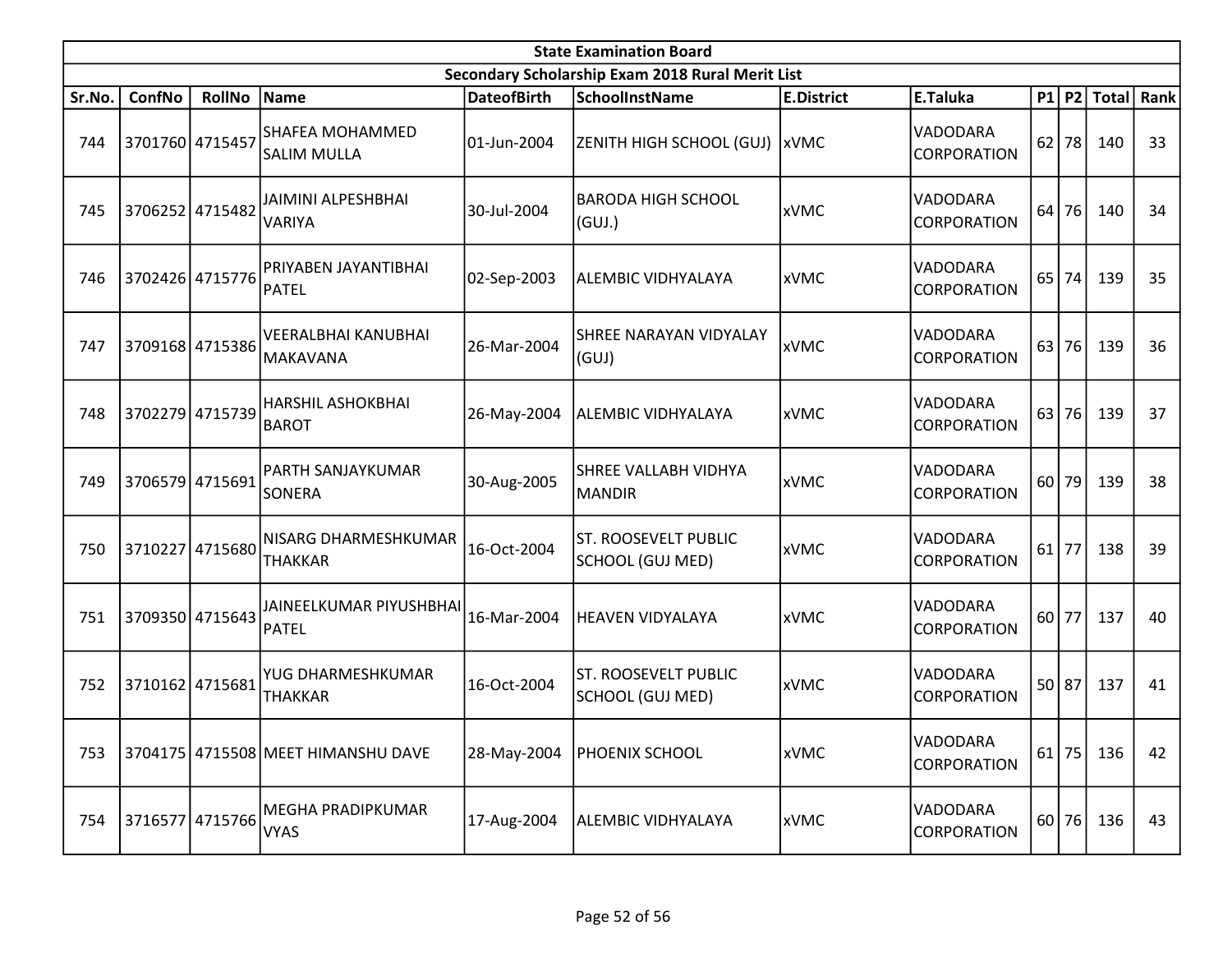|        |                 |                 |                                                      |                    | <b>State Examination Board</b>                   |                   |                                       |       |                  |      |
|--------|-----------------|-----------------|------------------------------------------------------|--------------------|--------------------------------------------------|-------------------|---------------------------------------|-------|------------------|------|
|        |                 |                 |                                                      |                    | Secondary Scholarship Exam 2018 Rural Merit List |                   |                                       |       |                  |      |
| Sr.No. | ConfNo          | <b>RollNo</b>   | Name                                                 | <b>DateofBirth</b> | <b>SchoolInstName</b>                            | <b>E.District</b> | E.Taluka                              |       | $P1$   P2  Total | Rank |
| 755    |                 | 3713473 4715678 | <b>VISHVA HARIVADAN</b><br><b>SONERA</b>             | 18-Feb-2005        | HEAVEN VIDYALAYA                                 | xVMC              | VADODARA<br><b>CORPORATION</b>        | 59 77 | 136              | 44   |
| 756    |                 | 3702373 4715774 | PRATHAM BHARATBHAI<br><b>SHEDGE</b>                  | 104-Jan-2004       | ALEMBIC VIDHYALAYA                               | <b>xVMC</b>       | VADODARA<br><b>CORPORATION</b>        | 51 84 | 135              | 45   |
| 757    |                 | 3706328 4715686 | DIPIKA NATAWARBHAI<br><b>BARIYA</b>                  | 20-Dec-2004        | SHREE VALLABH VIDHYA<br>MANDIR                   | <b>xVMC</b>       | VADODARA<br><b>CORPORATION</b>        | 66 69 | 135              | 46   |
| 758    |                 |                 | 3705603 4715850 PARTH MOTILAL CHUHAN                 | 31-Jan-2005        | SHREE AMBY VIDYALAYA (<br> GUJ )                 | <b>xVMC</b>       | VADODARA<br><b>CORPORATION</b>        | 69 66 | 135              | 47   |
| 759    | 3711110 4715547 |                 | KRISHNA NILESHKUMAR<br><b>SHAH</b>                   | 22-May-2004        | UTKARSH VIDYALAYA                                | xVMC              | VADODARA<br><b>CORPORATION</b>        | 59 75 | 134              | 48   |
| 760    |                 |                 | 3714728 4715641 ISHA RAJESHBHAI PATEL                | l13-Feb-2005       | HEAVEN VIDYALAYA                                 | xVMC              | VADODARA<br><i><b>CORPORATION</b></i> | 58 76 | 134              | 49   |
| 761    |                 | 3702358 4715737 | <b>HARSH JAGADISHBHAI</b><br>PRAJAPATI               | 11-Sep-2004        | ALEMBIC VIDHYALAYA                               | xVMC              | VADODARA<br><b>CORPORATION</b>        | 55 78 | 133              | 50   |
| 762    |                 |                 | 3709634 4715792 VARINI TARAK JOSHIPURA               | 25-Sep-2004        | ALEMBIC VIDHYALAYA                               | xVMC              | VADODARA<br><b>CORPORATION</b>        | 59 74 | 133              | 51   |
| 763    |                 | 3703325 4715609 | RAHUL BHARATKUMAR<br>PARMAR                          | l03-Feb-2005       | VIDYUT BOARD VIDYALAY<br>(GUJ)                   | <b>xVMC</b>       | VADODARA<br><b>CORPORATION</b>        | 63 70 | 133              | 52   |
| 764    |                 |                 | 3719270 4715585 ASH NIRAJBHAI PATEL                  | 12-Jul-2004        | SHREE NARAYAN VIDHYALAY xVMC<br>(GUI)            |                   | VADODARA<br><b>CORPORATION</b>        | 59 73 | 132              | 53   |
| 765    |                 |                 | 3704550 4715717 ARCHI JITENDRABHAI PATEL 11-Apr-2005 |                    | ALEMBIC VIDHYALAYA                               | xVMC              | VADODARA<br><b>CORPORATION</b>        | 56 76 | 132              | 54   |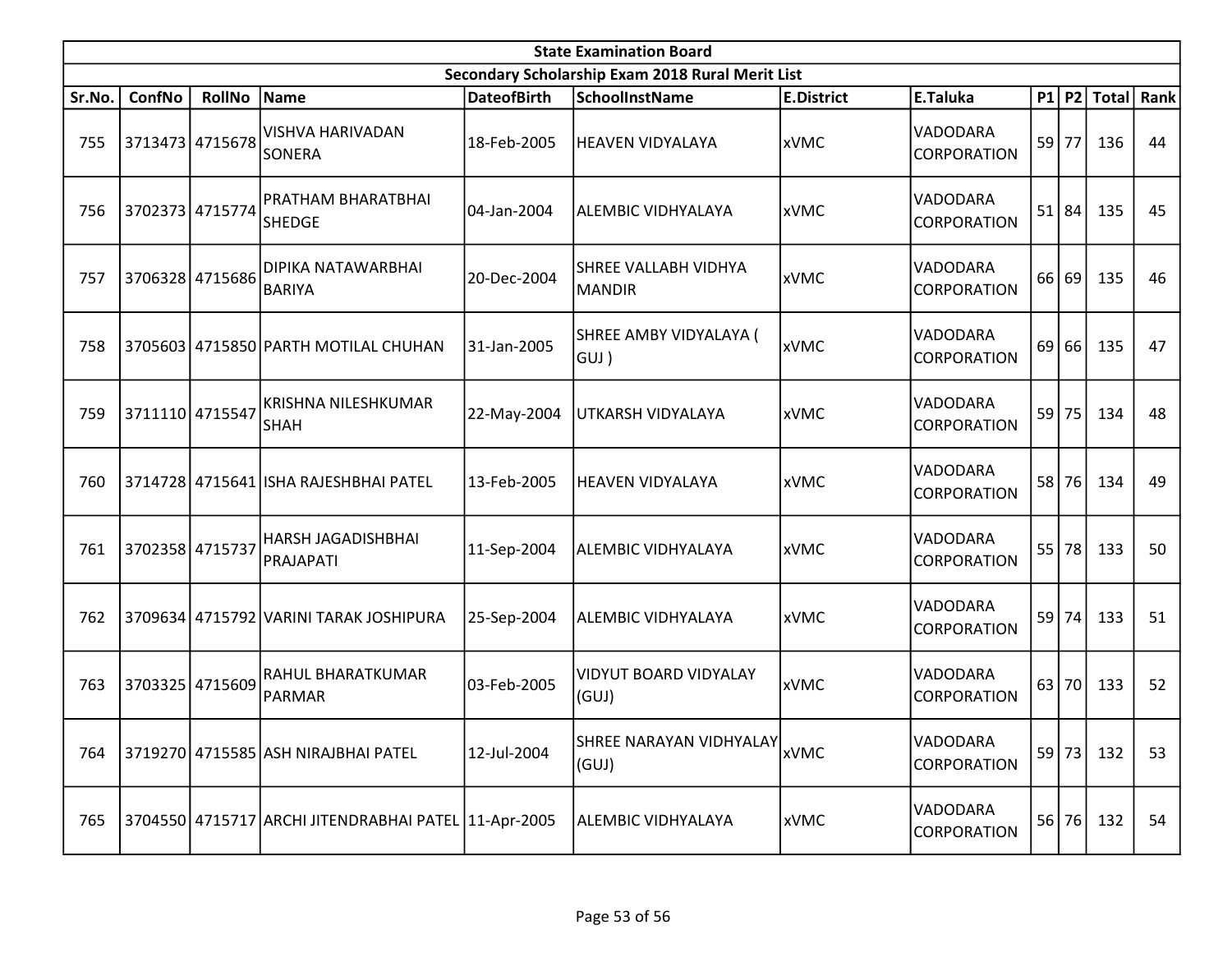|        |        |                 |                                                        |                    | <b>State Examination Board</b>                   |                   |                                       |           |                  |      |
|--------|--------|-----------------|--------------------------------------------------------|--------------------|--------------------------------------------------|-------------------|---------------------------------------|-----------|------------------|------|
|        |        |                 |                                                        |                    | Secondary Scholarship Exam 2018 Rural Merit List |                   |                                       |           |                  |      |
| Sr.No. | ConfNo | <b>RollNo</b>   | Name                                                   | <b>DateofBirth</b> | <b>SchoolInstName</b>                            | <b>E.District</b> | E.Taluka                              |           | $P1$   P2  Total | Rank |
| 766    |        | 3712675 4715652 | MANSI KALPESHKUMAR<br><b>SONI</b>                      | 13-Jun-2005        | <b>HEAVEN VIDYALAYA</b>                          | xVMC              | VADODARA<br><b>CORPORATION</b>        | 60 72     | 132              | 55   |
| 767    |        | 3705781 4715663 | PRIYANSHI SURESHBHAI<br>PATEL                          | 09-Nov-2004        | HEAVEN VIDYALAYA                                 | xVMC              | VADODARA<br><b>CORPORATION</b>        | $60$   71 | 131              | 56   |
| 768    |        |                 | 3701793 4715710 AARYAN JAYESHBHAI PATEL 05-Dec-2003    |                    | ALEMBIC VIDHYALAYA                               | xVMC              | VADODARA<br><b>CORPORATION</b>        | 56 74     | 130              | 57   |
| 769    |        | 3711102 4715549 | MAHI BHAVESHKUMAR<br><b>PATEL</b>                      | 24-Jun-2004        | UTKARSH VIDYALAYA                                | xVMC              | VADODARA<br><b>CORPORATION</b>        | 54 76     | 130              | 58   |
| 770    |        | 3703442 4715740 | <b>HARSHIL DINESHBHAI</b><br>PARMAR                    | 17-Jul-2004        | ALEMBIC VIDHYALAYA                               | xVMC              | <b>VADODARA</b><br><b>CORPORATION</b> | 58 72     | 130              | 59   |
| 771    |        |                 | 3713340 4715848 NETRA AMITKUMAR SHAH                   | 13-Aug-2004        | SHREE AMBY VIDYALAYA (<br> GUJ )                 | xVMC              | VADODARA<br><i><b>CORPORATION</b></i> | 61 69     | 130              | 60   |
| 772    |        |                 | 3711091 4715551 NIRALI PRAVINBHAI BARIYA   24-Nov-2003 |                    | UTKARSH VIDYALAYA                                | xVMC              | VADODARA<br><b>CORPORATION</b>        | $61$ 68   | 129              | 61   |
| 773    |        |                 | 3707420 4715644 JANVI VIJAY NAGAR                      | 17-Mar-2004        | HEAVEN VIDYALAYA                                 | xVMC              | VADODARA<br><b>CORPORATION</b>        | 57 72     | 129              | 62   |
| 774    |        | 3707526 4715653 | MAYANKBHAI RAMESHBHAI<br><b>ROHIT</b>                  | 12-Sep-2004        | HEAVEN VIDYALAYA                                 | xVMC              | VADODARA<br><b>CORPORATION</b>        | 55 74     | 129              | 63   |
| 775    |        | 3702204 4715430 | KHUSHI NARESHBHAI<br><b>KANOJIYA</b>                   | 22-Jul-2005        | ZENITH HIGH SCHOOL (GUJ)  xVMC                   |                   | VADODARA<br><b>CORPORATION</b>        | 57 72     | 129              | 64   |
| 776    |        | 3707810 4715692 | <b>SAURAV NAVINBHAI</b><br><b>WAGHELA</b>              | 23-Jul-2005        | SHREE VALLABH VIDHYA<br><b>MANDIR</b>            | xVMC              | VADODARA<br><b>CORPORATION</b>        | 60 69     | 129              | 65   |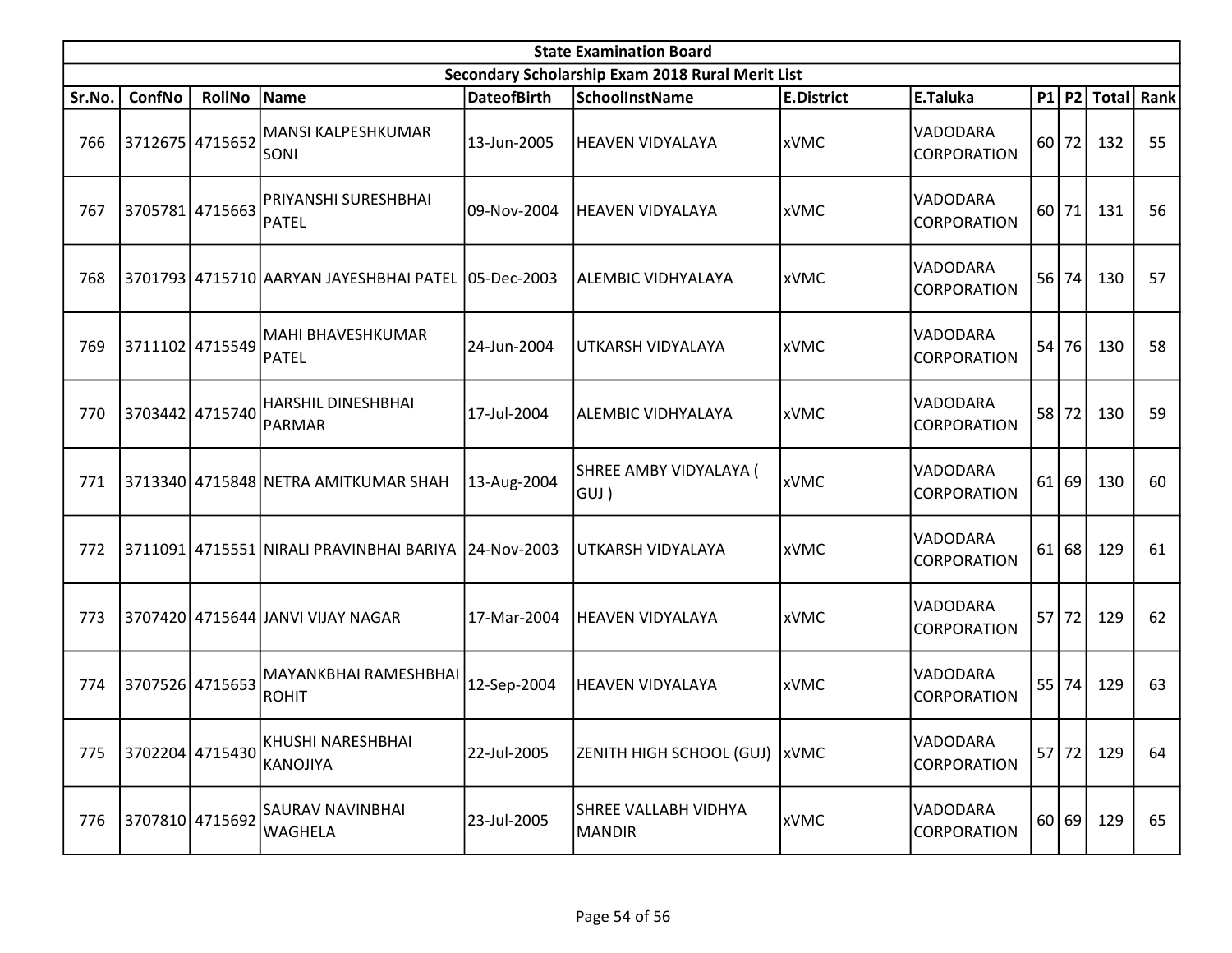|        |                 |                 |                                               |                    | <b>State Examination Board</b>                   |                   |                                |    |         |               |                |
|--------|-----------------|-----------------|-----------------------------------------------|--------------------|--------------------------------------------------|-------------------|--------------------------------|----|---------|---------------|----------------|
|        |                 |                 |                                               |                    | Secondary Scholarship Exam 2018 Rural Merit List |                   |                                |    |         |               |                |
| Sr.No. | ConfNo          | <b>RollNo</b>   | Name                                          | <b>DateofBirth</b> | <b>SchoolInstName</b>                            | <b>E.District</b> | E.Taluka                       |    |         | $P1$ P2 Total | Rank           |
| 777    | 3709000 4715368 |                 | <b>CHIRAG ARVINDKUMAR</b><br><b>VASHAVA</b>   | 04-Aug-2004        | SHREE NARAYAN VIDYALAY<br>(GUI)                  | <b>xVMC</b>       | VADODARA<br>CORPORATION        |    | $56$ 72 | 128           | 66             |
| 778    |                 | 3704744 4715852 | SHREYANSHIBEN<br><b>ASHOKBHAI VANKAR</b>      | 10-Mar-2005        | SHREE AMBY VIDYALAYA (<br>GUJ)                   | xVMC              | VADODARA<br><b>CORPORATION</b> |    | 55 73   | 128           | 67             |
| 779    | 3714951         | 4715829         | <b>TUSHAR VINODBHAI</b><br>PARMAR             | 19-Jun-2005        | JEEVAN SADHANA (GUJ)                             | xVMC              | VADODARA<br>CORPORATION        |    | 59 69   | 128           | 68             |
| 780    |                 |                 | 3702445 4715746 HETVI LOKESHBHAI SHAH         | 26-May-2004        | ALEMBIC VIDHYALAYA                               | xVMC              | VADODARA<br>CORPORATION        |    | 53 74   | 127           | 69             |
| 781    |                 | 3719253 4716076 | HETAVIBEN KANAIYABHAI<br>PATEL                | 09-Jul-2005        | D.C.O. SARAVAJANIK HIGH<br><b>SCHOOL</b>         | <b>VALSAD</b>     | PARDI                          | 70 | 78      | 148           | $\mathbf{1}$   |
| 782    |                 |                 | 3711369 4716074 AYUSH SANDIPBHAI PATEL        | 13-Jun-2004        | D.C.O. SARAVAJANIK HIGH<br><b>SCHOOL</b>         | VALSAD            | PARDI                          | 65 | 71      | 136           | $\overline{2}$ |
| 783    | 3706500 4716102 |                 | <b>ROSHAN RAMESHBHAI</b><br><b>DUBLA</b>      | 14-Sep-2005        | SHRI M.K.MEHTA<br><b>HIGHSCHOOL</b>              | <b>VALSAD</b>     | <b>UMBERGAON</b>               |    | $62$ 71 | 133           | $\mathbf{1}$   |
| 784    |                 | 3700653 4716108 | <b>SIDDHI VASANT</b><br> BHANUSHALI           | 20-Nov-2004        | <b>SHRI M.K.MEHTA</b><br><b>HIGHSCHOOL</b>       | <b>VALSAD</b>     | <b>UMBERGAON</b>               |    | 56 70   | 126           | $\overline{2}$ |
| 785    |                 | 3708576 4716248 | <b>KRISHA PRAGNESHBHAI</b><br><b>BHANDARI</b> | 29-Nov-2004        | <b>BAI AVABAI HIGH SCHOOL</b>                    | VALSAD            | VALSAD                         |    | 74 88   | 162           | $\mathbf{1}$   |
| 786    |                 | 3700060 4716366 | <b>VATS DHARMESHBHAI</b><br><b>PATEL</b>      | 21-May-2004        | KUSUM VIDYALAYA<br>(GUJARATI MEDIUM)             | VALSAD            | VALSAD                         | 69 | 88      | 157           | $\overline{2}$ |
| 787    |                 |                 | 3701576 4716343 URMI YOGESHKUMAR LAD          | 10-Aug-2004        | SHETH R.J.J. HIGH SCHOOL                         | VALSAD            | VALSAD                         | 71 | 86      | 157           | 3              |
| 788    | 3700054 4716352 |                 | <b>ARCHI PRAMODKUMAR</b><br><b>PATEL</b>      | 24-Nov-2004        | KUSUM VIDYALAYA<br>(GUJARATI MEDIUM)             | VALSAD            | VALSAD                         |    | 66 90   | 156           | 4              |
| 789    |                 | 3700066 4716359 | JAYSINH DHRUPATSINH<br>GADHAVI                | 24-Jun-2005        | KUSUM VIDYALAYA<br>(GUJARATI MEDIUM)             | VALSAD            | VALSAD                         |    | 70 84   | 154           | 5              |
| 790    |                 |                 | 3711159 4716535 AADESH JAGADISH DAS           | 11-Aug-2002        | R.G.A.S. HIGH & R.H.S.<br>MIDDLE                 | <b>VALSAD</b>     | <b>VAPI</b>                    |    | 64 65   | 129           | $\mathbf{1}$   |
| 791    |                 | 3710462 4716538 | ANITA SHAYAMUBHAI<br>GAUTAM                   | 10-Jan-2004        | R.G.A.S. HIGH & R.H.S.<br>MIDDLE                 | VALSAD            | <b>VAPI</b>                    |    | 58 66   | 124           | $\overline{2}$ |